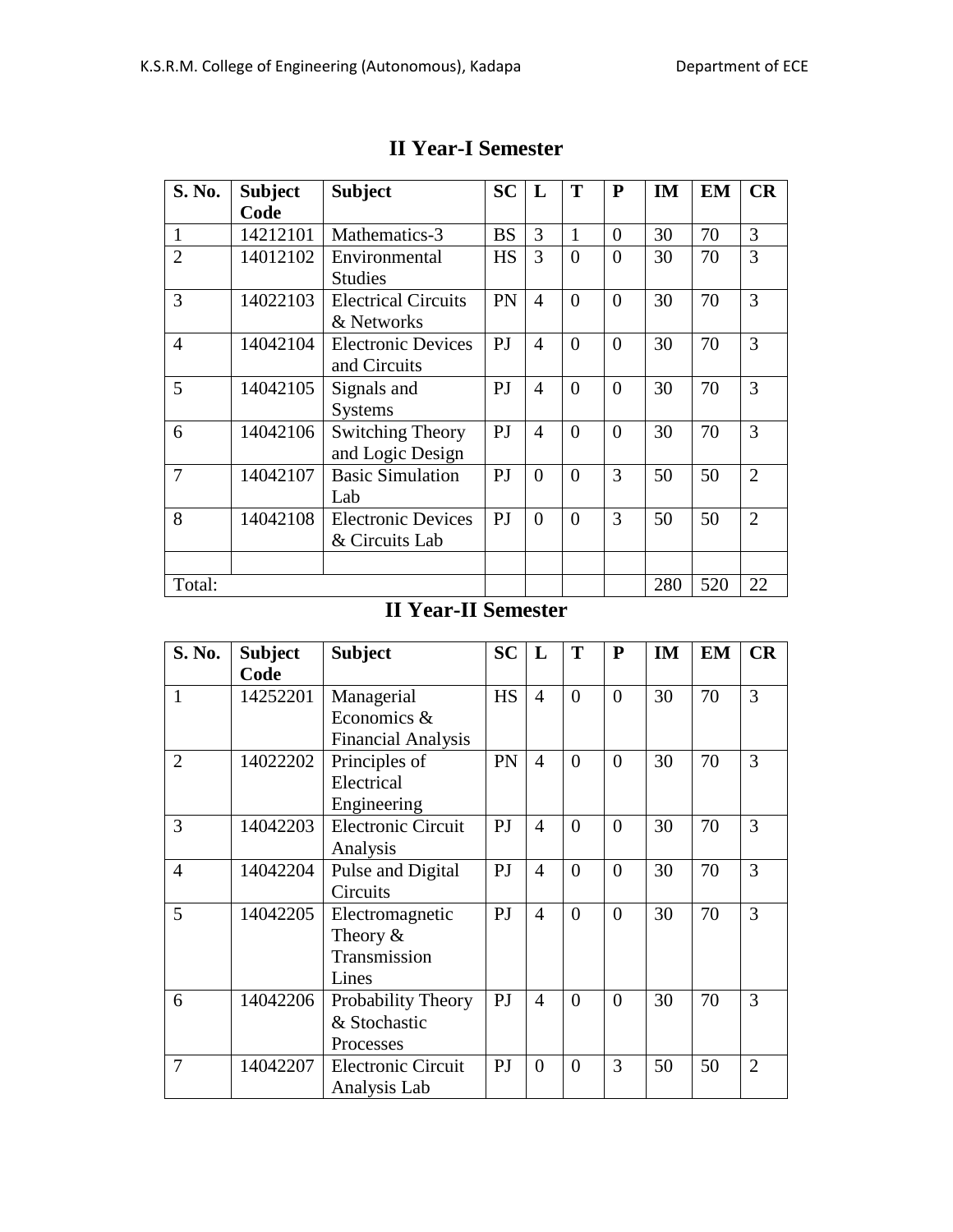|        | 14122208   Electrical | DNI |  | cΛ<br>υc   | 50   |  |
|--------|-----------------------|-----|--|------------|------|--|
|        | Engineering Lab       |     |  |            |      |  |
| Total: |                       |     |  | oor<br>∠ou | یہ ہ |  |
|        |                       |     |  |            |      |  |

# **III Year-I Semester**

| S. No.         | <b>Subject</b> | <b>Subject</b>          | <b>SC</b> | L              | T              | ${\bf P}$      | IM  | <b>EM</b> | CR             |
|----------------|----------------|-------------------------|-----------|----------------|----------------|----------------|-----|-----------|----------------|
|                | Code           |                         |           |                |                |                |     |           |                |
| $\mathbf{1}$   | 14043101       | Analog                  | PJ        | $\overline{4}$ | $\theta$       | $\theta$       | 30  | 70        | 3              |
|                |                | Communications          |           |                |                |                |     |           |                |
| $\overline{2}$ | 14043102       | Linear IC               | PJ        | $\overline{4}$ | $\theta$       | $\overline{0}$ | 30  | 70        | 3              |
|                |                | Applications            |           |                |                |                |     |           |                |
| 3              | 14023103       | <b>Control Systems</b>  | PN        | $\overline{4}$ | $\overline{0}$ | $\overline{0}$ | 30  | 70        | 3              |
| $\overline{4}$ | 14043104       | Antenna and wave        | PJ        | $\overline{4}$ | $\theta$       | $\theta$       | 30  | 70        | 3              |
|                |                | propagation             |           |                |                |                |     |           |                |
| 5              | 14053112       | Computer                | PN        | $\overline{4}$ | $\theta$       | $\overline{0}$ | 30  | 70        | 3              |
|                |                | Organization            |           |                |                |                |     |           |                |
| 6              | 14043106       | Digital IC              | PJ        | $\overline{4}$ | $\theta$       | $\overline{0}$ | 30  | 70        | 3              |
|                |                | Applications            |           |                |                |                |     |           |                |
| $\overline{7}$ | 14213107       | <b>Advanced English</b> | <b>HS</b> | $\theta$       | $\theta$       | 3              | 50  | 50        | $\overline{2}$ |
|                |                | Language                |           |                |                |                |     |           |                |
|                |                | Communication           |           |                |                |                |     |           |                |
|                |                | skills lab              |           |                |                |                |     |           |                |
| 8              | 14043108       | Pulse & Digital         | PJ        | $\overline{4}$ | $\theta$       | $\overline{0}$ | 50  | 50        | $\overline{2}$ |
|                |                | Circuits Lab            |           |                |                |                |     |           |                |
| 9              | 14253107       | Human Values and        | $\ast$    | $\overline{2}$ | $\theta$       | $\overline{0}$ | 30  | $\theta$  | $\theta$       |
|                |                | Professional            |           |                |                |                |     |           |                |
|                |                | Ethics*                 |           |                |                |                |     |           |                |
| Total:         |                |                         |           |                |                |                | 280 | 520       | 22             |

**\*** Audit Course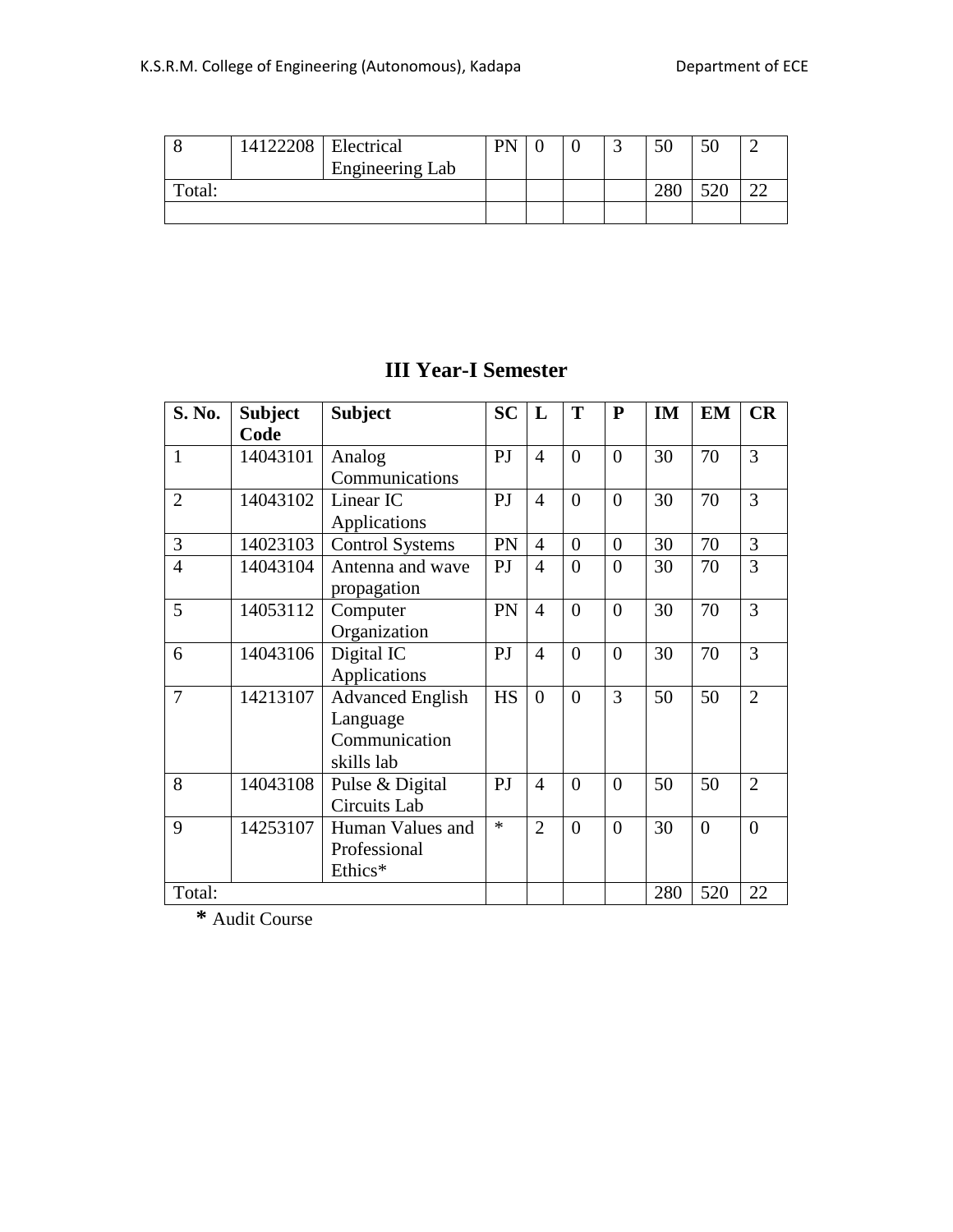| S. No.         | <b>Subject</b> | <b>Subject</b>         | <b>SC</b> | L              | T              | $\mathbf{P}$   | IM  | <b>EM</b> | CR             |
|----------------|----------------|------------------------|-----------|----------------|----------------|----------------|-----|-----------|----------------|
|                | Code           |                        |           |                |                |                |     |           |                |
| $\mathbf{1}$   | 14043201       | Digital                | PJ        | $\overline{4}$ | $\overline{0}$ | $\theta$       | 30  | 70        | 3              |
|                |                | Communications         |           |                |                |                |     |           |                |
| $\overline{2}$ | 14043202       | Microprocessors &      | PJ        | $\overline{4}$ | $\theta$       | $\overline{0}$ | 30  | 70        | 3              |
|                |                | Interfacing            |           |                |                |                |     |           |                |
| 3              | 14043203       | Microwave              | PJ        | $\overline{4}$ | $\theta$       | $\theta$       | 30  | 70        | 3              |
|                |                | Engineering            |           |                |                |                |     |           |                |
| $\overline{4}$ | 14043204       | Digital Signal         | PJ        | $\overline{4}$ | $\overline{0}$ | $\overline{0}$ | 30  | 70        | 3              |
|                |                | Processing             |           |                |                |                |     |           |                |
| 5              | 14043205       | <b>VLSI</b> Design     | PJ        | $\overline{4}$ | $\overline{0}$ | $\overline{0}$ | 30  | 70        | 3              |
| 6              |                | Elective - I           | PJ        | $\overline{4}$ | $\theta$       | $\theta$       | 30  | 70        | 3              |
|                | 14053212       | 1. Data structures     |           |                |                |                |     |           |                |
|                | 14053213       | 2.Computer             |           |                |                |                |     |           |                |
|                |                | <b>Networks</b>        |           |                |                |                |     |           |                |
|                | 14053214       | 3.Database             |           |                |                |                |     |           |                |
|                |                | Management             |           |                |                |                |     |           |                |
|                |                | <b>Systems</b>         |           |                |                |                |     |           |                |
| 7              | 14043206       | Communication          | PJ        | $\theta$       | $\theta$       | 3              | 50  | 50        | $\overline{2}$ |
|                |                | <b>Engineering Lab</b> |           |                |                |                |     |           |                |
| 8              | 14043207       | Linear and Digital     | PJ        | $\theta$       | $\theta$       | 3              | 50  | 50        | $\overline{2}$ |
|                |                | <b>IC</b> Applications |           |                |                |                |     |           |                |
|                |                | Lab                    |           |                |                |                |     |           |                |
| Total:         |                |                        |           |                |                |                | 280 | 520       | 22             |

# **III Year-II Semester**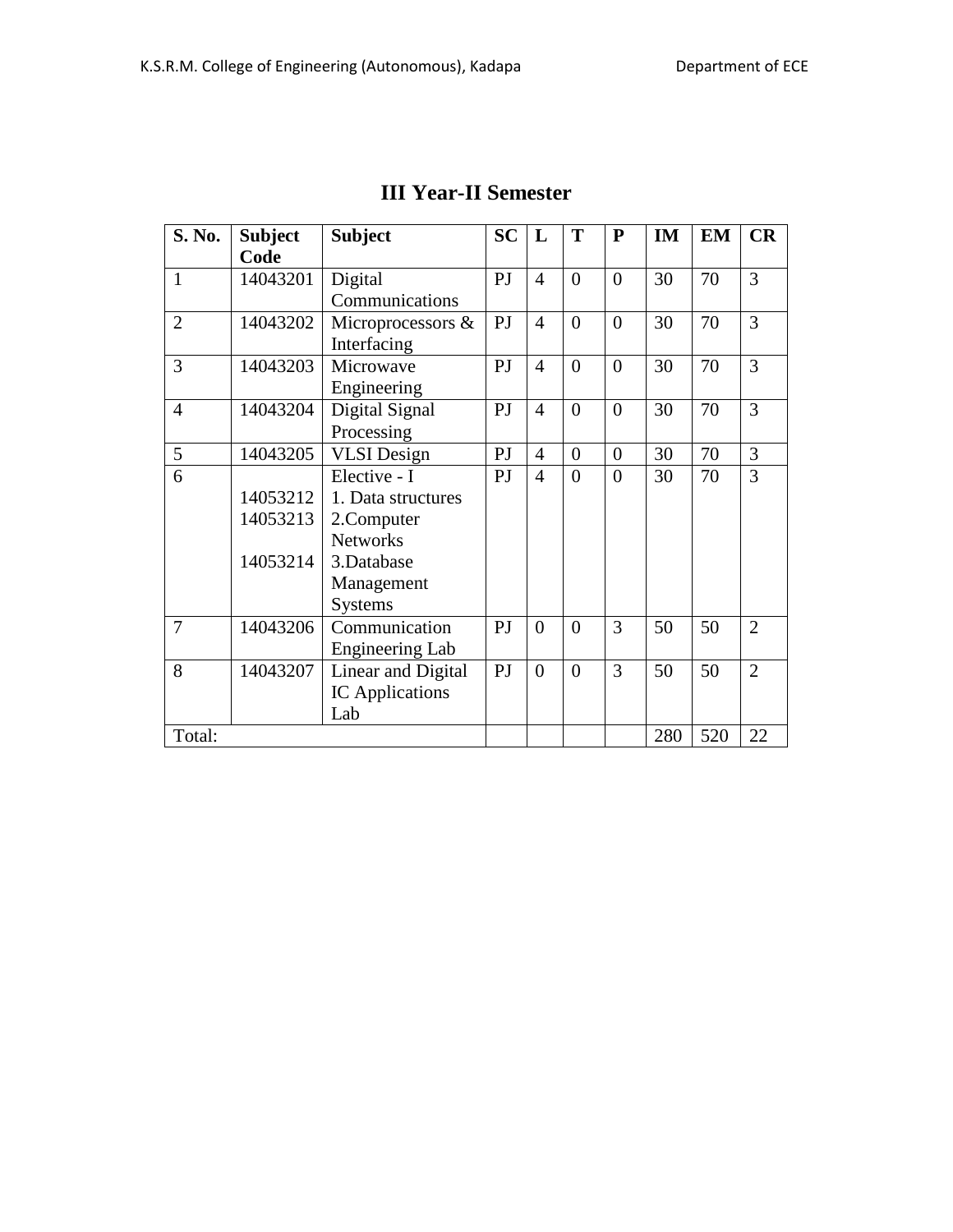| S. No.         | <b>Subject</b> | <b>Subject</b>            | <b>SC</b>      | L              | T              | ${\bf P}$      | IM  | <b>EM</b> | CR             |
|----------------|----------------|---------------------------|----------------|----------------|----------------|----------------|-----|-----------|----------------|
|                | Code           |                           |                |                |                |                |     |           |                |
| $\mathbf{1}$   | 14254101       | Management<br>Science     | <b>HS</b>      | $\overline{4}$ | $\theta$       | $\theta$       | 30  | 70        | $\overline{3}$ |
| $\overline{2}$ | 14044102       | Microcontrollers &        | P <sub>J</sub> | $\overline{4}$ | $\overline{0}$ | $\overline{0}$ | 30  | 70        | 3              |
|                |                | Applications              |                |                |                |                |     |           |                |
| 3              | 14044103       | Electronic                | PJ             | $\overline{4}$ | $\theta$       | $\overline{0}$ | 30  | 70        | 3              |
|                |                | Measurements and          |                |                |                |                |     |           |                |
|                |                | Instrumentation           |                |                |                |                |     |           |                |
| $\overline{4}$ | 14044104       | Optical                   | PJ             | $\overline{4}$ | $\theta$       | $\theta$       | 30  | 70        | 3              |
|                |                | communications            |                |                |                |                |     |           |                |
| 5              |                | Elective $-\overline{II}$ | PJ             | $\overline{4}$ | $\overline{0}$ | $\overline{0}$ | 30  | 70        | 3              |
|                | 14044105       | 1. RADAR Systems          |                |                |                |                |     |           |                |
|                | 14044106       | 2. Speech Processing      |                |                |                |                |     |           |                |
|                | 14054112       | 3. OOPS through           |                |                |                |                |     |           |                |
|                |                | Java Programming          |                |                |                |                |     |           |                |
| 6              |                | $Elective - III$          | PJ             | $\overline{4}$ | $\overline{0}$ | $\overline{0}$ | 30  | 70        | 3              |
|                | 14044107       | 1. Embedded Real          |                |                |                |                |     |           |                |
|                |                | Time Operating            |                |                |                |                |     |           |                |
|                |                | <b>Systems</b>            |                |                |                |                |     |           |                |
|                | 14054108       | 2. Neural networks        |                |                |                |                |     |           |                |
|                |                | and Fuzzy Logic           |                |                |                |                |     |           |                |
|                | 14044108       | 3.Data                    |                |                |                |                |     |           |                |
|                |                | Communications            |                |                |                |                |     |           |                |
| 7              | 14044109       | Microwave &               | PJ             | $\theta$       | $\theta$       | 3              | 50  | 50        | $\overline{2}$ |
|                |                | Optical                   |                |                |                |                |     |           |                |
|                |                | Communications            |                |                |                |                |     |           |                |
|                |                | Lab                       |                |                |                |                |     |           |                |
| 8              | 14044110       | Microprocessors &         | PJ             | $\theta$       | $\overline{0}$ | 3              | 50  | 50        | $\overline{2}$ |
|                |                | DSP lab                   |                |                |                |                |     |           |                |
| Total:         |                |                           |                |                |                |                | 280 | 520       | 22             |

# **IV Year-I Semester**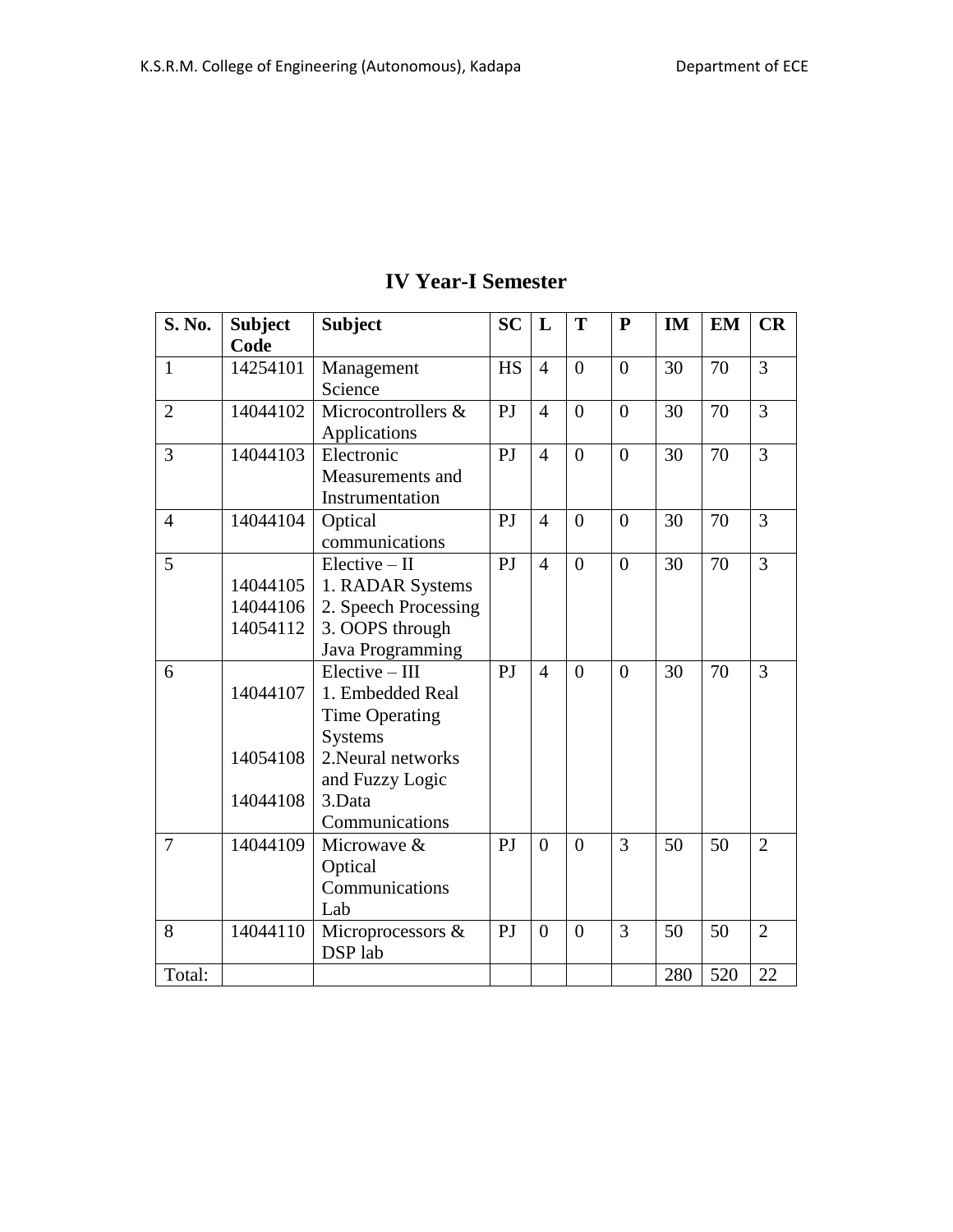| S.                 | <b>Subject</b> | <b>Subject</b>      | <b>SC</b>      | L              | T              | ${\bf P}$      | <b>IM</b> | <b>EM</b>      | CR             |
|--------------------|----------------|---------------------|----------------|----------------|----------------|----------------|-----------|----------------|----------------|
| No.                | Code           |                     |                |                |                |                |           |                |                |
| 1                  | 14044201       | Cellular & Mobile   | P <sub>J</sub> | $\overline{4}$ | $\theta$       | $\theta$       | 30        | 70             | 3              |
|                    |                | Communications      |                |                |                |                |           |                |                |
| $\overline{2}$     | 14044202       | Digital Image       | P <sub>J</sub> | $\overline{4}$ | $\overline{0}$ | $\overline{0}$ | 30        | 70             | 3              |
|                    |                | Processing          |                |                |                |                |           |                |                |
| 3                  | 14044203       | Satellite           | P <sub>J</sub> | $\overline{4}$ | $\overline{0}$ | $\overline{0}$ | 30        | 70             | 3              |
|                    |                | Communications      |                |                |                |                |           |                |                |
| $\overline{4}$     |                | $Electric - IV$     | P <sub>J</sub> | $\overline{4}$ | $\overline{0}$ | $\overline{0}$ | 30        | 70             | 3              |
|                    | 14044204       | 1. Data acquisition |                |                |                |                |           |                |                |
|                    |                | systems             |                |                |                |                |           |                |                |
|                    | 14044205       | 2. Spread           |                |                |                |                |           |                |                |
|                    |                | Spectrum            |                |                |                |                |           |                |                |
|                    |                | Communications      |                |                |                |                |           |                |                |
|                    | 14044206       | 3. Biomedical       |                |                |                |                |           |                |                |
|                    |                | Instrumentation     |                |                |                |                |           |                |                |
| 5                  | 14044207       | Seminar             | PJ             | $\overline{0}$ | $\overline{0}$ | $\overline{0}$ | 100       | $\overline{0}$ | $\overline{3}$ |
| 6                  | 14044208       | Project             | P <sub>J</sub> | $\overline{0}$ | $\overline{0}$ | $\overline{0}$ | 50        | 50             | 10             |
| Total:             |                |                     |                |                |                |                | 270       | 330            | 25             |
|                    | I B.Tech.      |                     |                |                |                |                | 410       | 690            | 45             |
| <b>Grand Total</b> |                |                     |                |                |                |                | 2080      | 3620           | 180            |

# **IV Year-II Semester**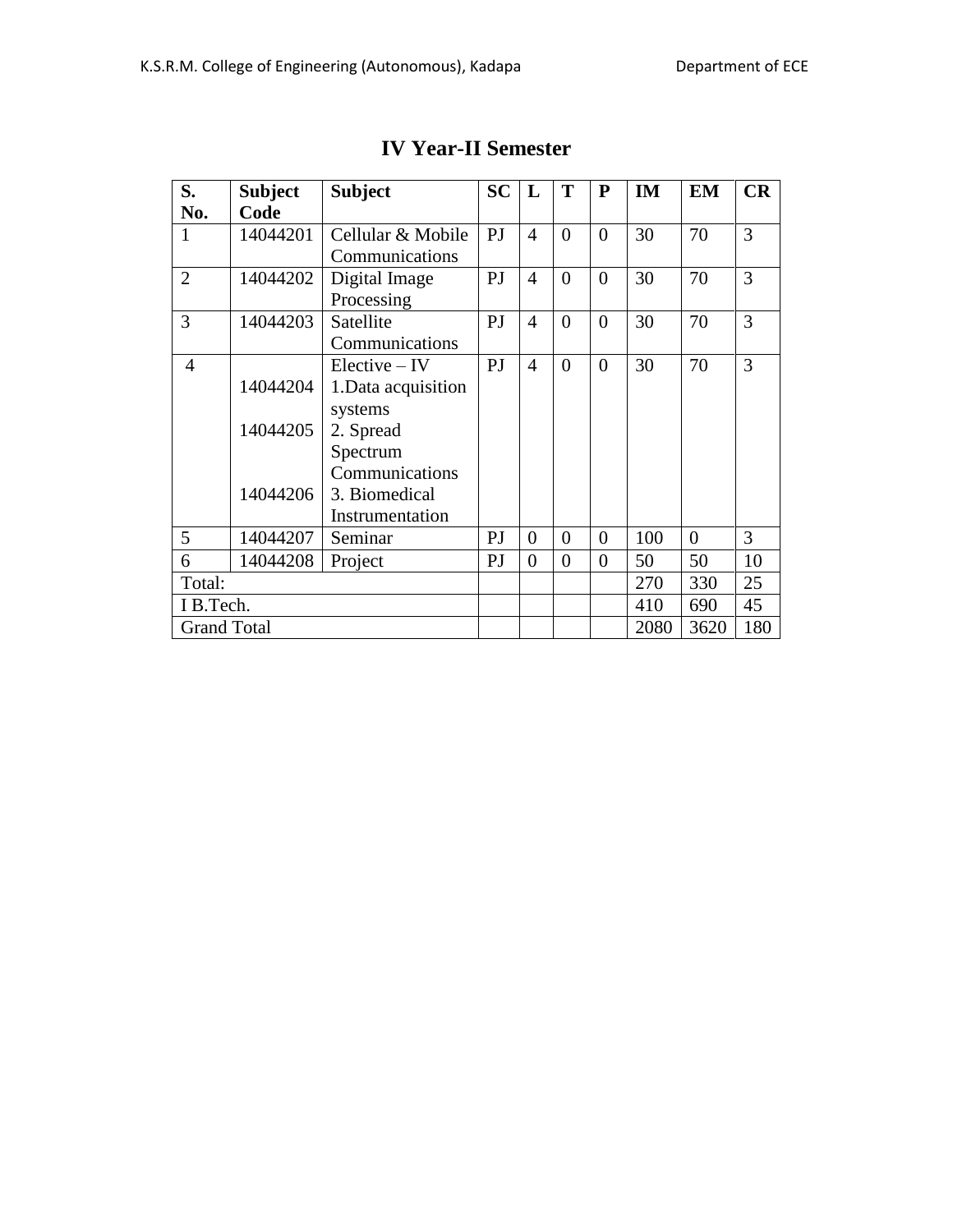## **Mathematics – III**

(Common to EEE & ECE Branches)

#### **UNIT I**

**Special Functions:** Beta function - Gamma Function - Relation between Beta and Gamma Function and their properties. – Evaluation of improper integrals- Series solutions of Differential Equations – Power series method and Frobenius method.

#### **UNIT II**

**Bessel functions** – Solution of Bessel equation - Recurrence formulae for  $J_n(x)$  - Generating function for  $J_n(x)$  - Jacobi series – Orthogonality of Bessel functions - Legendre polynomials – Solution of Legendre's equation – Legendre Polynomials - Rodrigue's formula -Generating function for  $P_n(x)$  -Recurrence formulae for  $P_n(x)$  - Orthogonality of Legendre polynomials.

#### **UNIT III**

**Functions of a complex variable** – Limit – Continuity -Differentiability - Analytic function – Properties – Cauchy – Riemann equations in cartesian and polar coordinates - Harmonic and Conjugate harmonic functions. - Construction of analytic function using Milne - Thomson method. Applications to flow problems. Conformal Transformation: Some standard transforms – translation, rotation, magnification, inversion and reflection. Bilinear transformation – invariant points. Special conformal transformations  $w = e^z$ ,  $z^2$ , sinz, cosz.

#### **UNIT IV**

**Complex integration:** Line integral - Evaluation along a path and by indefinite integration - Cauchy's theorem - Cauchy's integral formula - Generalized integral formula. Complex power series - Taylor's series and Laurent series with problems. Singular point – Isolated singular point – Simple pole, Pole of order *m* - Essential singularity.

#### **UNIT V**

**Residues:** Evaluation of residues by formula. Cauchy's residue theorem - Evaluation of the real definite integrals of the type (i) Integration around the unit circle  $\int_0^{2\pi} f(\cos\theta, \sin\theta) d\theta$  (ii) integration around a small semi circle  $\int_{-\infty}^{\infty} f(x) dx$  (iii) Integration around the rectangular contour  $\int_{-\infty}^{\infty} e^{imx} f(x) dx$  and (iv) Integration around the indenting contour having the poles on real axis.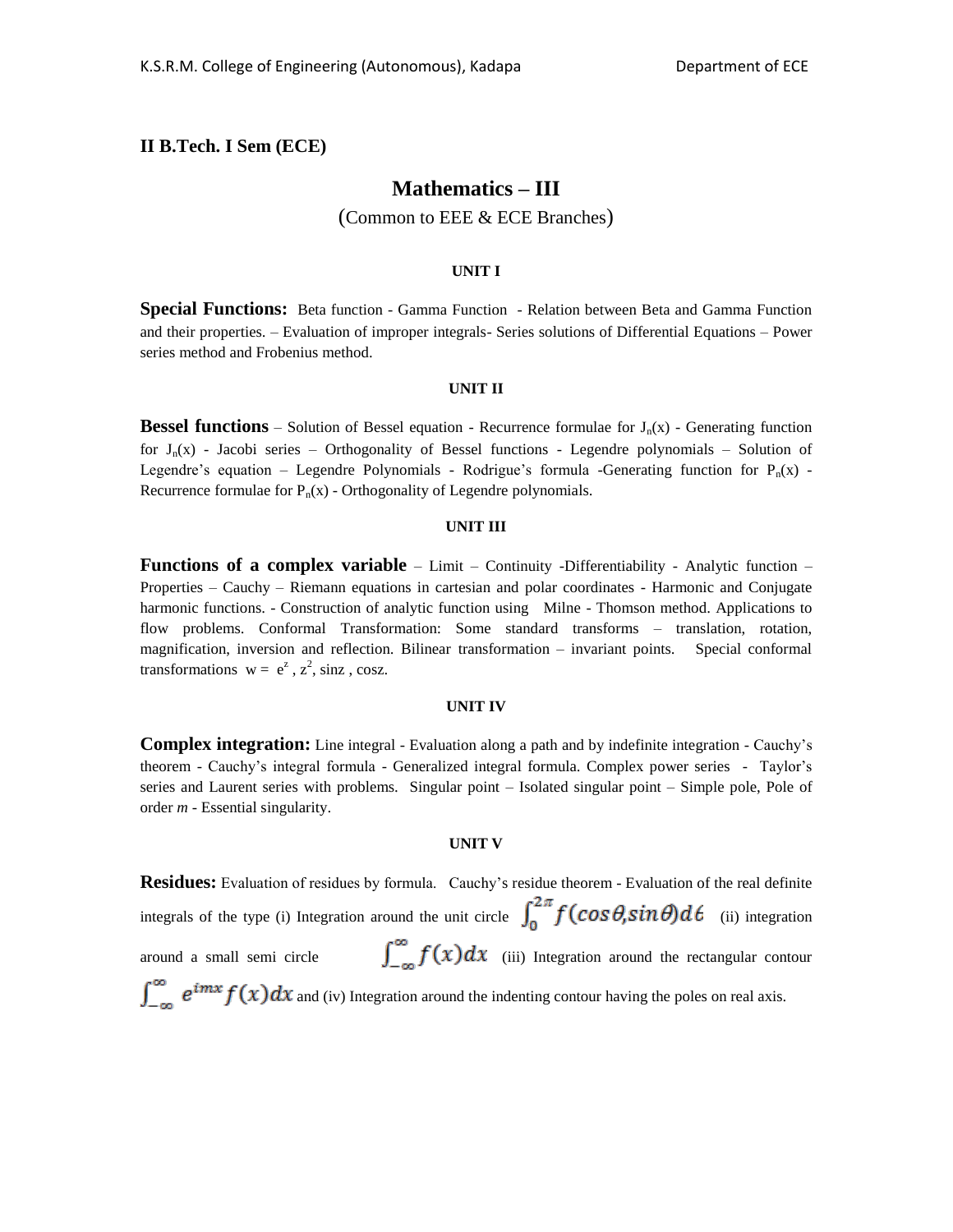### **Text Books:**

- 1. Higher Engineering Mathematics, Dr. B.S Grewal, Khanna Publishers-42 edition.
- 2. Advanced Engineering Mathematics, Erwin Kreyszig, Willey Publications, 9<sup>th</sup> edition- 2013.

- 1. Higher Engineering Mathematics, B.V. Ramana, Mc. Graw Hill Education(India) Private Limited.
- 2. Advanced Engineering Mathematics by N. Bali, M Goyal, Firewall Media 7<sup>th</sup> edition.
- 3. Engineering Mathematics, Volume III , E. Rukmangadachari & E. Keshava Reddy, Pearson Publisher.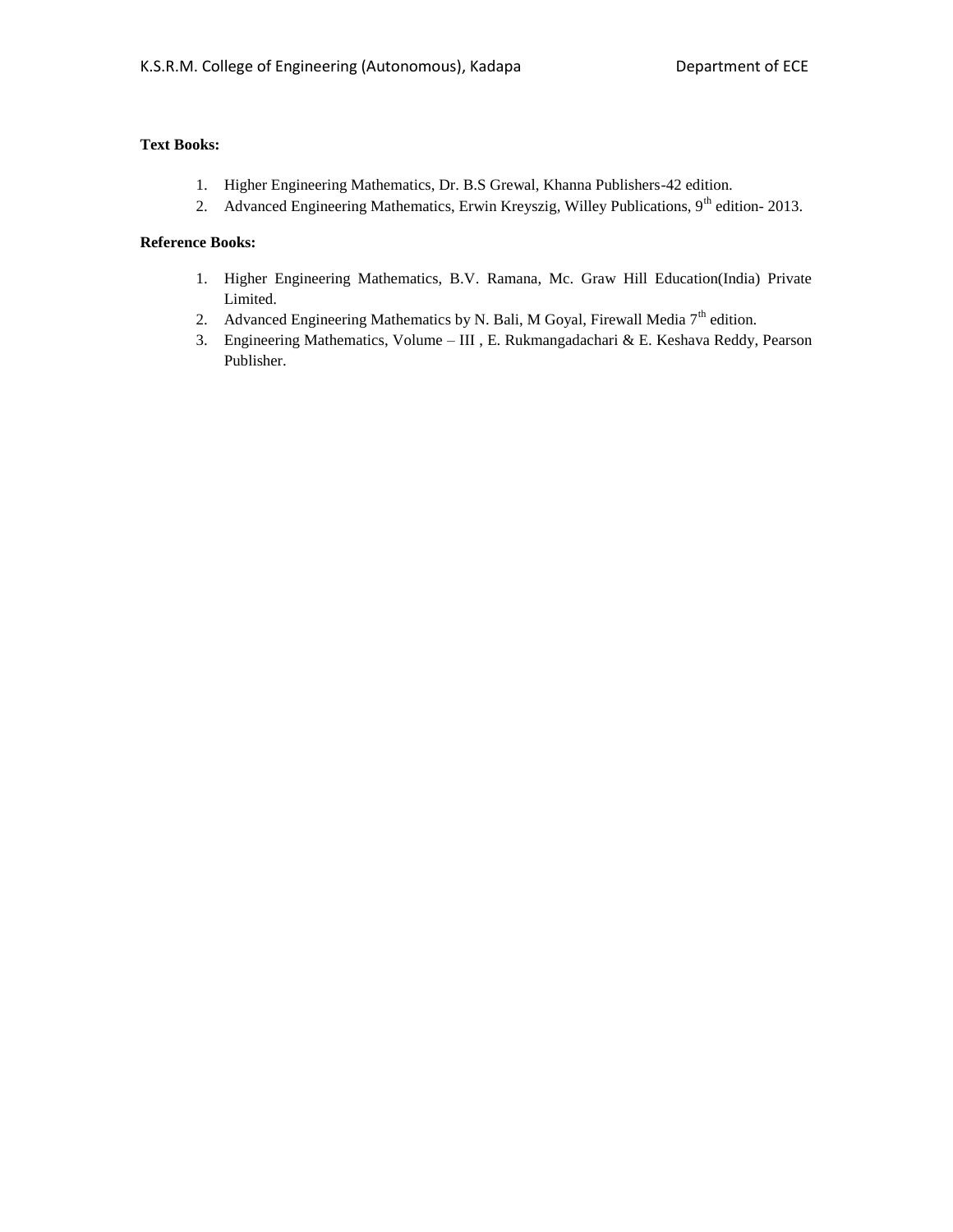# **Environmental Studies**

(Common for all branches)

### **Course Objectives:**

To create awareness regarding various environmental problems and their effect on the society

### **UNIT I**

### **Multidisciplinary nature of environmental studies:** Definition, scope and importance – Need for public awareness

**Natural Resources:** Renewable and non-renewable resources – Natural resources and associated problems; (a) Forest resources – Use and over-exploitation, deforestation, case studies – Timber extraction, mining, dams and their effects on forest and tribal people; (b) Water resources – Use and over-utilization of surface and ground water, floods, drought, conflicts over water, dams-benefits and problems; (c) Mineral resources – Use and exploitation, environmental effects of extracting and using mineral resources, case studies; (d) Food resources : World food problems, changes caused by agriculture and overgrazing, effects of modern agriculture, fertilizer-pesticide problems, water logging, salinity, case studies; (e) Energy resources –Growing energy needs, renewable and non renewable energy sources, use of alternate energy sources. Case studies; (f) Land resources: Land as a resource, land degradation, man induced landslides, soil erosion and desertification; Role of an individual in conservation of natural resources; equitable use of resources for sustainable lifestyles

### **UNIT II**

**Ecosystems:** Concept of an ecosystem – Structure and function of an ecosystem – Producers, consumers and decomposers – Energy flow in the ecosystem – Ecological succession – Food chains, food webs and ecological pyramids; Introduction, types, characteristic features, structure and function of the following ecosystems (a) Forest ecosystem, (b) Grassland ecosystem, (c) Desert ecosystem, (d) Aquatic ecosystems (ponds, streams, lakes, rivers, oceans, estuaries)

### **UNIT III**

**Biodiversity and its conservation: Introduction:** Definition : genetic, species and ecosystem diversity; Bio-geographical classification of India; Value of biodiversity : consumptive use, productive use, social, ethical, aesthetic and option values; Biodiversity at global, National and local levels; India as a mega-diversity nation; Hot-sports of biodiversity; Threats to biodiversity : habitat loss, poaching of wildlife, man-wildlife conflicts; Endangered and endemic species of India; Conservation of biodiversity : In-situ and Ex-situ conservation of biodiversity

### **UNIT IV**

**Environmental Pollution: Definition:** Cause, effects and control measures of (a) Air pollution, (b) Water pollution, (c) Soil pollution, (d) Marine pollution, (e) Noise pollution, (f) Thermal pollution, (g). Nuclear hazards; Solid waste Management: Causes, effects and control measures of urban and industrial wastes - Role of an individual in prevention of pollution – Pollution case studies; Disaster management: floods, earthquake, cyclone and landslides

#### **UNIT V**

### **Social Issues and the Environment: From Unsustainable to Sustainable development**

**–** Urban problems related to energy – Water conservation, rain water harvesting, watershed management – Resettlement and rehabilitation of people; its problems and concerns; • Environmental ethics : Issues and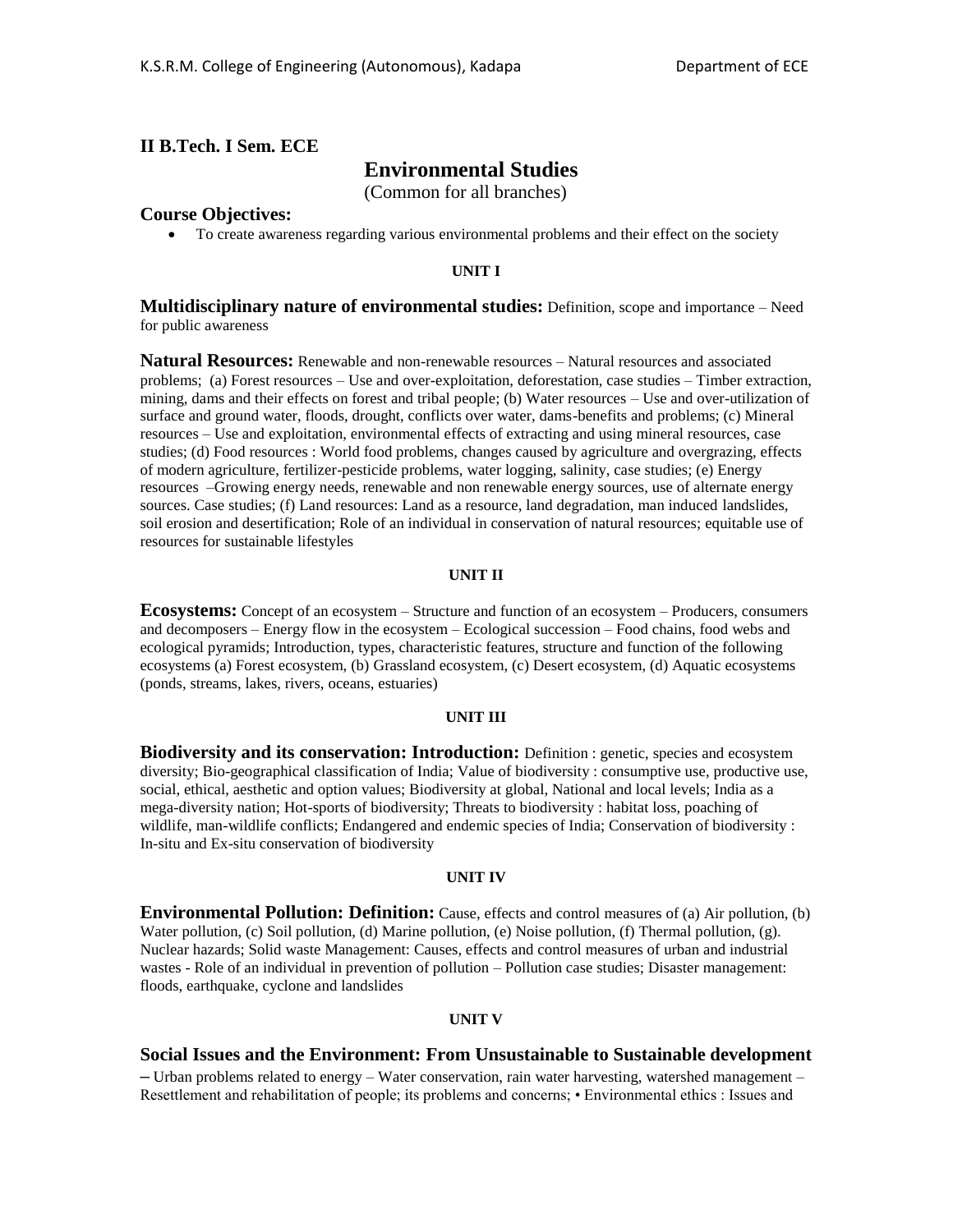possible solutions; Climate change, global warming, acid rain, ozone layer depletion, nuclear accidents and holocaust, case studies; Wasteland reclamation; Consumerism and waste products; Environment Protection Act; Air (Prevention and Control of Pollution) Act; Water (Prevention and control of Pollution) Act; Wildlife Protection Act; Forest Conservation Act; Issues involved in enforcement of environmental legislation; Public awareness

**Human Population and the Environment:** Population growth, variation among nations – Population explosion – Family Welfare Programme; Environment and human health; Human Rights; Value Education; HIV/AIDS; Women and Child Welfare; Role of Information Technology in Environment and human health, case studies; Field work: Visit to a local area to document environmental assets river/forest/grassland/hill/mountain - Visit to a local polluted site-Urban/Rural/Industrial/Agricultural; Study of common plants, insects, birds; Study of simple ecosystems-pond, river, hill slopes, etc.

## **Text Books:**

- 1. Text book of Environmental Studies for Undergraduate Courses by Erach Bharucha for University Grant Commission, Universities Press.
- 2. Environmental Studies by Benny Joseph,Mc.Graw Hill Publications.
- 3. Principles and a basic course of Environmental science for under graduate course by Kousic, KouShic.
- 4. Text book of Environmental Sciences and Technology by M.Anji Reddy, BS Publication.

- 1. Environmental sciences and engineering J. Glynn Henry and Gary W. Heinke Printice hall of India Private limited.
- 2. Environmental Studies by Anindita Basak Pearson education
- 3. Introduction to Environmental engineering and science by Gilbert M. Masters and Wendell P. Ela- Printice hall of India Private limited.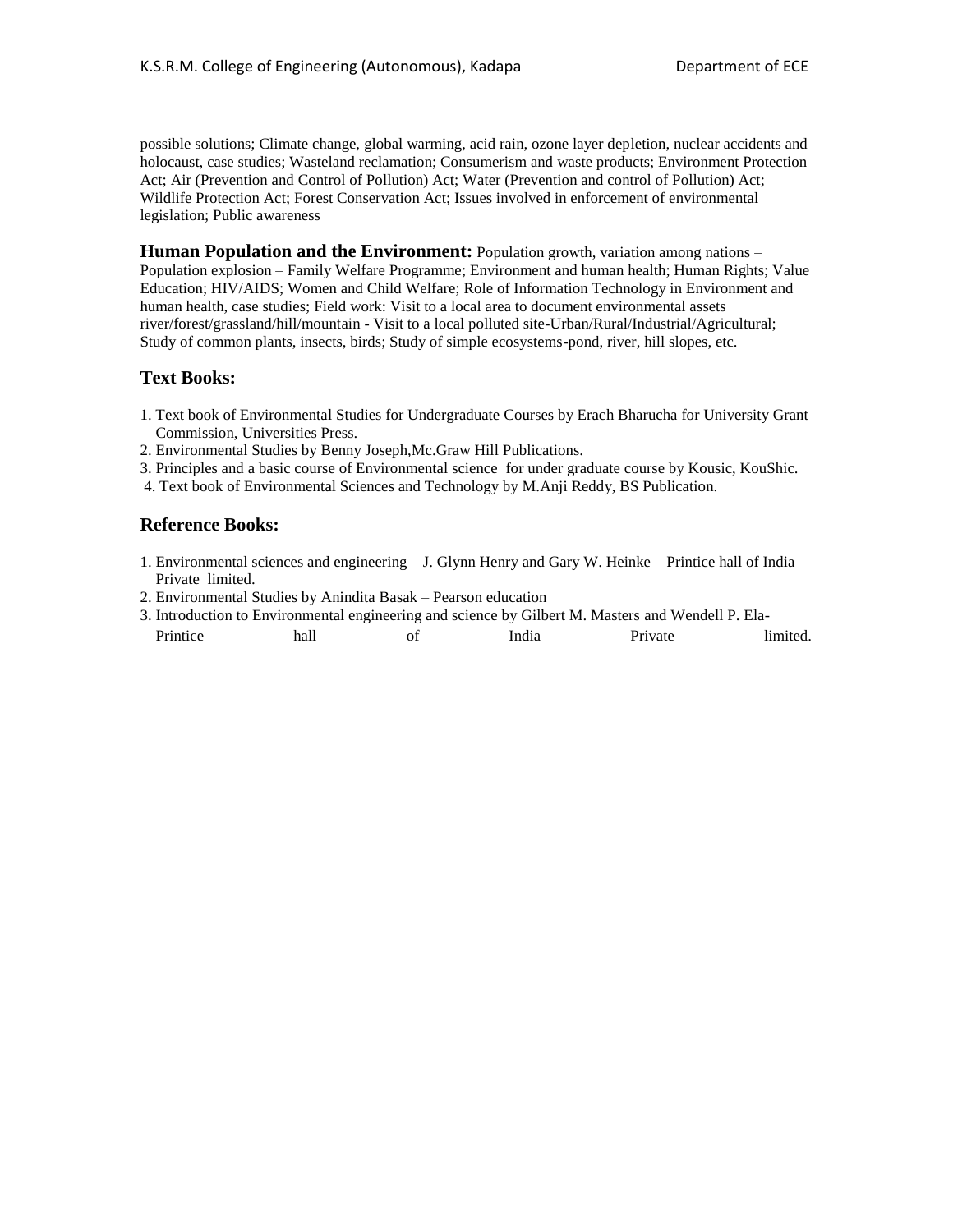# **II B.Tech., I Semester (ECE) (To be approved by EEE BOS) Electrical Circuits & Networks**

### **Objectives:**

This course introduces the basic concepts of circuit analysis which is the foundation for all subjects of the Electrical Engineering discipline. The emphasis of this course is laid on the basis analysis of circuits which includes single phase circuits, magnetic circuits, theorems, transient analysis and network topology.

### **UNIT-I**

**Introduction to Electrical Circuits:** circuit concepts, classification of network elements, voltage & current sources; independent & dependent sources, source transformation techniques, R-L-C Parameters, Voltage - Current relationship for passive elements. Kirchhoff's laws, network reduction techniques – series, parallel, series parallel,  $Y/\Delta$ - Transformations, Mesh and Nodal analysis for D.C excitation.

### **UNIT-II**

**Single Phase AC Circuits:** RMS, Average values, form factor, peak factor for different periodic waveforms, phase, phase difference, phasor notation, J-notation. Concept of Reactance, Impedance, Susceptance, and Admittance, Active & Reactive power, Power factor, power triangle. Response of R, L & C elements for Sinusoidal excitation, steady state analysis of RL, RC and R-L-C(Series, parallel, series parallel) Circuits for sinusoidal excitations, phasor diagram. Steady state analysis of A.C Circuits using mesh and nodal analysis.

### **UNIT-III**

Series and Parallel resonance: Resonant frequency, Half Power frequency, Band width, Q - Factor, Relation b/w them, problems.

**Locus Diagrams:** Impedance & admittance locus diagrams of RL & RC Series circuits and two branch parallel circuits.

#### **UNIT-IV**

**Magnetic Circuits:** Concept of self & mutual inductances, Dot Convention, Problems, Coefficient of coupling, Composite Magnetic circuit, analysis of Series and Parallel Magnetic Circuits, Duality and dual Circuits, problems.

**Network Topology:** Definition – Graph, tree, Co-tree, Incidence Matrix, Tie-Set & Cut – Set Matrices for Planar networks, Problems.

### **UNIT-V**

**Network Theorems:** Superposition Theorem, Thevinin's Theorem, Norton's Theorem, Maximum Power Transfer theorem, Reciprocity theorem, Millmen's theorem, Tellegen's theorems for D.C and Sinusoidal Excitations.

## **Text Books:**

- 1. Network Analysis Van Valkenburg  $3<sup>rd</sup>$  edition, PHI.
- 2. Engineering Circuit Analysis William H. Hayt –Jack E. Kimmerly TMH
- 3. Fundamentals of Electric Circuits Charles's, Alexander & Mathew N.o. Sadiku, TMH 3<sup>rd</sup> Edition.
- 4. Electrical Circuits N. Sreenivasulu Reem Publications

- 1. Circuits & Networks A. Sudhakar, Shayammohan.S. Pillai,  $4<sup>th</sup>$  Edition TMH.
- 2. Theory and Problems of Electrical Circuits Joseph A. Edminister Schaum Series, 1<sup>st</sup> Edition – TMH.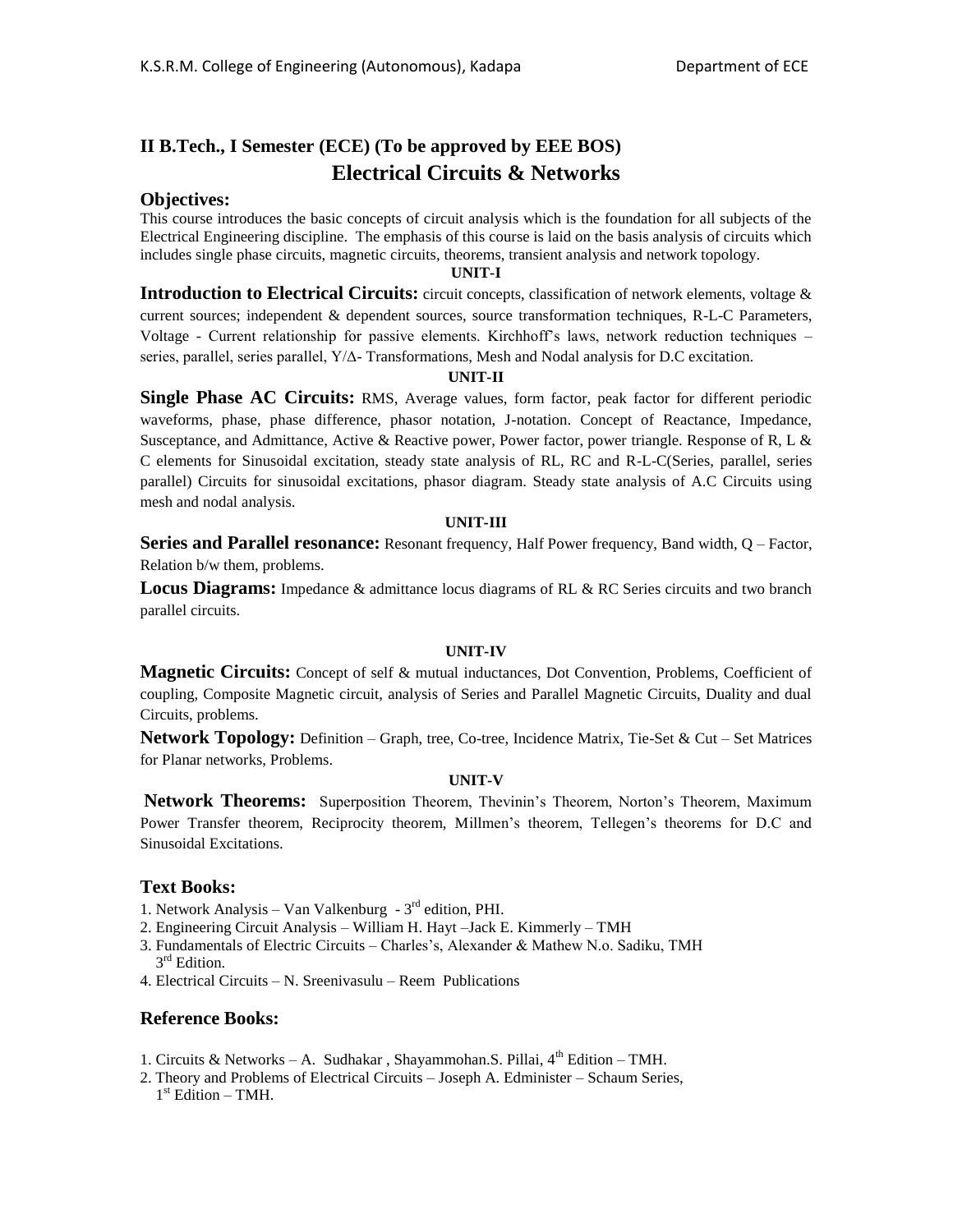3. Network Analysis – N C Jagan & C. Lakshmi Narayana, BSP.

## **II B.Tech.-I Sem (ECE)**

## **Electronic Devices and Circuits**

(Common to EEE & ECE Branches)

### **Course Objectives:**

- To understand electronic devices, including diodes, bipolar junction transistors and FET
- To understand basic circuits of the electronic devices

#### **UNIT-I**

Semiconductors: Intrinsic and extrinsic semiconductors, mobility and conductivity, Fermi level and carrier concentration of semi conductors, Drift and diffusion currents , continuity equation , hall effect.

**PN junction diode:** Band structure of PN Junction, Quantitative Theory of PN Diode, Volt – Amp. Characteristics, Temperature Dependence, Transition and Diffusion Capacitance of PN Junction,

#### **UNIT-II**

**Special Diodes:** Zener and Avalanche Breakdowns, Tunnel Diode, LED, Schottky Barrier Diode, Varactor Diode, Photo Diode, SCR.

**Rectifiers:** Half-wave, Full-wave and Bridge Rectifiers with and without Filters, Ripple Factor and Regulation Characteristics.

#### **UNIT-III**

**Bipolar Junction Transistors:** NPN and PNP junction Transistor, Characteristics of Current Flow across the Base Regions, Minority and Majority Carriers CB, CE and CC Configurations and their Input and Output Characteristics. Comparison of CE, CB and CC Configurations. Junction Biasing for Saturation, Cutoff and Active Region,  $\alpha$  and  $\beta$  Parameters and the relation between them.

### **UNIT-IV**

**Juncton Field Effect Transistor (JFET):** JFET and its characteristics, Pinch off Voltage, Drain Saturation Current, MOSFET –Enhancement and Depletion Modes, Small signal models of FET.

#### **UNIT-V**

**Transistor Biasing Circuits:** Various Biasing Circuits and Stabilization, Thermal Runaway, Thermal Stability, Biasing of FETs. Transistor as an Amplifier, h – parameter model, Analysis of Transistor Amplifier Circuits using h-parameters. CB, CE and CC Amplifier configurations and performance factors.

### **Text Books:**

- 1. Electronic devices and circuits, Jacob Millman and D. Halkias, McGraw Hill.
- 2. Integrated Electronics Analog Digital Circuits, Jacob Millman and D. Halkias, McGraw Hill.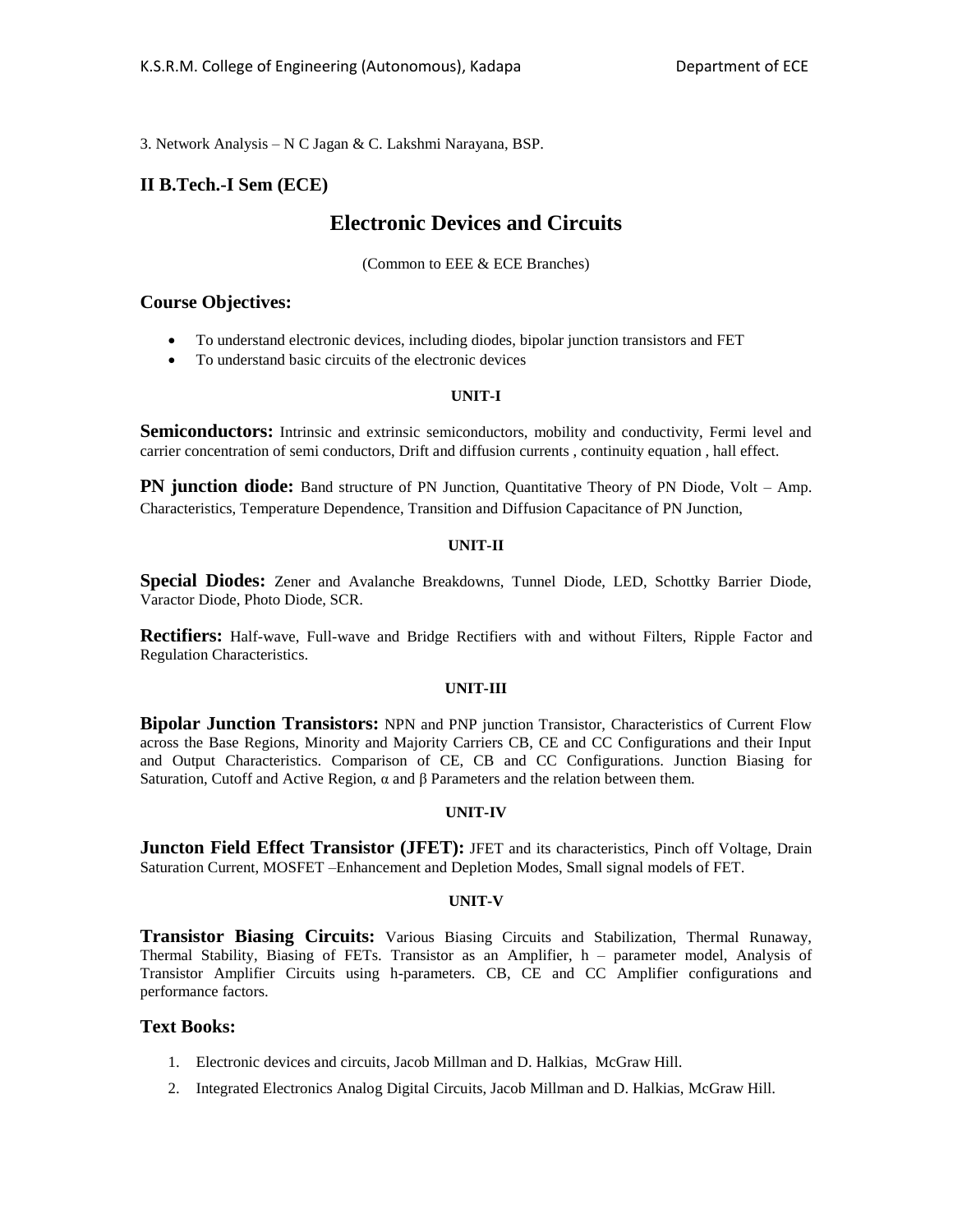- 3. Electronic Devices and Circuits Theory, Boylsted, Prentice Hall Publications.
- 4. Electronic devices and circuits by S.Salivahanan.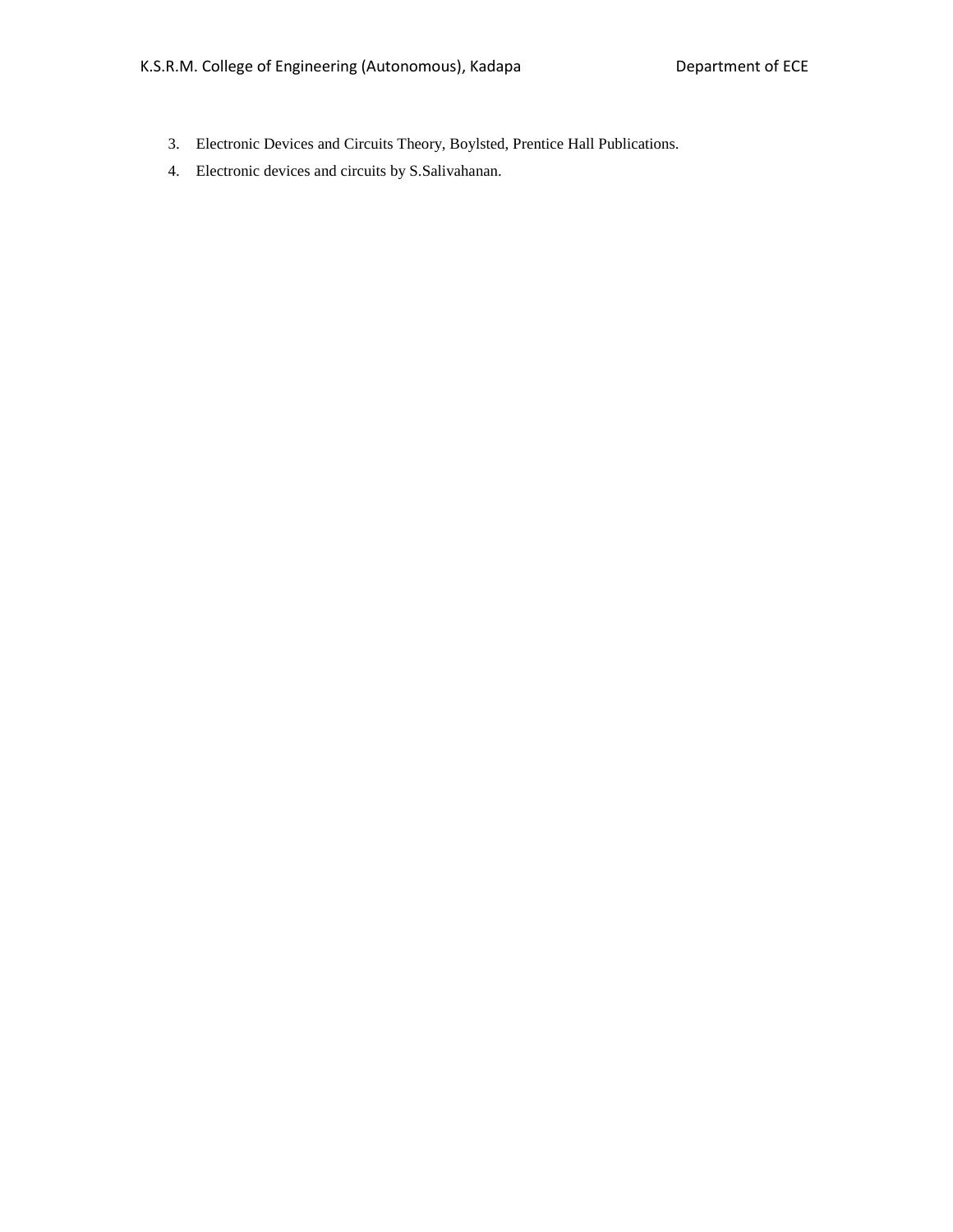# **Signals and Systems**

## **Course Objectives:**

- The objective of the course is to analyze the response of linear, time-invariant dynamic systems to standard input signals
- To Study the different standard signals that can be applied to the various systems for the estimation of their performance.

### **UNIT-I**

**Introduction:** Definition and Classification of Signals, Elementary signals, Basic operations on signals. **Fourier series representation of periodic signals:** Analogy between vectors and signals, Orthogonal signal space, Signal approximation using orthogonal functions, Mean square error, Closed or complete set of orthogonal functions, Orthogonality in complex functions. Representation of function by a set of mutually orthogonal functions, Dirichlet's conditions, Trigonometric Fourier series and Exponential Fourier series, Spectrum and its significance, Amplitude and Phase spectra.

### **UNIT-II**

**Fourier transforms:** Fourier transform(FT), Fourier transform of standard signals, properties of Fourier transforms, Fourier transforms involving impulse function, Fourier transform of periodic signals, Hilbert Transform and its properties, Pre-envelope and bandpass signals.

### **UNIT-III**

**Signal transmission through LTI systems:** Systems, Classification of Systems, Linear time invariant (LTI) system, Transmission of signals through LTI systems, Transfer function of a LTI system. Distortion less transmission through LTI system, Causality & Stability.

**Convolution and correlation of signals:** Graphical method of convolution, auto correlation and Cross correlation of functions, properties of correlation function, Energy density spectrum, Power density spectrum, Relation between convolution and correlation, Applications of convolution and correlation.

### **UNIT-IV**

**Laplace Transform:** Definition , ROC , Properties , Inverse Laplace transform , The S-plane and BIBO stability , Transfer functions , System response to standard signals.

### **UNIT-V**

**Discrete Time Signals and Systems:** Unit impulse, step, ramp, and exponential signals, Periodicity of signals , Operations of signals, Linear Shift Invariant(LSI) system, Stability , Causality , Convolution and Correlation , Linear constant coefficient difference equation , Impulse response , Discrete time Fourier transform , Properties , Transfer function , System analysis using DTFT.

## **Text Books:**

- 1. Simon Haykin, *Communication Systems*, 2nd Edition, Wiley-Eastern.
- 2. Oppenheim AV and Willisky, *Signals and Systems*, 2nd Edition, Pearson Edition.
- 3. B.P.Lathi , *Communication Systems* , Wiley Eastern.

- 1. Simon Haykin and Van Veen,Wiley, *Signals & Systems*, 2nd Edition.
- 2. Schaum's, *Outline of Theory Problems of Signals and Systems*, McGraw-Hill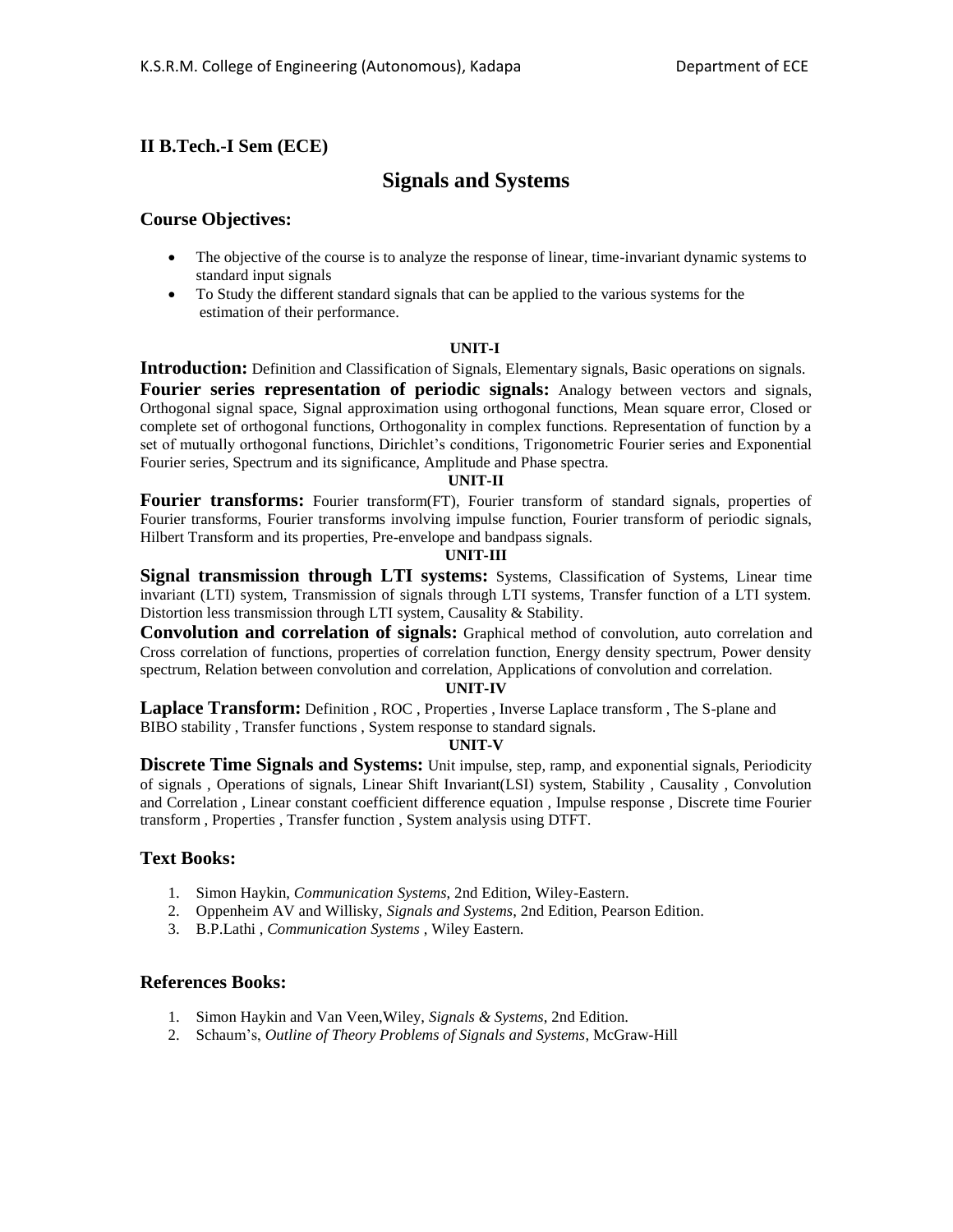# **Switching Theory and Logic Design**

(Common to EEE & ECE Branches)

## **Course Objectives:**

To provide the students with an introduction to the fundamentals of Number systems, logic gates,

Combinational and sequential circuits

### **UNIT I**

**Number Systems & Codes:** Philosophy of number systems –complement representation of negative numbers-binary arithmetic, binary codes-error detecting & error correcting codes –hamming codes.

### **UNIT II**

**Boolean Algebra and Minimization of Switching Functions: Fundamental postulates of** Boolean Algebra - Basic theorems and properties –Canonical and Standard forms- Minimal SOP and POS forms ,Algebraic simplification digital logic gates –universal gates-Multilevel NAND/NOR realizations. The map method, tabulation method

#### **UNIT III**

**Combinational Logic Design**: Design using conventional logic gates, Encoder, Decoder, Multiplexer, De-Multiplexer, MUX Realization of switching functions, Parity bit generator, Codeconverters, Hazards and hazard free realizations.

### **UNIT IV**

**Programmable Logic Devices**: Basic PLD's-ROM, PROM, PLA, and PLD, Realization of Switching functions using PLD's. .

#### **UNIT V**

**Sequential Circuits**: Classification of sequential circuits (Synchronous, Asynchronous, Pulse mode, Level mode with examples) Basic flip-flops-Triggering and excitation tables. Steps in synchronous sequential circuit design. Design of modulo-N Ring & Shift counters, Serial binary adder, sequence detector.

## **Text Books:**

- 1. Switching & Finite Automata theory Zvi Kohavi, TMH,  $2^{nd}$  Edition.
- 2. Digital Design Morris Mano, PHI, 3rd Edition, 2006.
- 3. Switching Theory & Logic Design A.Anand Kumar, 2008, PHI

- 1. An Engineering Approach To Digital Design Fletcher, PHI. Digital Logic Application and Design – John M. Yarbrough, Thomson.
- 2. Fundamentals of Logic Design Charles H. Roth, Thomson Publications, 5th Edition, 2004.
- 3. Digital Logic Applications and Design John M. Yarbrough, Thomson Publications, 2006.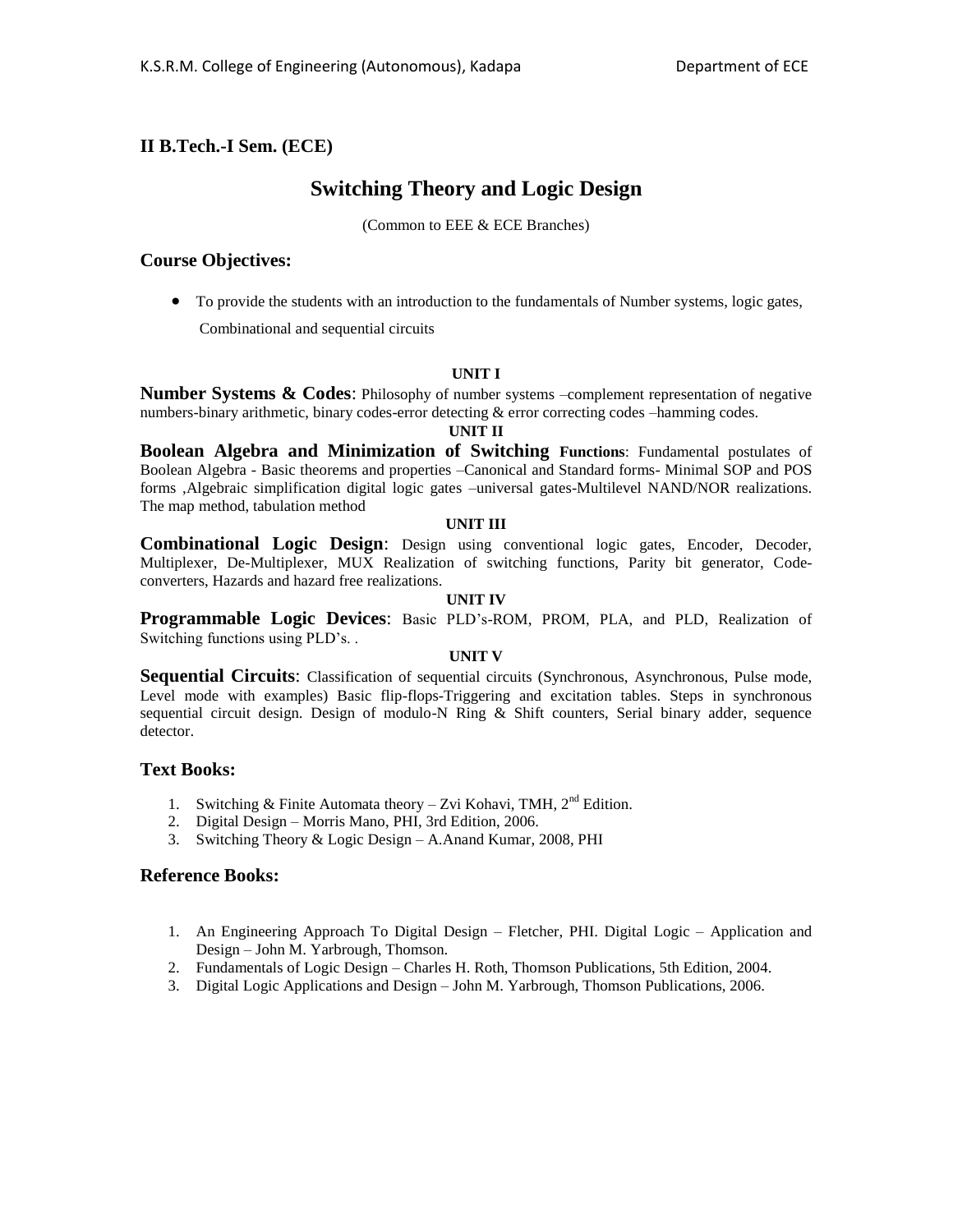# **Electronic Devices & Circuits Lab**

### **(Common to ECE & EEE)**

## **Course Objectives:**

- To know the different devices- their characteristics and applications
- To study the design and analysis of amplifier circuits

## **Electronic Workshop Practice (in 3 lab sessions):**

- 1. Identification, Specifications, Testing of R, L, C Components (Colour Codes), Potentiometers, Switches (SPDT, DPDT, and DIP), Coils, Gang Condensers, Relays, Bread Boards, PCB s
- 2. Identification, Specifications and Testing of Active Devices, Diodes, BJTs, Lowpower JFETs, MOSFETs, Power Transistors, LEDs, LCDs, SCR, UJT.
- 3. Study and operation of Multimeters (Analog and Digital), Function Generator, Regulated Power Supplies,

Study and Operation of CRO.

## **List of Experiments:**

- 1. Forward and Reverse bias characteristics of PN Junction diode
- 2. Zener diode characteristics and Zener diode as Voltage Regulator.
- 3. Input and Output characteristics of Transistor in CB Configuration.
- 4. Input and Output characteristics of Transistor in CE Configuration.
- 5. Half Wave Rectifier With and without filter.
- 6. Full wave Rectifier With and without filter.
- 7. Bridge rectifier With and without filter.
- 8. FET characteristics
- 9. VI characteristics of LED
- 10. Characteristics of Photo transistor
- 11. Characteristics of Photo diode
- 12. SCR Characteristics.
- 13. UJT Characteristics.

## **Equipment required for Laboratories:**

- 1. Regulated Power supplies (RPS) 0-30v.
- 2. CROs 0-20M Hz.
- 3. Function Generators 0-1 M Hz.
- 4. Multimeters -
- 5. Decade Resitance Boxes/Rheostats -
- 6. Decade Capacitance Boxes -
- 7. Micro Ammeters (Analog or Digital)- 0-20 μA, 0-50μA, 0-100μA, 0-200μA.
- 8. Voltmeters (Analog or Digital) 0-50V, 0-100V, 0-250V.
- 9. Electronic Components Resistors, Capacitors, BJTs, LCDs, SCRs, UJTs, FETs, LEDs, MOSFETs, Diodes (Ge& Si type), transistors , (NPN & PNP type) & Si type), transistors , (NPN & PNP type)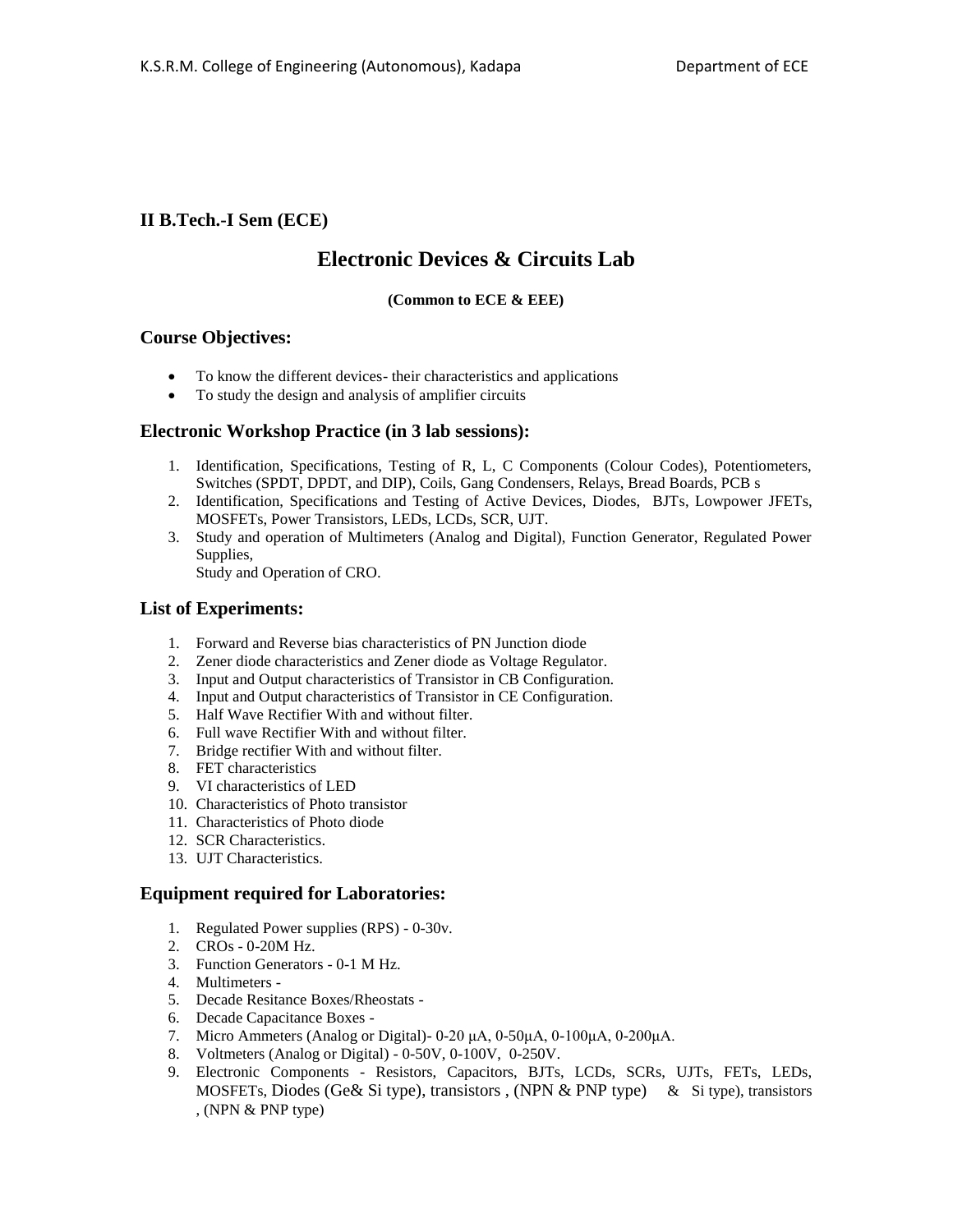# **Basic Simulation Lab**

## **Course Objectives:**

- To understand the signal properties and different transforms by using matlab.
- To understand the simulation software.

## **List of Experiments:**

- 1. Basic Operations on Matrices
- 2. Generation of Various signals and Sequences (Periodic and Aperiodic), Such as Unit Impulse, Unit Step, Square, Saw Tooth, Triangular, Sinusoidal, Ramp, sinc function.
- 3. Operations on Signals and Sequences such as Addition, Multiplication, Scaling, Shifting, Folding, Computation of Energy and Average Power.
- 4. Finding the Even and Odd Parts of Signal or Sequence and Real and Imaginary Parts of Signal.
- 5. Convolution between Signals and Sequences.
- 6. Autocorrelation and Cross correlation between Signals and Sequences.
- 7. Verification of Linearity and Time Invariance Properties of a Given Continuous / Discrete System.
- 8. Computation of Unit Sample, Unit Step and Sinusoidal Responses of the Given LTI System and Verifying its Physical Realizability and Stability Properties.
- 9. Gibbs Phenomenon.
- 10. Finding the Fourier Transform of a given Signal and plotting its Magnitude and Phase Spectrum.
- 11. Waveform Synthesis using Laplace Transform.
- 12. Locating Zeros and Poles, and plotting the Pole-Zero maps in S-Plane and Z-Plane for the given Transfer Functions.
- 13. Generation of Gaussian Noise (Real and Complex), Computation of its Mean, M.S.Values and its Skew, Kurtosis, and PSD, Probability Distribution Function.
- 14. Sampling Theorem Verification.
- 15. Removal of Noise by Auto Correlation / Cross correlation in a given signal corrupted by noise.
- 16. Impulse response of a raised cosine filter.
- 17. Verification of Weiner- Khinchine Relations.
- 18. Checking a Random Process for Stationary in Wide Sense.

**Note: MATLAB of version 7.0 isused for the aqbove experiments.**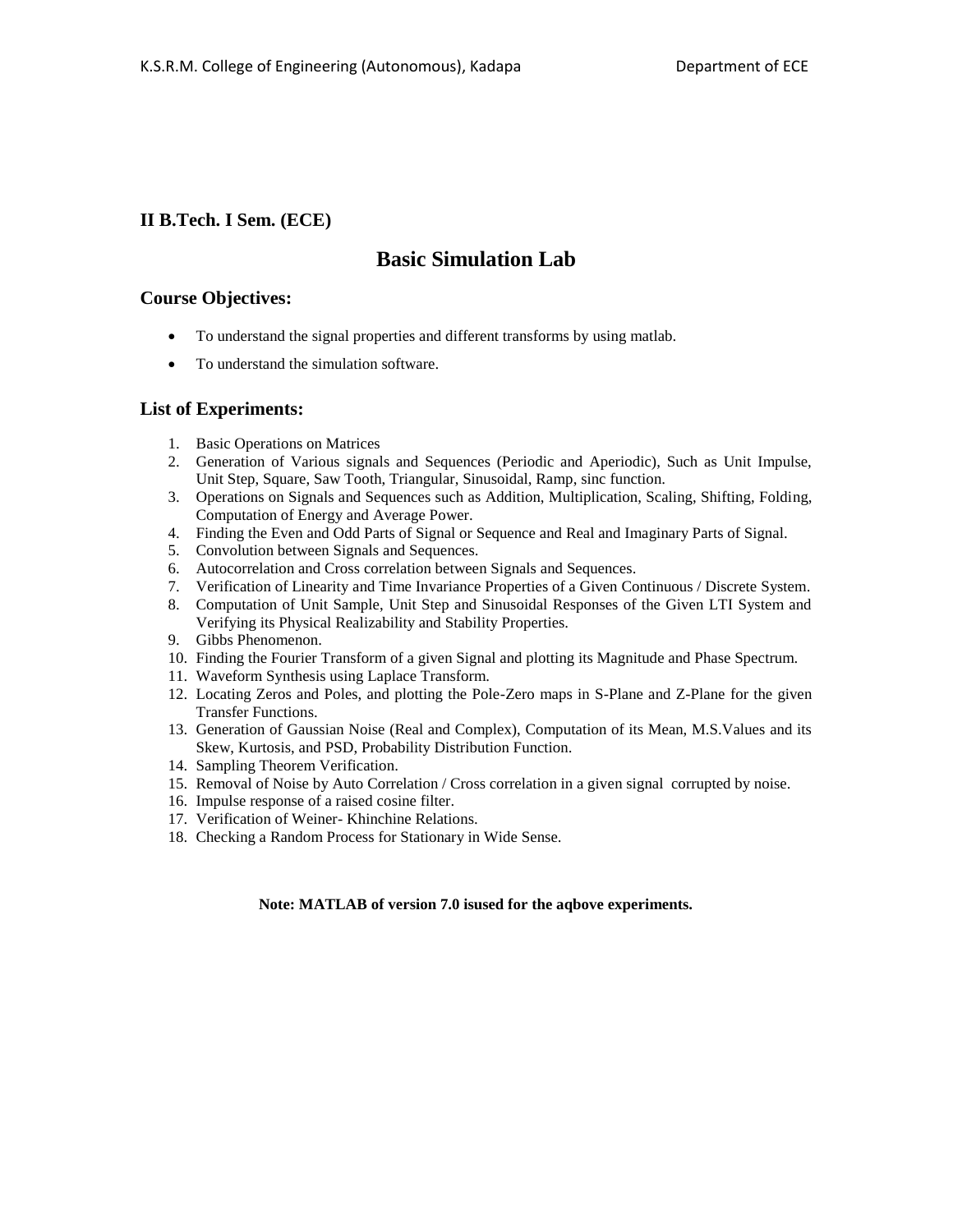# **Managerial Economics and Financial Analysis**

## **Course Objectives:**

- 1. To equip the student with an understanding of concepts and tools and economic Analysis.
- 2. Provide knowledge of Managerial Economics through differential Economics concepts, accounting concepts.
- 3. An understanding of professional and ethical responsibility and ability to communicate effectively.

### **UNIT-I**

**INTRODUCTION TO MANAGERIAL ECONOMICS:** Definition, Nature and Scope of Managerial Economics – relation with other disciplines – Demand analysis – Determinants, Law of Demand and its exceptions – Elasticity of Demand – Types and Measurement of Elasticity of Demand – Methods of Demand Forecasting.

### **UNIT-II**

**Theory of Production and Cost Analysis:**Production Function – Isoquants and Isocost, MRTS, least cost combination of inputs, Cobb- Douglas production function, laws of returns, internal and external economies of scale.

**Cost Analysis:** Cost concepts and classification – Break –Even Analysis (BEA) – Determention of Break Even Point – Managerial significance and limitation of BEA.

### **UNIT-III**

**Introduction to Market and Pricing Policies:** Markets structures : Types of competition, Features of perfect competition, Monopoly – Monopolistic competition. Price- Output determination under perfect competition and monopoly – Methods of pricing – cost plus pricing, marginal cost, limit pricing, skimming pricing, bundling pricing, sealed bid pricing and peak load pricing.

### **UNIT-IV**

**Business Orginations and New Economic Environment:** Characteristic features of business, features of sole proprietorship, partnership, Joint Stock Company and public enterprises – Changing business environment in post – liberalization scenario.

**Capital:** significance, Types, Method and sources and raising finance – Capital Budgeting Methods – Pay back Method, Accounting Rate of return (ARR) and Net Present Value Method (simple problems).

### **UNIT-V**

**Financial Accounting and Analysis:** Double Entry Book keeping, Journal, Ledger, Trail Balance – Final Accounts (Trading, Profit and loss Account and Balance sheet with simple adjustments) – Analysis and interpretation of financial statements through Liquidity, Profitability and Capital structure Ratios.

## **Text Books:**

- 1. Aryasri: Managerial Economics and Financial Analysis, 4/e, TMH, 2009.
- 2. Varshney & Maheswari: Managerial Economics, sultan chand, 2009.

- 1. Premchand Babu, Madan Mohan : Financial Accounting and Analysis, Himalaya,2009
- 2. Joseph G. Nellis and David parker: Principles of Business Economics, Pearson, 2/e, New Delhi.
- 3. M.Sugunatha Reddy: Managerial Economics and Financial Analysis, Research India Publication, New Delhi.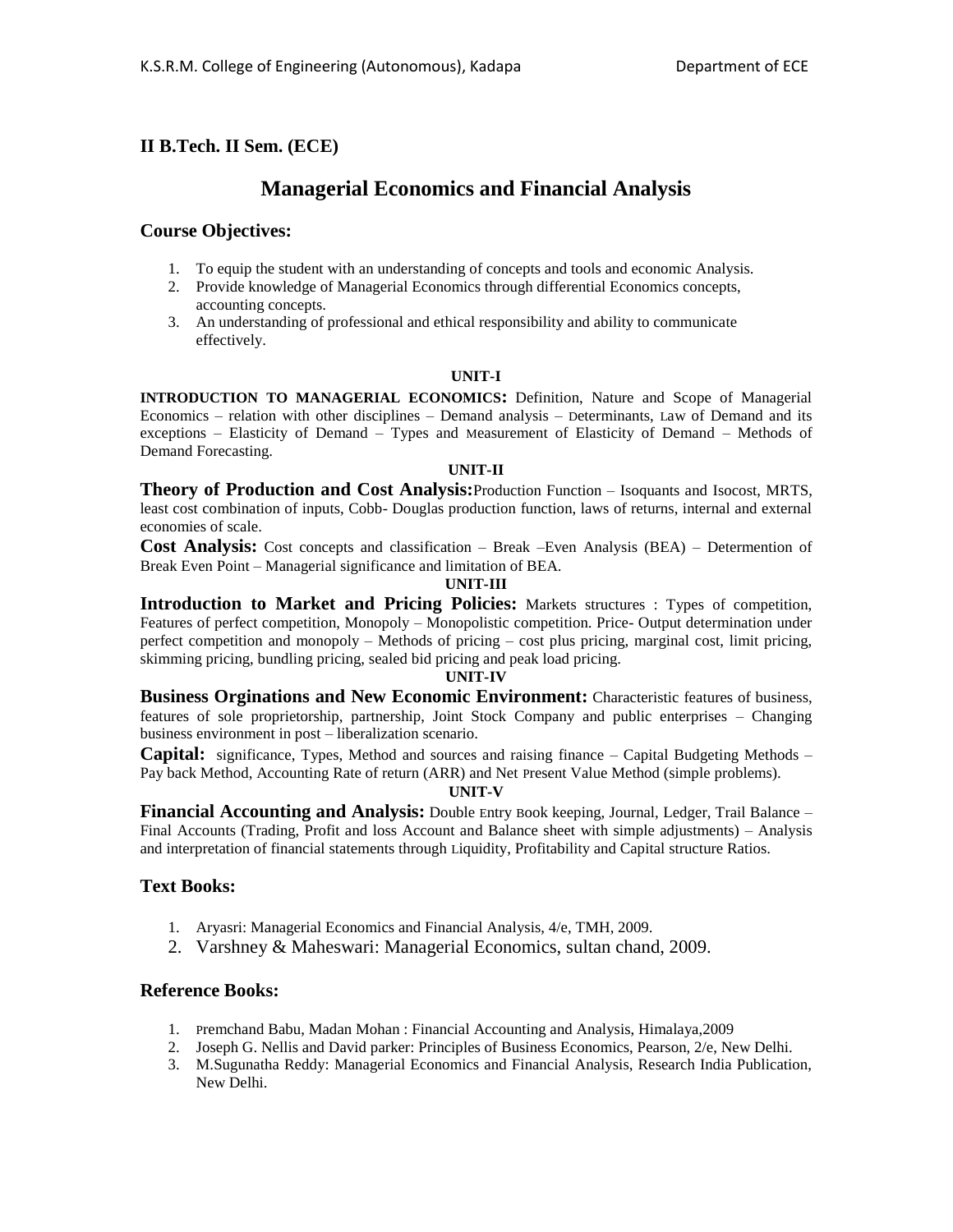# **II B.Tech., II Sem (ECE) (To be approved by EEE BOS) Principles of Electrical Engineering**

## **Course Objectives:**

- 1. To introduce transient analysis of RLC Circuits using Differential Equations and Laplace Transforms.
- 2. To introduce concepts of two-port Networks.
- 3. To learn Principles of DC Machines, Transformers and Alternators.

### **UNIT-I**

**Transient Analysis (First and Second Order Circuits):** Transient Response of RL, RC Series, RLC Circuits for DC excitations, Initial Conditions, Solution Using Differential Equations approach and Laplace Transform Method.

### **UNIT-II**

**Two Port Networks:** Impedance Parameters, Admittance Parameters, Hybrid Parameters, Transmission (ABCD) Parameters, Conversion of one Parameter to another, Conditions for Reciprocity and Symmetry, Interconnection of two port networks in series, parallel and cascaded configurations, IIIustrative problems.

### **UNIT-III**

**DC Machines**: Principle of Operation of DC Machines, EMF equation, Types of Generators, Magnetization and Load Characteristics of DC Generators. DC Motors, Types of DC Motors, Characteristics of DC Motors, Losses and Efficiency, Swinburne's Test.

### **UNIT-IV**

**Transformers and Their Performance:** Principle and Operation of Single Phase transformer, Types, Constructional Features, Phasor Diagram on No Load and Load Equivalent Circuit, Losses and Efficiency of Transformer and Regulation, OC and SC Tests, Predetermination of Efficiency and Regulation (Simple Problems).

### **UNIT-V**

**Alternators:** Constructional features of salient and non – salient pole type machines, E.M.F equation, synchronous reactance and impedance, calculation of voltage regulation by synchronous impedance method, Stepper Motor.

## **Text Books**:

- 1. Engineering Circuit Analysis by W. H. Hayt, J. E. Kemmerly and S. M. Durbin, 6<sup>th</sup> Edition, 2008, TMH.
- 2. Fundamental of Electric Circuits by Charles K. Alexander and Mathew N. O. Sadiku, 3<sup>rd</sup> Edition, 2008, TMH.
- 3. Network Analysis by A. Sudhakar, Shyammohan S. Pillai, 3<sup>rd</sup> Edition. 2009, TMH.
- 4. Introduction to Electrical Engineering by M. S. Naidu and S. Kamakshaiah, 2008, TMH.

- 1. Networks, Lines and Fields by John. D. Ryder,  $2<sup>nd</sup>$  Edition, 2008(Reprint), PHI.
- 2. Networks Analysis and Synthesis by C. L. Wadhwa, 3<sup>rd</sup> Edition, 2007, New Age International Publishers.
- 3. Network Analysis by N.C. Jagan and C. Lakshmi Narayana, ESP, 2006.
- 4. Electric Circuits by Nilson, Riedel, 8<sup>th</sup> Edition, PE.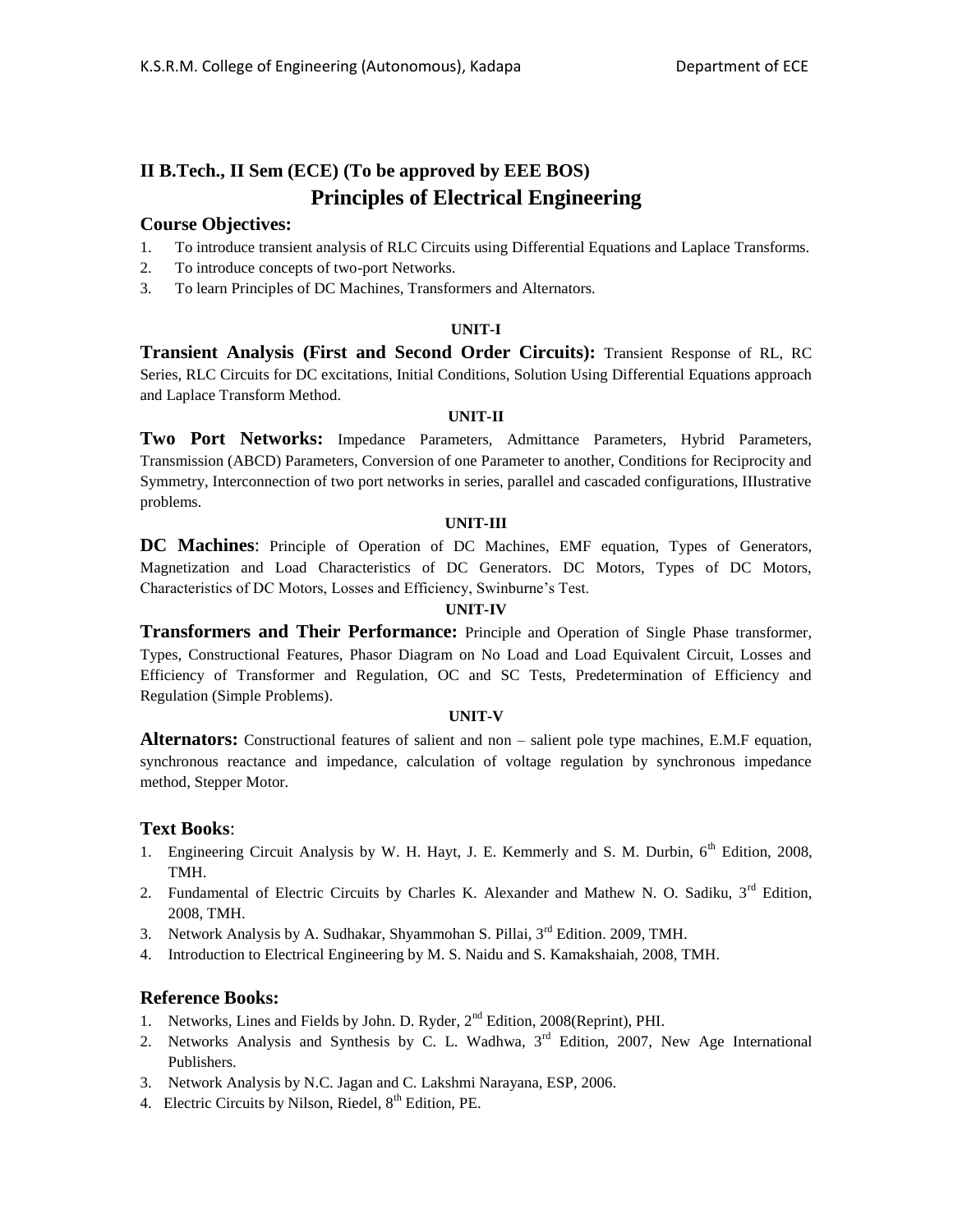# **B.Tech. II Year II Sem. (ECE)**

# **Electronic Circuit Analysis**

## **Course Objectives:**

- To provide knowledge about single stage amplifiers, multi-stage amplifiers, feed back amplifiers, large signal amplifiers, differential ,tuned amplifiers and FET amplifiers and their analysis.
- To provide knowledge about working and design of oscillators.
- Different transistor models at high frequencies.

### **UNIT-I**

**General Amplifiers**: Concept of amplifier, Voltage gain, current gain, input and output resistances, conversion efficiency, frequency response, Bandwidth, Distortion, classification of amplifiers, amplifier circuits using BJT and FET and their biasing schemes.

### **UNIT-II**

**BJT Amplifiers**: Hybrid model, small signal analysis of a single stage BJT Amplifiers, Comparison of CE, CB and CC amplifiers, Approximate model analysis, Effects of coupling and bypass capacitors on low frequency response, Hybrid-  $\pi$  model at high frequencies, parameters f  $\alpha$  f  $\beta$  and f<sub>T</sub>

### **UNIT-III**

**FET Amplifiers**: Small signal model, Analysis of CS, CD and CG amplifiers, High frequency response.

**Multistage Amplifiers**: Types of coupling, choice of amplifier configurations, overall gain and band width of n-stage amplifier, Analysis of two stages RC coupled amplifiers, Darlington and Bootstrap circuits.

### **UNIT-IV**

**Feed back Amplifiers:** Feed back concept, classification, Effects of negative feed back on gain, stability, noise, distortion, bandwidth, input and output resistances. Different types of feed back circuits.

**Sinusoidal oscillators**: Barkhausen criterion, RC phase shift, Wein bridge, Hartley and Colpitts oscillators.

#### **UNIT-V**

**Tuned amplifiers**: Introduction, Q-factor, small signal tuned amplifiers, effect of cascading single tuned amplifiers on bandwidth, effect of cascading double tuned amplifiers on bandwidth, stagger tuned amplifier , stability of tuned amplifiers.

**Power amplifiers:** Classification of power amplifiers, efficiency of class-A, class-B power amplifiers, complementary symmetry push pull power amplifier.

**Text Books:**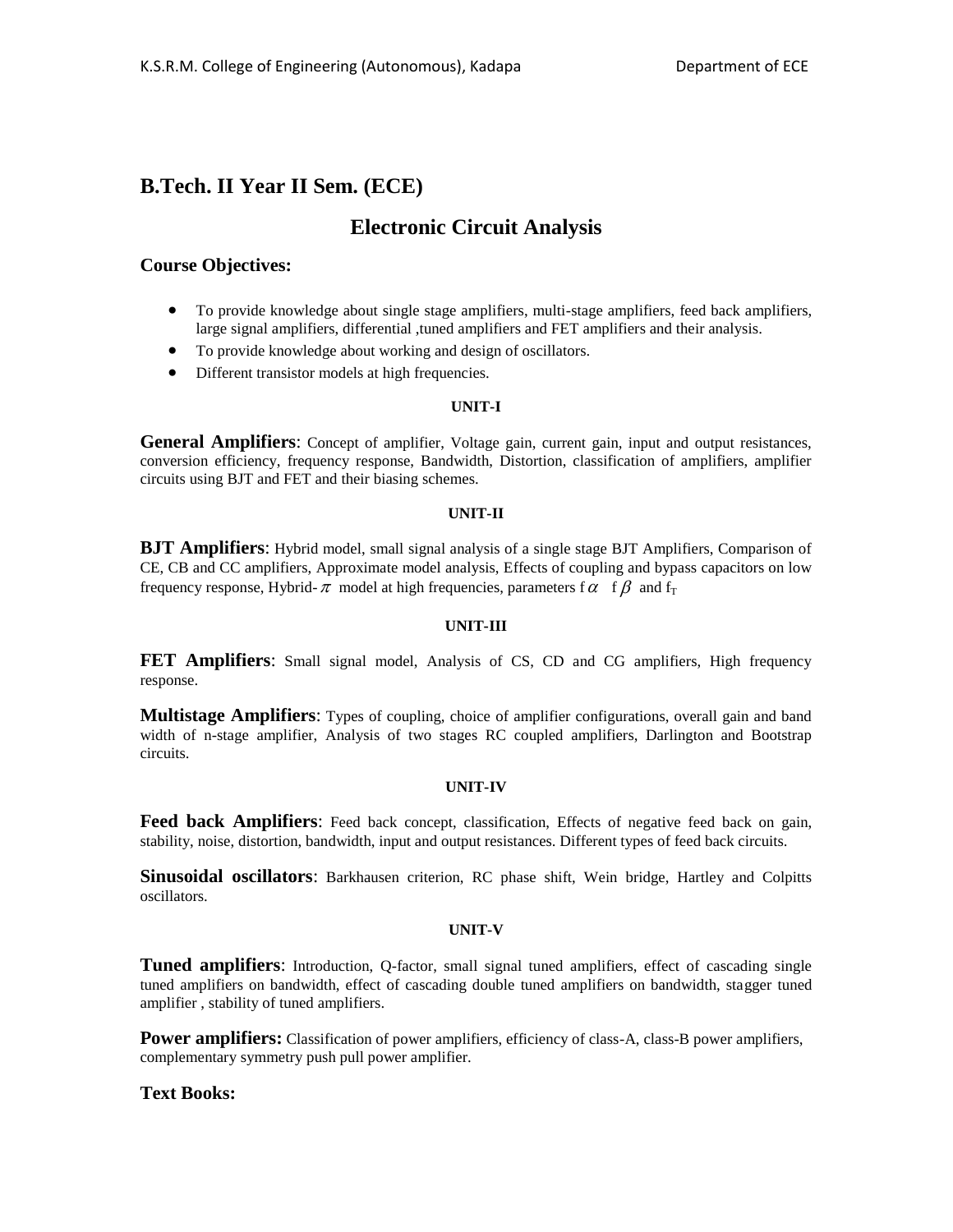- 1. Millman & Halkias, "Integrated Electronics" Mc Graw-Hill Co.
- 2. Mottersed, "Electronic Devices and Circuits" Prentice –Hall of India
- 3. S.Salivahanan "Electronic Devices and Circuits" TMH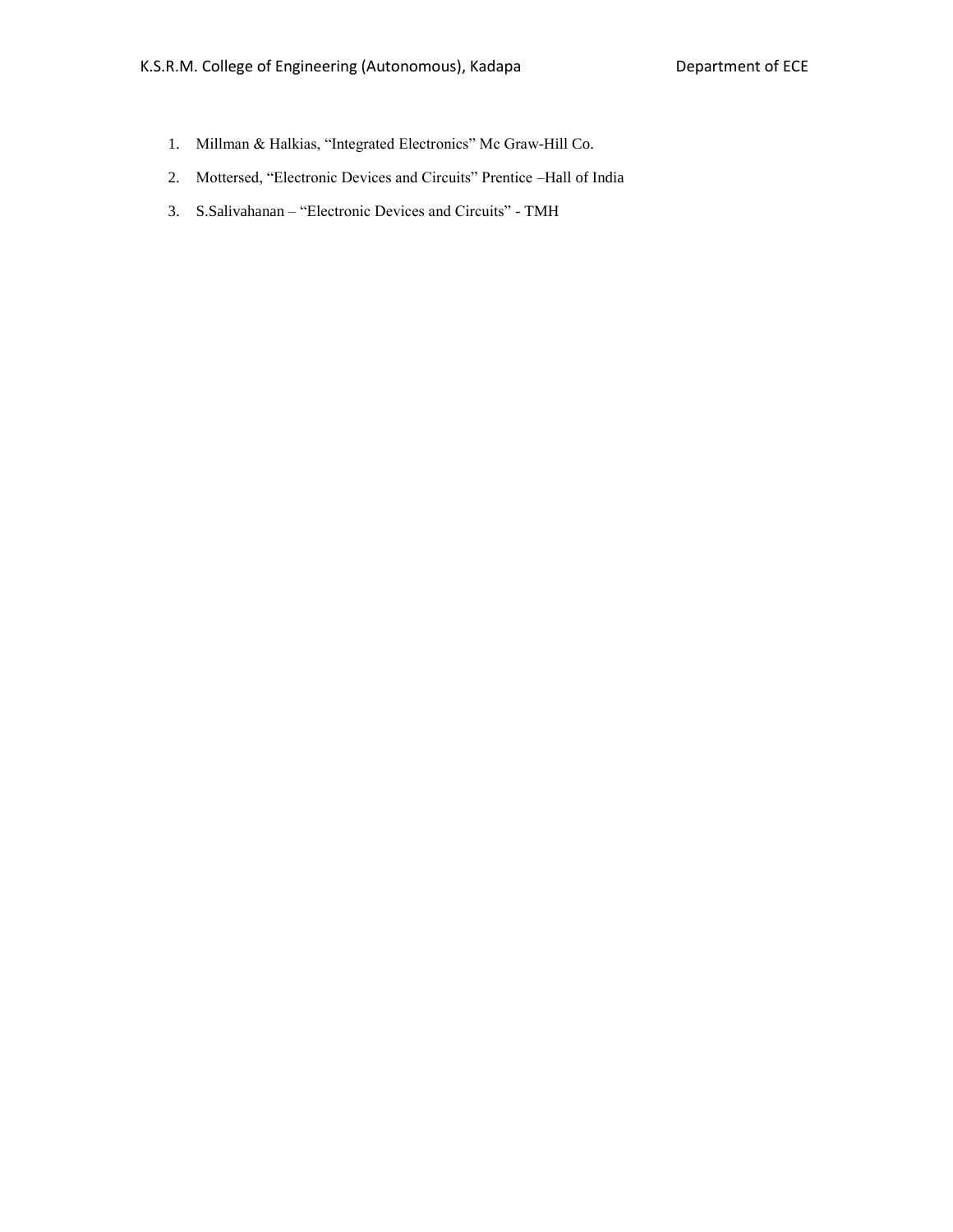# **B.Tech. II Year II Sem. (ECE)**

# **Pulse and Digital Circuits**

## **Course Objectives:**

To provide the fundamentals of linear and nonlinear wave shaping and multivibrators.

### **UNIT I**

**Linear Waveshaping:** High pass, low pass RC circuits, their response for sinusoidal, step, pulse, square and ramp inputs. High Pass RC network as Differentiator, Low Pass RC network as integrator, attenuators and its applications as a CRO probe, illustrative Problems.

### **UNIT II**

**Non-linear Wave shaping:** Diode clippers, Transistor clippers, clipping at two independent levels, Comparators, applications of voltage comparators, clamping operation, clamping circuits taking source and Diode resistances into account, Clamping circuit theorem, practical clamping circuits, effect of diode characteristics on clamping voltage, Synchronized Clamping.

### **UNIT III**

**Multivibrators:** Transistor as a switch, Break down voltages, Transistor-Switching Times. Analysis and Design of Bistable, Monostable, Astable Multivibrators and their triggering circuits. Schmitt trigger circuit using BJT.

### **UNIT IV**

**Time Base Generators:** General features of a time base signal, methods of generating time base waveform, Miller and Bootstrap time base generators – basic principles, Transistor miller time base generator, Transistor Bootstrap time base generator, Transistor Current time base generators, Methods of linearity Improvements.

**Synchronization and Frequency Division:** Pulse Synchronization of relaxation Devices, Frequency division in sweep circuit, Stability of relaxation Devices, Astable relaxation circuits, Monostable relaxation circuits, Synchronization of a sweep circuit with symmetrical signals.

#### **UNIT V**

**Sampling Gates:** Basic operating principles of sampling gates, Unidirectional and Bi-directional sampling gates, Four Diode Sampling Gate, Reduction of pedestal in gate circuits, Six Diode Gate, Applications of Sampling Gates.

**Digital Logic Circuits:** AND, OR, & NOT gates using Diodes, and Transistors, Analysis of DCTL, RTL, DTL, TTL, ECL and CMOS Logic Families, and comparison between the logic families.

## **Text Books:**

- 1. J.Millman, H.Taub and Mothiki S. Prakash Rao, " Pulse, Digital and Switching Waveforms",TMH ,2nd Edition, 2008.
- 2. David A. Bell, "Solid State Pulse Circuits", PHI, 4th edition, 2002.
- 3. Pulse Circuits Michel

- 1. Jacob Millman, Christos C. Halkias, "Integrated electronics" Tata McGraw Hill Publication
- 2. A. Anand Kumar, "Pulse and Digital Circuits", PHI, 2005.
- 3. Ronald J. Tocci, "Fundamentals of Pulse and Digital Circuits", 3rd edition, 2008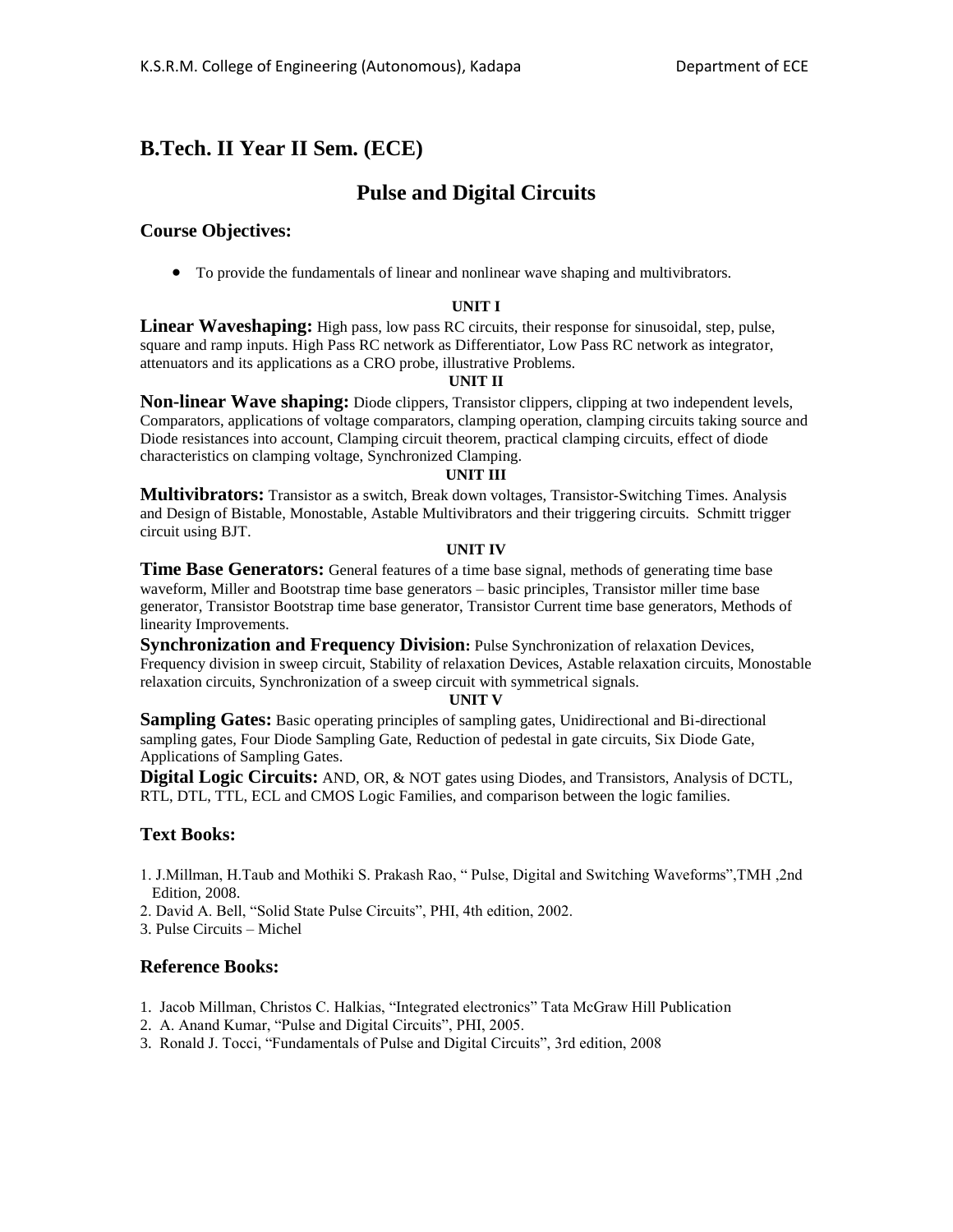# **Electromagnetic Theory & Transmission lines**

### **Course Objectives:**

1. Understanding and increasing the ability to use vector algebra, and vector calculus.

- 2. Proficiency in the use of vector identities, and various Coordinate systems & transformations
- 3. Providing the basic education in static electromagnetic fields and time varying electromagnetic waves.
- 4. Analyzing and solving the problems of electric and magnetic fields that vary with three dimensional spatial co-ordinates as well as with time.
- 5. Developing analytical skills for understanding propagation of electromagnetic waves in different media.
- 6. Understanding the concepts of transmission lines & their applications.

### **UNIT-I**

**Electrostatics:** review of Vector algebra, Co-ordinate systems & transformation, Vector calculus, Coulomb's Law, Electric Field Intensity – Fields due to Different Charge Distributions, Electric Flux Density, Gauss Law and Applications, Electric Potential, Relations between E and V, Maxwell's two Equations for Electrostatic Fields, Energy Density, Convection and Conduction Currents, Dielectric Constant, Isotropic and Homogeneous Dielectrics, Continuity Equation, Relaxation Time, Poisson's and Laplace's Equations, Capacitance – Parallel Plate, Coaxial, Spherical Capacitors, Illustrative Problems.

#### **UNIT-II**

**Magneto statics:** Biot-savart's law, Ampere's law and applications, Magnetic flux density, Maxwell's two equations for magneto static fields, magnetic scalar and vector potentials, Forces due to Magnetic fields, Ampere's force law, inductances and magnetic energy, illustrative problems.

#### **UNIT-III**

**Maxwell's Equations (Time varying fields):** Faraday's law and transformer emf, Inconsistency of ampere's law and displacement current density, Maxwell's equations in different final forms and word statements, conditions at boundary surface: Dielectric-Dielectric and Dielectric-conductor interfaces, illustrative problems.

### **UNIT-IV**

**EM wave characteristics:** Wave equations for conducting and perfect dielectric media, Uniform plane waves-Definition, All relations between E&H, Sinusoidal variations, Wave propagation in loss less and conducting media, conductors& dielectrics- characterization, wave propagation in good conductors and good dielectrics, polarization.

**Reflection and Refraction of plane waves:** Normal and Oblique incidences for both perfect conductors and dielectrics, Brewster angle, Critical angle and total internal reflection, Surface impedance, pointing vector and pointing theorem-applications, power losses in a plane conductor, illustrative problems.

#### **UNIT-V**

**Transmission lines:** Types, parameters, Transmission line equations, Primary & Secondary constants, Expression for characteristic impedance, Propagation constant, Phase and group velocities, Loss less and low loss characterization, Distortion- condition for Distortion less and minimum attenuation, input impedance relations, SC and OC lines, Reflection coefficient, VSWR, Smith chart & its applications, illustrative problems.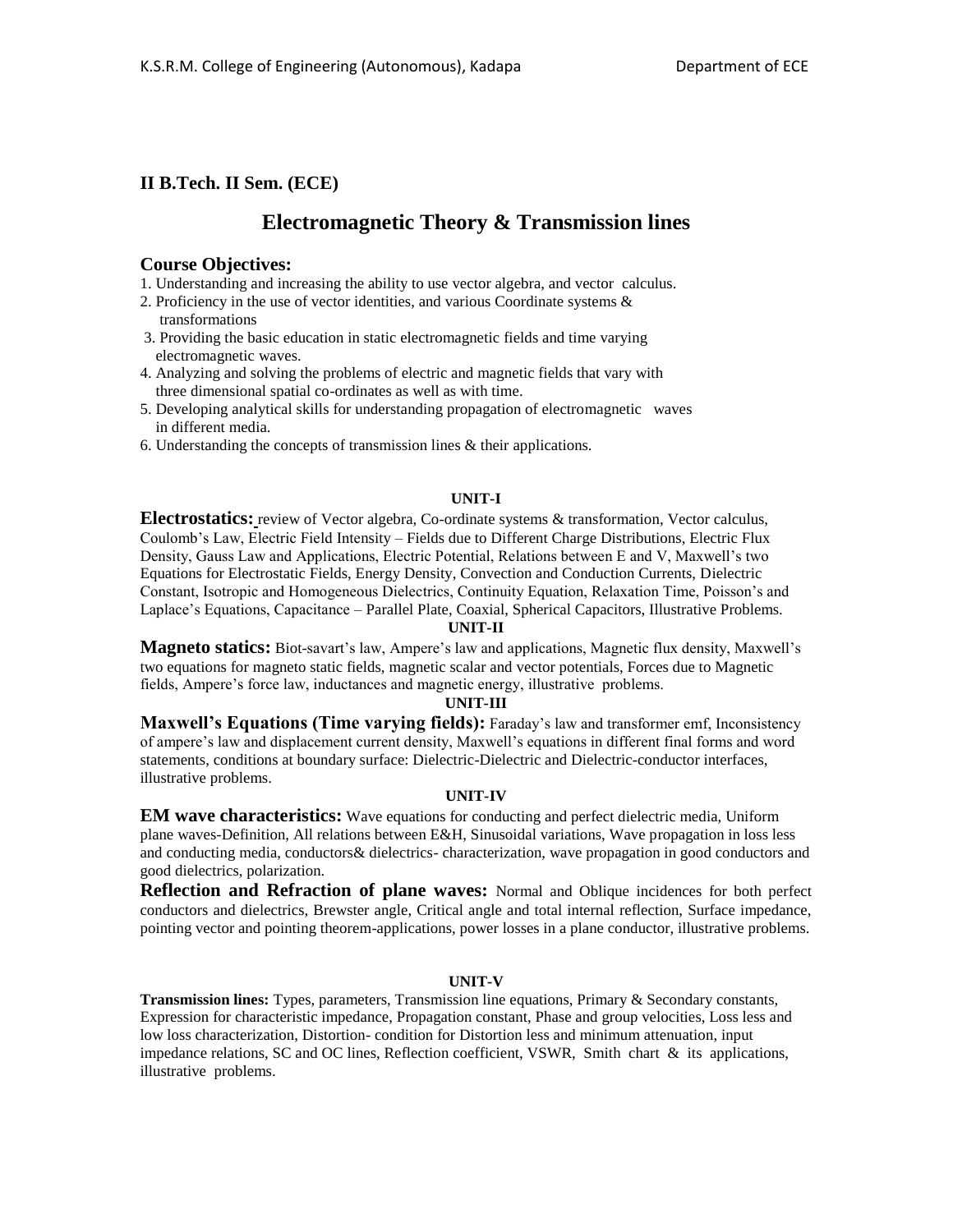## **Text Books:**

- 1. Matthew N.O. Sadiku, "Elements of Electromagnetics," Oxford Univ. Press, 4<sup>th</sup> ed., 2008.
- 2. William H. Hayt Jr. and John A. Buck, "Engineering Electromagnetics," TMH, 7th ed., 2006.
- 3. E.C. Jordan and K.G. Balmain, "Electromagnetic Waves and Radiating Systems "PHI, 2nd Ed., 2000.

- 1. John D. Krauss, "Electromagnetics", McGraw- Hill publications, 3rd ed., 1988.
- 2. John D. Ryder, "Networks, Lines, and Fields," PHI publications, Second Edition, 2012.
- 3. Schaum's out lines, "Electromagnetics,", Tata McGraw-Hill publications, Second Edition, 2006.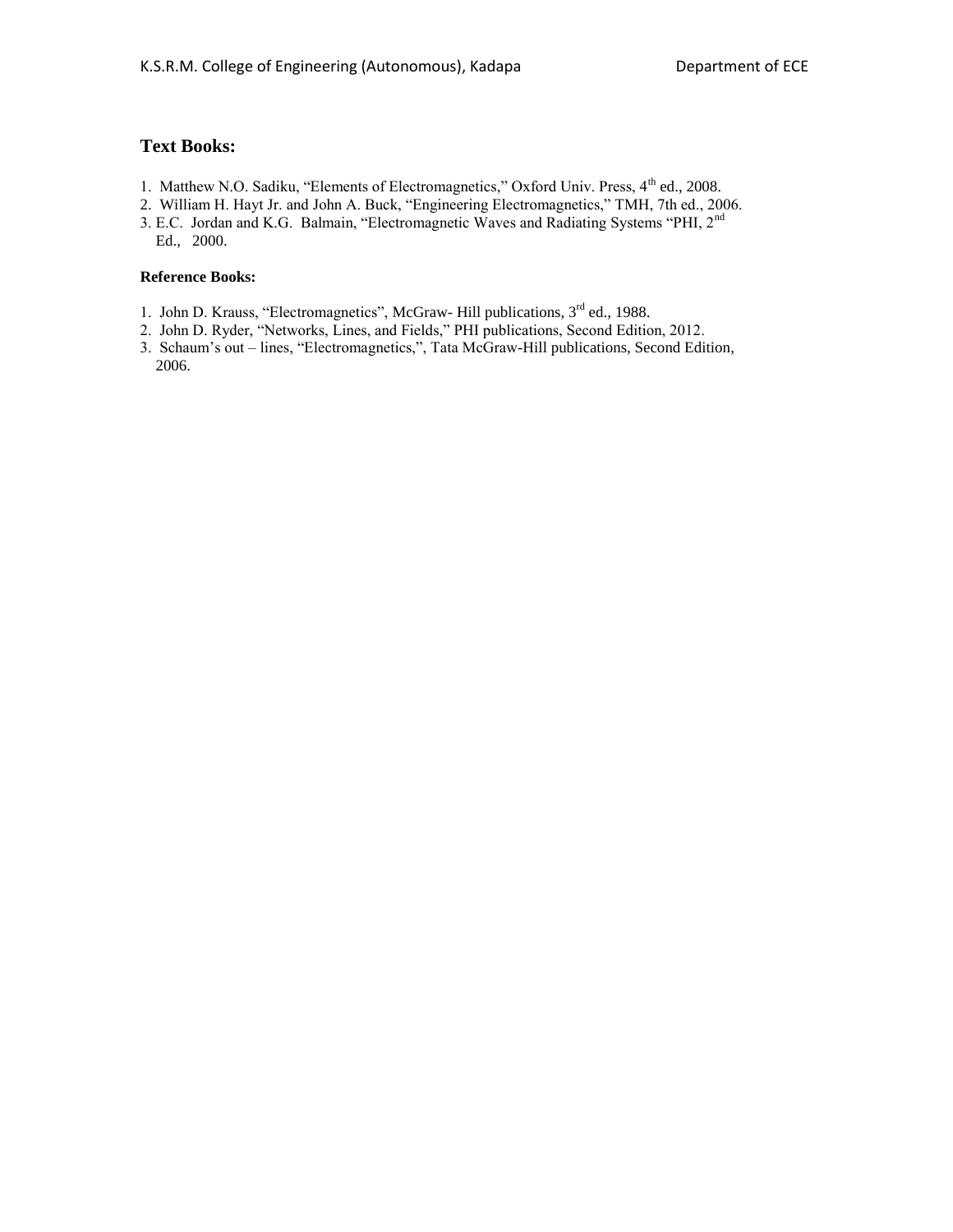# **Probability Theory & Stochastic Processes**

## **Course Objectives:**

- The Objective of this course is to provide the students with knowledge about the random variable, random process.
- To model the random processes in the communication system such as receiver performance, interference, thermal noise, and multipath phenomenon.

### **UNIT-I**

**Probability:** Axioms, Joint and conditional probability, Bayes' theorem, Bernoulli trials. **Random Variable**: Concept, Distribution functions, Density functions, conditional density functions.

### **UNIT -II**

**Operations on Single random variables**: Expectation , Conditional expected value , Moments , Chebyshev, Markov's, and Chernoffs inequalities , Characteristics and moment generating functions , Transformation of continuous, discrete random variable.

#### **UNIT-III**

**Multiple Random Variables**: Vector random variables , Joint distribution / Density functions , Conditional density / Distribution functions , Statistical independence , pdf and cdf for sum of random variables , Central limits theorem

Operations on multiple random variables , Expected value of function of random variables , Joint characteristic function , Joint by Gaussian random variables , Transformations of multiple random variables.

#### **UNIT – IV**

**Random Processes** :Concept , Stationarity , Independence , Time averages , Ergodicity , Correlation functions and its properties, Gaussian, Poisson, and Markov processes ,Power spectral density and its properties , Relation between power spectral density and auto-correlation , Cross power spectral density and its properties , Power spectrum for discrete time processes and sequences ,Definition of white and colored noise.

### **UNIT-V**

**Linear Systems with Random Inputs:** Random signal response of linear system , System evaluation using random noise, Spectral characteristics of system response , Noise bandwidth, Band pass, Band limited, and Narrow band processes , Properties of band limited processes.

## **Text Books:**

- 1. P.Z.Peebles Jr., "Probability Random Variables and Random Signal Principles". Tata McGraw-Hill,  $4^{\text{th}}$ dition, 2001.
- 2. A.Papoulis and S.Unnikrishna Pillai, "Probability Random Van ables and Stochastic Processes", PHI,  $4<sup>th</sup>$  edition, 200?
- 3. J.LAunon and VChandrasekhar, "Introduction to Probability Random Processes", McGraw-Hill 1997.
- 4. D.GChilder, "Probability and Random Processes", McGraw, Hill,1997.
- 5. G.R.Babu and K.Pushpa, "Probability Theory and Stochastic Processes", Premier Publishing House,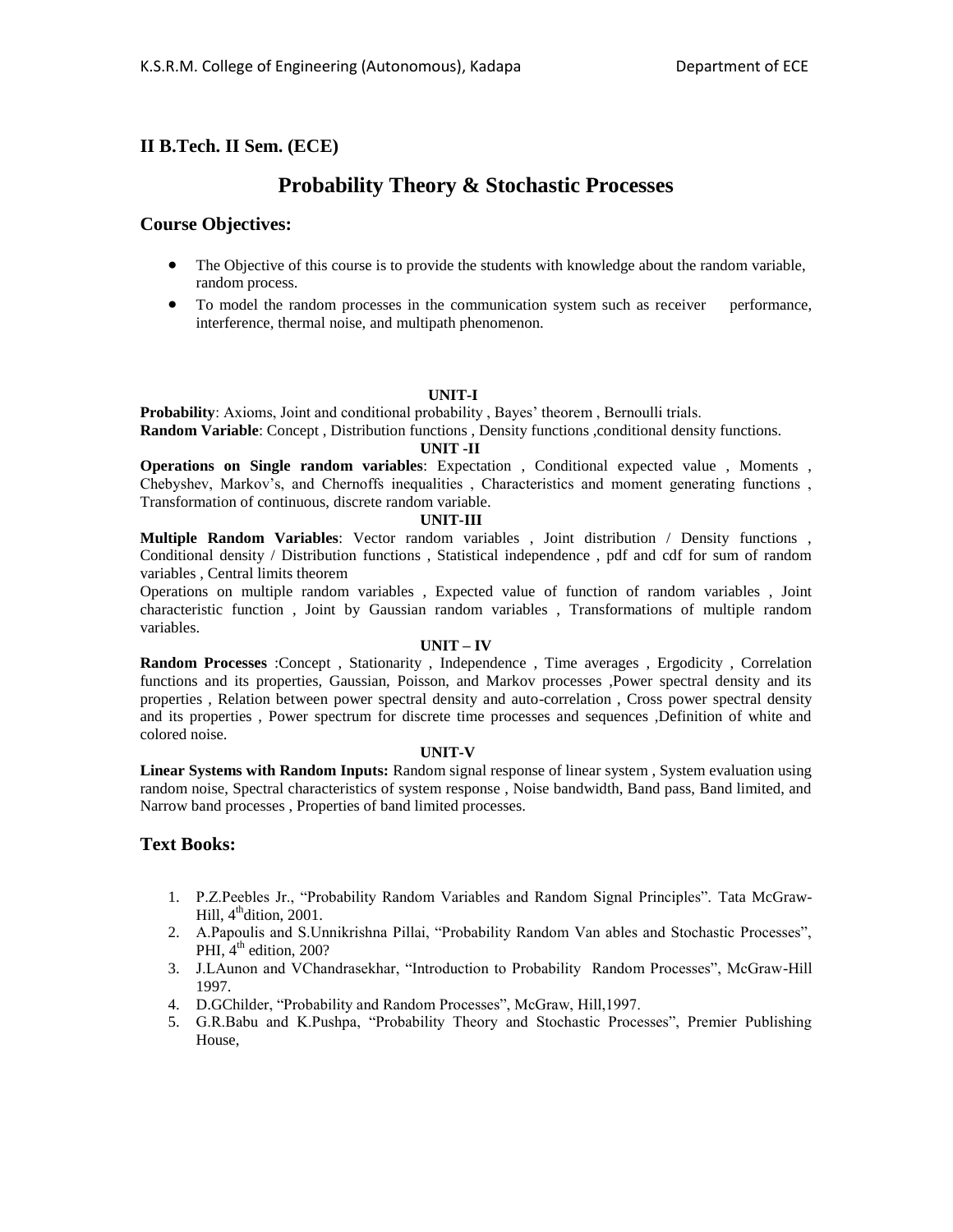# **Electronic Circuit Analysis Lab**

## **Course Objectives:**

- Working of different feedback amplifiers with frequency responses.
- Working of different Oscillators using transistors.

## **Design and Simulation in Simulation Laboratory using any Simulation Software.**

## **I Testing in the Hardware Laboratory (Minimum of 6 Experiments):**

- 1. Common Emitter Amplifier
- 2. Common Source Amplifier
- 3. Common collector Amplifier
- 4. A Two Stage RC Coupled Amplifier.
- 5. Current shunt and Voltage Series Feedback Amplifier
- 6. Hartley oscillator
- 7. Wien Bridge Oscillator using Transistors
- 8. RC Phase Shift Oscillator using Transistors
- 9. Class A Power Amplifier (Transformer less)
- 10. Class B Complementary Symmetry Amplifier
- **11.** High Frequency Common base (BJT) / Common gate (JFET) Amplifier.

## **II Testing in the Software Laboratory (6 Experiments)**

- 1. Common Emitter Amplifier
- 2. Common Source Amplifier
- 3. Common collector Amplifier
- 4. A Two Stage RC Coupled Amplifier.
- 5. Current shunt and Voltage Series Feedback Amplifier
- 6. Hartley oscillator
- 7. Wien Bridge Oscillator using Transistors
- 8. RC Phase Shift Oscillator using Transistors
- 9. Class A Power Amplifier (Transformer less)
- 10. Class B Complementary Symmetry Amplifier
- 11. High Frequency Common base (BJT) / Common gate (JFET) Amplifier.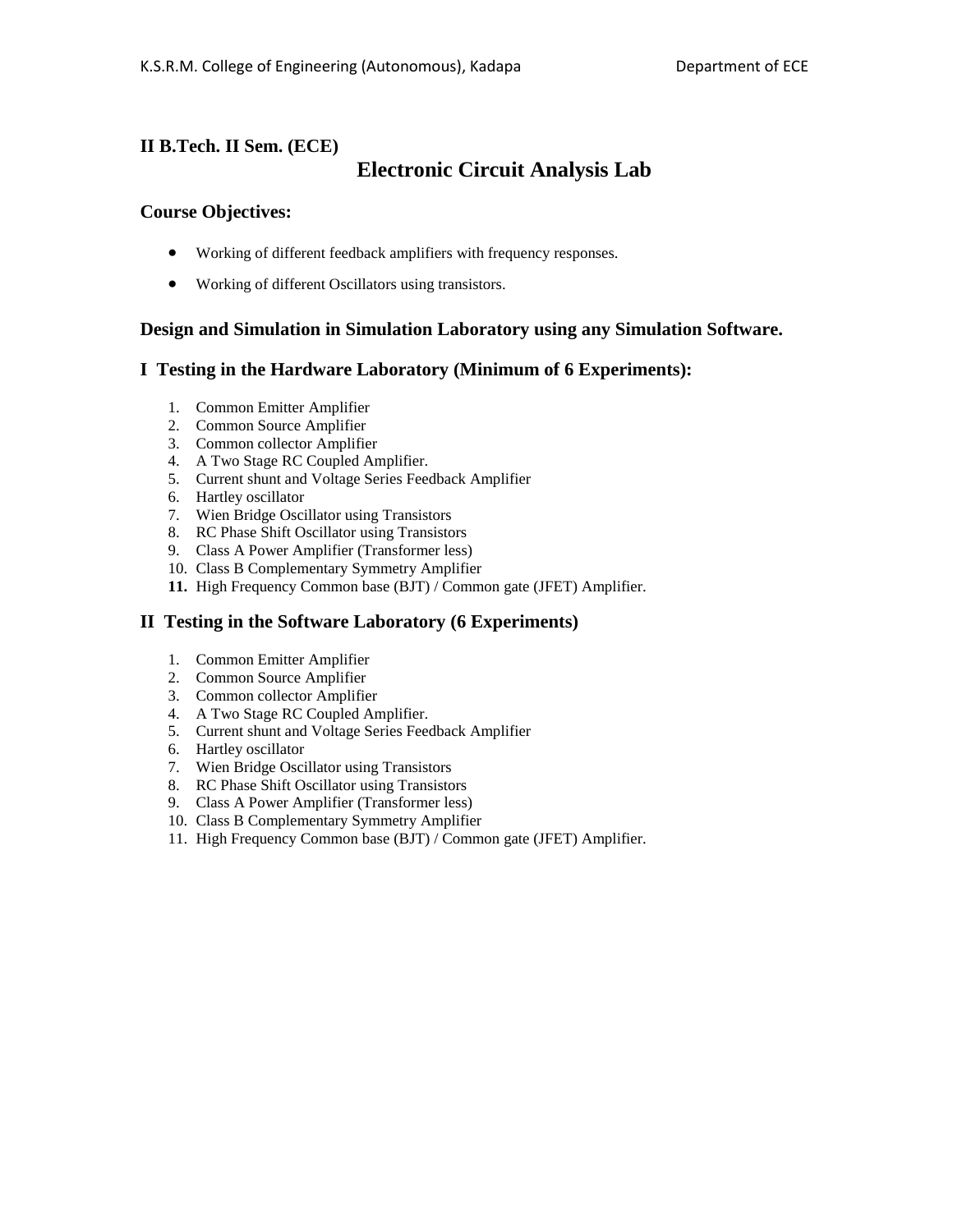# **II B.Tech. II Sem. (ECE) (To be approved by EEE BOS)**

# **Electrical Engineering Lab**

## **Course Objectives:**

- 1. To give practical knowledge of Network Theorems and Two port Networks
- 2. To make students perform various tests and learn about DC motors, generators, and single phase transformers.

## **Part-A**

- 1. Verification of KVL and KCL.
- 2. Series and parallel Resonance Resonant frequency, Bandwidth and Q factor determination for RLC network.
- 3. Two port network parameters Determination of Z and Y parameters and analytical verification.
- 4. Two port network parameters Determination of ABCD and h-Parameters and analytical verification.
- 5. Verification of Superposition and Reciprocity theorems.
- 6. Verification of maximum power transfer theorem. Verification on DC, verification on AC with Resistive and Reactive loads.
- 7. Experimental determination of Thevenin's and Norton's equivalent circuits and verification by direct test.

## **Part-B**

- 1. Magnetization characteristics of D.C. Shunt generator. Determination of critical field resistance and critical speed.
- 2. Swinburne's Test on DC shunt machine (Predetermination of efficiency of a given DC machine working as motor and generator)
- 3. Brake test on DC shunt motor. Determination of performance characteristics.
- 4. OC & SC tests on Single Phase transformer ( Predetermination of efficiency and regulation at given power factors and determination of equivalent circuit).
- 5. Load test on single phase transformer.
- 6. Determination of voltage regulation of an alternator by synchronous impedance method.

**Note:** Any 10 of the above experiment are to be conducted, at least 5 from each part.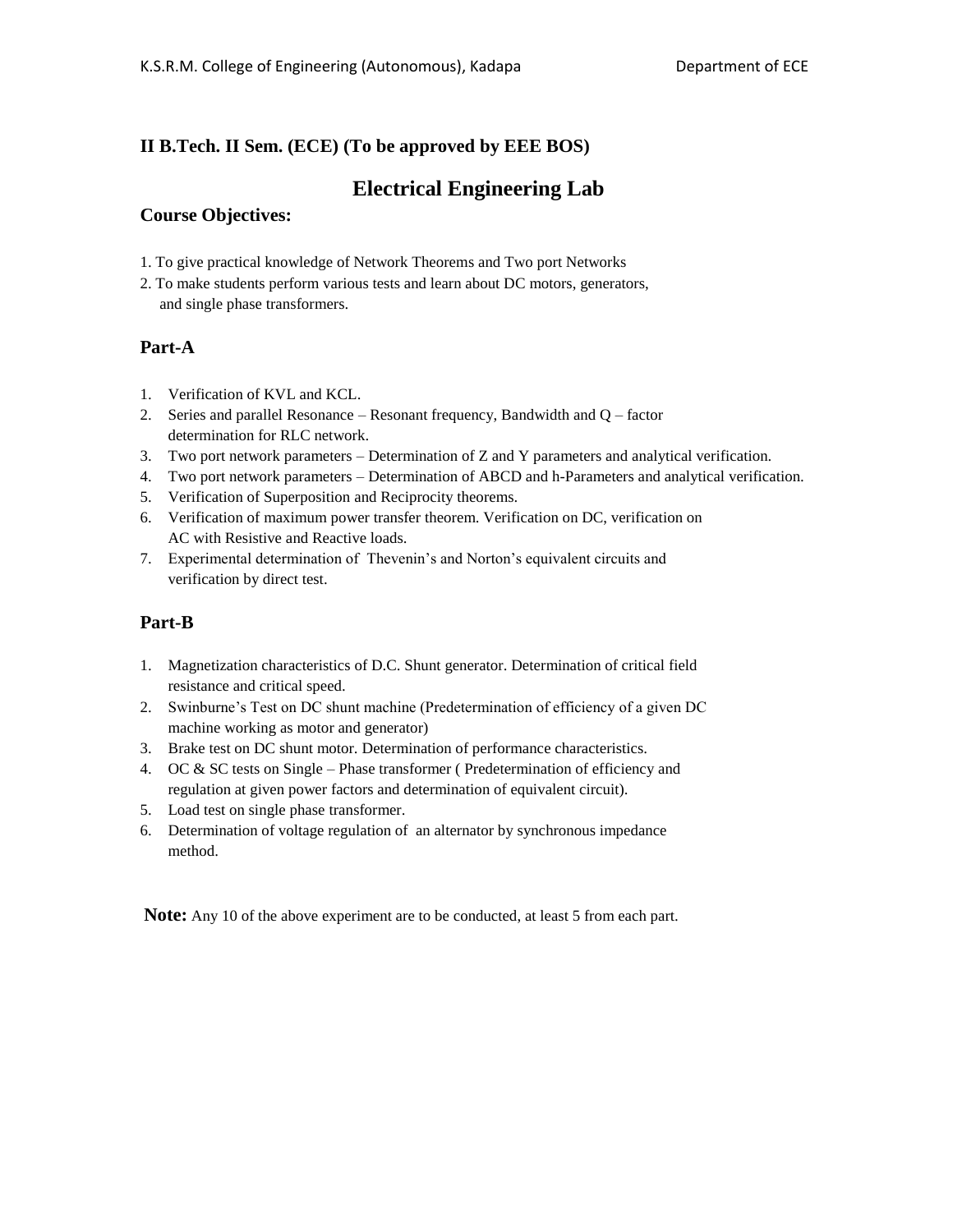# **III.B.Tech. I Sem. (ECE) (To be approved by EEE BOS)**

# **Control Systems**

## **Course Objectives:**

In this course it is aimed to introduce to the students the principles and applications of control systems in everyday life. The basic concepts of block diagram reduction, time domain analysis solutions to time invariant systems and also deals with the different aspects of stability analysis of systems in frequency domain and time domain.

### **UNIT-I**

**Control System Concepts:** Classification, Historical development. Transfer function, Effect of feedback, mathematical modeling of Physical Systems, block diagram, reduction techniques – signal flow graphs and mason's gain formula. Transfer function of DC servo motor - AC servo motor – Synchro transmitter and receiver.

### **UNIT-II**

**Time Domain Analysis:** Standard test signals, Time response of first and second order systems- Time response specifications – Steady state error and error Constants – Effects of proportional, derivative and integral control.

### **UNIT-III**

**Concept of Stability and Root Locus:** The Concept of Stability, necessary Conditions for stability – Routh Hurwitz's Criterion – Limitations of Routh's stability, Relative stability analysis – Root Locus Concept – Construction of Root Loci.

## **UNIT-IV**

**Frequency Domain Analysis:** Correlation between time and frequency response, Frequency domain Specifications. Bode Plots, Polar plots, Nyquist stability Criterion - Gain and Phase margin.

### **UNIT-V**

**Compensation Techniques for Linear Control Systems:** System Design and Compensation – Realization of basic lead, lag and lead – lag cascade Compensations in frequency domain.

## **Text Books**:

- 1. "Control Systems Engineering" by I. J. Nagrath and M. Gopal, New age International (P) Limited, Publishers,  $5<sup>th</sup>$  edition, 2007.
- 2. "Automatic Control Systems" by B. C. Kuo and Farid Goinaraghi John Wiley and Son's, 8<sup>th</sup> edition, 2003.
- 3. "Control Systems" by A. Anand Kumar, Prentice Hall of India Pvt. Ltd.

- 1. "Modern Control Engineering" by Katsuhiko Ogata, Prentice Hall of India Pvt. Ltd., 5<sup>th</sup> edition, 2010.
- 2. "Control Systems Engineering" by NISE,  $5<sup>th</sup>$  edition, John Wiley.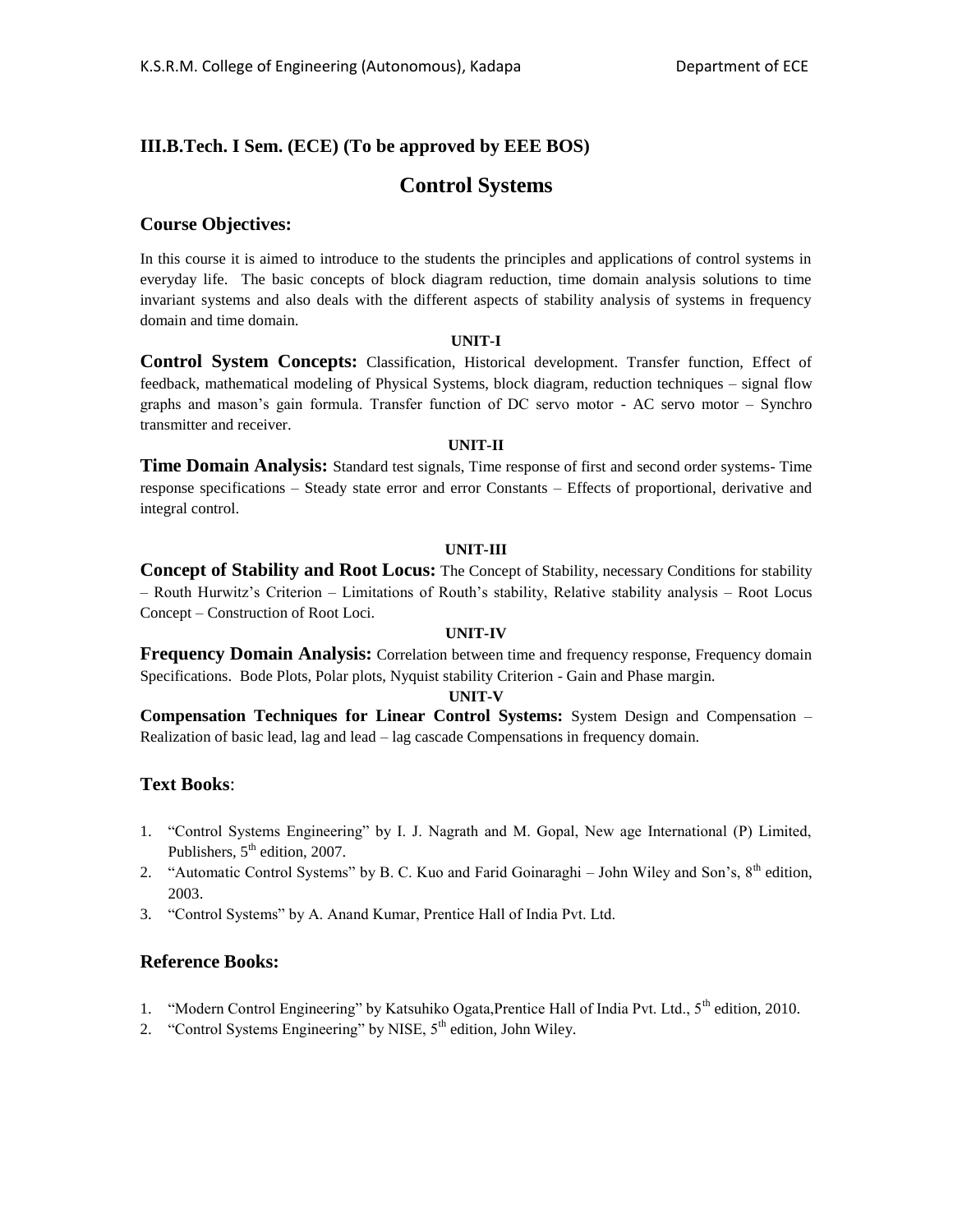# **Analog Communications**

## **Course Objectives:**

- To analyze various transmitter and receiver functions and circuits.
- To analyze different modulation and demodulation techniques.

### **UNIT-I**

**Elements of Electrical communication system:** Modulation and its needs and types,

Fundamental physical limitations, Electromagnetic Spectrum and Area of Applications.

Amplitude modulation :Full AM, DSBSC and SSB, generation and detection methods , VSB , frequency translation , FDM ,nonlinear distortion and inter modulation .

### **UNIT-II**

**Angle modulation :** Phase and frequency modulation ,NBFM , WBFM ,multi tone FM, transmission band width of FM, direct and indirect generations of FM , Demodulation methods, nonlinear effects, FM versus AM.

### **UNIT-III**

**Block diagram study of radio broadcast AM and FM transmitters:** Super heterodyne receivers, choice of IF, AGC ,tracking-characteristics of radio receivers , FM stereo.

## **UNIT-–IV**

**Noise:** external and internal sources of noise ,Noise calculations, Noise equivalent resistant, Noise figure, noise temperature , effect of noise in AM and FM modulation system ,FM threshold effect free emphasis and de-emphasis.

### **UNIT-V**

**Sampling:** Sampling of continuous time signals, sampling theorem, Reconstruction of signal from its samples, effect of under sampling – Aliasing, Practical aspects of sampling; pulses of finite duration, Flat top sampling.

**Pulse Analog modulation :** PAM generation and detection, PDM and PPM, generation and detection , spectra , synchronization.

## **Text books:**

- 1. "Communication Systems"Simon Haykin Wileyestern 1978
- 2. "Electronic communication systems" Kennedy and Davis  $4<sup>th</sup>$  edition Mc Graw International edition 1992.
- 3. "Communication syatems" A.Bruce Carlson Mc Graw Hill ISE 1975.

- 1. "Electronic communications" Dennis Roddy and John Coolen Prentice- Hall of India private Limited 1981.
- 2. "Modern Digital and Analog communication system" B.P. Lathi Oxford University pree 2<sup>nd</sup> editions 1996.
- 3. "Principles of communication Systems"Taub and Schilling Mc Grace Hill ISE 1971.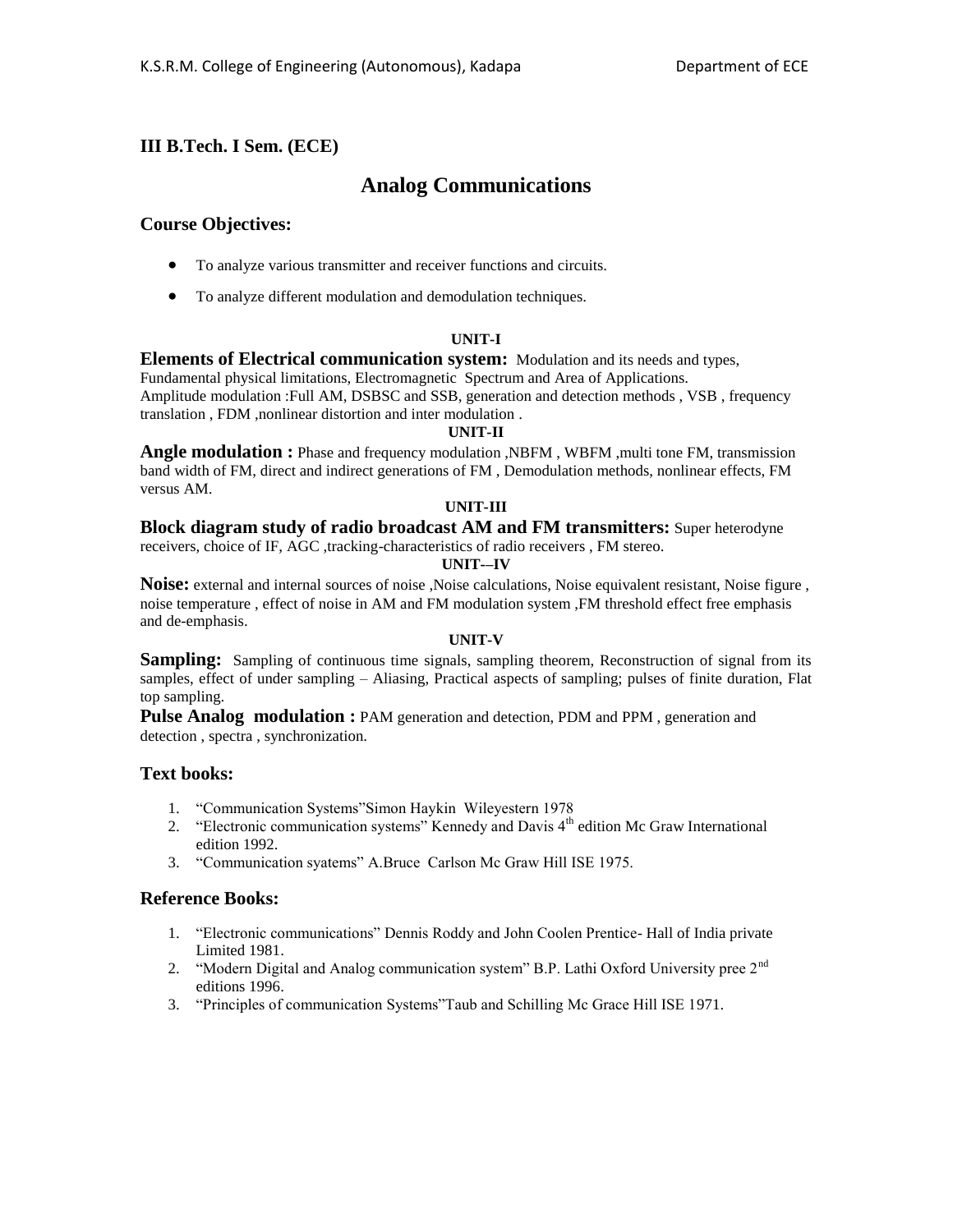# **Linear IC Applications**

## **Course Objectives:**

To give introduction to OPAMPS, Timers and their applications in various areas.

### **UNIT-I**

**Integrated Circuits:** Differential amplifier –DC and AC analysis of Dual input balanced output configuration, Properties of other differential amplifier configuration (dual input balanced/unbalanced output, single ended input balanced/unbalanced output).

### **UNIT-II**

**Characteristics of OpAmp:** Ideal OP-AMP characteristics, DC characteristics, AC characteristics, differential amplifier; frequency response of OP-AMP; Basic applications of op-amp Inverting and Noninverting Amplifiers-V/I & I/V converters, summer, differentiator and integrator.

### **UNIT-III**

**Applications of OpAmp**: Instrumentation amplifier, Log and Antilog Amplifiers, first and second order active filters(LPF, HPF, BPF & BEF), comparators, multivibrators, waveform generators, clippers, clampers, peak detector, S/H circuit, D/A converter (R- 2R ladder and weighted resistor types), A/D converters using opamps**.** Precision diode, Precision Half wave and Full Wave Rectifier, Precision Clipper.

### **UNIT-IV**

**Special ICs :** Functional block, characteristics & application circuits with 555 Timer, IC-566 voltage controlled oscillator, IC; 565-phase lock loop, Analog multiplier ICs. IC voltage regulators LM78XX, 79XX Fixed voltage regulators, ICL 8038 function generator IC.

### **UNIT-V**

**D/A and A/D Converters:** Introduction, Basic DAC techniques, weighted resistor DAC, R-2RLadder DAC, Inverted R-2R DAC and IC 1408 DAC, different types of ADCs-parallel comparator type ADC, counter type ADC, successive approximation ADC and Dual slope ADC.DAC and ADC specifications.

## **Text Books:**

- 1. David A.Bell, 'Op-amp & Linear ICs', Oxford, 2013
- 2. D.Roy Choudhary, Sheil B.Jani, 'Linear Integrated Circuits', II edition, New Age, 2003
- 3. Ramakant A.Gayakward, 'Op-amps and Linear Integrated Circuits', IV edition, Pearson Education, 2003 / PHI. 2000

- 1. Fiore,"Opamps & Linear Integrated Circuits Concepts & Applications",Cengage,2010.
- 2. Floyd ,Buchla,"Fundamentals of Analog Circuits, Pearson, 2013.
- 3. Jacob Millman, Christos C.Halkias, 'Integrated Electronics Analog and Digital circuits system',Tata McGraw Hill, 2003.
- 4. Robert F. Coughlin, Fredrick F. Driscoll, 'Op-amp and Linear ICs', PHI Learning, 6th edition,2012.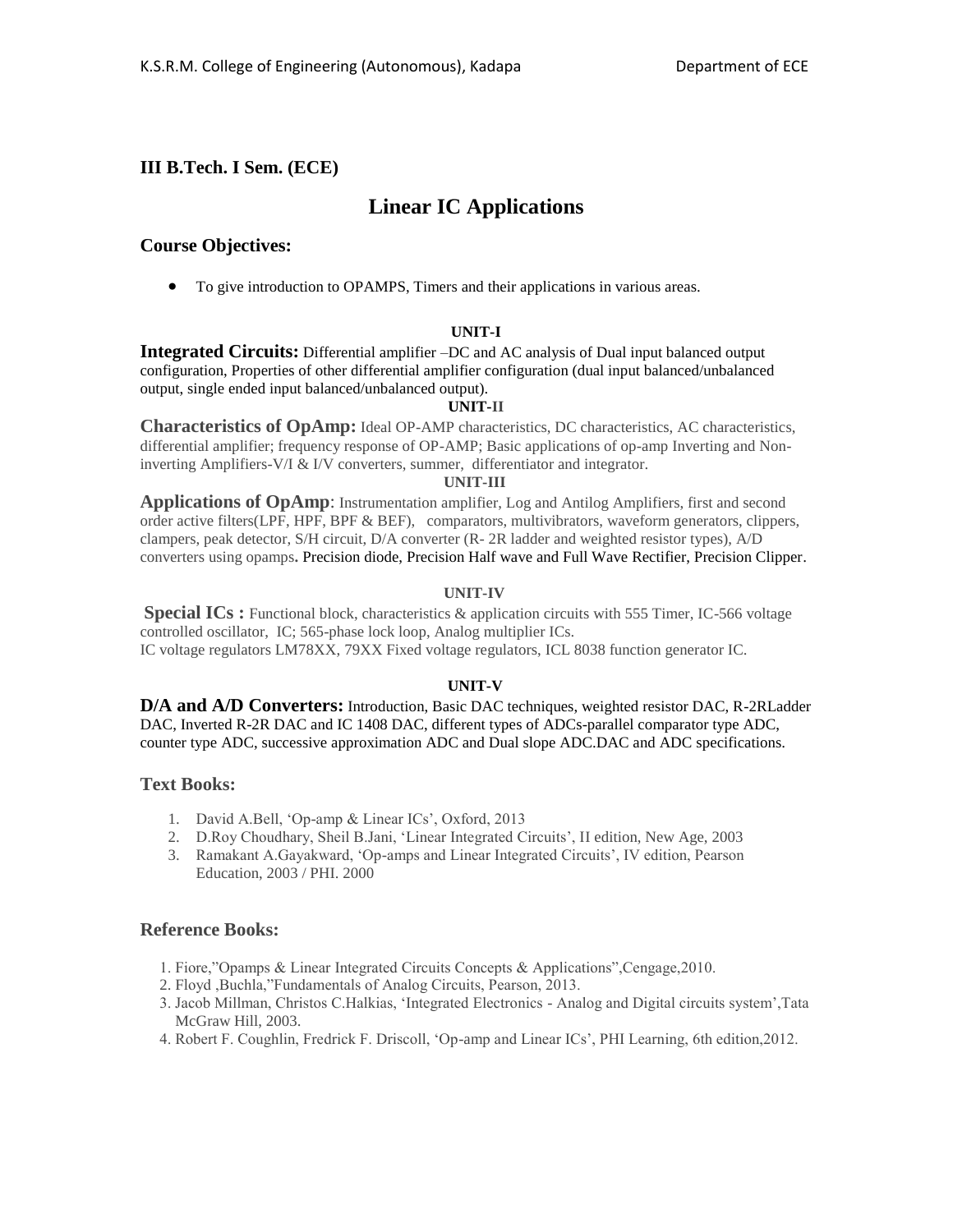# **Antennas & Wave Propagation**

## **Course Objectives:**

The student will learn the fundamental principles of transmission line theory related to

communications including the propagation of signals on a transmission line and in free space.

### **UNIT- I**

**Antenna Basics:** Introduction, Basic antenna parameters- patterns, Beam Area, Radiation Intensity, Beam Efficiency, Directivity-Gain-Resolution, Antenna Apertures, Effective height, Illustrative problems. Fields from oscillating dipole, Antenna temperature, front–to-back ratio, antenna theorems, basic Maxwell's equations, retarded potential-Helmholtz Theorem, Radiation from Small Electric Dipole, Quarter wave Monopole and Half wave Dipole – Current Distributions, Field Components, Radiated power, Radiation Resistance, Beam width, Directivity, Effective Area and Effective Height. Natural current distributions, far fields.

### **UNIT- II**

**Antenna Arrays:** Point sources- Definition, Patterns, arrays of 2 Isotropic sources,Differentcases.Principle of Pattern Multiplication, Uniform Linear Arrays – Broadside Arrays, End fire Arrays, Derivation of their characteristics and comparison, BSA with Non-uniform Amplitude Distributions, Bionomial Arrays.

### **UNIT- III**

**VHF, UHF AND Microwave Antennas:** Arrays with Parasitic Elements, Yagi - Uda Arrays, Folded Dipoles &their characteristics. Helical Antennas, Horn Antennas, Micro strip Antennas.

**Antenna Measurements:** Introduction, Directivity Measurement, Gain Measurements (by comparison, Absolute and 3-Antenna Methods).

### **UNIT- IV**

**Wave Propagation-I:** Introduction, Definitions, Characterizations and general classifications, different modes of wave propagation, Ray/ Mode concepts. Ground wave propagation (Qualitative treatment)- Introduction, Plane earth reflections, Space and surface waves, wave tilt, curved earth reflections. Space wave propagation- Introduction, field strength variation with distance and height, effect of earth's curvature, absorption. Super refraction, M-curves and duct propagation, scattering phenomena, tropospheric propagation, fading and path loss calculations.

### **UNIT- V**

**Wave Propagation-II:** Sky wave propagation- Introduction, structure of Ionosphere, refraction and reflection of sky waves by Ionosphere, Ray path, Critical frequency, MUF, LUF, OF, Virtual height and Skip distance, Relation between MUF and Skip distance, Multi-HOP propagation, Energy loss in Ionosphere, Summary of Wave Characteristics in different frequency ranges.

## **Text Books:**

- 1. Antennas and wave propagation John D. Kraus and Ronald J.Marhefka and Ahmad S.Khan, TMH, New Delhi, 4th Ed., (special Indian Edition), 2010
- 2. Electromagnetic Waves and Radiating Systems E.C. Jordan and. Balmain, PHI, 2nd ed., 2000.
- 3. Antenna Theory C.A. Balanis, John Wiley & Sons, 2nd ed., 2001.
- 4. Antennas and Wave Propagation K.D. Prasad, Satya Prakashan,Tech India Publications, New Delhi, 2001.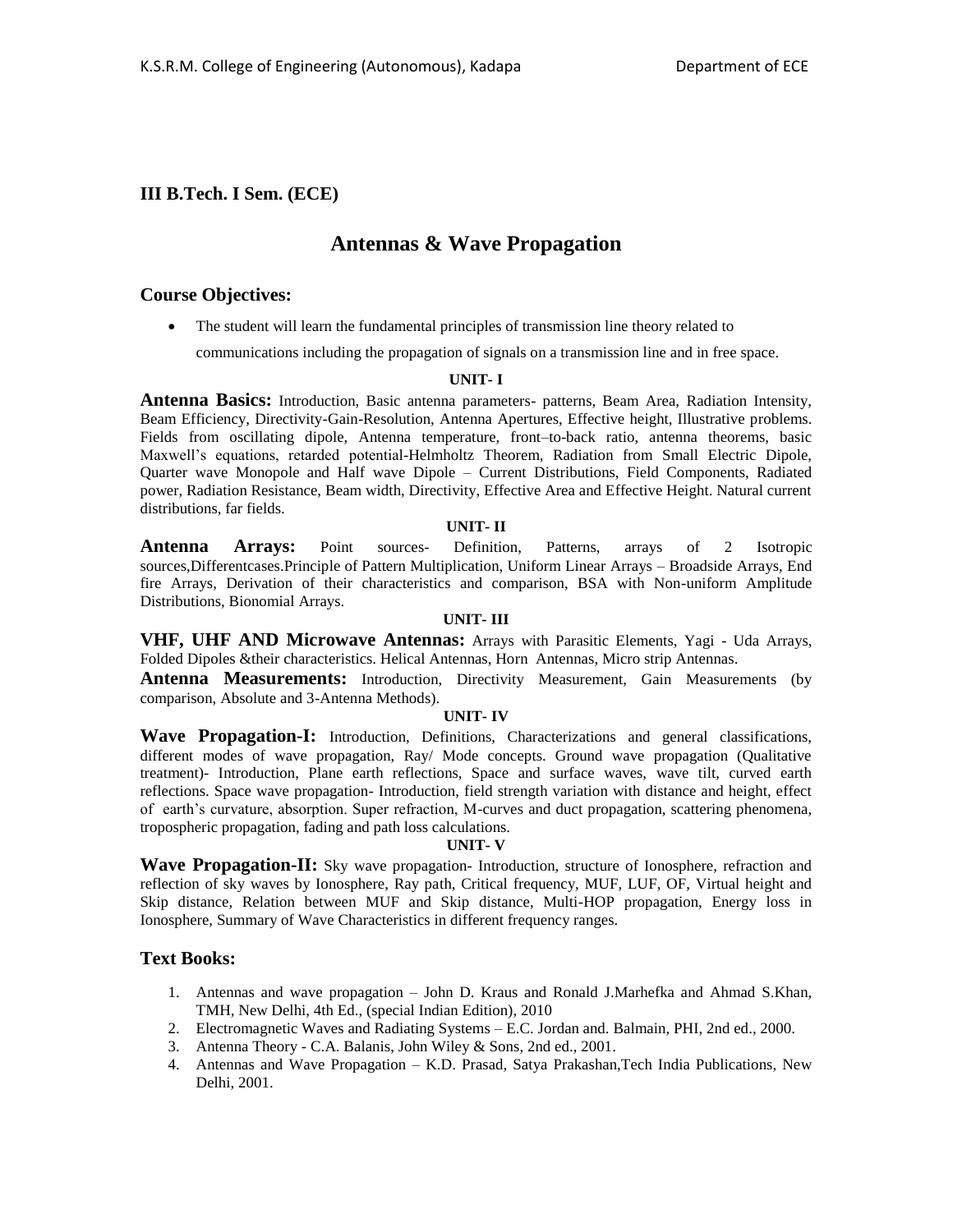# **Computer Organization**

### (For ECE & EEE branches)

### **Course Objectives:**

- 1. To give the concepts related to Computer Organization and Design
- 2. To introduce CPU, Memory, I/O Devices

### **UNIT-I**

**Basic Structure of Computers:** Computer Types, Functional Units, Basic operational Concepts, Bus Structures, Software, Performance, Multiprocessors and Multi Computers.

**Register Transfer and Micro Operations**: Register transfer, Bus and Memory transfers, Arithmetic micro operations, Logic micro operations, Shift Micro Operations, Arithmetic Logic shift units.

### **UNIT-II**

**Basic Computer Organization and Design:** Instruction codes, computer Registers and instructions, Timing and control, instruction cycles, memory- reference instructions, Input-Output and interrupt.

**Microprogrammed Control**: Control Memory, Address Sequencing, Micro Program Example, Design of Control Unit.

### **UNIT-III**

**Central Processing Unit:** General register Organization, Stack Organization, Instruction formats, Addressing Modes, Program Control, RISC, Parallel Processing, Pipelining, Arithmetic Pipeline, Instruction Pipeline.

### **UNIT-IV**

**Input-Output Organization:** Peripheral Devices, Input-Output interface, Asynchronous data transfer, Modes of Transfer, Priority Interrupt, DMA, Input-Output Processor, Serial Communication.

### **UNIT-V**

**Memory Organization:** Memory Hierarchy, Main memory, Auxiliary memory, Associative Memory, Cache Memory, Virtual memory, Characteristics of Multiprocessors,

Interconnection Structures, Inter Processor Arbitration, Inter Processor Communication and Synchronization, Cache Coherence, Shared Memory Multiprocessors.

## **Text Books:**

- 1. Carl Hamacher, Zvonks Vranesic, SafeaZaky, Computer Organization 5<sup>th</sup> Edition, Tata McGraw Hill.(Unit I-1chapter)
- 2. M.Moris Mano, Computer Systems Architecture, 3<sup>rd</sup> Edition, Pearson/PHI.

- 1. William Stallings, Computer Organization and Architecture,  $6<sup>th</sup>$  Edition, Pearson/PHI.
- 2. S Andrew S. Tanenbaum, Structured Computer Organization, 4<sup>th</sup> Edition PHI/Pearson
- 3. Sivaraama , Dandamudi, Fundamentals or Computer Organization and Design, Springer Int. Edition.
- 4. John L. Hennessy and David A. Patterson Computer Architecture a quantitative approach,  $4<sup>th</sup>$ Edition, Elsevier.
- 5. Joseph D. Dumas II, Computer Architecture: Fundamentals and principles of Computer Design, BS Publication.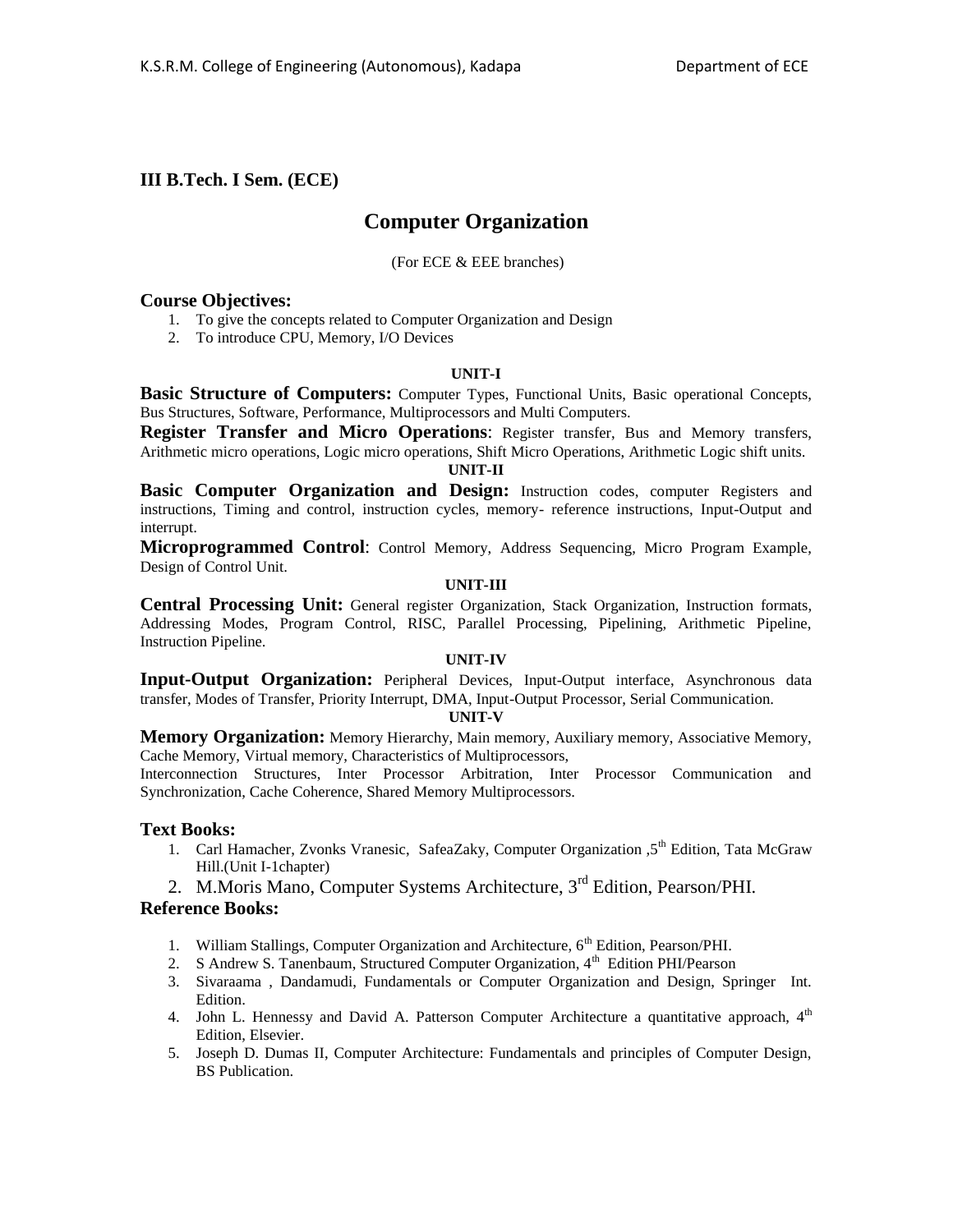# **Digital IC Applications**

#### **Course Objectives:**

- To introduce VHDL and its language elements to design digital systems.
- Make students familiar with design of different combinational and sequential digital circuits.

#### **UNIT-I**

## **CMOS & Bipolar Logic:**

Introduction to logic families, CMOS logic, CMOS logic families, Bipolar logic, Bipolar logic families(TTL,ECL) , ROM- Internal structure, Static RAM and Dynamic RAM.

### **UNIT-II**

### **The VHDL Hardware Description Language:**

Design flow, program structure, types and constants, functions and procedures, libraries and packages. Structural design elements, data flow design elements, behavioral design elements, time dimension and simulation synthesis.

### **UNIT-III**

### **Combinational Logic Design:**

Decoders, encoders, three state devices, multiplexers and demultiplexers, Code Converters, EX-OR gates and parity circuits, comparators, adders & subtractors, Combinational multipliers.VHDL modes for the above.

### **UNIT-IV**

### **Design Examples (USING VHDL):**

Design examples (using VHDL) - Barrel shifter, comparators, floating point encoder, dual parity encoder.

#### **UNIT-V**

## **Sequential Logic Design:**

Latches and flip-flops, PLDs, counters, , shift register and their VHDL models, synchronous design methodology.

## **Text Books:**

- 1. Digital Design Principles & Practices John F. Wakerly, PHI/Pearson Education Asia, 3rd Ed., 2005.
- 2. A VHDL Primer J. Bhasker, Pearson Education/ PHI, 3rd Edition.
- 3. Fundamentals of Digital Logic with VHDL Design StephenBorwn and Zvonko Vramesic, McGraw Hill, 2nd Edition., 2005.
- 4. Digital System Design Using VHDL Charles H. Roth Jr., PWS Publications, 2nd edition, 2008.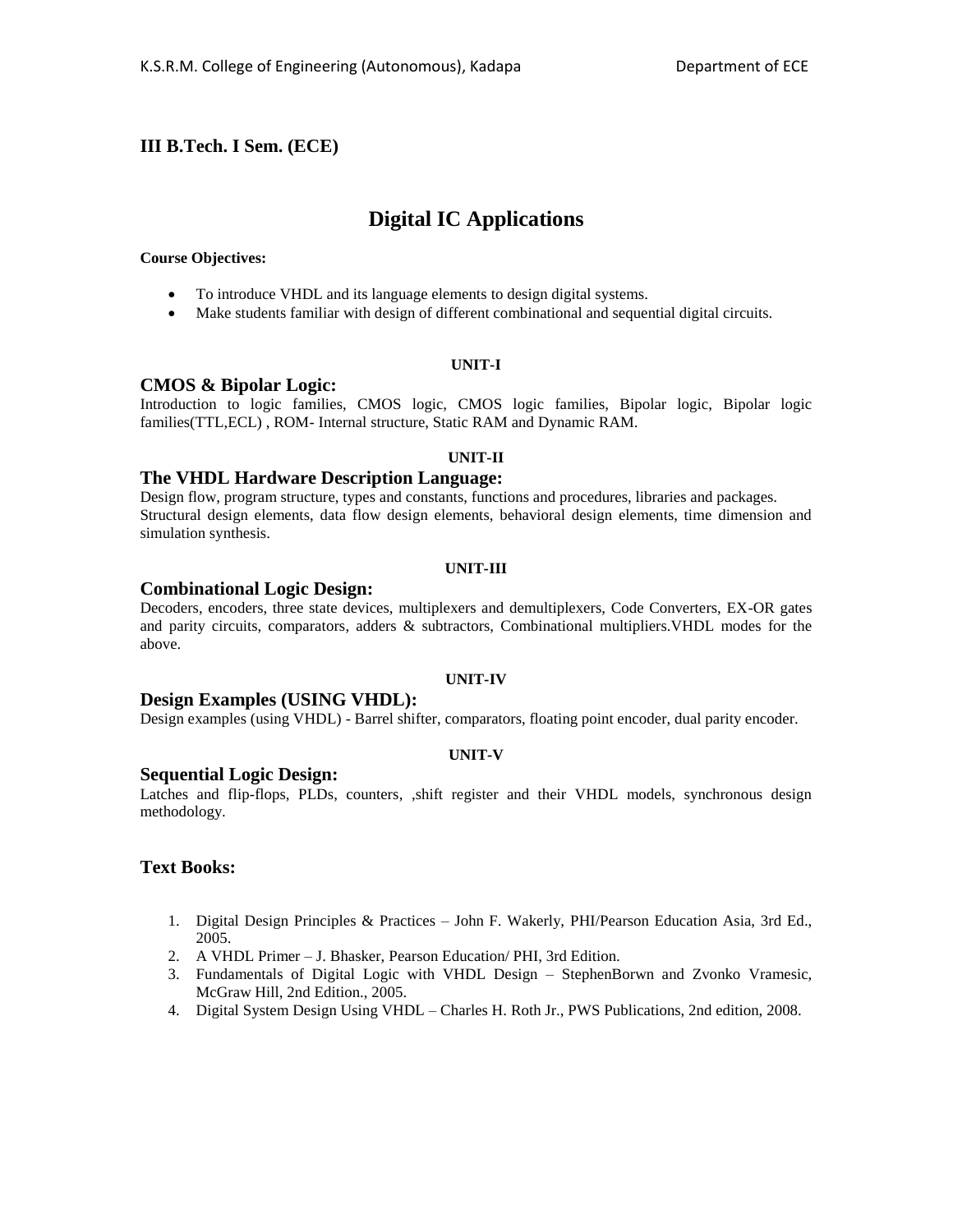# **Pulse & Digital Circuits Lab**

## **Course Objectives:**

To know how to design the digital circuits and Multivibrators

## **List of Experiments:**

- 1. Linear wave shaping.
- 2. Non Linear wave shaping Clippers.
- 3. Non Linear wave shaping Clampers.
- 4. Transistor as a switch.
- 5. Study of Logic Gates & Some applications.
- 6. Study of Flip-Flops & some applications.
- 7. Sampling Gates.
- 8. Astable Multivibrator.
- 9. Monostable Multivibrator.
- 10. Bistable Multivibrator.
- 11. Schmitt Trigger.
- 12. UJT Relaxation Oscillator.
- 13. Bootstrap sweep circuit.
- 14. Constant Current Sweep Generator using BJT.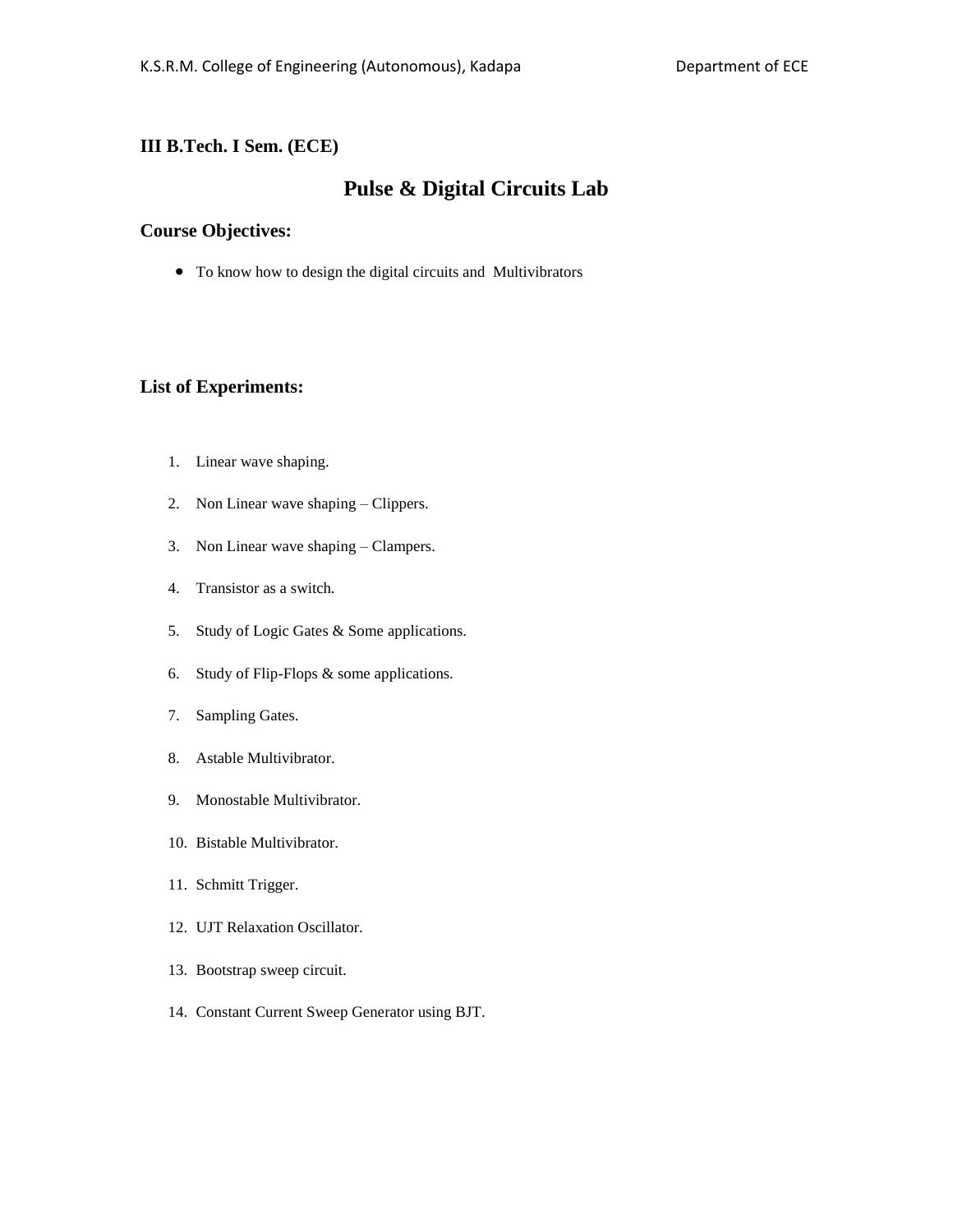## **III B.Tech - Advanced English Communication Skills Lab (2016-2017) (Common to All Branches)**

### **1. Introduction**

The Advanced English Language Skills Lab introduced at the  $3<sup>rd</sup>$  year B.Tech level is considered essential for the student for focusing on his/her career. At this stage it is imperative for the student to start preparing for the ever growing competition in the job market. In this scenario, in order to be on par with the best, he/she needs to improve his/her Communication and soft skills

 This course focuses on the practical aspects of English incorporating all the four (LRSW) skills relevant to the requirements of the prospective employers in view of globalization. The proposed course will enable the students to perform the following:

- Intensive reading to improve comprehension and communication
- Attentive listening for better understanding
- Write project/research/technical reports
- Write Resume' to attract attention
- Discuss ideas / opinions for better solutions
- Face interviews confidently
- Gather information, organize ideas, and present them effectively before an audience
- To help the students cultivate the habit of reading passages from the computer monitor, thus providing them with the required ability to face computer-based competitive exams such GRE, TOEFL, CAT, GMAT etc.

### **2. Objectives:**

 Keeping in mind the previous exposure of the student to English, this lab focuses on improving the student's proficiency in English at all levels. The lab intends t**o** train students to use language effectively, to participate in group discussions, to help them face interviews, and sharpen public speaking skills and enhance the confidence of the student by exposing him/her to various situations and contexts which he/she would face in his/her career

#### **3** . **Syllabus:**

The following course content is prescribed for the Advanced Communication Skills Lab:

**Reading Comprehension** -- Reading for facts, guessing meanings from context, speed reading, scanning, skimming for building vocabulary(synonyms and antonyms, one word substitutes, prefixes and suffixes, idioms and phrases.)

**Listening Comprehension**-- Listening for understanding, so as to respond relevantly and appropriately to people of different backgrounds and dialects in various personal and professional situations.

**Technical Report Writing—**Types of formats and styles, subject matter, organization, clarity, coherence and style, data-collection, tools, analysis

**Resume' Writing**—Structure, format and style, planning, defining the career objective, projecting one's strengths, and skills, creative self marketing, cover letter

**Group Discussion**-- Communicating views and opinions, discussing, intervening. providing solutions on any given topic across a cross-section of individuals,(keeping an eye on modulation of voice, clarity, body language, relevance, fluency and coherence) in personal and professional lives.

**Interview Skills**—Concept and process, pre-interview planning, mannerisms, body language, organizing, answering strategies, interview through tele and video-conferencing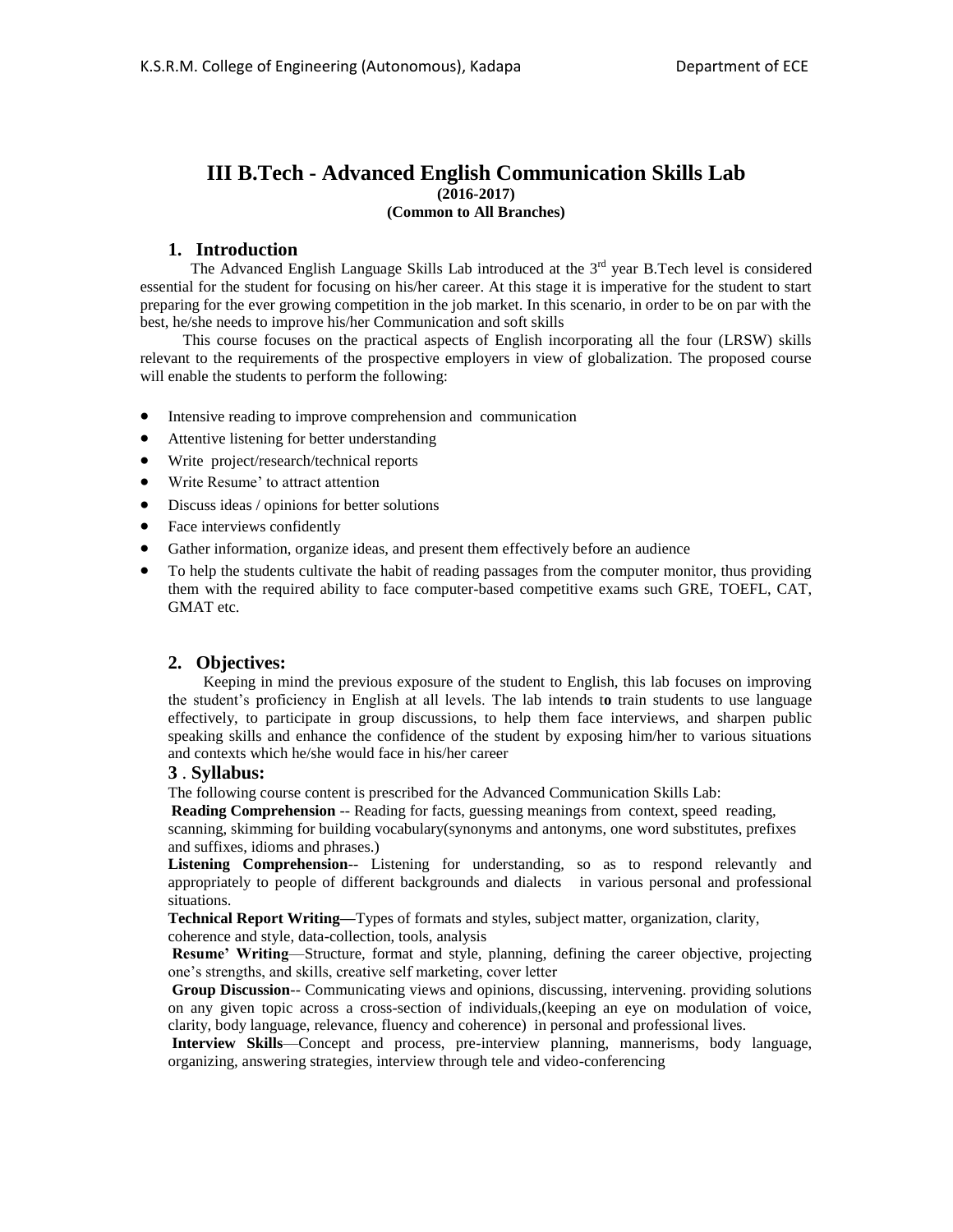**Technical Presentations (Oral)—** Collection of data, planning, preparation, type, style and format ,use of props, attracting audience, voice modulation, clarity, body language, asking queries.

### **4. Minimum Requirements**

The English Language Lab shall have two parts:

The Computer aided Language Lab for 60 students with 60 systems, one master console, LAN facility and English language software for self-study by learners.

The Communication Skills Lab with movable chairs and audio-visual aids with a P.A System, a TV, A digital stereo-audio and video system, Camcorder etc.

#### **System Requirement (Hardware Component):**

Computer network with LAN with a minimum of 60 multimedia systems with the following specifications:

P-IV Processor, Speed-2.8 GHz, RAM\_512 MB minimum, Hard Disk-80 GB, Headphones

### **Prescribed Software: Walden and K-van Solutions.**

**Books Suggested for English Language Lab Library (to be located within the lab in addition to the CDs of the text book which are loaded on the systems):**

- 1. **Technical writing and professional communication, Huckin and Olsen** Tata Mc Graw-Hil 2009.
- 2. **Speaking about Science**, A Manual for Creating Clear Presentations **by Scott Morgan and Barrett Whitener, Cambridge University press, 2006**
- 3. **Books on** TOEFL/GRE/GMAT/CAT/ IELTS **by Barron's/DELTA/Cambridge University Press.**
- 4. **Handbook for Technical Writing** by David A McMurrey & Joanne Buckely CENGAGE Learning 2008
- 5. **Technical Communication** by Meenakshi Raman & Sangeeta Sharma, Oxford University Press 2009.
- 6. **The ACE of Soft Skills** by Gopal Ramesh and Mahadevan Ramesh, Pearson Education, 2010
- 7. **Cambridge English for Job-Hunting** by Colm Downes, Cambridge University Press, 2008
- 8. **Resume's and Interviews** by M.Ashraf Rizvi, Tata Mc Graw-Hill, 2008
- 9. **From Campus To Corporate** by KK Ramachandran and KK Karthick, Macmillan Publishers India Ltd, 2010
- 10. **English Language Communication : A Reader cum Lab Manual** Dr A Ramakrishna Rao, Dr G Natanam & Prof SA Sankaranarayanan, Anuradha Publications, Chennai 2008.
- 11. **Managing Soft Skills** by K R Lakshminarayan and T.Muruguvel, Sci-Tech Publications, 2010
- 12. **Business Communication** by John X Wang, CRC Press, Special Indian Edition,2008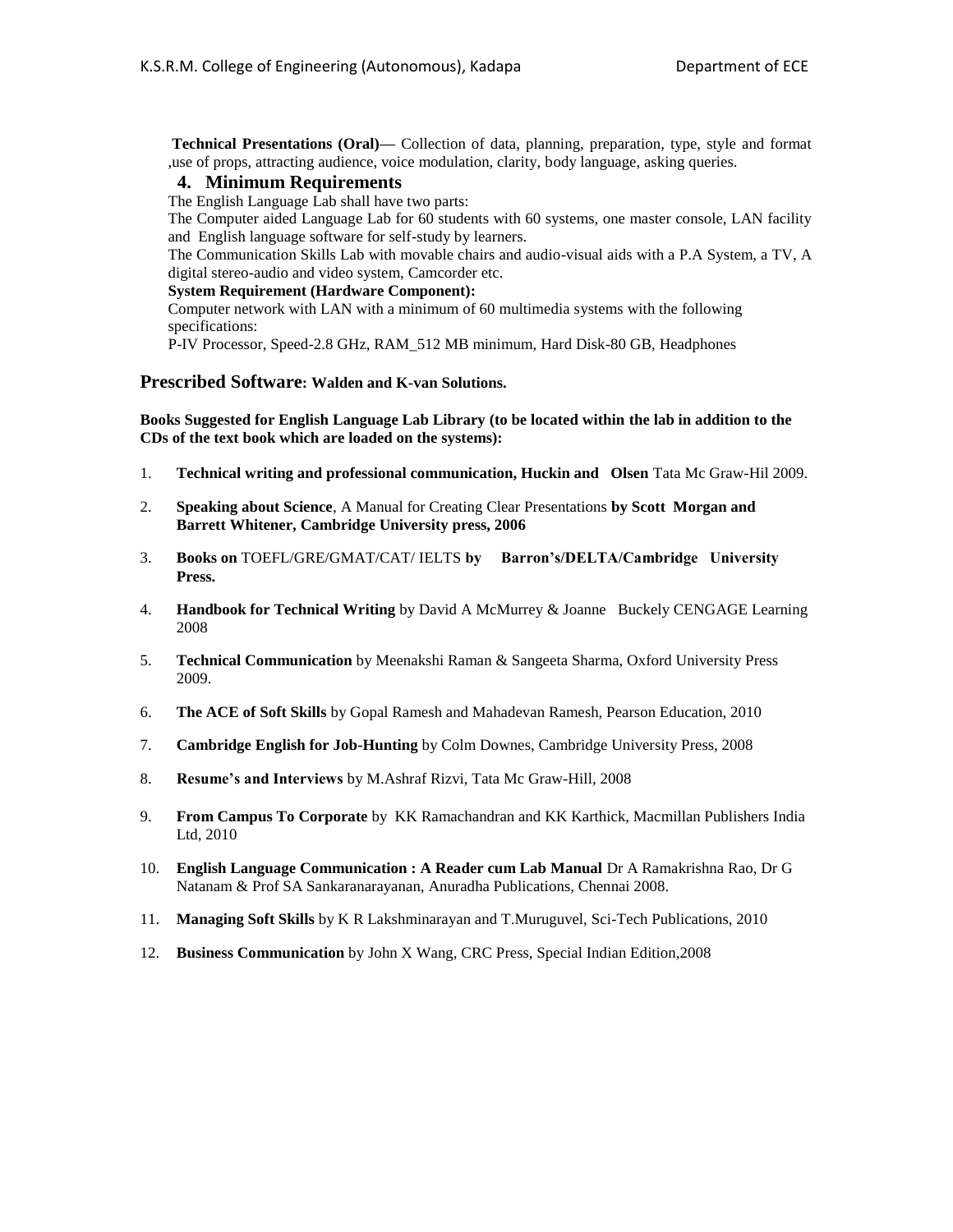## **Human Values & Professional Ethics (Audit Course) (Common to All branches)**

### **Course Objective:**

 This course deals with professional ethics which includes moral issues and virtues, social responsibilities of an engineer right qualities of moral Leadership.

### **UNIT-I**

**Engineering Ethics:** Senses of Engineering Ethics – Variety of Moral issues – Types of inquiry – Moral Dilemmas – Moral Autonomy – Kohlberg's Theory – Consensus and Controversy – Professions and Professionalism – Professional ideals and virtues.

### **UNIT-II**

**Engineering as Social Experimentation:** Engineering as experimentation – Engineers as Responsible Experimenters – Research Ethics – Codes of Ethics – Industrial Standards – A Balanced Outlook on Law – The Challenger Case Study.

#### **UNIT-III**

**Engineer's Responsibility for Safety:** Safety and Risk – Assessment of Safety and Risk – Risk benefit Analysis – Reducing Risk – The Government Regulator's Approach to Risk – Chernobyl Case and Bhopal Case studies.

### **UNIT-IV**

**Responsibilities and Rights:** Collegiality and Loyalty – Respect for Authority – Collective Bargaining – Confidentiality – Conflicts of interest – Occupational Crime – Professional Rights – Employee Rights – Intellectual Property (IPR) – Discrimination.

### **UNIT-V**

**Global Issues:** Multinational Corporations – Business Ethics – Environmental Ethics – Computer Ethics – Role in Technological Development – Weapons Development – Engineers as Managers – Consulting Engineers – Engineers as Expert Witnesses and Advisors – Honesty – Leadership – Sample Code of conduct.

## **Text Books:**

- 1. Mike martin and Roland Schinzinger. " Ethics in Engineering '', McGrow Hill, New York 2005
- 2. Charles E Harris. Michael S Pritchard and Michael J Rabins. " Engineering Ethics Concepts and Cases ", Thompson Learning 2000.

- 1. Charles D Fleddermann, " Engineering Ethics", Prentice Hall, New Mexico, 1999.
- 2. John R Baatright. "Ethics and the Conduct of Business", Pearson Education 2003.
- 3. Edmund G Seeabauer and Robert L Barry, "Fundamentals of Ethics for Scientists and Engineers", Oxford University press 2001.
- 4. Prof. (Col) P S Bajaj and Dr. Raj Agrawal, " Business Ethics An Indian Perspective", Biztantra, New Delhi, 2004.
- 5. David Ermann and Michele S Shauf, " Computers, Ethics and Society", Oxford University Press, 2003.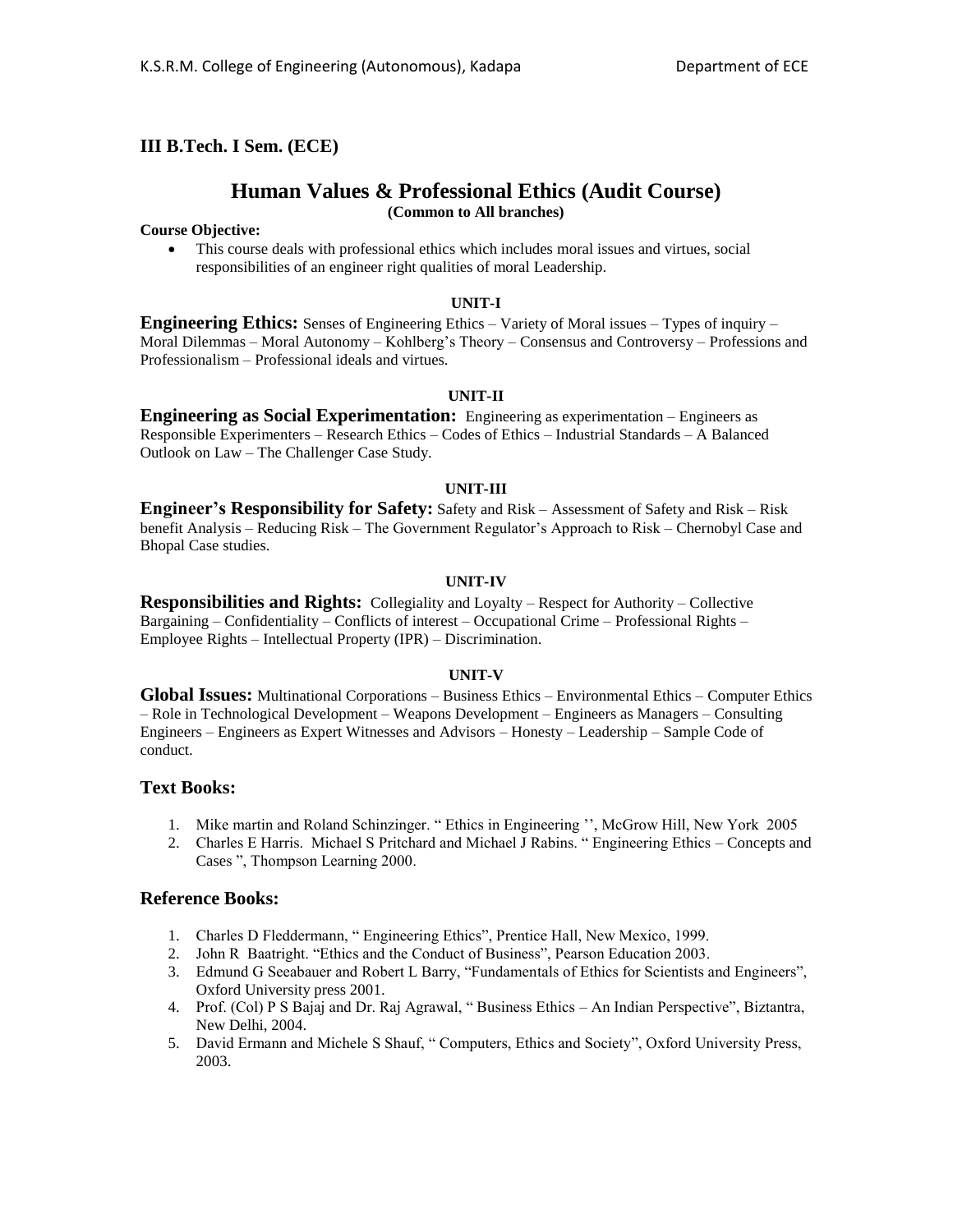# **Digital Communications**

# **Course Objectives:**

- Introduce the students, the fundamentals of digital communication systems
- To make students understand the analysis of digital communications system and fundamentals of channel coding.

### **UNIT-I**

**Source coding of analog signals:** Review of sampling theorem, PCM system, Quantization noise, Companding, B.W. requirements of PCM, Differential PCM, Delta modulation, Adaptive delta modulation, Noises in PCM & Delta Modulation, TDM, Asynchronous TDM, Comparison of TDM & FDM.

### **UNIT-II**

**Base band data transmission:** Characterization of band-limited channels, Design of band-limited signals for no inter symbol interference (ISI), The Nyquist criterion, Design of band limited signals with controlled ISI, Partial response signals, Transmitting & receiving filters for optimum performance, M-ary signaling scheme, Binary Vs  $M - ary$ , Equalization schemes, Eye diagrams.

### **UNIT-III**

**Digital carrier modulation schems:** ASK, FSK (coherent& Non Coherent), PSK, DPSK, Baseband signal receiver, Optimum & matched filters, Correlator, Comparison of digital modulation schemes, Bandwidth requirement, Power requirement, Immunity to channel impairments, Equipment complexity, M-ary signaling schemes (8/16PSK,QPSK,QAM), Synchronization methods.

### **UNIT-IV**

**Digital Communication system and Information theory:** Model of a digital communication system, Unit of information, Entropy, mutual information, channel models and channel capacity, Shannon's theorem-Shannon- Hartley theorem, Bandwidth, S/N trade-off, source encoding of discrete memory less source, shannon- Fano coding, Huffman coding, coding efficiency.

### **UNIT-V**

**Error control coding:** Linear block codes, matrix description, Hamming codes, Decoding, Binary cyclic codes, Algebraic structure, Encoding using shift register, syndrome calculation, BCH Codes, Burst and random error correcting codes- Convolutional codes, code tree diagram, state diagram, trellis diagram Encoders and decoding algorithms.

# **Text Books:**

1."Communication Systems"Simon Haykin Wileyestern, 3 rd edition.

2. "Sam Shanmugam, K" – Analog & Digital Communication Systems – John Willey & Sons  $(I, II, III, IV, V)$ 

3. "Modern Digital and Analog communication system" B.P. Lathi Oxford University pree  $2<sup>nd</sup>$  editions 1996.

# **Reference Books:**

1 "Simon Haykin" – Digital Communications.

2 "R.P.Singh&S.D.Sapre"–Communication Systems, Analog & Digital, Tata Mc Graw Hill (I,III ,V)

3."Proakis, J.G."- Digital Communications – Mc. Graw Hill (I,II,III,IV)

4 "Taub , H & Schilling D.L." – Principles of communication system, Mc Graw Hill.

5. Bernard Sklar, "Digital Communications", Prentice-Hall PTR, 2<sup>nd</sup> edition, 2001.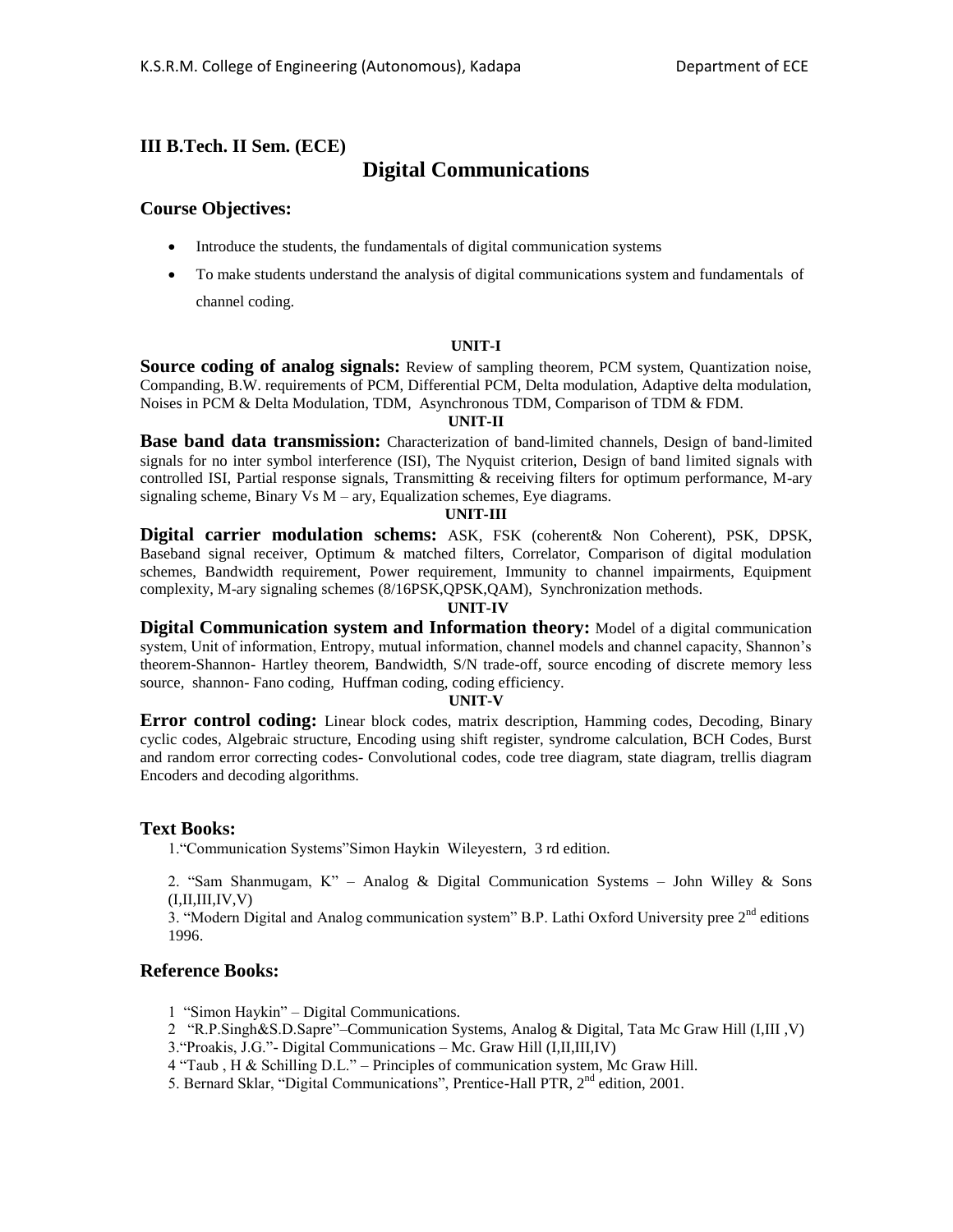# **Microprocessors & Interfacing**

# **Course Objectives:**

- To become familiar with 8085 & 8086 Microprocessor Architecture, Instructions, Operating Modes, Programming.
- To use 8086 microprocessor for various applications.
- To study various peripherals for microprocessor based systems.

### **UNIT I**

**Introduction to 8085 Microprocessor:** Development of microprocessors, 8085 microprocessor - Architecture, Organization, Instruction set, Addressing modes, Basic Timing Diagrams, Interrupts and Simple Programs.

### **UNIT II**

**Introduction to 8086 Microprocessor:** 8086 microprocessor - Architecture, Organization, Instruction set, Addressing modes, Interrupt system. Pin diagram, Minimum mode 8086 system and timings, Maximum mode 8086 system and timings.

### **UNIT III**

**Assembly Language Programming:** Assembler directives, Assembly language programs (8086) with Assembler directives for addition, subtraction, multiplication, division etc., sorting and searching, bit manipulation, Programs using look-up tables, Delay subroutines(8085& 8086). Debugging and Documentation.

### **UNIT IV**

**Data transfer schemes and Peripheral Interfacing:** Synchronous, Asynchronous, Interrupt driven and DMA type schemes, Programmable interrupt controller (8259) and its interfacing,

Programmable DMA controller(8257) and its interfacing, Programmable Interval Timer (8253) and its interfacing, Programmable Communication Interface(8251 USART) and its interfacing.

### **UNIT V**

**Memory and I/O Interfacing to 8086**: Interfacing Static RAM and ROM chips, 8255 PPI and its interfacing, ADC and DAC Interfacing, Data acquisition, Traffic light controller, Stepper motor control, temperature measurement and control.

# **Text Books:**

- 1. Ramesh S.Gaonkar, "Microprocessor architecture, programming and its applications with 8085", Penram Interantional Publications, IV edition.
- 2. A.K. Ray and K.M. Bhurchandi, "Advanced Microprocessors and Peripherals", TMH.

# **References:**

- 1. Douglas V. Hall, "Microprocessors and interfacing: Programming and hardware", 2nd edition, Tata McGraw-Hill.
- 2. Barry B.Brey, "The Intel Microprocessors-Architecture, Programming and Interfacing", 8<sup>th</sup> edition, PHI.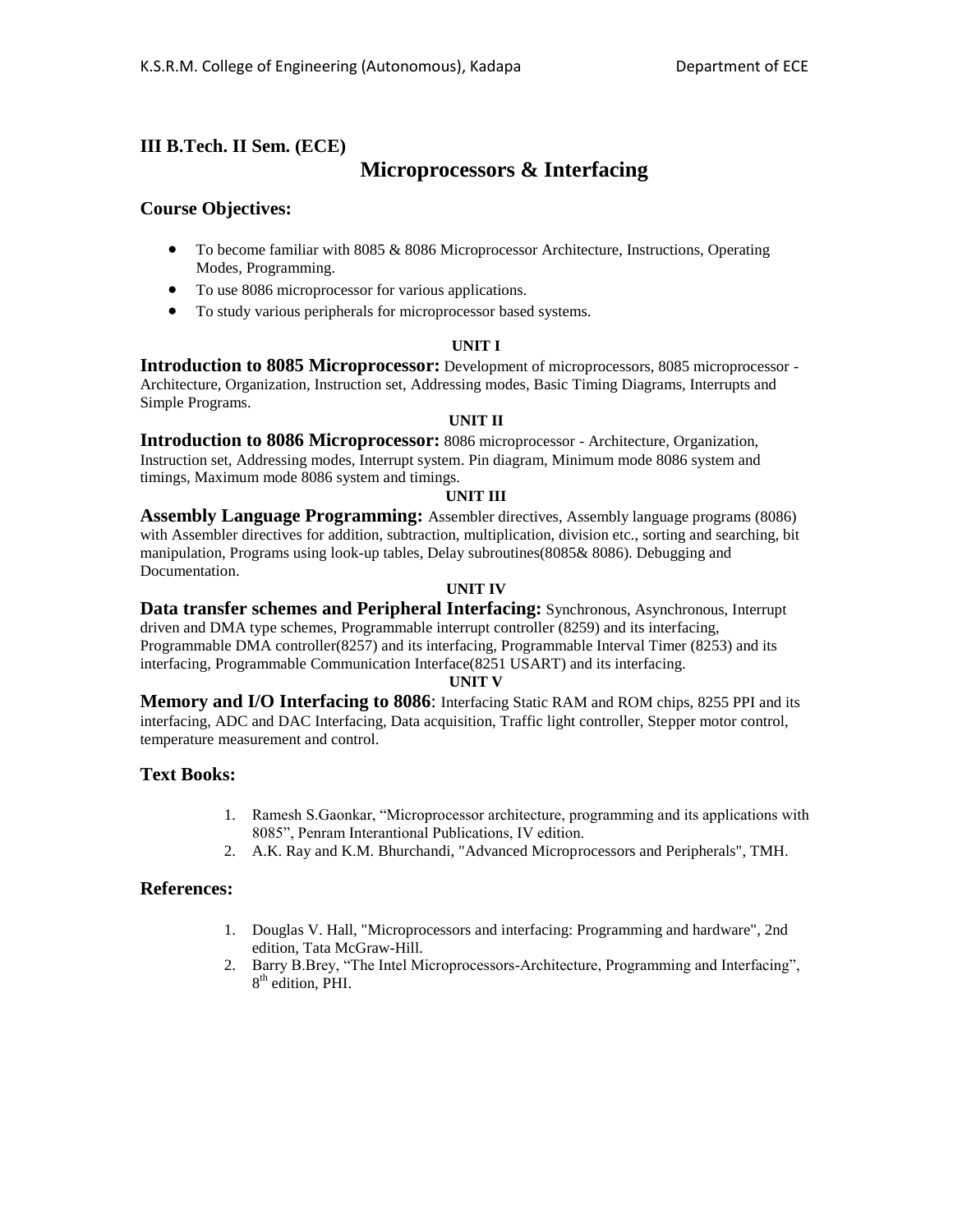# **Microwave Engineering**

### **Course Objectives:**

To impart Knowledge about various microwave components, microwave junctions, microwave

tubes and microwave signal characteristic measurements

**Microwave tubes-I:** Limitations and losses of conventional tubes at microwave frequencies. Microwave tubes-O type and M type classifications. O type tubes: Two cavity klystrons-structure, Reentrant cavities, velocity modulation process and Applegate diagram, bunching process and small signal theory-Expressions for O/P power and efficiency. Reflex Klystrons structure, Velocity Modulation, Applegate diagram, mathematical theory of bunching, power output, efficiency , oscillating modes and O/P characteristics, Effect of Repeller Voltage on Power O/P, Illustrative Problems.

### **UNIT-II**

**Helix TWTS:** Significance, types and characteristics of slow wave structures; structure of TWT and amplification process, suppression of oscillations, gain considerations.

**M -Type Tubes:** Introduction, Magnetrons, different types, cylindrical magnetron-Hull cutoff and Hartree conditions, modes of resonance and PI-mode operation, separation of PI-mode, O/P characteristics, Illustrative Problems.

### **UNIT-III**

**Microwave Solid State Devices:** Tunnel diode, Gunn diode- principles, RWH theory, characteristics, basic modes of

operation - Gunn oscillation modes. LSA Mode, IMPATT diode, PIN diode, Varactor diode, Crystal diode, Schottky Barrier diode, Parametric amplifier, MASER, micro wave transistors and FETs.

### **UNIT-IV**

**Microwave Components:** Micro wave cavities- Rectangular cavity resonator, Circular cavity resonator and semi circular cavity resonator, Microwave hybrid circuits-S-parameters of two port network, attenuators, wave guide Tees and their S-matrices, bends, corners and twists. Two hole Directional coupler and it's S-matrix, Ferrites-composition and characteristics, Faraday rotation, Gyrator, Isolators and circulators, S-matrix of circulator and isolator.

### **UNIT-V**

**Microwave Measurements:** Measurement of frequency, power, VSWR, Impedance, Reflection coefficient, Attenuation constant and dielectric constant, S-parameters and Q of a cavity. **Microwave IC's:** Advantages of MICs, Hybrid MICs, striplines, and micro striplines, monolithic MICs.

### **Text Books:**

1. Samuel Y Liao "Microwave devices and circuits", Prentice Hall 1999.

2. M.Kulkarni, "Microwave and Radar Engineering", Umesh Publications, 1998.

3. Annapoorna Das and Sisir K Das, "Microwave Engineering", Tata McGraw Hill, 2000.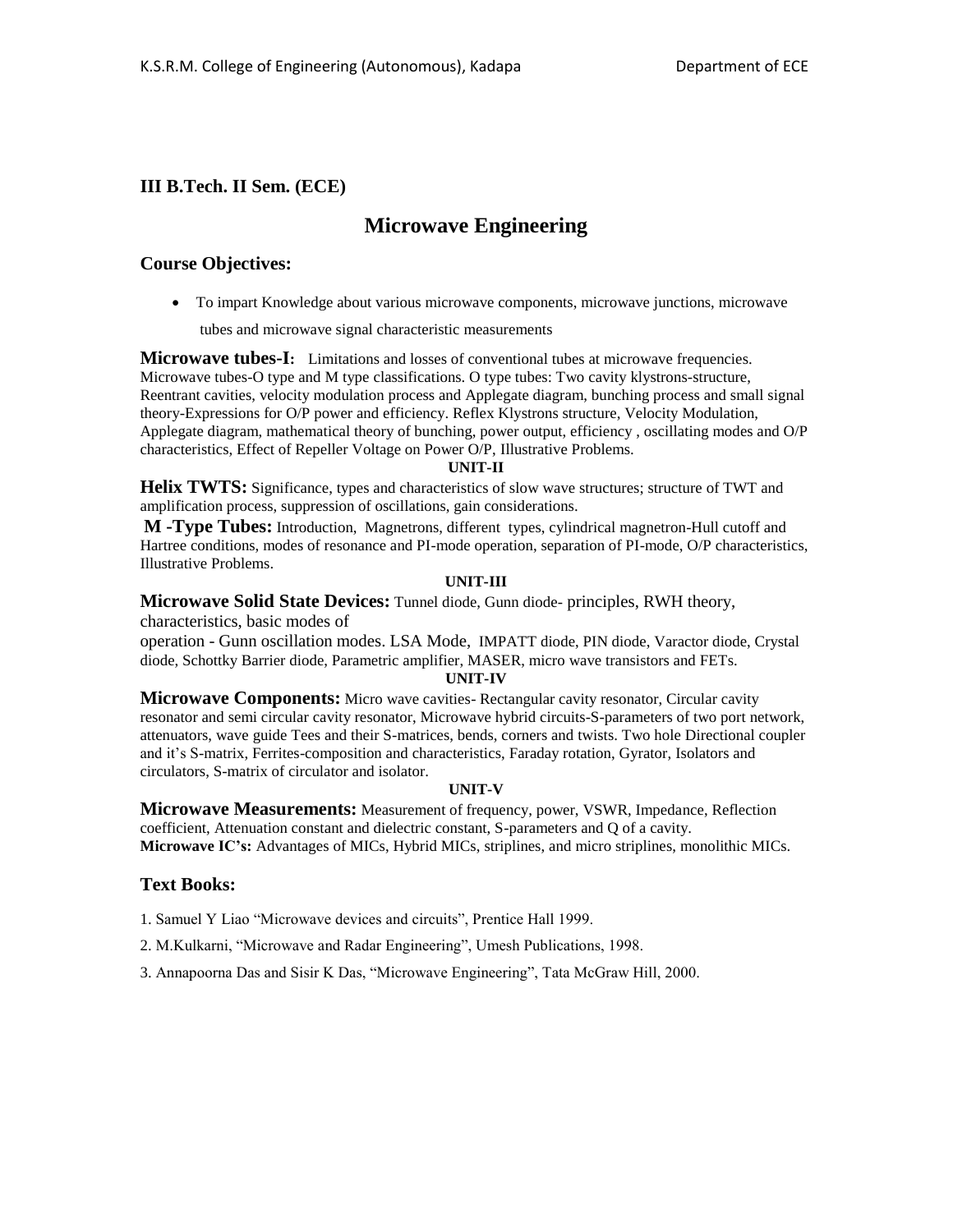# **III B.Tech. II Sem. (ECE); IV B.Tech. I Sem. (EEE)**

# **Digital Signal Processing (Common to ECE & EEE)**

## **Course Objectives:**

- To become familiar with Digital Filter design and transform domain Processing.
- To understand the concepts of representation, transformation of the signals and the information they contain.

### **UNIT-I**

**Introduction:** Review of Discrete signals & systems, linear constant coefficient difference equations. **Z–Transforms:** Derivation and definition ,ROC, Properties – Linearity, time shifting, change of scale, Zdomain differentiation differencing, accumulation, convolution in discrete time, initial and final value theorems , Poles and zeros in Z plane-the inverse Z-transform , system analysis , Transfer function , BIBO stability , system response to standard signals ,Solution of difference equations with initial conditions.

### **UNIT-II**

**Discrete Fourier Series:** Properties of discrete Fourier series, DFS representation of periodic sequences, discrete Fourier transforms: properties of DFT, linear convolution of sequences using DFT, computation of DFT.

**Fast Fourier Transforms:** Fast Fourier transforms (FFT)-Radix2 decimation in time and decimation in frequency FFT algorithms, inverse FFT and FFT for composite N.

### **UNIT-III**

**Realization of Digital Filters:** Block diagram representation of linear constant-coefficient difference equations, basic structures of IIR filters- direct form I, direct form II, transposed form, cascade form, parallel forms, lattice ladder, basic structures of FIR filters.

### **UNIT-IV**

**IIR Digital Filters:** Analog filter approximations-Butterworth and chebyshev, design of IIR digital filters from analog filters, design examples: analog-digital transformations, Illustrative Problems.

### **UNIT-V**

**FIR Digital Filters:** Characteristics of FIR digital filters, frequency response. Design of FIR digital filters using window techniques, frequency sampling technique, comparison of IIR and FIR filters, Illustrative Problems, applications of DSP

# **Text Books:**

- 1. Digital signal processing, principles, Algorithms and applications: John G. Proakis, Dimitris G. Manolakis, Pearson Education/PHI,  $4<sup>th</sup>$  ed., 2007.
- 2. Digital signal processing , A computer base approach- Sanjit K Mitra, Tata Mcgraw Hill, 3rd edition, 2009.
- 3. Discrete Time Signal Processing-A.V. Oppenheim and R.W. Schaffer, 2nd ed., PHI.

### **References:**

- 1. Digital signal processing: Andreas Antoniou, TATA McGraw Hill, 2006.
- 2. A Text book on Digital Signal processing R S Kaler, M Kulkarni,, Umesh Gupta, I K International Publisthing House Pvt. Ltd.
- 3. Digital signal processing: M H Hayes, Schaum's outlines, TATA Mc-Graw Hill, 2007.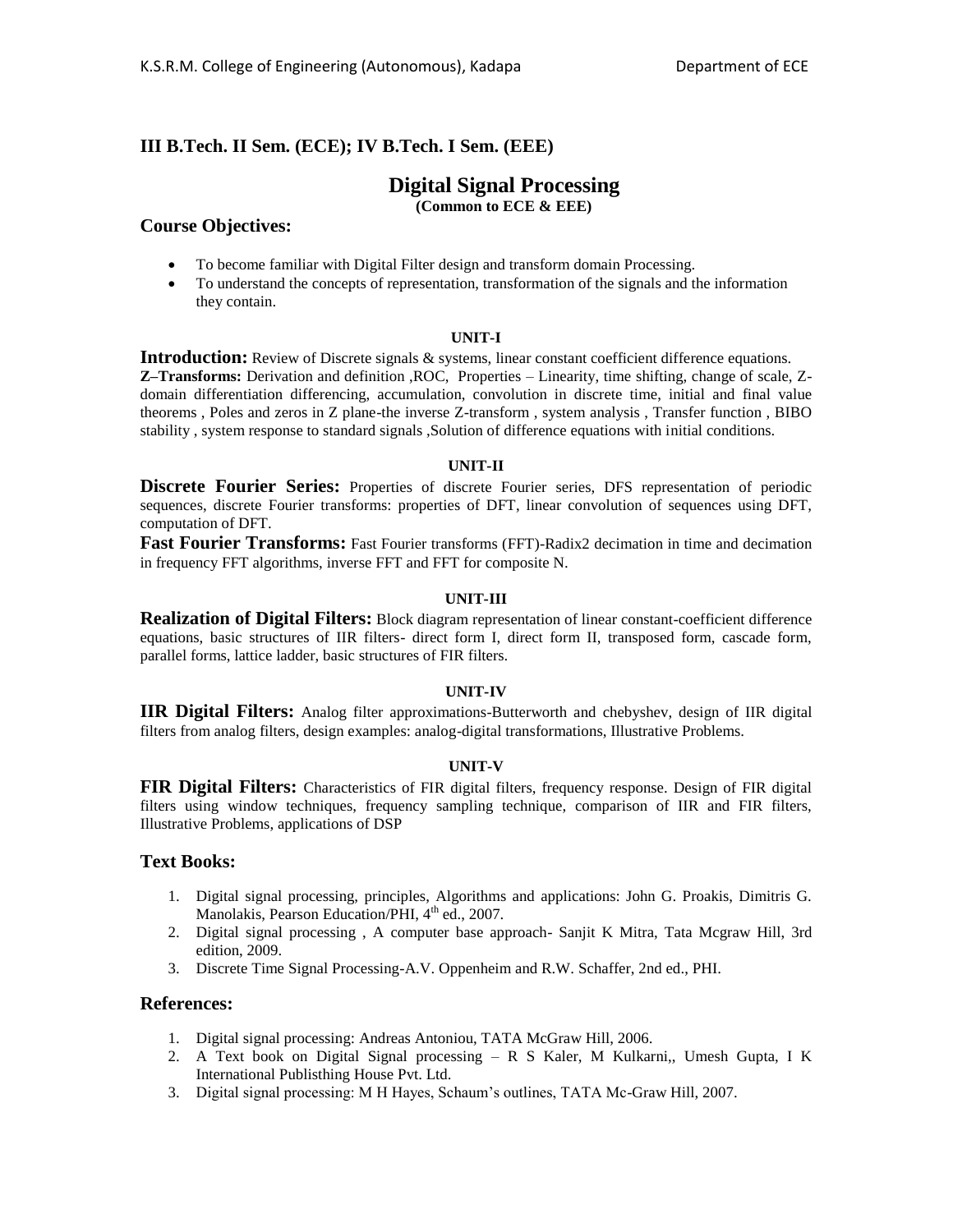# **VLSI Design**

# **Course Objectives:**

- The main objective of the course is to introduce the concepts of IC fabrication technologies and their corresponding Stick Diagrams
- The course will also introduce scaling techniques of CMOS devices and their effects
- The course will also familiarize the students with CAD/EDA tools

### **UNIT-I**

**Introduction:** Introduction to IC Technology – MOS, PMOS, NMOS, CMOS & BiCMOS technologies-Oxidation, Lithography, Diffusion, Ion implantation, Metallization, Encapsulation, Probe testing,Integrated Resistors and Capacitors.

### **UNIT-II**

**Basic Electrical Properties:** Basic Electrical Properties of MOS and BiCMOS Circuits: Ids Vs Vds relationships, MOS transistor threshold Voltage, gm, gds, Figure of merit, Pass transistor, NMOS Inverter, Various pull ups and Pull downs, CMOS Inverter analysis and design, Bi-CMOS Inverters.

### **UNIT-III**

**VLSI Circuit Design Processes:** VLSI Design Flow, MOS Layers, Stick Diagrams, Design Rules and Layout, 2μ CMOS Design rules for wires, Contacts and ransistors Layout Diagrams for NMOS and CMOS Inverters and Gates, Scaling of MOS circuits, Limitations of Scaling.

### **UNIT-IV**

**Gate Level Design:** Logic Gates and Other complex gates, Switch logic, Alternate gate circuits, Basic circuit concepts, Sheet Resistance(RS) concept and Sheet Resistance RS in MOS, Area Capacitance Units, Calculations Delays, Driving large Capacitive Loads, Wiring Capacitances. **Subsystem Design :** Subsystem Design, Shifters, Adders, ALUs, Multipliers, Parity generators,Comparators, Counters, High Density Memory Elements.

### **UNIT-V**

**Semiconductor Integrated Circuit Design:** PLAs, FPGAs, CPLDs, Standard Cells,

Programmable Array Logic(PLA'S), Design Approach.

**CMOS Testing:** CMOS Testing, Need for testing, Test Principles, Design Strategies for test, Chip level Test Techniques, System-level Test Techniques, Layout Design for improved Testability.

# **Text Books:**

1. Kamran Eshraghian, Eshraghian Dougles and A. Pucknell, *Essentials of VLSI circuits and systems*,

PHI, 2005 Edition.

2. Weste and Eshraghian, *Principles of CMOS VLSI Design*, Pearson Education, 1999.

- 1. John .P. Uyemura*, Introduction to VLSI Circuits and Systems*, JohnWiley, 2003.
- 2. John M. Rabaey, *Digital Integrated Circuits*, PHI, EEE, 1997.
- 3. Wayne Wolf, Pearson Education, *Modern VLSI Design*, 3rd Edition, 1997.
- 4. S.M. SZE, *VLSI Technology*, 2nd Edition, TMH, 2003.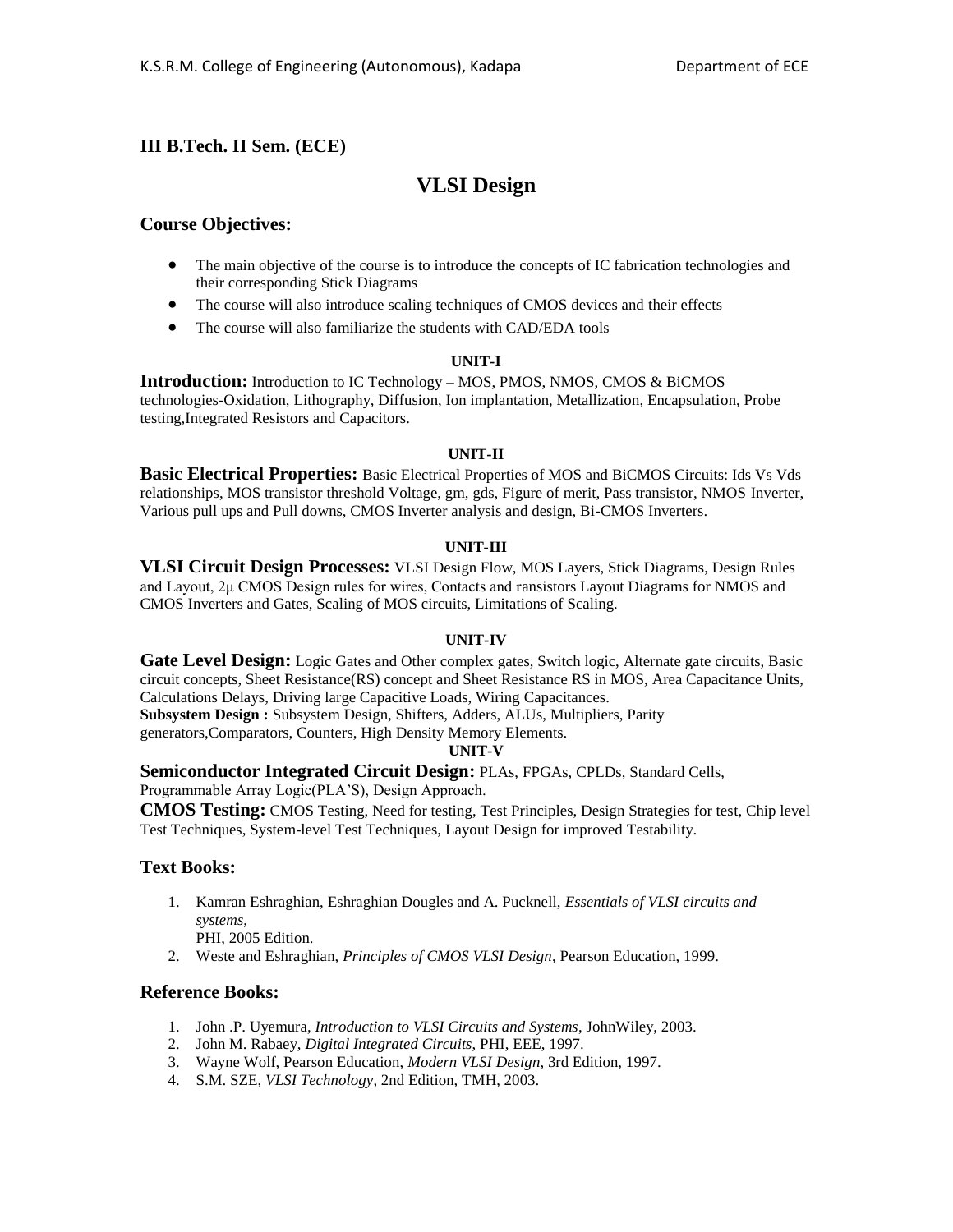# **III B.Tech. II Sem (ECE)-Elective-I**

# **Data Structures**

#### **Course Objectives:**

- **L T C 3 1 3**
- To develop skills to design and analyze linear and non linear data structures
- To develop algorithms for manipulating linked lists, stacks, queues, trees and graphs
- To develop recursive algorithms as they apply to trees and graphs.

### **UNIT-I**

**Introduction:** Concepts of Abstract Data Types (ADTs), Data Structures, primitive and non-primitive data structures, Linear and non-linear data structures. **Arrays:** Definition, single and Multidimensional arrays, Representation of arrays, Application of arrays, **Linked lists:** Representation of linked list in memory, Single inked list, Double linked list, Circular linked list, Operations on a linked list: Insertion, Insertion, Deletion, Traversal, Memory allocation and Garbage collection.

### **UNIT-II**

**Stacks:** Abstract Data type, Stack operations: Push, Pop, Full and Empty, Array and linked implementation of stack, Applications of stack: Prefix and postfix expressions, Evaluation of postfix expression, Tower of Hanoi problem, Recursion. **Queues:** Abstract Data Type, Queue operations: Create, Add, Delete, Full and Empty, Array and linked implementation of queue, circular queue, Dequeue and priority queue.

#### **UNIT-III**

**Trees:** Basic Terminology, **Binary Trees:** Definition, properties, Array and linked representation, complete Binary Tree, Tree Traversal algorithms: Inorder, Preorder and Postorder, Heaps, Balanced Binary search Trees: AVL, Read-Black and splay Trees.

### **UNIT-IV**

**Graphs:** Terminolgy, Sequential and linked Representations of Graphs: Adjacency Matrices, Adjacency list, Adjacency Multilist, Graph Traversal: Depth First search and Breadth First Search, connected components, spanning Trees, Minimum cost Spanning Trees: Prims and Kruskal algorithm and Dijikstra Algorithm.

### **UNIT-V**

**Sorting:** Selection, Insertion, Bubble, Merge, Quick, Heap and Radix sorting techniques, **Searching:** Sequential search, Binary search, comparison and Analysis.

## **Text Books :**

- 1. Aaron M.Tenenbaum, Yedidyah Langsam and Moshe J.Augestein, " Data Structures using C and  $C++$  ", PHI.
- 2. Horowitz and Sahani, " Fundamentals of Data Structures", Galgotia publication.

- 1. Jean Paul Trembley and Paul G. Sorenson, " An Introduction to Data Structures with applications", McGraw Hill.
- 2. G A V Pai, " Data Structures and Algorithms", TMH
- 3. Lipschutz, " Data Structures", Schaum's Outline series, TMH
- 4. R. Kruse etal, " Data Structures and Program Design in C", Pearson Education.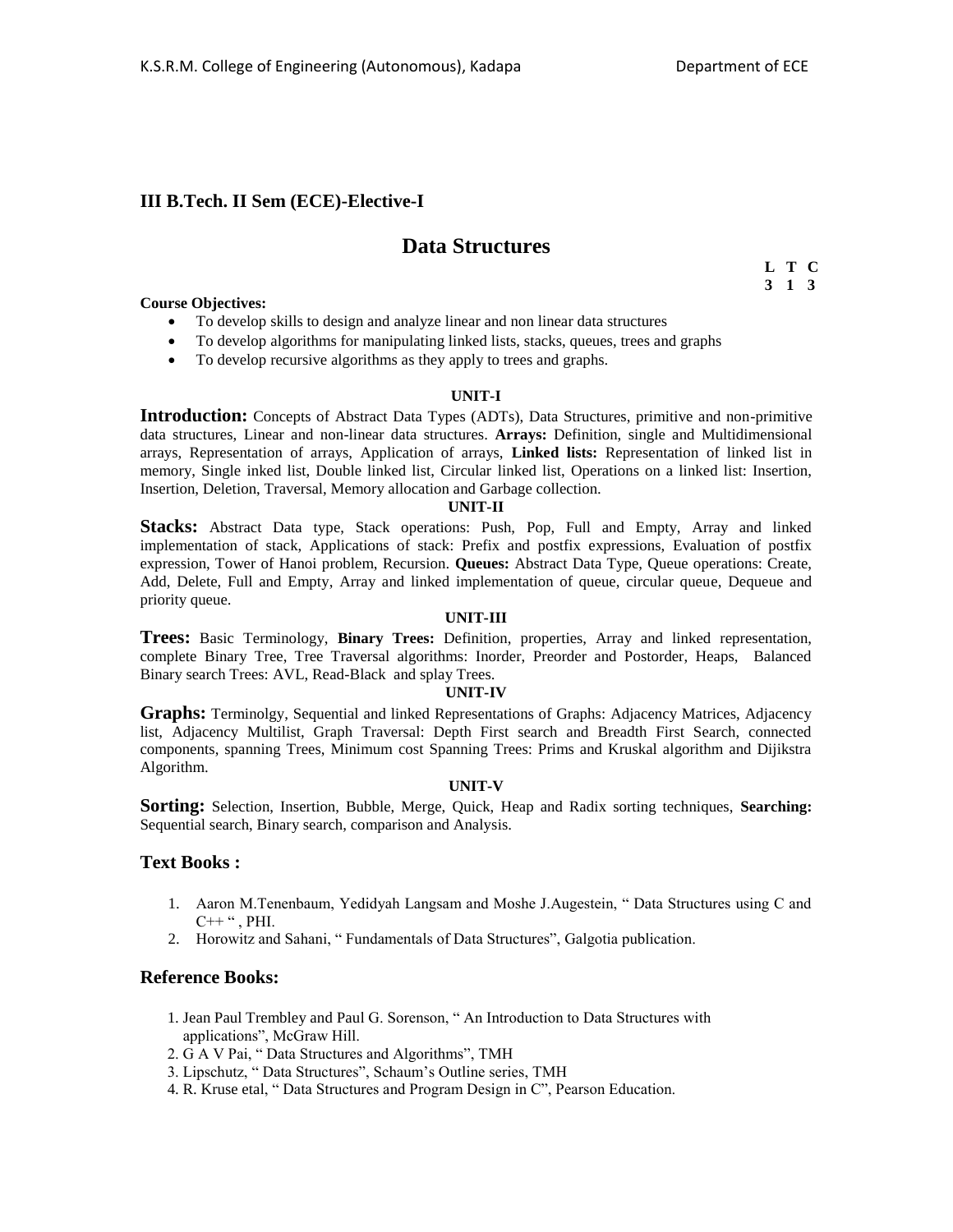# **III B.Tech. II Sem (ECE)-Elective-I**

# **Computer Networks**

## **Course Objectives:**

- 1. To give the concepts of various network reference models and their layers
- 2. To introduce cryptography

### **UNIT-I**

**Types of Networks**: Reference Models-OSI reference model, TCP/IP reference model, OSI vs TCP. Network hardware architecture topologies, devices, Introduction to types of networks-optical networks, sensor networks

### **UNIT-II**

**Physical Layer**: Transmission media, Guided and Unguided transmission media, communication Satellites.

**Data Link layer**: Design Issues, Error detection and Correction, Elementary and sliding window Data link protocols

### **UNIT-III**

**MAC & Network layers:** Media Access Protocols, carrier senses multiple access, collision free protocols, Ethernet, Wireless LANs-Types.

**Network layer:** Network Layer design issues- Routing Algorithms, IPV4 and IPV6 protocols.

**UNIT-IV**

**Transport Layer:** Transport services, Elements of Transport protocols, simple Transport protocols-UDP-TCP- performance Issues.

### **UNIT-V**

**Application Layer:** DNS, E-mail, WWW, multimedia. **Introduction to Cryptography**: Basic concepts, firewalls.

# **Text Books:**

- 1. Andrew S. Tanenbaum , "Computer Networks ", Fourth Edition, Pearson Education.
- 2. S. Keshav, "An Engineering Approach to Computer Networks", International Student Edition, Addisson Wesley.

- 1. Behrouz A.Forouzan " Data communication and Networking", Tata McGraw-Hill,2004
- 2. James F.Kurose and Keith W.Ross," Computer Networking: A Top-Down approach featuring the Internet", Pearson Education,Third Edition 2003.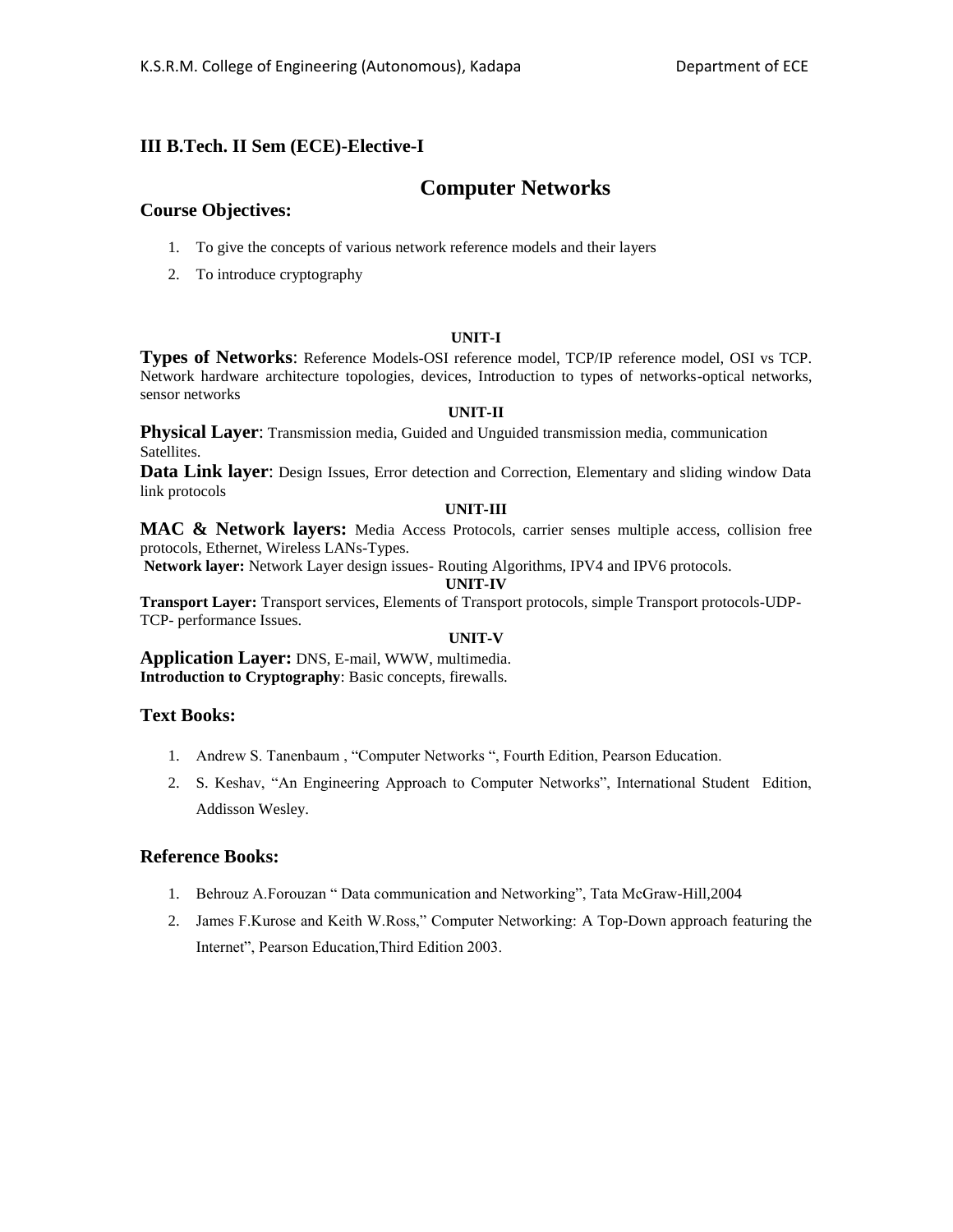# **III B.Tech. II Sem (ECE)-Elective-I**

# **Database Management Systems**

**Objectives:**

- **1. Introduction to relational model and SQL**
- **2. To make students learn the various concepts related to the RDBMS**

### **UNIT-I**

**Introduction:** Database-System Applications, Purpose of Database Systems, View of Data, Database languages, Database Users and Administrators, History of Database Systems.

**Introduction to the Relational Model** - Structure of Relational Databases, Database Schema, Keys, Schema Diagrams, Relational Query Languages, Relational Operations.

Database Design and the E-R Model - Overview of the Design Process, The Entity-Relationship Model, Constraints, Removing Redundant Attributes in Entity Sets, Entity-Relationship Diagrams, Reduction to Relational Schemas, Entity-Relationship Design Issues, Extended E-R Features, Alternative Notations for Modeling Data.

### **UNIT-II**

**Introduction to SQL:** Overview of the SQL Query Language, SQL Data Definition, Basic Structure of SQL Queries, Additional Basic Operations, Set Operations, Null Values, Aggregate Functions, Nested Sub queries, Modification of the Database .

**Intermediate SQL:** Transactions, Integrity Constraints, SQL Data Types and Schemas, Authorization **Advanced SQL:** Functions and Procedures, Triggers.

**Formal Relational Query Languages:** The Relational Algebra, the Tuple Relational Calculus, the Domain Relational Calculus.

### **UNIT-III**

**Schema Refinement and Normal Forms:** Schema Refinement – Problems Caused by Redundancy, Decompositions, Problems related to decomposition. Reasoning about Functional Dependencies, First, Second, Third Normal forms, BCNF. Lossless join Decomposition, Dependencypreserving Decomposition. Schema refinement in Data base Design, Multi valued Dependencies, Fourth Normal Form, Join Dependencies, Fifth Normal Form, Inclusion Dependencies.

### **UNIT-IV**

**Query Processing:** Overview, Measures of Query Cost, Selection Operation, Sorting, Join Operation, Other Operations, Evaluation of Expressions

**Query Optimization:** Overview, Transformation of Relational Expressions, Estimating Statistics of Expression Results, Choice of Evaluation Plans.

**Transactions:** Transaction Concept, A Simple Transaction Model, Storage Structure, Transaction Atomicity and Durability, Transaction Isolation, Serializability, Transaction Isolation and Atomicity, Transaction Isolation Levels, Implementation of Isolation Levels, Transactions as SQL Statements.

### **UNIT-V**

**Concurrency Control:** Lock-Based Protocols, Deadlock Handling, Multiple Granularity, Timestamp-Based Protocols, Validation-Based Protocols, Multi version Schemes, Snapshot Isolation, Insert Operations, Delete Operations, and Predicate Reads, Weak Levels of Consistency in Practice.

**Recovery System:** Failure Classification, Storage, Recovery and Atomicity, Recovery Algorithm, Buffer Management, Failure with Loss of Nonvolatile Storage, Early Lock Release and Logical Undo Operations, Remote Backup Systems.

### **Text Books:**

- 1. Silberschatz, Korth, *Database system Concepts*. 5<sup>th</sup> Edition, McGrawhill.
- 2. Raghurama Krishnan, Johannes Gehrke, *Data base Management Systems. 3rd Edition,*Tata McGrawHill.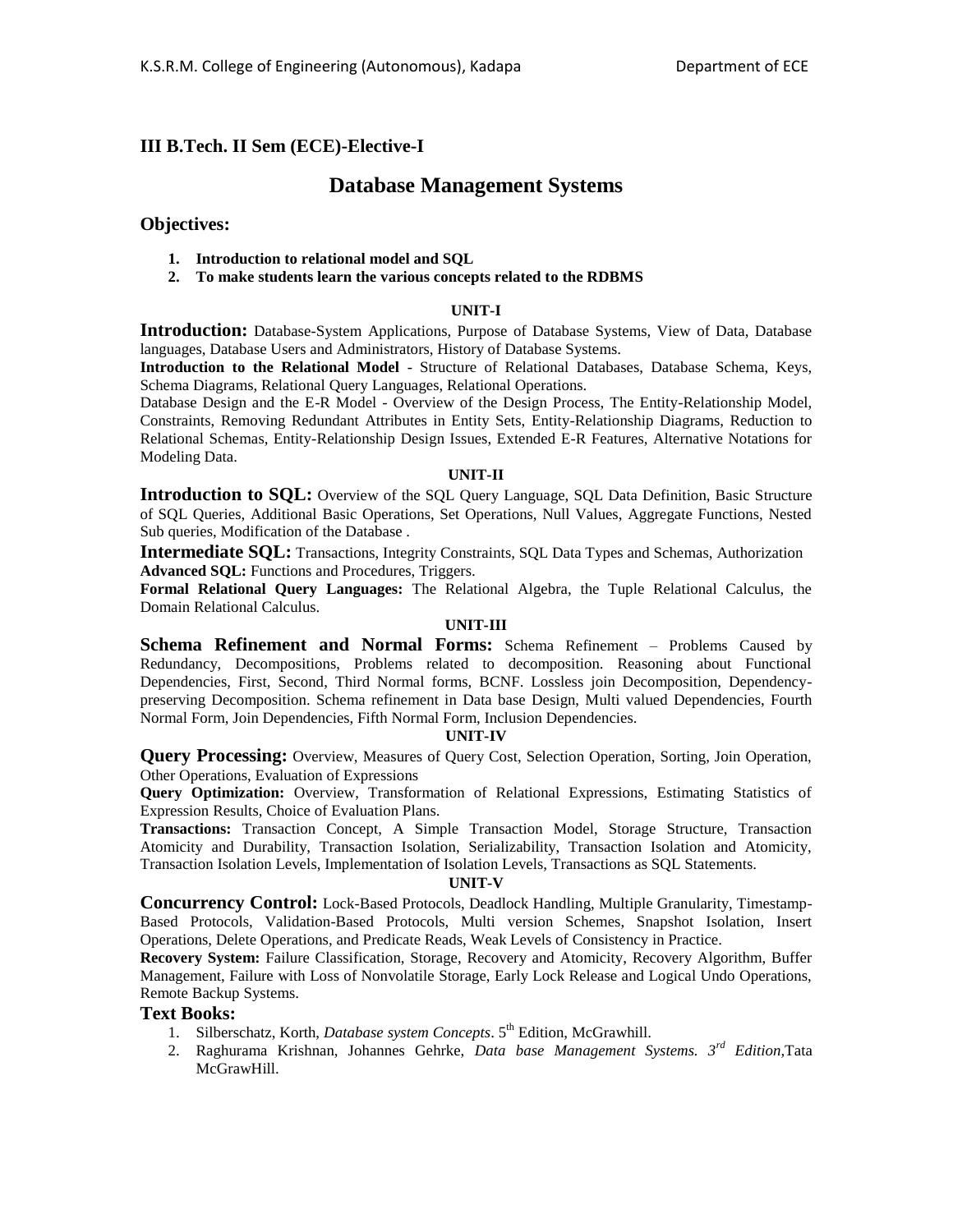- 1. Elmasri, Navathe, *Fundamentals of Database Systems,* Pearson Education.
- 2. Peter Rob, Ananda Rao and Carlos Corone, *Database Management Systems,* Cengage Learning.
- 3. C.J.Date, *Introduction to Database Systems*, Pearson Education.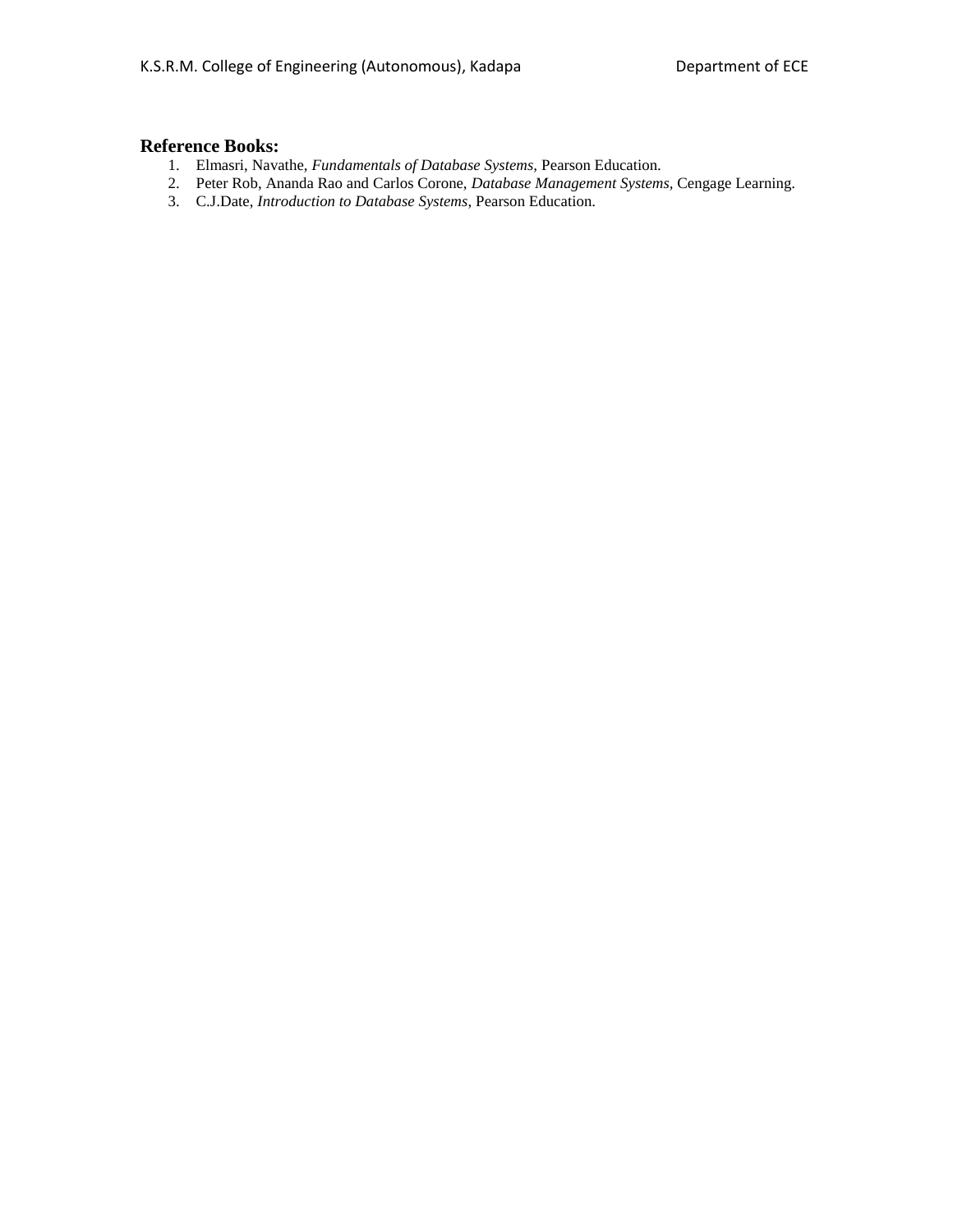# **Communication Engineering Lab**

# **Course Objectives:**

- Design and generation of AM,PM, FM,ASK,PSK, QPSK communication techniques
- Usage of Communications test equipment.

# **Part- A: Analog Communication Lab:**

- 1. Amplitude modulation and demodulation.
- 2. Frequency modulation and demodulation.
- 3. Characteristics of Mixer.
- 4. Pre-emphasis & de-emphasis.
- 5. Pulse Amplitude Modulation and demodulation.
- 6. Pulse Width Modulation and demodulation.
- 7. Pulse Position Modulation and demodulation.
- 8. Radio Receiver measurements Sensitivity, Selectivity, & Fidelity.

# **Part- B: Digital Communication Lab:**

- 1. Sampling Theorem verification.
- 2. Time division multiplexing.
- 3. Pulse Code Modulation.
- 4. Delta modulation.
- 5. Frequency shift keying Modulation and Demodulation.
- 6. Phase shift keying Modulation and Demodulation.
- 7. Differential phase shift keying Modulation and Demodulation.
- 8. QPSK Modulation and Demodulation.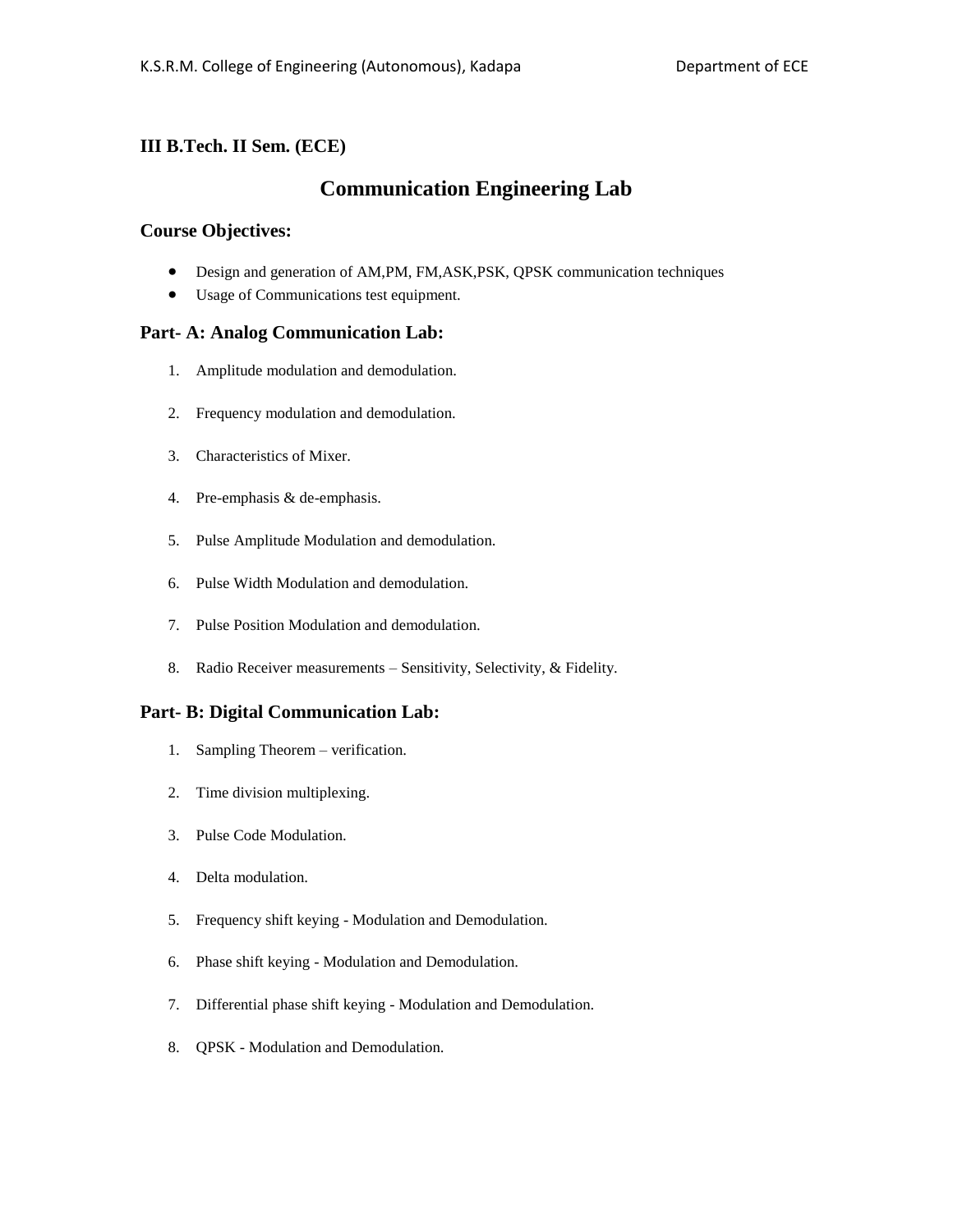# **Linear and Digital IC Applications Lab**

# **Part A: IC Application Lab:**

- 1. OP AMP Applications Adder, Subtractor, Comparator Circuits.
- 2. Active Filter Applications LPF, HPF (first order).
- 3. Function Generator using OP AMPs.
- 4. IC 555 Timer Monostable and Astable Operation Circuit.
- 5. IC 566 VCO Applications.
- 6. Voltage Regulator using IC 723.
- 7. 4 bit DAC using OP AMP.
- 8. Precision Diodes

# **Part B: Electronic Circuits Analysis and Design (ECAD) :**

# **Simulate the internal structure of the following Digital IC's using VHDL:**

- 1. Logic Gates- 74XX.
- 2. Half Adder, Half Subtractor, Full Adder, Full Subtractor & Ripple
- 3. Carry Adder.
- 4. 3-8 Decoder -74138 & 8-3 Encoder- 74X148.
- 5. 8 x 1 Multiplexer -74X151 and 2x4 Demultiplexer-74X155.
- 6. 4 bit Comparator-74X85.
- 7. D Flip-Flop 74X74.
- 8. JK Flip-Flop 74X109.
- 9. Decade counter-74X90.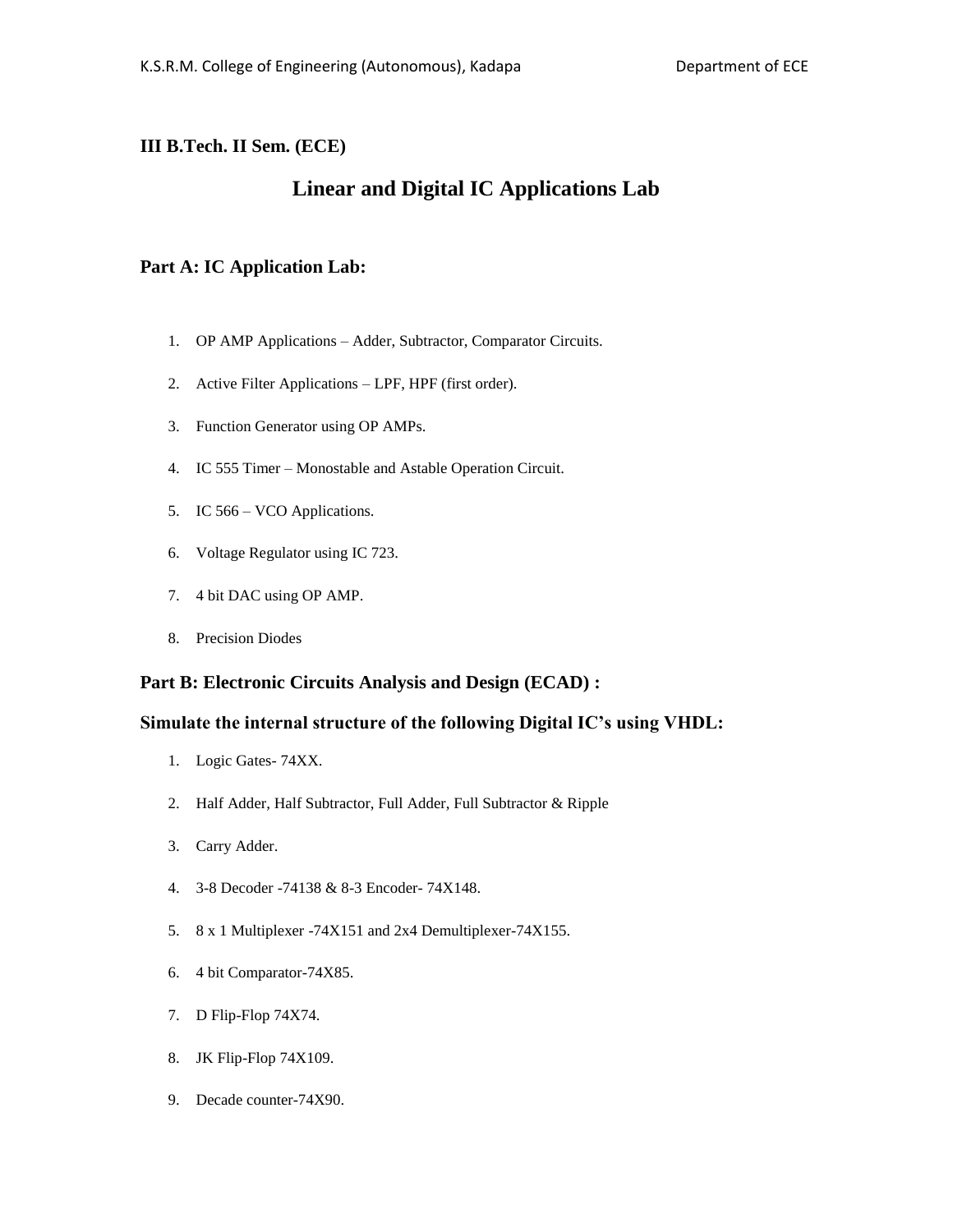# **Management Science (Common to All Branches)**

## **Course Objectives:**

- Provide a basic understanding of management science including analytical problem solving and communications skills.
- Prepare for practice in a field that sees rapid changes in tools, problems and opportunities.
- Prepare for graduate study and self-development over an entire career.
- Provide ability to use the techniques, skills and modern engineering tools necessary for engineering practices.
- The broad education necessary to understand the impact of engineering solutions in a global and societal context.
- Background necessary for admission to top professional graduate engineering or business programs.

### **UNIT- I**

**Introduction to Mangement:** Concept of Management-Administration, Organization-Function of Management, Evolution of Management Thought-Organization: Principles of Organisation-Types-Organisation charts-managerial objectives and Social responsibilities of Management.

### **UNIT – II**

**Strategic Amnagement:** Corporate Planning-mission, objectives and programmes-SWOT Analysis-Strategy Formulation and Implementation.-Plant location and Plant Layout concepts-Production control.

### **UNIT – III**

**HRM and Inventory Management:** Human Resource Management –Manpower Planning-Personnel Management-Basic functions of Personnel Management, Job Evaluation and Merit Rating-Incentive plans.

**Inventory Management**: Need for Inventory Control; EOQ,ABC Analysis, Purchase Procedure, Maintaining Store Records.

### **UNIT-IV**

**Operarions Management:** Productivity- Job, Batch and Mass Production-Work Study-Basic procedure involved in Method Study and Work Measurement. Statistical Quality Control-c chart, p chart, R chart, Acceptance sampling Deming's contribution to Quality.

### **UNIT-V**

**Project Management:** Network Analysis to project management- PERT/CPM- Application of network techniques to engineering problems-Cost Analysis-Project Crashing.

# **Text Books:**

1. Aryasri: Management Science,TMH,2008.

# **Reference Books:**

1. Koontz& Weihrich:Essentials of Management,6/e,TMH,2005

- 2. Kanishka Bedi:Production and Oerations Management,Oxford University Press,2004
- 3 .Parnell:Strategic Management,Biztantra,2003.

4. LS Srinath: PERT/CPM,Affiliated East-West Press,2005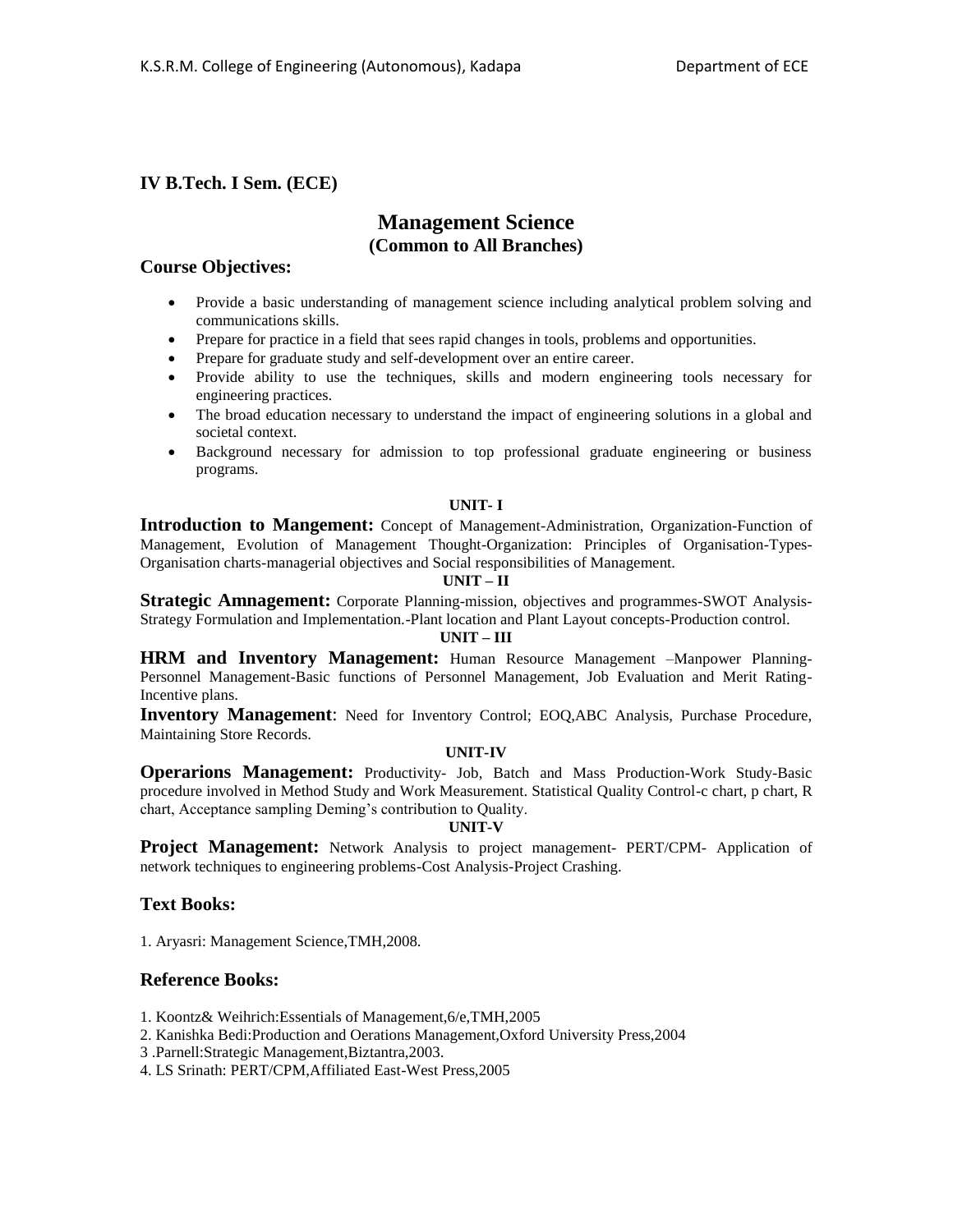# **Microcontrollers and Applications**

# **Course Objectives:**

- To become familiar with 8051, PIC, ARM Microcontroller Architecture, Instructions, Programming.
- To use 8051 microprocessor for various applications.

### **UNIT I**

**The 8051 Architecture:** Introduction, architecture of 8051, pin diagram, memory organization, external memory interfacing, stack, addressing modes, instruction set.

### **UNIT II**

**The 8051 Programming:** Assembler directives, Assembly Language programs and Time delay Calculations.

**8051 Interrupts and Timers/Counters:** 8051 interrupt structure, 8051 counters and Timers, programming 8051 timers.

### **UNIT III**

**8051 Interfacing and Applications:** Basics of I/O Concepts, I/O port operation, Interfacing 8051 to LCD, keyboard, parallel and serial communication, ADC, DAC, Stepper motor, DC motor Interfacing and Programming.

### **UNIT IV**

**PIC Microcontrollers:** Overview and Features, Architecture Details of PIC 16C6X/7X, Instructions, Addressing modes, I/O Ports, Interrupts, Timer, ADC. Features of 16F8XX series.

### **UNIT V**

**ARM 32 Bit MCUs :** Introduction to 16/32 Bit processors – ARM architecture and organization – ARM / Thumb programming model – ARM / Thumb instruction set – Development tools.

# **Text Books:**

- 1. Embedded Systems Architecture, Programming and Design- Raj Kamal, Second Edition, McGraw-Hill Companies.
- **2.** Mazidi Muhammad Ali, Mazidi Janice Gillespie & McKinlay Rolin D, *The 8051Microcontroller and Embedded Systems*, 2nd Edition, Pearson Education, 2008.

- 1. Microcontrollers Architecture, Programming, Interfacing and System Design Raj Kamal, Pearson Education, 2005.
- 2. Design with PIC Microcontrollers John B. Peatman, Pearson Education, 2005.
- 3. PIC MANUAL
- 4. ARM MANUAL.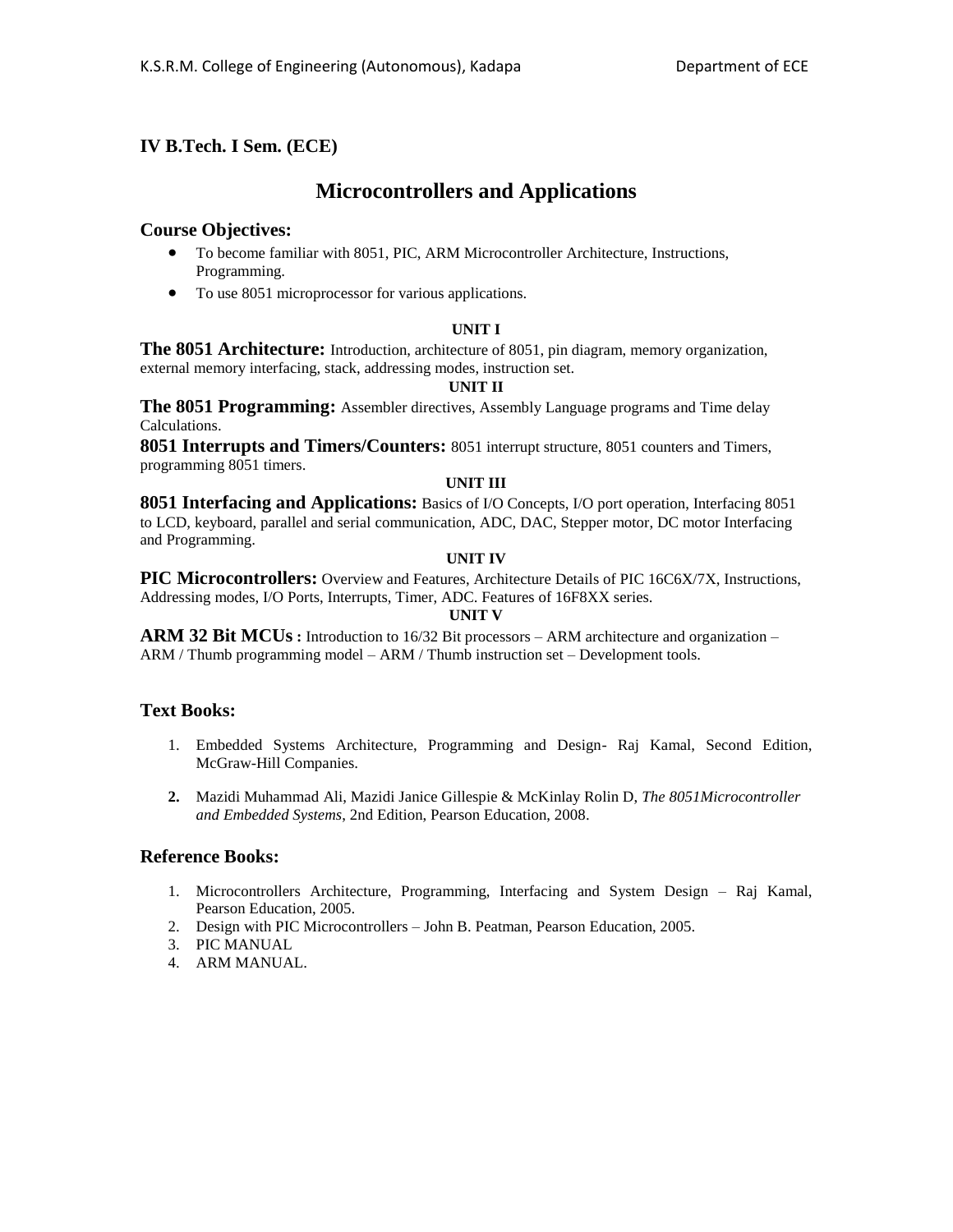# **IV B.Tech. I Sem. (ECE) Electronic Measurements and Instrumentation**

## **Course Objectives:**

- The presentation of fundamental measurement concepts and measurement methodologies including the description of basic instruments that are the technological implementation of general methodologies.
- Understanding about the transducers and to help the students analyze various signals using CRO.

### **UNIT I**

**Performance characteristics of Instruments:** Static characteristics, Accuracy, Resolution, Precision, Expected value, Error, Sensitivity. Errors in Measurement, Dynamic Characteristics-speed of response, Fidelity, Lag and Dynamic error.

**Voltmeters:** DC Voltimeters- Multirange, Range extension/Solid state and differential voltmeters, AC voltmeters- multi range, range extension, shunt. Thermocouple type RF ammeter, Ohmmeters series type, shunt type, Multimeter for Voltage, Current and resistance measurements.

### **UNIT II**

**Signal Generator:** Fixed and variable, AF oscillators, Standard and AF sine and square wave signal generators, Function Generators, Square pulse, Random noise, sweep, Arbitrary waveform. **Wave Analyzers:** Haromonic Distortion Analyzers, Spectrum Analyzers, Digital Fourier Analyzers.

### **UNIT III**

**Oscilloscopes:** CRT features, vertical amplifiers, horizontal deflection system, sweep, trigger pulse, delay line, sync selector circuits, simple CRO, triggered sweep CRO, Dual beam CRO, Measurement of amplitude and frequency.

### **UNIT IV**

**Special osclloscopes:** Dual trace oscilloscope, sampling oscilloscope, storage oscilloscope, digital readout oscilloscope, digital storage oscilloscope, Lissajous method of frequency measurement, standard specifications of CRO, probes for CRO- Active & Passive, attenuator type, Frequency counter, Time and Period measurement.

### **UNIT V**

**AC Bridges:** Measurement of inductance- Maxwell's bridge, Anderson bridge. Measurement of capacitance -Schearing Bridge. Wheat stone bridge. Wien Bridge, Errors and precautions in using bridges. Q-meter.

**Transducers:** Active & passive transducers **,** Resistance, Capacitance, inductance; Strain gauges, LVDT, Piezo Electric transducers, Resistance Thermometers, Thermocouples, Thermistors, Sensistors. Measurement of physical parameters force, pressure, velocity, humidity, moisture, speed, proximity and displacement. Data acquisition systems.

# **Text Books:**

- 1. Electronic instrumentation, second edition H.S.Kalsi, Tata McGraw Hill, 2004.
- 2. Modern Electronic Instrumentation and Measurement Techniques A.D. Helfrick and W.D. Cooper, PHI, 5th Edition, 2002.

# **References:**

1. Electronic Instrumentation & Measurements - David A. Bell, PHI (OUP), 2nd Edition, 2003.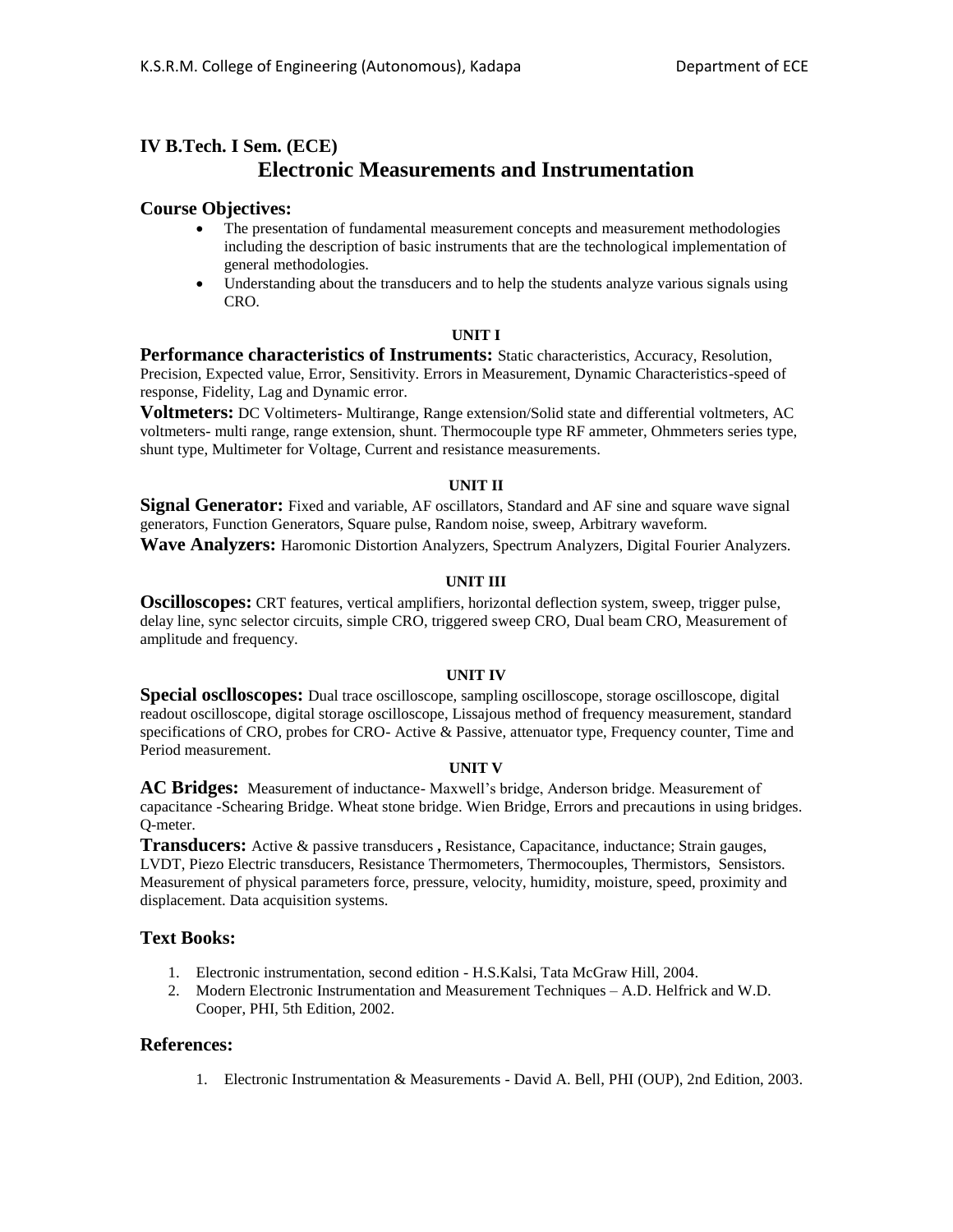- 2. Electronic Test Instruments, Analog and Digital Measurements Robert A.Witte, Pearson Education,  $2<sup>nd</sup>$  Ed., 2004.
- 3. Electronic Measurements & Instrumentations by K. Lal Kishore, Pearson Education 2005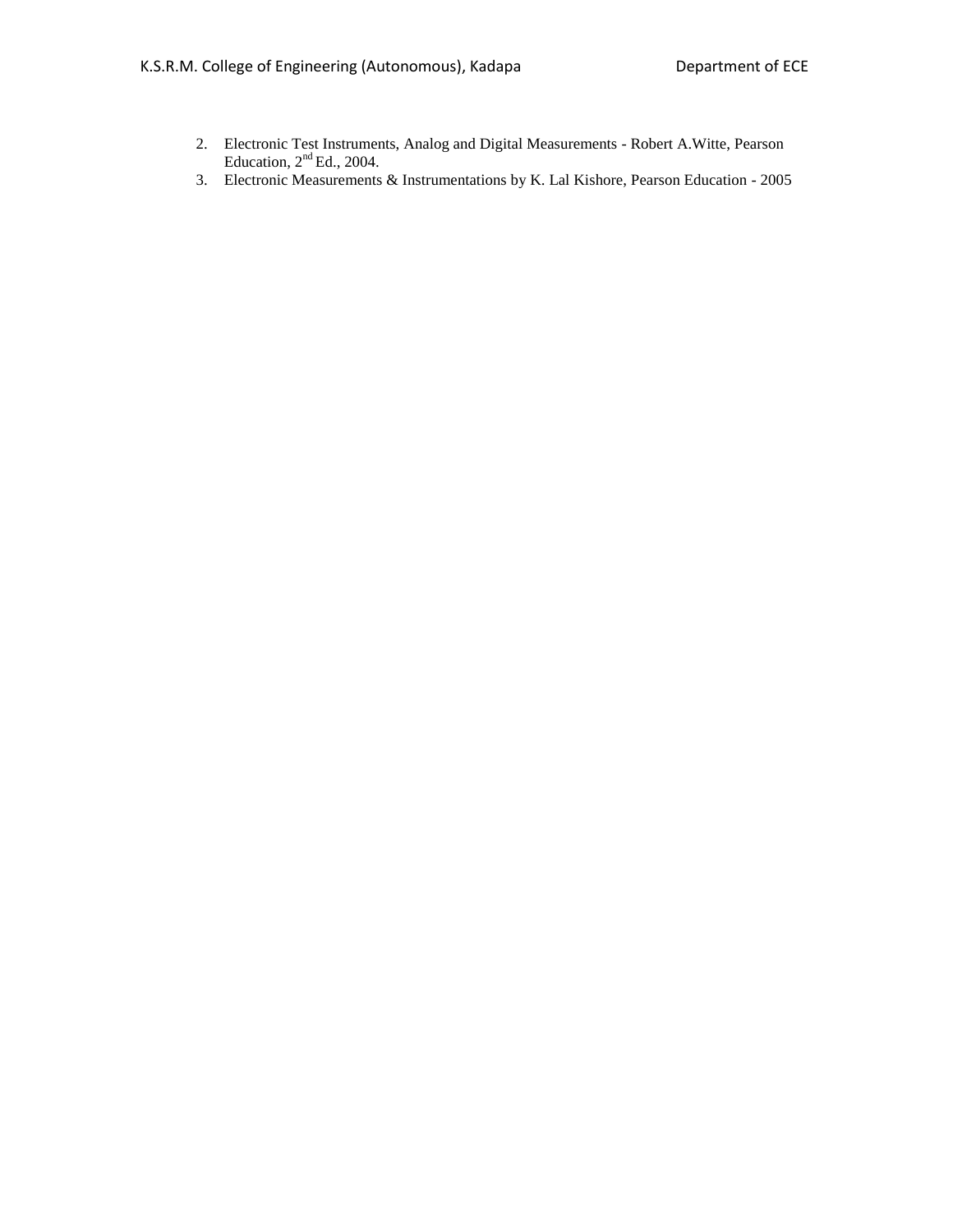# **Optical Communications**

### **UNIT-I**

Introduction and Optical fiber waveguides: Historical Development, The General System, Advantages of Optical Fiber Communications, Ray Theory transmission, Electromagnetic mode theory for Optical Propagation, Cylindrical Fiber, Single mode fibers.

### **UNIT-II**

Fiber Materials - Fiber Fabrication, Mechanical Properties of Fibers, Fiber Optic Cables. Attenuation, Material Absorption Losses in Silica Glass Fibers, Linear Scattering Losses, Fiber Bend Loss, Dispersion, Chromatic dispersion, Intermodal dispersion, Overall fiber dispersion, Polarization.

### **UNIT-III**

Fiber alignment and joint loss, fiber-to-fiber Joints, Fiber Splices, Fiber Connectors, Fiber Couplers, Optical Isolators and Circulators.

Light Emitting Diodes (LEDs): LED Structures, Light Source Materials, Quantum efficiency and LED Power, Modulation of LED. LASER Diodes- Laser Diode Modes and Threshold Conditions, Laser Diode Rate Equations, External Quantum Efficiencies, Resonant Frequencies.

### **UNIT-IV**

Power launching and Coupling: Source to Fiber Power Launching, Lensing schemes for Coupling Improvement, LED coupling to single mode fibers.

Photo Detectors: Physical principles of photo diodes, photo detector noise, detector response time, avalanche multiplication noise, structures for InGaAs APDs, temperature effect on avalanche gain, comparisons of photo detectors.

### **UNIT-V**

Digital Links: Point to point links, power penalties, Analog links: Over-view of analog links, carrier to noise ratio, multichannel transmission techniques.

WDM Concepts and components: Over-view, Isolators & circulators, Fiber grating filters, dielectric thin film filters, Diffraction gratings, Active optical components.

# **Text Books:**

- 1. Optical fiber communications- Gerd keiser, McGraw Hill International Edition,  $4<sup>th</sup>$  Edition, 2010.
- 2. Optical fiber communications-John M. Senior, PHI,  $3<sup>rd</sup>$  Edition, 2010.

- 1. Principles and Applications of Optical Communications, Max Ming-Kang Liu, TMH, 2010.
- 2. Text book on optical fiber communication and its applications-S.C.Gupta, PHI, 2005.
- 3. Fundamentals of Optical Fiber communications, Satish Kumar, PHI, 2009.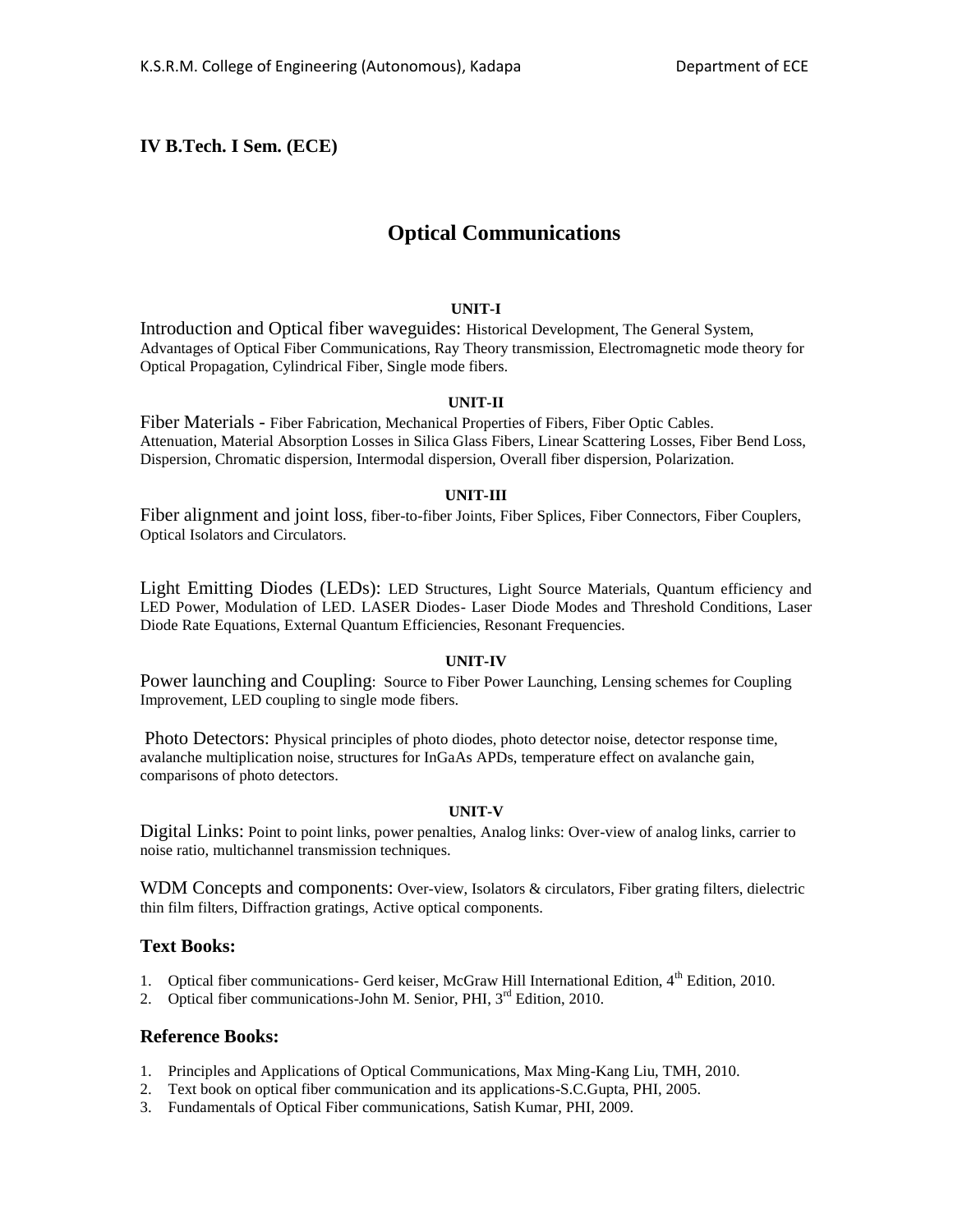# **IV B.Tech. I Sem. (ECE) Elective-II**

# **RADAR Systems**

### **Course Objectives:**

- The objective of the course is to acquaint the knowledge about radar subsystems, their performance and key functions.
- This course also provides the in depth knowledge and issues related various tracking radars

### **UNIT-I**

**Fundamentals:** Radar block diagram and operation, Radar frequencies, simple form of radar equation, Minimum detectable signal, Receiver noise and S/N ratio, Probability density functions, Integration of Radar pulses, Radar cross-Section of targets, PRF.

### **UNIT-II**

**Radar components:** RF amplifier, TWT, CFA, Modulators, Mixers-Conversion loss, Noise figure, Types of Mixers, Duplexers-Branch type, Balanced and Solid state Duplexers, Displays-CRT displays, A, B, C, E-scopes, PPI, RHI.

### **UNIT-III**

**Radar systems**: CW radar, FMCW radar, Multiple frequency C.W radar, MTI radar-Delay line cancellers, Pulse repetition frequencies, range gated Doppler filters, tracking radar- Range and angle tracking, Sequential lobbing and Conical scanning,

### **UNIT-IV**

**Radio direction finding and ranging**: The loop antenna, the goniometer, errors in direction finding, The LF/MF four course radio ranges, VHF-VOR, VOR receiving equipment.

### **UNIT-V**

**Hyperbolic systems of navigation &DME:** Loran-A, Loran-C, Decca navigation system, Decca receivers, DME-operation, TACAN&TACAN equipment.

### **Text Books:**

- 1. Merrill I.Skolnik, "Introduction to Radar Systems", 2<sup>nd</sup> edition-TMH 1980.
- 2. N.S. Nagaraja, "Elements of electronic navigation, 2<sup>nd</sup> edition-TMH 1996.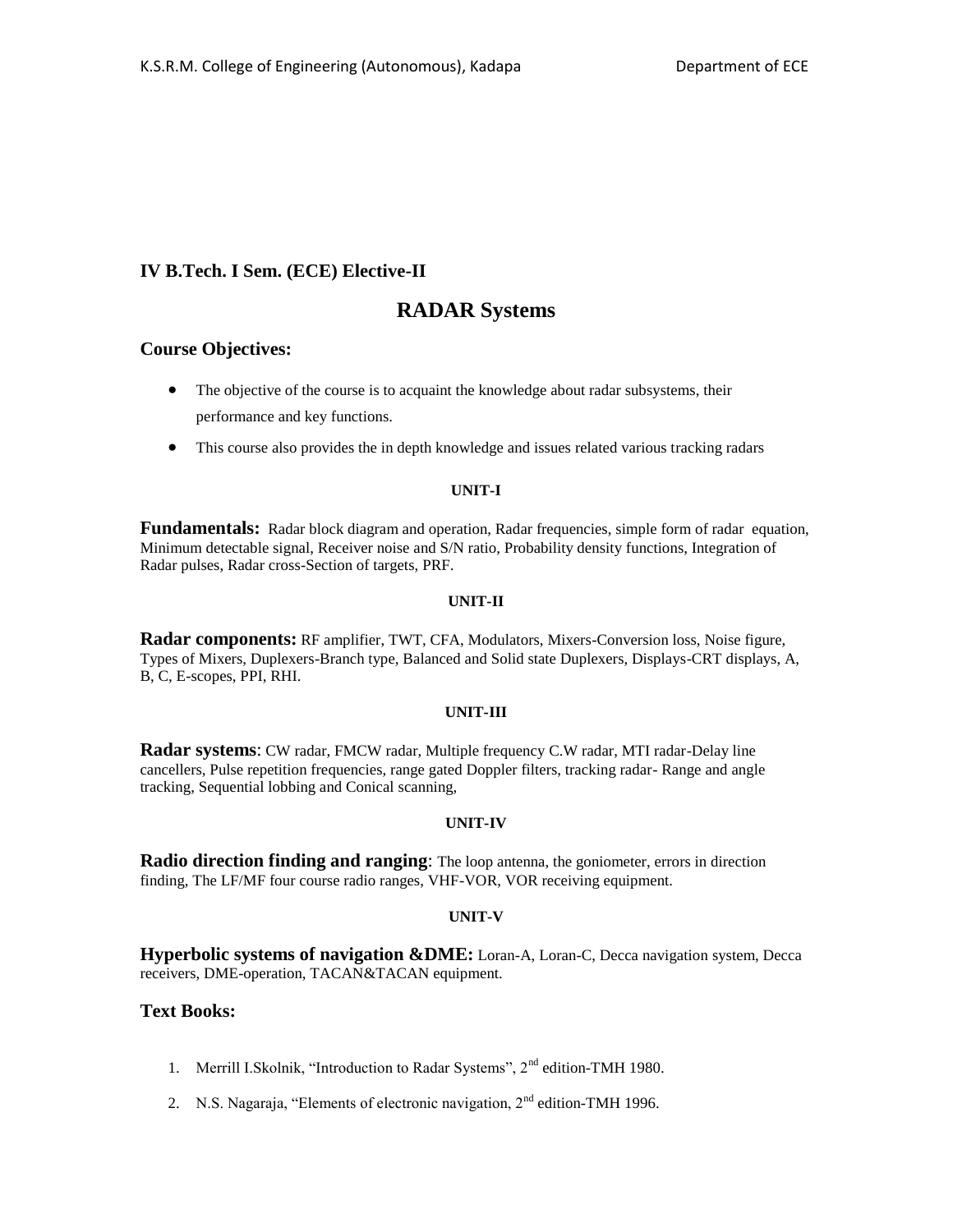# **IV B.Tech. I Sem. (ECE) Elective- II**

# **Speech processing**

### **Course Objectives**:

- This course seeks to familiarize students with Fundamental concepts of speech production and speech perception
- Mathematical foundations of signal processing and pattern recognition, Computational methods for speech analysis, recognition, synthesis, and modification

### **UNIT-I**

**The Speech Production mechanism:** Physiological and Mathematical Model, Relating the physiological and mathematical model, Categorization of Speech Sounds based on the source-system and the articulatory model.

### **UNIT- II**

**Basic Speech Signal Processing Concepts**: Discrete time speech signals, relevant properties of the fast Fourier transform and Z-transform for speech recognition, convolution, linear and non linear filter banks,

Spectral estimation of speech using the Discrete Fourier transform, Pole-zero modeling of speech and linear prediction (LP) analysis of speech, Homomorphic speech signal deconvolution, real and complex cepstrum, application of cepstral analysis to speech signals.

### **UNIT-III**

**The Speech Recognition Front End**: Feature extraction for speech recognition, Static and dynamic features for speech recognition, robustness issues, discrimination in the feature space, feature selection.Mel frequency cepstral co-efficients (MFCC), Linear prediction cepstral coefficients (LPCC), Perceptual LPCC.

### **UNIT-IV**

**Distance measures for comparing speech patterns:** Log spectral distance, cepstral distances, weighted cepstral distances, distances for linear and warped scales, Dynamic Time Warping for Isolated Word Recognition.

### **UNIT-V**

**Statistical models for speech recognition:** Vector quantization models and applications in speaker recognition, Gaussian mixture modeling for speaker and speech recognition, Discrete and Continuous Hidden Markov modeling for isolated word and continuous speech recognition.

### **Text books:**

1. Discrete-Time Speech Signal Processing: Principles and Practice, Thomas F. Quatieri, Cloth, 816 pp. ISBN: 013242942X Published: OCT 29, 2001.

2. Fundamentals of Speech Recognition, L. Rabiner and B. Juang, Prentice-Hall SignalProcessing Series, Pages: 507, Year of Publication: 1993, ISBN:0-13-015157-2.

- 1. Speech and Audio Signal Processing: Processing and perception of speech and music B. Gold and N. Morgan, Wiley 2000, ISBN: 0-471-35154-7.
- 2. Corpus-Based Methods in Language and Speech Processing, Steve Young et. al editors, 234 pages, Kluwer, ISBN 0-7923-4463-4.
- 3. Discrete Time Processing of Speech Signals, JR Deller, JG Proakis, JH Hansen, Year of Publication: 1993, ISBN:0023283017.
- 4. Hidden Markov Models for Speech Recognition, XD Huang, Y Ariki, MA Jack, Edinburgh University Press.
- 5. Digital Processing of Speech Signals, LR Rabiner and RW Schafer, Pearson Education.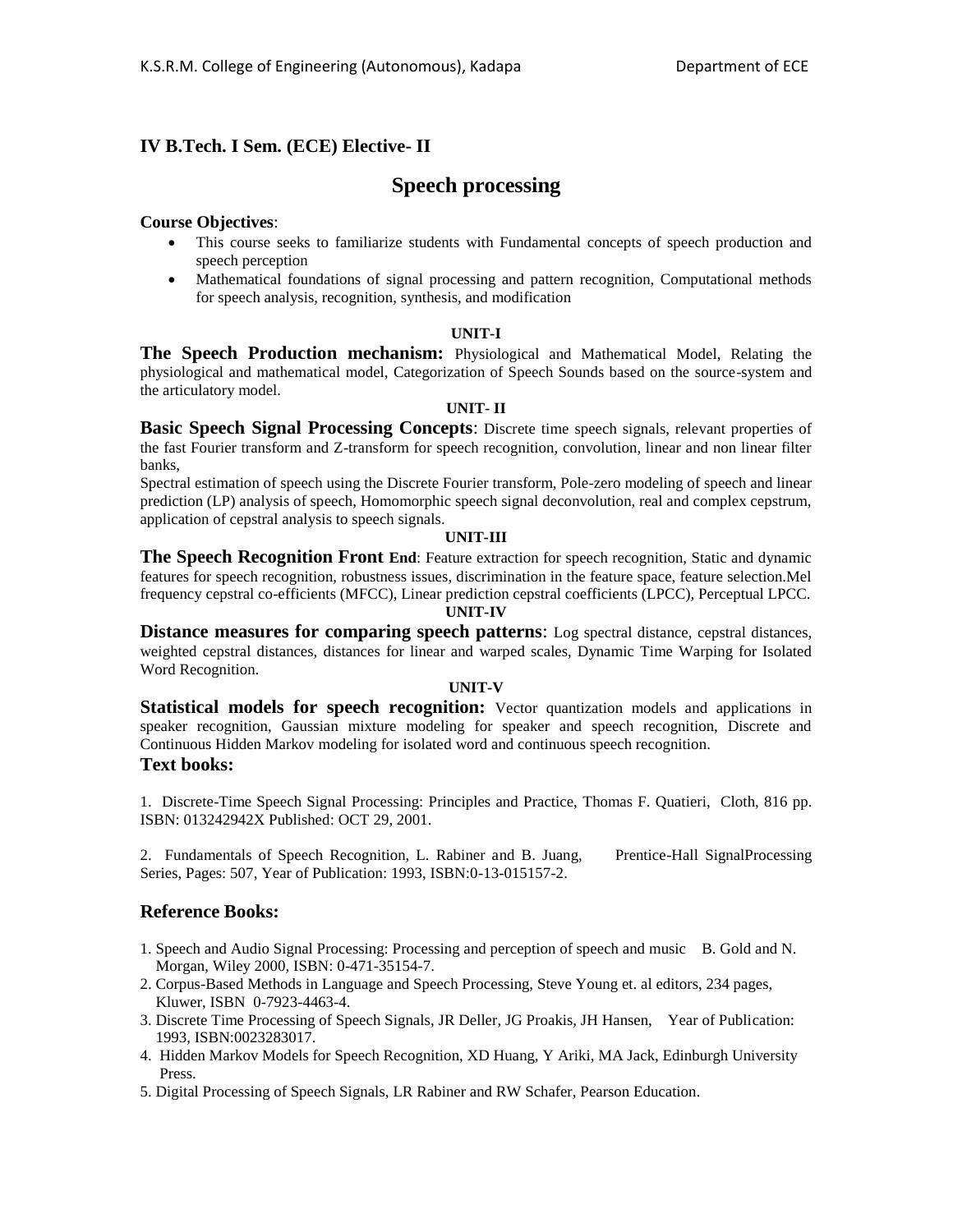# **IV B.Tech. I Sem. (ECE) Elective- II**

# **Object-Oriented Programming through Java UNIT I**

**Overview of programming:** Programming paradigms, Basics of object oriented programming, Brief history of java, Structure of a java program-token comments, identifiers, keywords, literals, input& output mechanisms, Java development and runtime environment setup.

#### **UNIT II**

**Statements:** Labeled, Expression, Null and Compound Statements, Control statements- Conditional, Unconditional Control Transfers, Loops.

**Arrays:** Declaration, and Creation, Accessing array elements, Initialization and assigning values, Assigning array to another array, Library methods for arrays, Multidimensional arrays, Characters array, passing array to functions.

### **UNIT III**

**Methods or functions:** Declaration, definition and a call of method or function, Main method arguments, Reference variables. Method overloading, parameter passing, Recursion, Scope of variables. Return from methods.

**Data abstraction through classes:** class, class and Member modifiers, Constructors, Dynamic memory management, The this keyword, Static members, Scope of variables, interfaces, implementing and Extending, packages, Exception handling.

#### **UNIT IV**

**Class relationships:** Inheritance, Polymorphism, Object class, controlling access to members of class, Direct and indirect super-classes- Access rights in subclasses and packages, Constructor calling sequence, Multiple inheritance, per class protection, Dynamic binding of methods, Operator instance of Abstract class, Over ridding, Shadowing and Hiding, Finalize, aggregation and composition.

**Multi threading:** processes and threads, Life cycle of a thread. Thread methods, Creating and naming a thread, priority threads, Sleep and joining a thread, Thread synchronization, Thread groups.

#### **UNIT V**

**Java standard packages and classes:** Java standard packages-java.lang, java.util, java.math; Java classes-String Buffer, StringTokenizer classes, Wrapper classes for primitive types-Date, Calendar, Random classes, Exception class, Assert Statement, Formatter class, Interface collection and collection framework with Vector, ArrayList, LinkedList, Stack, Arrays, Hashtable classes.

**Applets**: Basics, skeleton, Initialization and termination, Repainting, Status window, Passing parameters. **Text Books:** 

1. Jana D, Java and Object-Oriented Programming paradigm, PHI,2005.

- 2. "Java Fundamentals A Comprehensive Introduction", Herbert Schildt and Dale Skrien, Special Indian Edition, McGrawHill, 2013.
- 3. "Java The Complete Reference" Herbert Schildt, 8th Edition, 2011, Oracle press, TataMcGraw-Hill.

### **Reference Books:**

1. "Programming with Java" T.V.Suresh Kumar, B.Eswara Reddy, P.Raghavan Pearson Edition.

- 2. "Java How to Program", Paul Deitel, Harvey Deitel, PHI.
- 3. "Core Java", Nageswar Rao, Wiley Publishers.

3. "Thinking in Java", Bruce Eckel, Pearson Education.

- 4. "A Programmers Guide to Java SCJP", Third Edition, Mughal, Rasmussen, Pearson.
- 5. "Head First Java", Kathy Sierra, Bert Bates, O.Reilly
- 6. "SCJP Sun Certified Programmer for Java Study guide" Kathy Sierra, Bert Bates, McGrawHill.
- 7. "Java in Nutshell", David Flanagan, O.Reilly
- 8. "Core Java : Volume I Fundamentals, Cay S. Horstmann, Gary Cornell, The Sun Micro Systems Press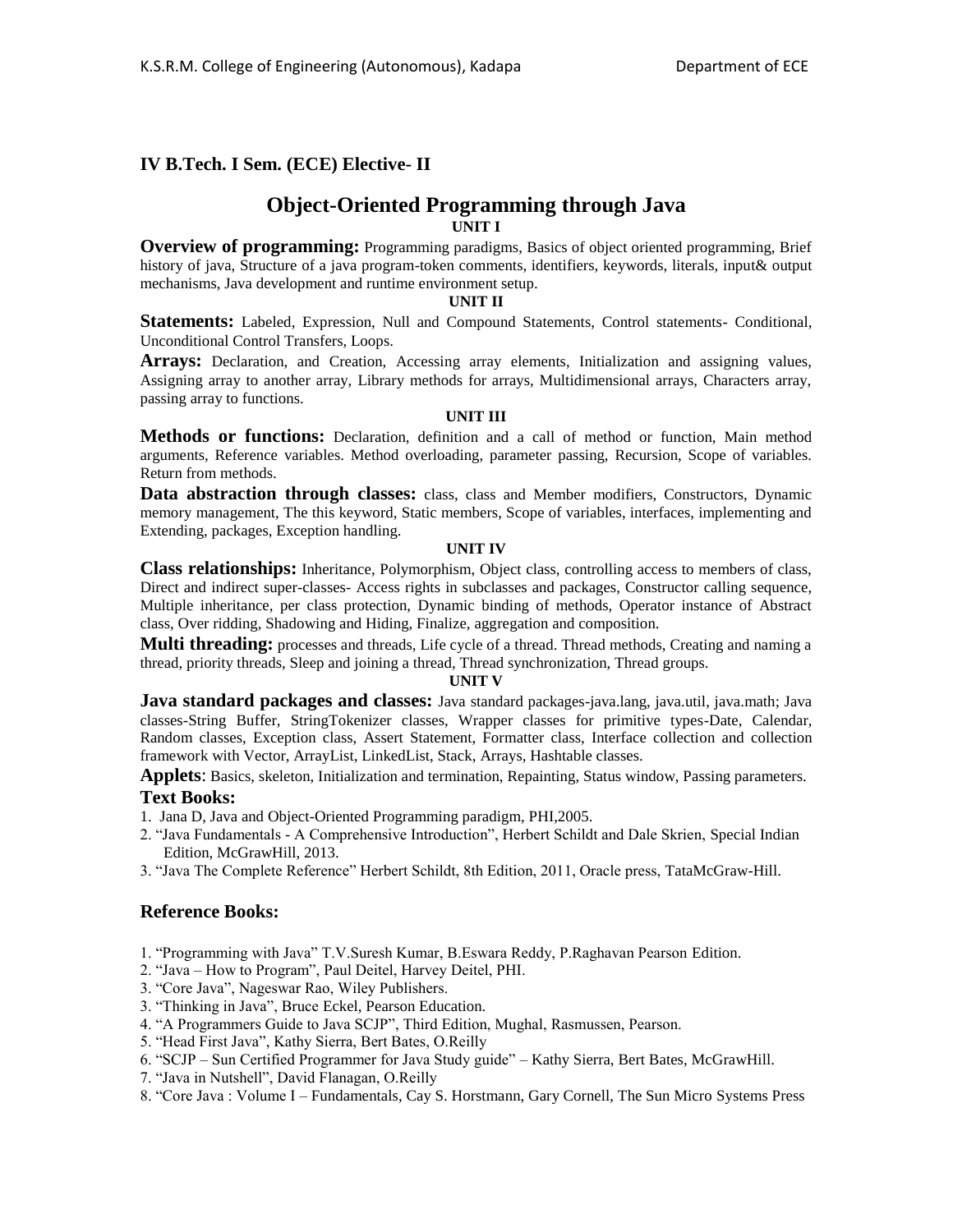# **IV B.Tech. I Sem. (ECE) Elective-III**

# **Embedded Real Time Operating Systems**

# **Course Objectives:**

- The main objective of the course is to get students familiar with the typical problems and constraints that arise when designing and developing embedded systems
- The course will also introduce theoretical and practical solutions to these typical problems that the students are expected to master and be able to apply to realistic case studies.

# **UNIT I**

**Introduction:** History of Embedded Systems, Major Application Areas of Embedded Systems, Purpose of Embedded Systems, Core of the Embedded System, Sensors and Actuators, Communication Interface, Embedded Firmware.

**Hardware Software Co-Design and Programme Modelling:** Characteristics of an Embedded System, Quality Attributes of Embedded Systems, Fundamental Issues in Hardware Software Co-Design, Computational Models in Embedded Design, Introduction to Unified Modeling Language (UML),Hardware Software Trade-offs.

### **UNIT II**

**Embedded Hardware Design and Development:** Analog Electronic Components, Digital Electronic Components, VLSI and Integrated Circuit Design, Electronic Design Automation (EDA) Tools. **Real-Time Operating Systems (RTOS) Based Embedded System Design:** Operating System Basics, Types of Operating Systems, Tasks, Process and Threads, Multiprocessing and Multitasking, Task Scheduling, Threads, Processes and Scheduling :Putting them Altogether, Task Communication, Task Synchronization, Device Drivers, How to Choose an RTOS.

# **UNIT III**

**Devices and Communication Buses for Devices Network:** IO Types and Examples, Serial Communication Devices, Parallel Device Ports, Sophisticated Interfacing Features in Device Ports, Wireless Devices, Timer and Counting Devices, Watchdog Timer, Real Time Clock, Networked Embedded Systems, Serial Bus Communication Protocols, Parallel Bus Device Protocols- Parallel Communication Network Using ISA, PCI, PCI-X and Advanced Buses, Internet Enabled Systems- Network Protocols, Wireless and Mobile System Protocols.

**Program Modeling Concepts:** Program Models, DFG Models, state Machine Programming Models for Event-controlled Program Flow, Modeling of Multiprocessor Systems, UML Modeling.

## **UNIT IV**

**Real Time Operating Systems:** Process Management, Memory Management, Device, File and IO Subsystems Management, Interrupt Routines in RTOS Environment and Handling of Interrupt Source Calls, Real-time Operating Systems, Basic-Design an RTOS, RTOS Task Scheduling Models, Interrupt Latency and Response of the Tasks as Performance Matrices, OS Security Issues.

### **UNIT V**

# **Design Examples and Case Studies of Progam Modeling and Programming With**

**RTOS-2:** Case study of Communication between Orchestra Robots, Embedded Systems in Automobile, Case study of an Embedded System for an Adaptive Cruise Control(ACC) System in a Car, Case study of an Embedded System for a Smart Card, Case study of a Mobile Phone Software for Key Inputs. **Text Books:**

- 1. Introduction to Embedded System- Shibu KV, Mc-Graw Hill Higher Edition.
- 2. Embedded Systems Architecture, Programming and Design- Raj Kamal, Second Edition, McGraw-Hill Companies.
- 3. Embedded System Design by Peter Marwedel, Springer.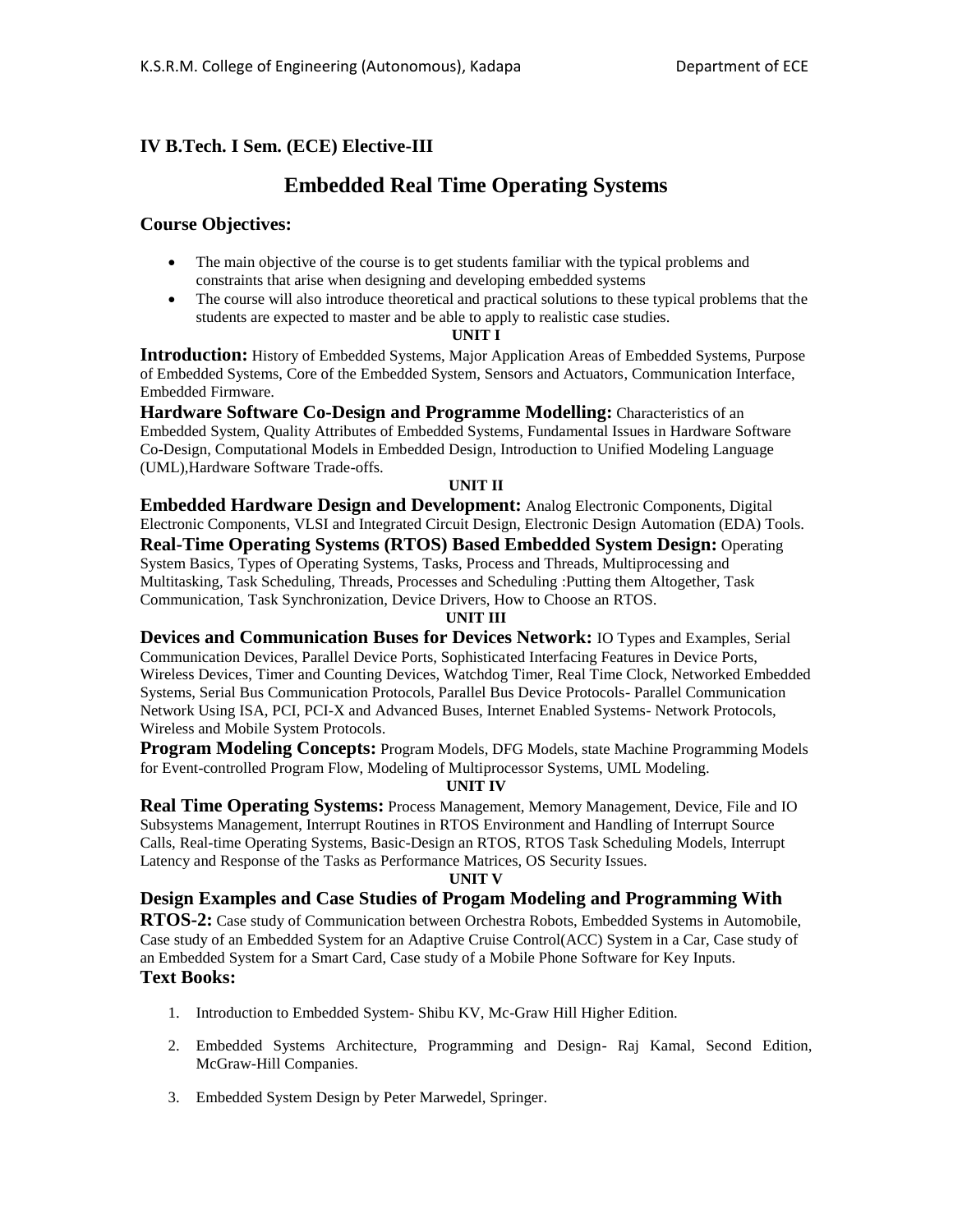- 1. Embedded System Design A Unified Hardware/Software Introduction-Frank Vahid, Tony D. Givargis, John Wiley, 2002.
- 2. Embedded/ Real Time Systems-KVKK Prasad, Dreamtech Press, 2005.
- 3. An Embedded Software Primer- David E. Simon, Pearson Ed. 2005.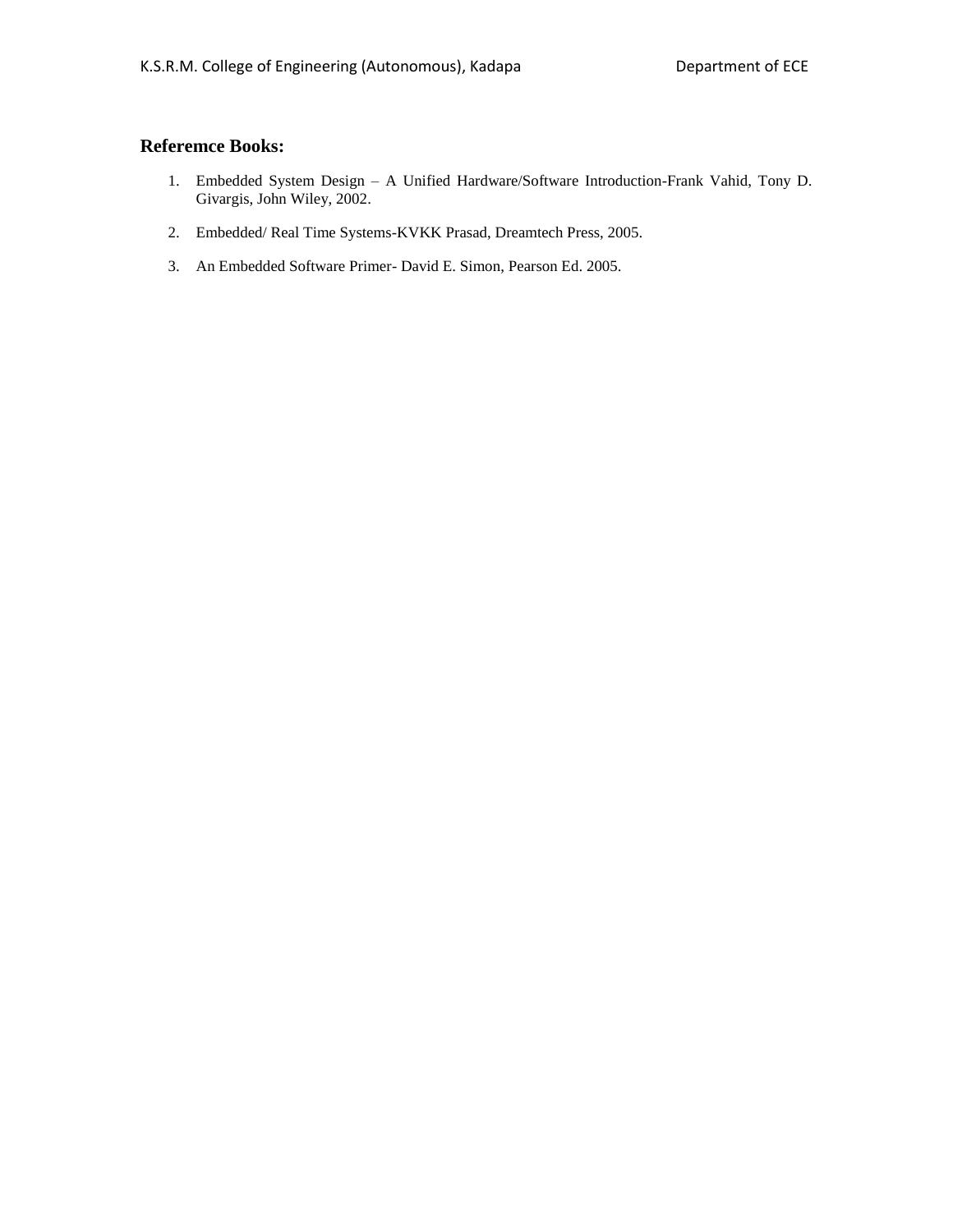# **IV B.Tech. I Sem. (ECE) Elective- III**

# **Neural Networks and Fuzzy Logic**

### **UNIT-I**

**Biological Neural Networks:** Organization of human brain, Neuron functions, Cell body, Axon, Dendrites, Cell membrane, Computers and human brain.

**Artificial Neural Networks:** Artificial neuron, Mc Culloah-Pitts neuron model,

Characteristics, activation functions, Architectures(single layer and multi layer) and applications of ANNs. Training: supervised and unsupervised, Different learning rules.

**Perceptrons:** Perceptron representation, Ex – OR problem, Linear separability, Learning, Training algorithm, Advanced algorithm(Back propagation) and applications.

### **UNIT-II**

**Counter Propagation Networks:** Introduction, Network structure, Normal operation, Weight selection, Training Kohenen and Grossberg layers, Full counter propagation network, applications. **Hopfield Networks**: Recurrent network configurations, Applications

### **UNIT-III**

**Statistical Methods:** Training, application, Boltzman training, Back propagation and Cauchy's training.

**Bidirectional Associative Memories (BAM):** BAM structure, Retrieving a stored association, Encoding association, Memory capability, Types of BAM: Continuous, Adaptive, Competitive.

**Adaptive Resonance Theory**: ART architecture, Implementation, Training example, Characteristics. **UNIT-IV**

**Introduction To Fuzzy Systems:** Classical (Crisp) sets, Notation, Basic concepts, Fuzzy sets, basic concepts, Properties of fuzzy sets, Fuzzy operations: Compliment, Union, Intersection.

**Fuzzy Relations:** Binary relations review, Equivalence and similarity relations, Compatibility relations, Orderings and Morphisms.

**Fuzzy Measures:** Belief and plausibility measures, Probability, Possibility and necessity measures.

### **UNIT-V**

**Adaptive Fuzzy Systems:** Neural and fuzzy machine intelligence, Fuzzyness as multi-variance, Fuzzyness in probabilistic world, randomness Vs ambiguity, Sets as points in cube.

**Fuzzy Associative Memories (FAM):** Fuzzy systems as between cube mappings, Fuzzy and neural function estimators, Neural Vs fuzzy representation of structured knowledge, FAMs as mappings, Fuzzy Hebb FAMS: Bidirectional FAM theorem, Superimposing FAM rules, FAM system architecture.

# **Text Books:**

1. Philip D. Wasserman, *Neural Computing, Theory and Practice*, Van Nostrand Reinhold.

2. George I. Klir and Tina A. Folger, *Fuzzy Sets, Uncertainty and Information ,* PHI

3. Bart Kosko, *Neural Networks and Fuzzy Systems* , PHI.

- 1. Jacek M. Zurada, *Introduction to Artificial Neural Systems*, Jaico Publishing House.
- 2 . Laurence Fausett, *Fundamentals of Neural Networks, Architectures, Algorithms and Applications*, Pearson Ed.
- 3. Timothy Ross, *Fuzzy Logic with Engineering Applications*, TMH.
- 4. Fakhreddine O.Karray, Clarence De Silva, *Soft Computing and Intelligent Systems Design*, Pearson Ed.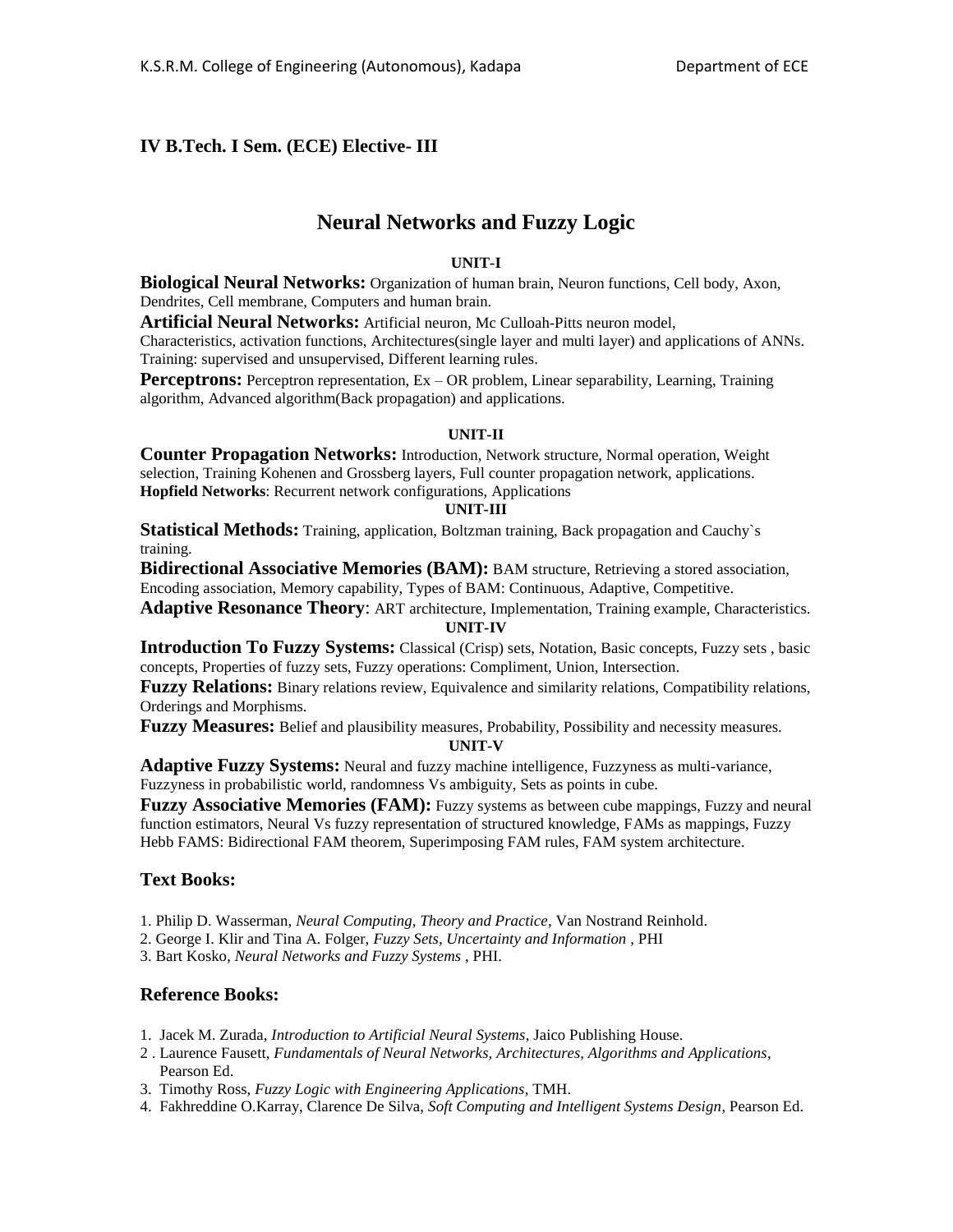# **IV B.Tech. I Sem. (ECE) Elective- III**

# **Data Communications**

# **Course Objectives:**

- Main objective of this course is to provide insight about the data communication and networks.
- Students are able to learn Digital multiplexing techniques and its hierarchy.
- To make familiarize wireless communications and cellular telephone systems.
- To familiarize the design of BCH, Convolution codes both encoding and decoding.

# **UNIT I**

**Introduction to Data Communications and Networking:** Standards Organizations for Data Communications, Layered Network Architecture, Open Systems Interconnection, Data Communications Circuits, Serial and parallel Data Transmission, Data communications Circuit Arrangements.

**Metallic Cable Transmission Media**: Metallic Transmission Lines, Transverse Electromagnetic Waves, Characteristics of Electromagnetic Waves, Transmission Line Classifications, Metallic Transmission Line Types, Metallic Transmission Line Equivalent Circuit, Wave Propagation on Metallic Transmission Lines, Metallic Transmission Line Losses.

### **UNIT II**

**Multiplexing and T Carriers:** Time- Division Multiplexing, T1 Digital Carrier System, North American Digital Multiplexing Hierarchy, Digital Line Encoding, T Carrier systems, European Time-Division Multiplexing, Statistical Time – Division Multiplexing, Frame Synchronization, Frequency-Division Multiplexing, Wavelength- Division Multiplexing, Synchronous Optical Network.

## **UNIT III**

**Wirless Communications Systems:** Electromagnetic Polarization, Rays and Wavefronts, Electromagnetic Radiation, Spherical Wavefront and the Inverse Square Law, wave Attenuation and Absorption, Optical Properties of Radio Waves, Terrestrial Propagation of Electromagnetic Waves, Skip Distance, Free-Space Path Loss, Microwave Communications Systems, Satellite Communications Systems.

**Cellular Telephone Systems:** Concepts – Frequency reuse- Cell splitting – Network components – Call Processing - First- Generation Analog Cellular Telephone, Personal Communications system, Second-Generation Cellular Telephone Systems, N-AMPS, Digital Cellular Telephone, Global system for Mobile Communications.

### **UNIT IV**

**Telephone Instruments and Signals:** The Subscriber Loop, Standard Telephone Set, Basic Telephone Call Procedures, Call Progress Tones and Signals, Cordless Telephones, Caller ID, Electronic Telephones, Paging systems.

**The Telephone Circuit:** The Local Subscriber Loop, Telephone Message- Channel Noise and Noise Weighting, Units of Powers Measurement, Transmission Parameters and Private-Line Circuits, Voice-Frequency Circuit Arrangements, Crosstalk.

### **UNIT V**

**Data Communications Codes, Error Control, and Data Formats:** Data Communications Character Codes, Bar Codes, Error Control, Error Detection, Error Correction, Character Synchronization. **Data Communications Equipment:** Digital Service Unit and Channel Service Unit, Voice- Band Data Communication Modems, Bell Systems- Compatible Voice- Band Modems, Voice- Band Modern Block Diagram, Voice- Band Modem Classifications, Asynchronous Voice-Band Modems, Synchronous Voice-Band Modems, Modem Synchronization, ITU-T Voice- Band Modem Specifications, 56K Modems, Modem Control: The AT Command Set, Cable Modems, Probability of Error and Bit Error Rate.

# **Text Books:**

1. Introduction to Data Communications and Networking, Wayne Tomasi, Pearson Education.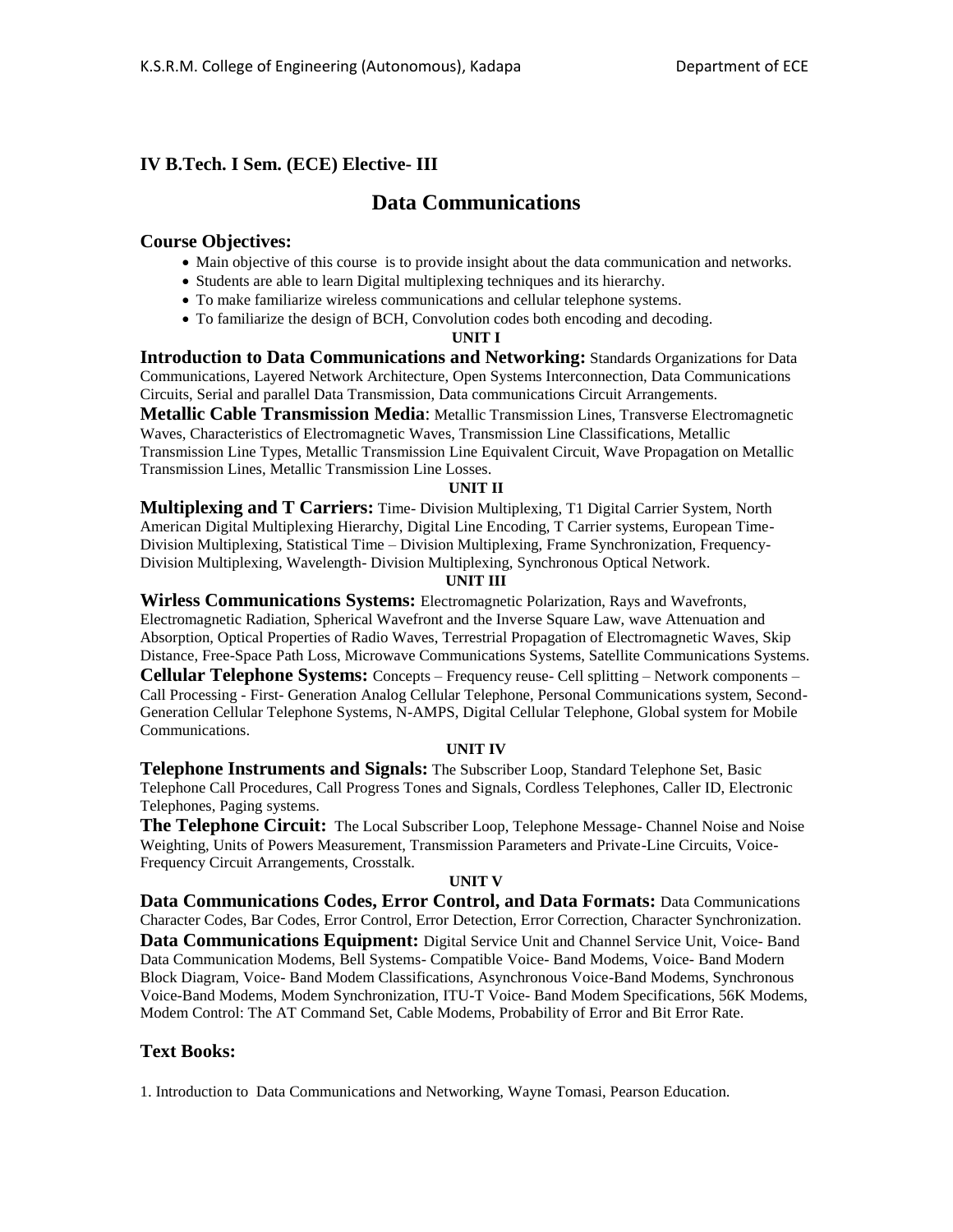- 1. Data Communications and Networking, Behrouz A Forouzan, 4<sup>th</sup> Edition, TMH.
- 2. Computer Communications and Networking Technologies, Gallow, 2nd edition, Thomson.
- 3. Computer Networking and Internet, Fred Halsll, Lingana Gouda Kulkarni, 5th Edition, Pearson Edu. Society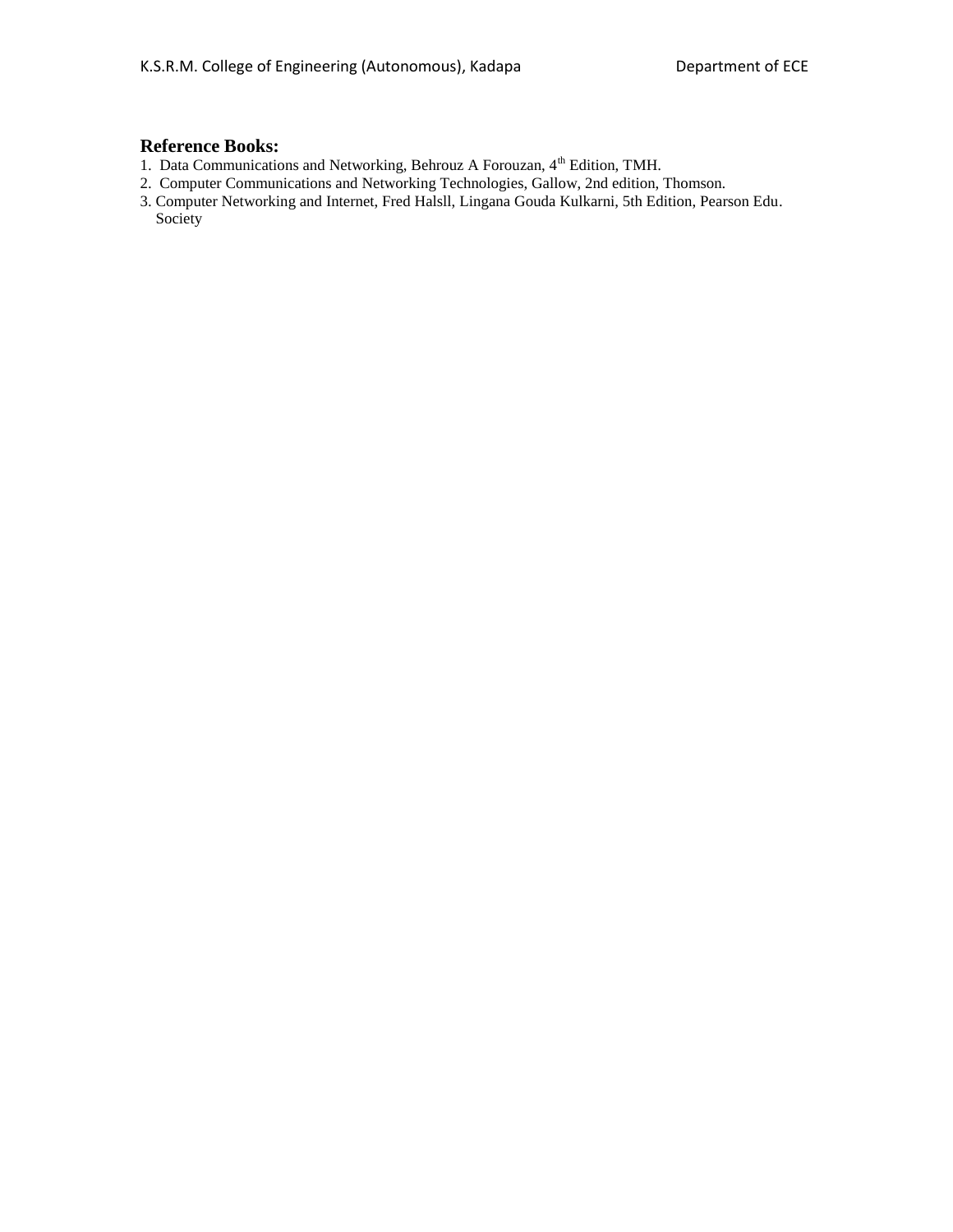# **Microwave & Optical Communications Lab**

# **Course Objectives:**

- To provide knowledge on various types of waveguides.
- To find the S-matrix of different Junctions and to obtain Gun Diode and RKO characteristics.
- To find numerical aperture and bending losses of given optical fiber.

# **Part – A (Any 7 Experiments):**

- 1. Reflex Klystron Characteristics.
- 2. Gunn Diode Characteristics.
- 3. Attenuation Measurement.
- 4. Directional Coupler Characteristics.
- 5. VSWR Measurement.
- 6. Impedance Measurement.
- 7. Waveguide parameters measurement.
- 8. Scattering parameters of Directional Coupler.
- 9. Scattering parameters of Magic Tee.

# **Part – B (Any 5 Experiments):**

- 1. Characterization of LED.
- 2. Characterization of Laser Diode.
- 3. Intensity modulation of Laser output through an optical fiber.
- 4. Measurement of Data rate for Digital Optical link.
- 5. Measurement of NA.
- 6. Measurement of losses for Analog Optical link.
- 7. Radiation Pattern Measurement of Antennas (at least two antennas).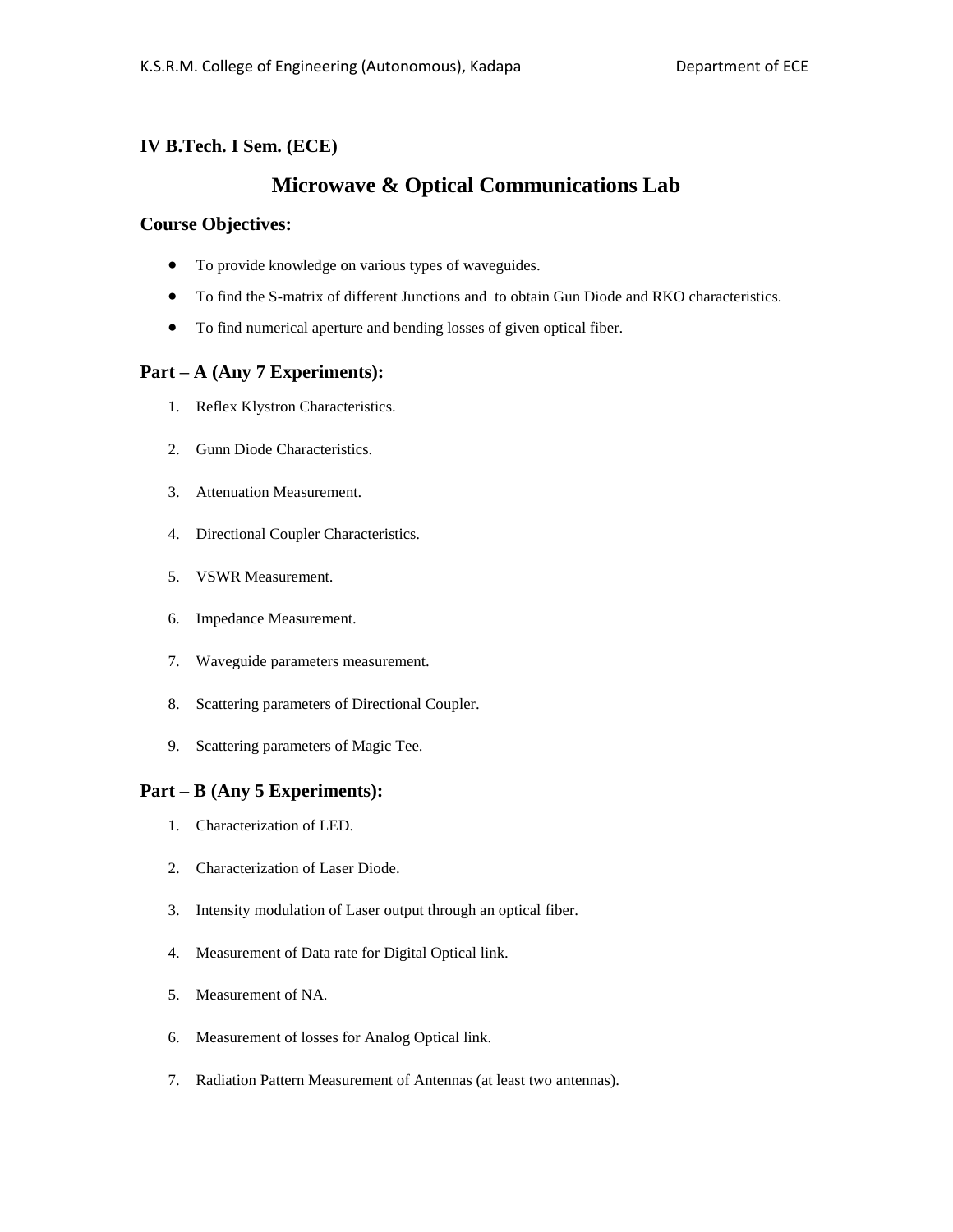# **Microprocessors & DSP lab**

# **Course Objectives:**

- To design new algorithms for the implementation of a digital system.
- To understand the MATLAB simulation of various DSP concepts and filter design.
- Designing various programs to verify processors operating style.
- Learning interfacing of processor with various Peripherals.

# **I. Microprocessor 8086 & Microcontroller 8051: (Any four from 1 – 6, and 7, 8 are compulsory)**

- 1. Arithmetic operation Multi byte Addition and Subtraction, Multiplication and Division Signed and unsigned Arithmetic operation, ASCII – arithmetic operation.
- 2. Logic operations Shift and rotate Converting packed BCD to unpacked BCD, BCD to ASCII conversion.
- 3. By using string operation and Instruction prefix: Move Block, Reverse string, Sorting, Inserting, Deleting, Length of the string, String comparison.
- 4. Reading and Writing on a parallel port.
- 5. Timer in different modes.
- 6. Serial communication implementation.
- 7. 8259 Interrupt Controller: Generate an interrupt using 8259 timer.
- 8. 8279 Keyboard Display: Write a small program to display a string of characters.

# **II. DSP Processor: (Any six of the following)**

- 1. To study the architecture of DSP chips TMS 320C 5X/6X
- 2. Instructions.
- 3. To verify linear convolution.
- 4. To verify the circular convolution.
- 5. To design FIR filter (LP/HP) using windowing technique
	- a) Using rectangular window
	- b) Using triangular window
	- c) Using Kaiser window
- 6. To Implement IIR filter (LP/HP) on DSP Processors.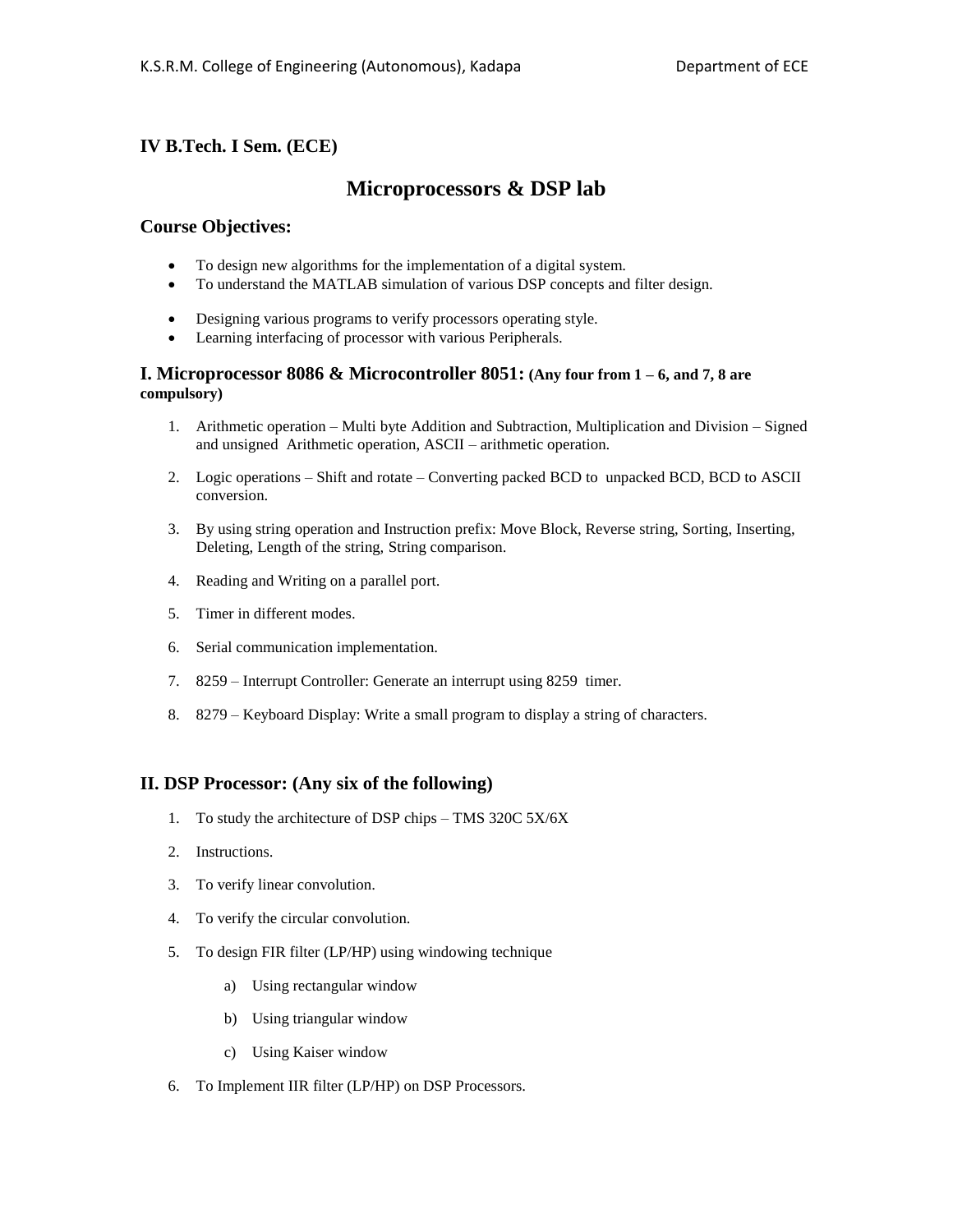7. N-point FFT algorithm.

# **IV B.Tech. II Sem. (ECE)**

# **Cellular & Mobile Communications**

## **Course Objectives:**

- The main objective of the course is to provide a comprehensive knowledge in the area of mobile communication
- This course provides the overview of Digital mobile telephony and Digital Cellular systems.

### **UNIT-I**

**Cellular and Mobile Radio Systems**: Introduction to Cellular Mobile System, Performance criteria, uniqueness of mobile radio environment, operation of cellular systems, Hexagonal shaped cells, Analog and Digital Cellular systems

**Elements of Cellular Radio System Design:** General description of the problem, concept of frequency channels, Co-channel Interference Reduction Factor, desired C/I from a normal case in a omni directional Antenna system, Cell splitting, consideration of the components of Cellular system

### **UNIT-II**

**Interference:** Introduction to Co-Channel Interference, real time Co-Channel interference, design of Antenna system, Antenna parameters and their effects, diversity receiver.

**Cell Site and Mobile Antennas**: Sum and difference patterns and their synthesis, omni directional antennas, directional antennas for interference reduction, space diversity antennas, umbrella pattern antennas, minimum separation of cell site antennas, high gain antennas.

### **UNIT-III**

**Cell Coverage for Signal and Traffic:** Signal reflections in flat and hilly terrain, effect of human made structures, phase difference between direct and reflected paths, constant standard deviation, straight line path loss slope, general formula for mobile propagation over water and flat open area, near and long distance propagation antenna height gain, form of a point to point model.

### **UNIT-IV**

**Frequency Management and Channel Assignment:** Numbering and grouping, setup access and paging channels channel assignments to cell sites and mobile units, channel sharing and borrowing, sectorization, overlaid cells, non fixed channel assignment.

**Handoffs:** Handoff, dropped calls and cell splitting, types of handoff, handoff invitation, delaying handoff, forced handoff, mobile assigned handoff. Intersystem handoff, cell splitting, micro cells, vehicle locating methods, dropped call rates and their evaluation.

### **UNIT-V**

**Digital Cellular and Mobile Networks**: GSM architecture, GSM channels, multiple access scheme, TDMA, CDMA.

**Text Books:**

- 1. Mobile Cellular Telecommunications, W.C.Y. Lee, McGraw Hill, 2nd Ed, 1989.
- 2. Wireless Communications, T.S Rappaport, Pearson Ed., 2nd Ed., 2002.

- 1. Wireless Communication Technology R. Blake, Thompson Asia Pvt. Ltd., 2004.
- 2. Wireless Communication and Networking, Jon W. Mark and Zhqung, PHI, 2005.
- 3. Cellular & Mobile Communications Lee, Mc Graw Hill.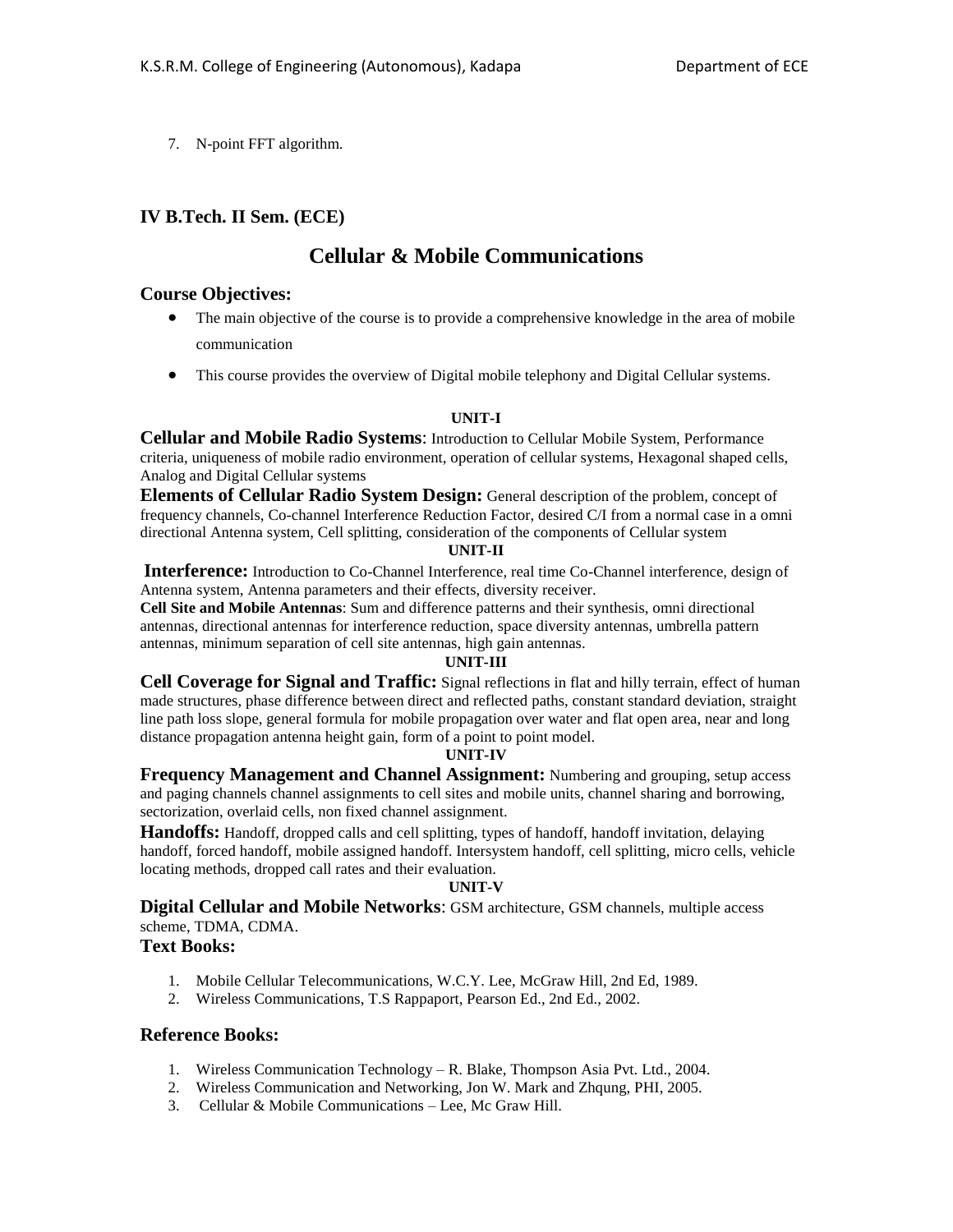# **Digital Image Processing**

### **Course Objectives:**

• The objectives of this course are for students to learn the fundamental theories and techniques of

digital image processing.

### **UNIT-I**

**Fundamentals of Image Processing**: fundamental Steps in Digital Image Processing, Components of an Image processing system, elements of Visual Perception. Image Acquisition, Image Model, Sampling, Quantization, Relationship between pixels, distance measures, connectivity, Linear and Nonlinear Operations.

### **UNIT-II**

**Image Transforms:** 2-D DFT, Properties, Walsh transform, Hadamard Transform, Discrete cosine Transform, Haar transform, Slant transform, Hotelling transform

### **UNIT-III**

**Image Enhancement:** Image enhancement in Spatial domain**,** Some Basic Gray Level Transformations, Histogram Processing, Enhancement Using Arithmetic/Logic Operations. Basics of Spatial filtering Image enhancement in the Frequency Domain filters, Smoothing Frequency Domain filters, Sharpening Frequency Domain filters, homomorphic filters. Color image processing, Color fundamentals, color models.

### **UNIT-IV**

**Image Compression:** Redundancies for image compression, Fidelity criteria, Image compression models, Source encoder and decoder Huffman Coding, Arithmetic coding, Bit-plane coding, loss less and lossy predictive coding. Transform coding techniques: Zonal coding and Threshold coding. Brief discussion on Image Compression standards.

### **UNIT-V**

**Image Segmentation:** Detection of discontinuities. Edge linking and boundary detection, Thresholding, Region oriented segmentation.

**Image Restoration:** Degradation model, Algebraic approach to restoration, Linear Position-Invariant Degradations, Inverse filtering, least mean square filters, Constrained Least Squares Restoration, Interactive Restoration.

### **Text Books:**

- 1. Digital Image processing R.C. Gonzalez & R.E. Woods, Addison Wesley/ Pearson Ed., 2nd Edition, 2002.
- 2. Fundamentals of Digital Image processing A.K.Jain, Prentice Hall of India.

- 1. Digital Image processing using MAT LAB Rafael C. Gonzalez, Richard E Woods and Steven L. Edition, PEA, 2004.
- 2. Digital Image Processing William K. Pratt, John Wiley, 3rd Edition, 2004.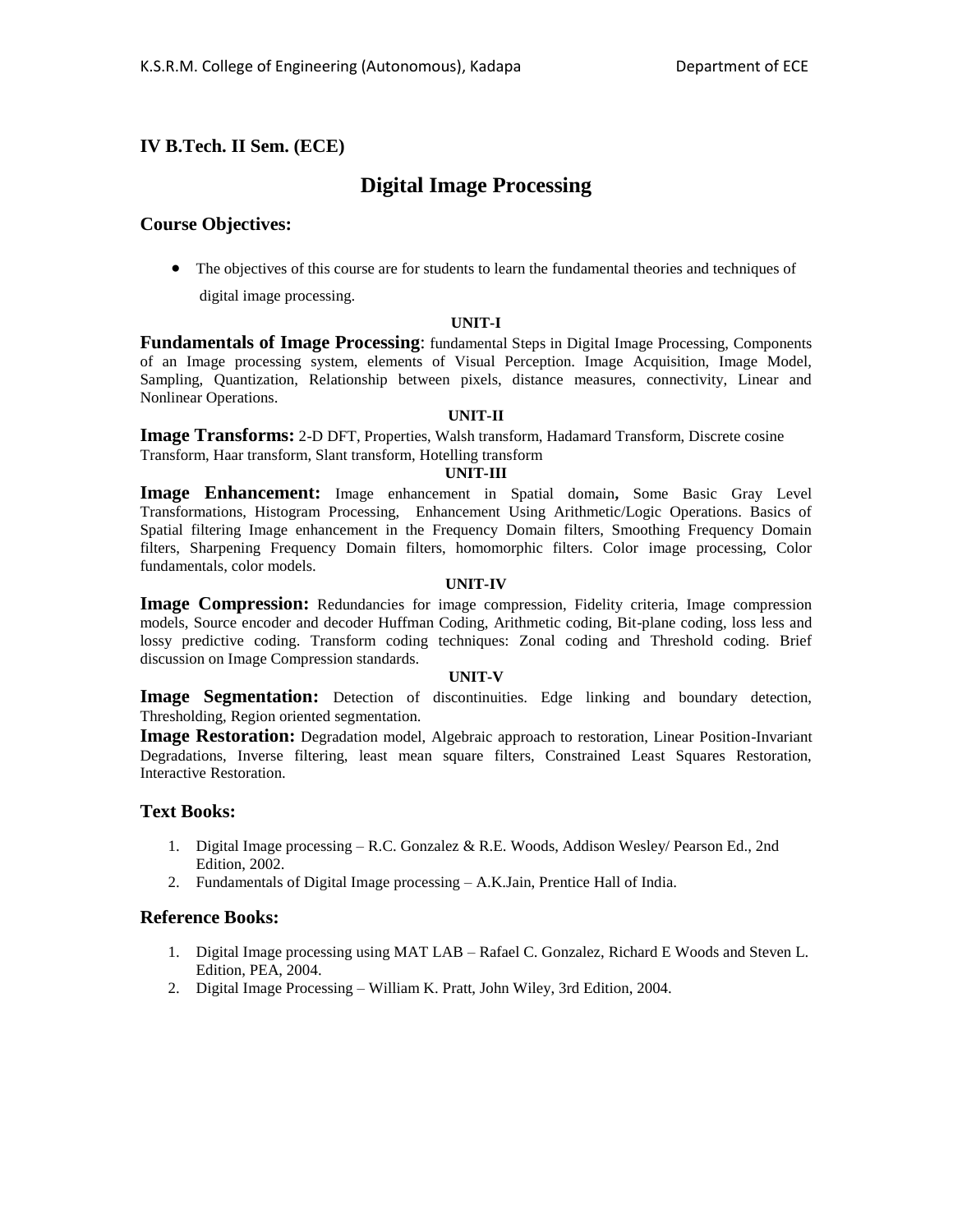# **Satellite Communications**

### **Course Objectives:**

- To give familiarity with Satellite communications, Spread Spectrum techniques.
- Make to understand Satellite link design and Satellite multiple access techniques.
- To understand Satellite subsystems.

### **UNIT I**

**Introduction:** The origin of satellite communication, a brief history of satellite communications, the current state of satellite communications

**Orbital Aspects of satellite communications**: Orbital , mechanics, look angle determination ,orbital perturbation ,Orbital determination , Launches and launch vehicles, Orbital effects in communication system performance.

### **UNIT II**

**Space Craft:** Introduction, space craft sub system, attitude and orbit control system, telemetry, tracking and command , power systems, communication sub systems, space craft antennas.

### **UNIT III**

**Satellite link design:** Basic transmission theory, system noise temperature and G/T ratio, design of down links, up link design ,design of satellite links for specified C/N.

### **UNIT IV**

**Multiple Access:** Frequency division multiple access (FDMA), Single and Multiple channel per carrier, FDM/FM/FDMA link ,Time division Multiple access (TDMA), TDMA frame structure and frame efficiency, TDMA super frame structure, Frame acquisition and synchronization, Code Division Multiple access(CDMA), PN sequence,Direct sequence and Frequency hopped spread spectrum system, Demand assignment multiple access, Demand assignment TDMA, SCPC-DAMA, SPADE.

### **UNIT V**

**Earth Station Technology:** Earth Station Design , Design of large Antennas , Tracking , Small Earth Station Antennas, Equipment for Earth Stations.

### **Text Books:**

- 1. Satellite Communication by Pratt, John Wiley.
- 2. Satellite Communication by Robert M.Giglardi, CBS Publ
- 3. Satellite Communication -by Agarwal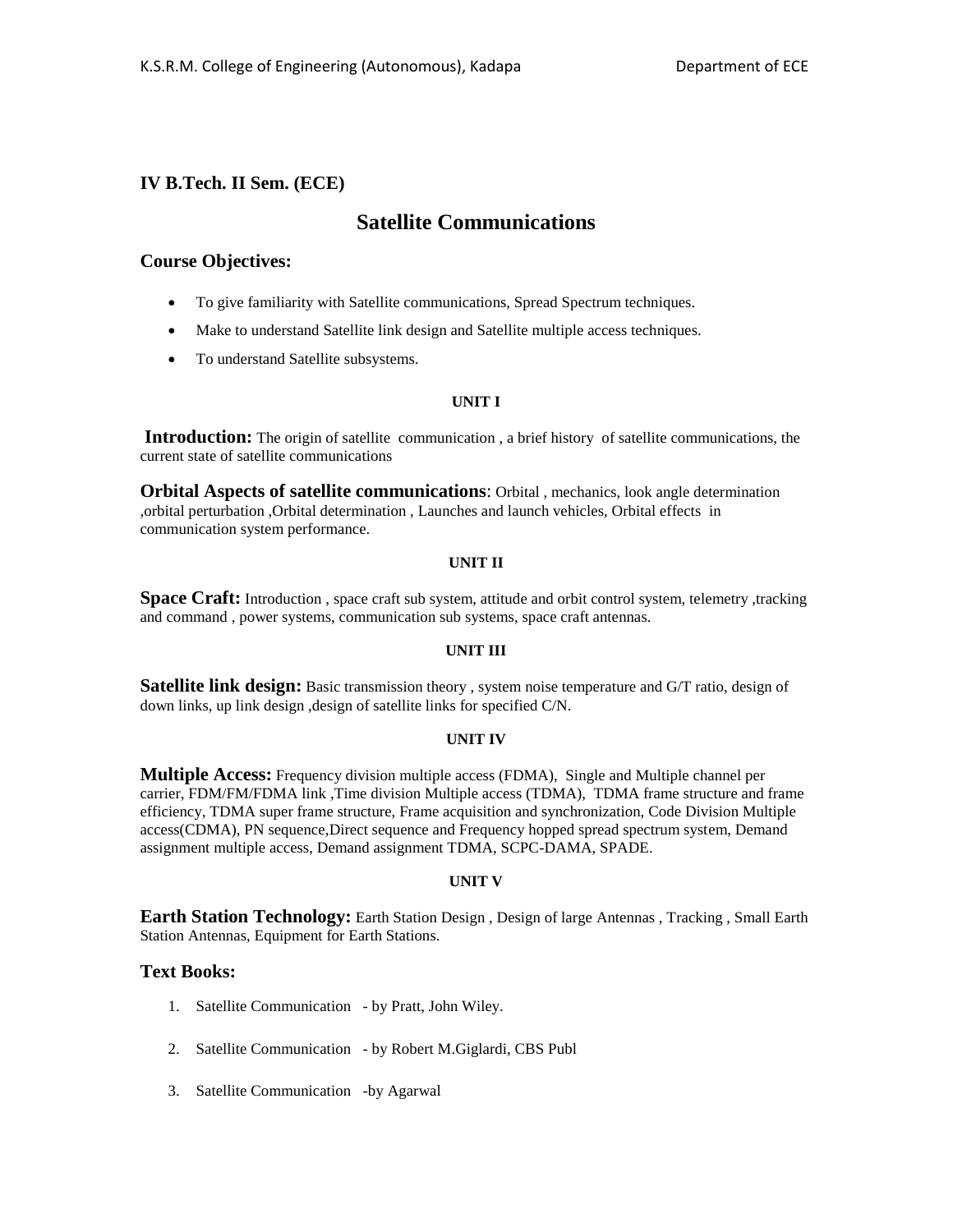# **IV B.Tech. II Sem. (ECE) Elective-IV**

# **Data Acquisition Systems**

### **UNIT-I**

Data Measurement : Transducers – measurement of displacement – measurement of acceleration and vibration : Seismic accelerometer, piezo-electric accelerometer, vibration transducers, feedback transducers – measurement of angular velocities – Fluid flow measurements – Light transducers – acoustic transducers.

### **UNIT-II**

Pre Processing : Signal amplification : - Instrumentation amplifiers, Capacitive amplifiers, the charge – compensating amplifier, the sample – and – hold amplifier. Filters : Analog active filters, software digital filters, hard ware digital filters – Decimation – Calibration methods.

### **UNIT-III**

Data Acquisition : INK – ON – PAPER Recording : pen recorders, 'penless' chart recording, potentiometric recorders, the  $X - Y$  plotter – Analog Instrumentation Tape recording : Direct recording, FM recording, Magnetic recording – Digital recording and storage. Tape recording, disc and drum recording, Digital recording methods.

## **UNIT-IV**

Digitisation : Sampling & quantization  $-A/D$  Converters picture digitisation. Data Acquisition Systems : Data display systems – Data recording systems – Data processing systems – Integrated data systems – Microprocessors in data acquisition systems.

### **UNIT-V**

Remote Data Acquisition : Passive remote sensing – Active remote sensing – telemetry. Multiplexers : Multiplexers & Concentrators – Statistical multiplexers.

## **Text Books:**

- 1. K.G.Beauchamp & C.K.Yuen, 'Data Acquisition for signal Analysis, Allen & Unwin Ltd, London (1980).
- 2. Trevor Housley, 'Data communications and Teleprocessing systems'  $PHI 2<sup>nd</sup>$ Edn.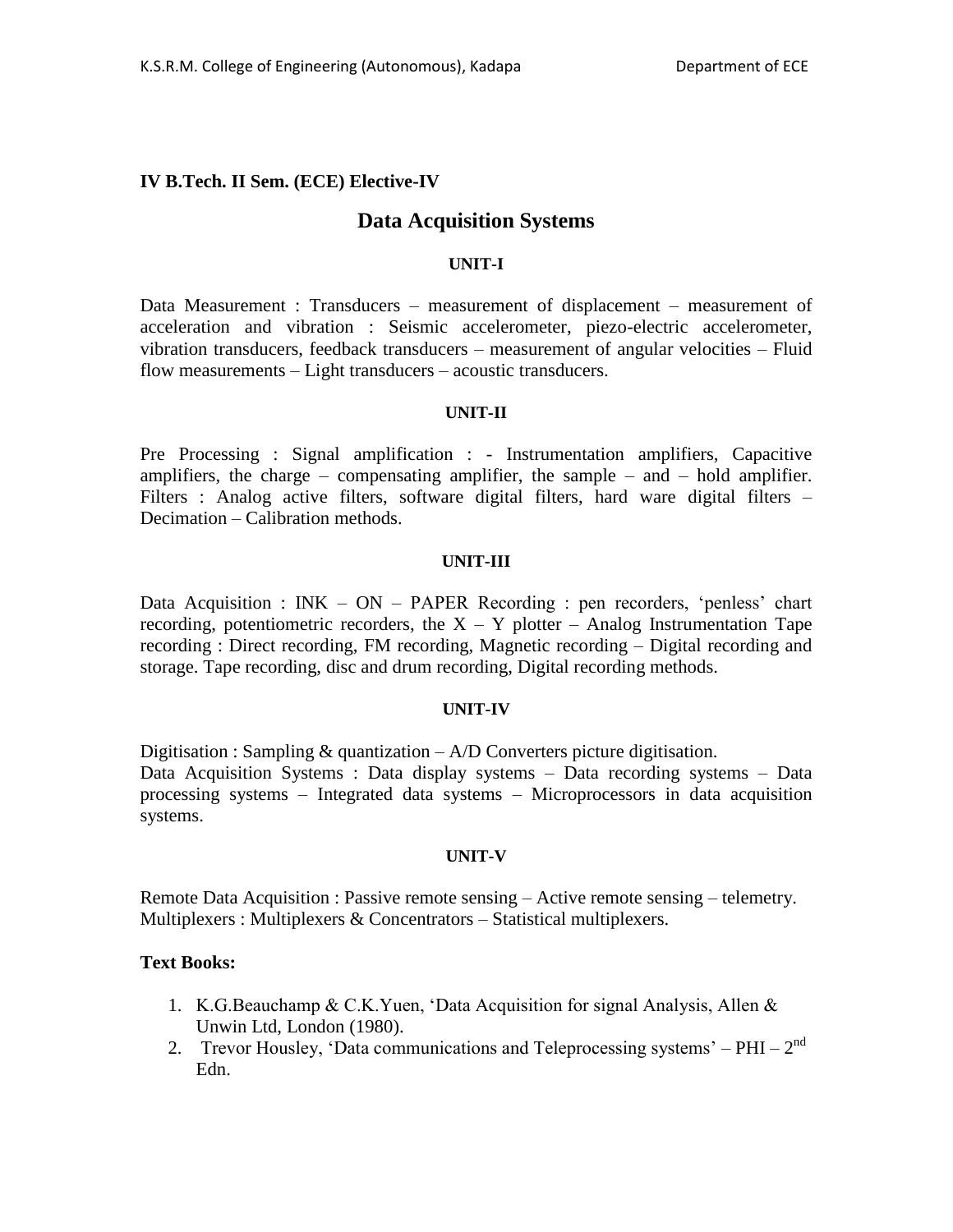# **IV B.Tech. II Sem. (ECE) Elective- IV**

# **Spread Spectrum Communications**

# **Course Objectives:**

- To make familiarize the Spread Spectrum communications and various modulation schemes.
- To learn the spread spectrum signals generation and detection.

### **UNIT-I**

**Fundamentals of Spread Spectrum:** General concepts, Direct sequence (DS), Pseudo Noise (PN), Frequency Hopping, Time Hopping, Comparison of Modulation methods, Hybrid Spread spectrum systems, Chirp spread spectrum, Baseband modulation techniques.

**Analysis of Direct Sequence Spread Spectrum Systems:** Properties of PN sequences, Classes of periodic sequences, Properties of m sequences, Partial Co–relation, PN signal from PN sequences, Partial co – relation of PN signals, The PN Signal, De-spreading the PN signal, Interference rejection, Output signal to noise ratio, Antijam characteristics, Interception, Energy bandwidth efficiency.

### **UNIT-II**

**Analysis of Avoidance – Type Spread Spectrum Systems:** The frequency hopped signal, Interference rejection in a frequency hopping receiver, the time hopped signal.

**Generation of Spread Spectrum Signals:** Shift register sequence generators, Discrete frequency synthesizers, SAW device PN generators, Charge coupled devices, Digital tapped delay lines.

### **UNIT-III**

**Detection of Spread Spectrum Signals -Tracking:** Coherent direct sequence receivers, other method of carrier tracking, Delay lock loop analysis, Tau – Dither loop, Coherent carrier tracking, Non coherent frequency hop receiver.

**Detection of Spread Spectrum Signals - Aquisition:** Acquisition of spread spectrum signals, Acquisition cell by cell searching, Reduction of acquisition time, Acquisition with matched filters, Matched filters for PN sequences, Matched filters for frequency hopped signals, Matched filters with acquisition aiding waveform.

### **UNIT-IV**

**Application of Spread Spectrum to Communications:** General capabilities of spread spectrum, Multiple access considerations, Energy and bandwidth efficiency in multiple access, Selective calling and Identification, Antijam considerations, Error correction coding, Intercept consideration (AI), Miscellaneous considerations, Examples of

spread spectrum systems.

### **UNIT-V**

**Code Division Multiple Access Digital Cellular Systems:** Introduction, Cellular radio concept, CDMA Digital cellular systems, Specific examples of CDMA digital cellular systems. **Text Books:**

- 1. George. R. Cooper and Clare D. McGillem, ―Modren Communications and Spread Spectrum‖, McGraw hill Book Company.
- 2. Roger L. Peterson, Rodger E. Ziemer & David E. Borth,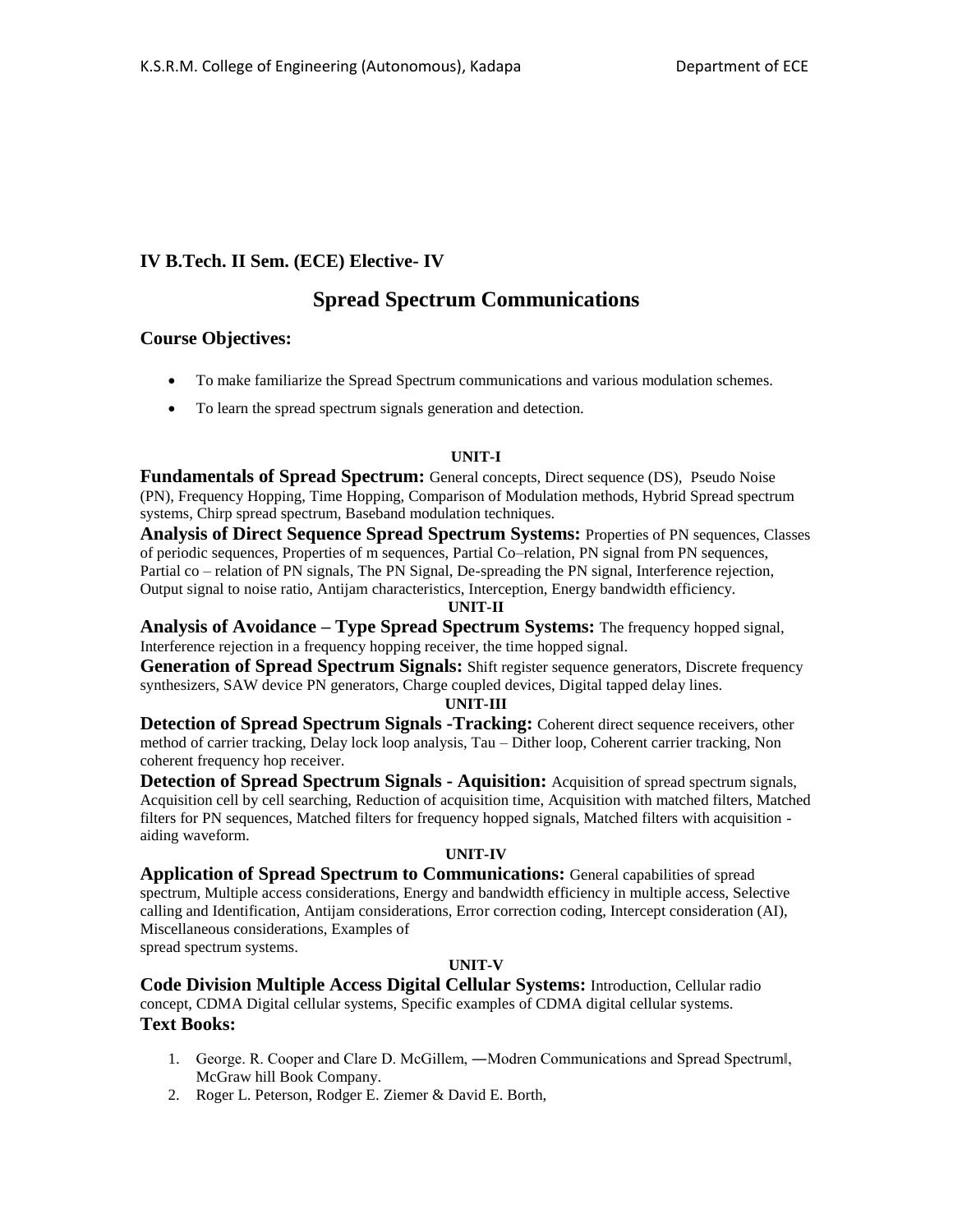# **IV B.Tech. II Sem. (ECE) Elective- IV**

# **Bio-Medical Instrumentation**

# **Course Objectives:**

 To learn the physiology of the human body and the Instrumentation related to Biomedical Systems.

### **UNIT I**

**Components of Medical Instrumentation System:** Bioamplifier. Static and dynamic characteristics of medical instruments. Biosignals and characteristics. Problems encountered with measurements from human beings.

### **UNIT II**

**Organisation of cell:** Derivation of Nernst equation for membrane Resting Potential Generation and Propagation of Action Potential, Conduction through nerve to neuro-muscular junction.

### **UNIT III**

**Bio Electrodes:** Biopotential Electrodes-External electrodes, Internal Electrodes. Biochemical Electrodes.Mechanical function, Electrical Conduction system of the heart. Cardiac cycle. Relation between electrical and mechanical activities of the heart. Pacemaker, Defibrillator

### **UNIT IV**

**Cardiac Instrumentation Blood pressure and Blood flow measurement:** Specification of ECG machine.Einthoven triangle, Standard 12-lead configurations, Interpretation of ECG waveform with respect to electromechanical activity of the heart. Therapeutic equipment. Shortwave diathermy. Hemodialysis machine.

### **UNIT V**

### **Neuro-Muscular Instrumentation Specification of EEG and EMG machines:**

Electrode placement for EEG and EMG recording. Intrepretation of EEG and EMG. Respiratory Instrumentation Mechanism of respiration, Spirometry, Pnemuotachograph Ventilators.

# **Text Books:**

- 1. Biomedical Instrumentation and Measurements Leslie Cromwell and F.J. Weibell, E.A. Pfeiffer, PHI, 2nd Ed, 1980.
- 2. Medical Instrumentation, Application and Design John G. Webster, John Wiley, 3rd Ed., 1998.

- 1. Principles of Applied Biomedical Instrumentation L.A. Geoddes and L.E. Baker, John Wiley, 1975.
- 2. Hand-book of Biomedical Instrumentation R.S. Khandpur, TMH, 2nd Ed., 2003.
- 3. Biomedical Telemetry Mackay, Stuart R., John Wiley, 1968.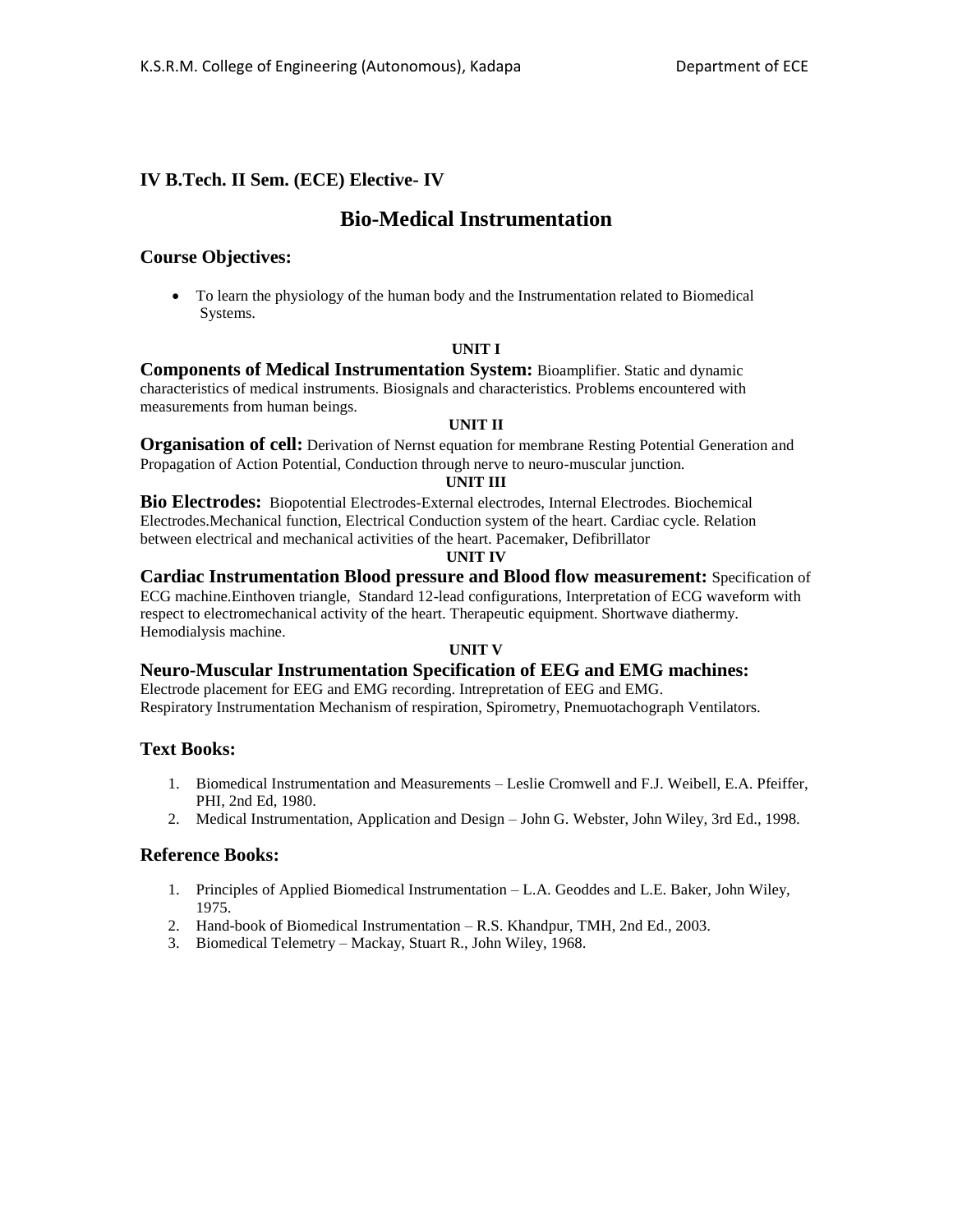# **List of other subjects to non-branches, to be approved by ECE BOS Branch: EEE List of Subjects offered to EEE students from ECE Department**

# **Theory Subjects:**

1. Electronic Devices & Circuits (Common for ECE & EEE. Refer to ECE Syllabus)

2. Switchig theory & Logic Design (Common for ECE & EEE. Refer to ECE Syllabus)

3. Analog Electronioc Circuits (Only for EEE. Refer to syllabi given below)

4. Linear & Digital IC Applications (Only for EEE. Refer to syllabi given below)

5. Microprocessors & Micro Controllers (Only for EEE. Refer to syllabi given below)

6. Digital Signal Processing (Common for ECE & EEE. Refer to ECE Syllabus)

# **Labs:**

1. Electronic Devices & Circuits Lab (Common for ECE & EEE. Refer to ECE Syllabus)

2. Microprocessors & Micro controllers Lab (Only for EEE. Refer to syllabi given below)

### **II B.Tech. I Sem. (EEE)**

# **Analog Electronic Circuits**

 **(For EEE branch only)**

### **UNIT I**

**SMALL SIGNAL ANALYSIS OF AMPLIFIERS (BJT & FET):** BJT Modeling using h-parameters, Determination of h-Parameters from Transistor Characteristics, Measurement of h-Parameters, Analysis of CE, CB and CC configurations using h-Parameters, Comparison of CB, CE and CC configurations, Simplified Hybrid Model, Millers Theorem, Dual of Millers Theorem. Small Signal Model of JFET & MOSFET , Small signal analysis of Common Source, and Common Drain Amplifiers using FET, Illustrative problems.

### **UNIT II**

**MULTISTAGE AMPLIFIERS:** BJT and FET RC Coupled Amplifiers – Frequency Response. Cascaded Amplifiers. Calculation of Band Width of Single and Multistage Amplifiers. Concept of Gain Bandwidth Product.

### **UNIT III**

**FEEDBACK AMPLIFIERS:** Concept of Feedback Amplifiers – Effect of Negative feedback on the amplifier Characteristics. Four Feedback Amplifier Topologies.

**SINUSOIDAL OSCILLATORS:** Condition for oscillations –LC Oscillators – Hartley, Colpitts, – Frequency and amplitude Stability of Oscillators – Crystal Oscillators – RC Oscillators -- RC Phase Shift and Weinbridge Oscillators.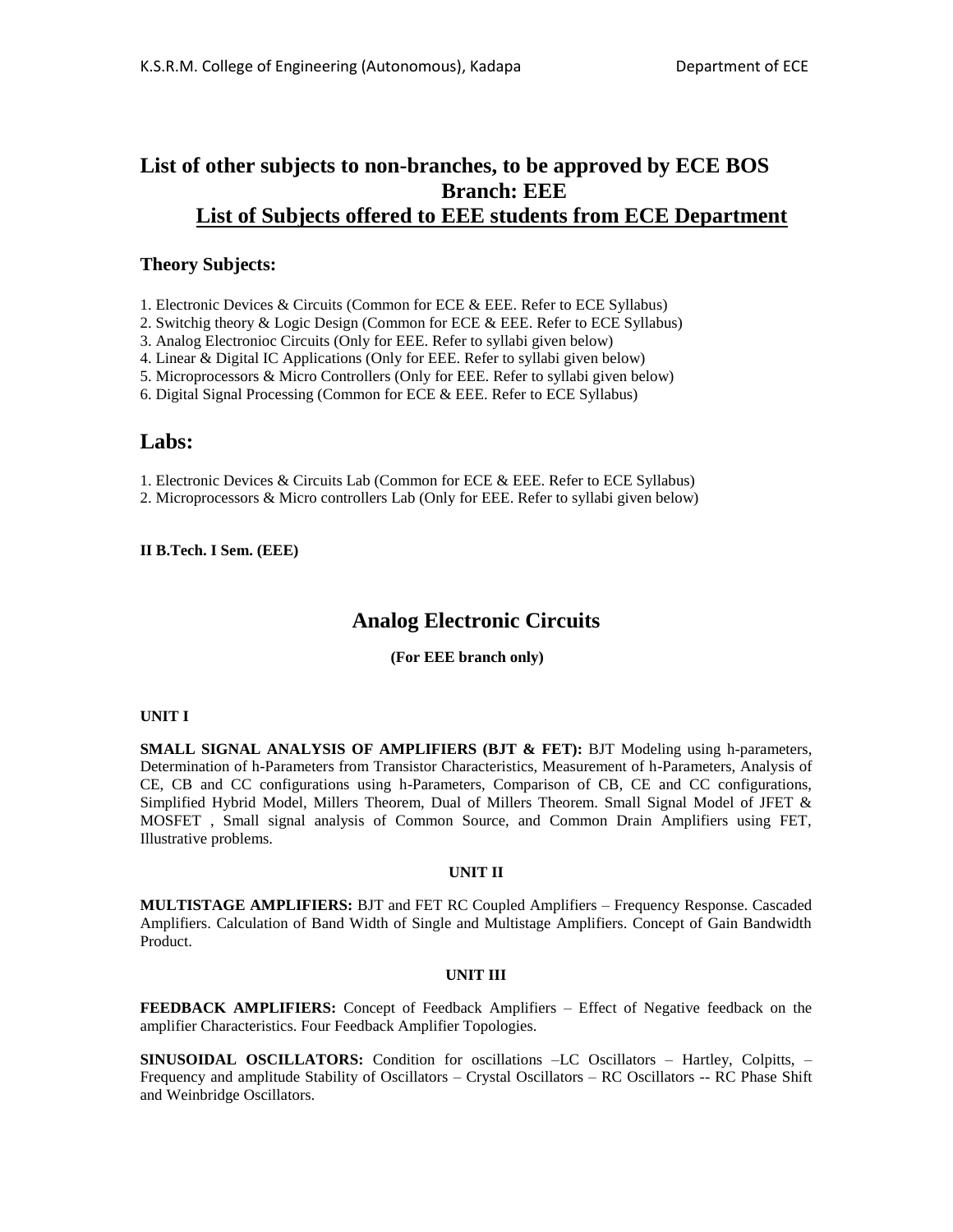### **UNIT IV**

**LARGE SIGNAL AMPLIFIERS:** Class A power Amplifier, Maximum Value of Efficiency of Class A Amplifier, Transformer coupled amplifier – Push-Pull Amplifier – Complimentary Symmetry Circuits (Transformer Less Class B Power Amplifier) – Phase Inverters, Transistor Power Dissipation, Thermal Runaway, Heat Sinks.

### **UNIT V**

**LINEAR WAVE SHAPING:** High pass, Low pass RC circuits-response for sinusoidal, Step, Pulse, Square and Ramp inputs, Clippers and Clampers

**MULTI-VIBRATORS:** Analysis of Diode and transistor switching times, Analysis and Design of Bistable, Monosatable and Astable Multi-vibrators, Schmitt trigger Using Transistors.

#### **Text Books:**

1. Integrated Electronics – Millman and Halkias

2. Pulse, Digital & Switching Waveforms by Jacob Milliman, Harbert Taub and Mothiki S Prakash Rao,

2nd edition 2008, Tata McGraw Hill Companies

### **Reference Books:**

- 1. K.Lal Kishore, "Electronic Circuit Analysis", Second Edition, BSP
- 2. Electronic Devices and Circuits, G.S.N. Raju, IK International Publications, New Delhi, 2006
- 3. Electronic Devices and Circuits Mottershead
- 4. A. Anand Kumar, "Pulse and Digital Circuits", PHI, 2005.
- 5. David A. Bell, "Solid State Pulse Circuits", 4th edition, 2002 PHI.

**III B.Tech. I Sem. (EEE)**

# **Linear and Digital IC Applications**

### **(For EEE branch only)**

**B.Tech III-II Sem.(EEE)**

### **UNIT-I**

### **DIFFERENTIAL AMPLIFIER & OP-AMP APPLICATIONS**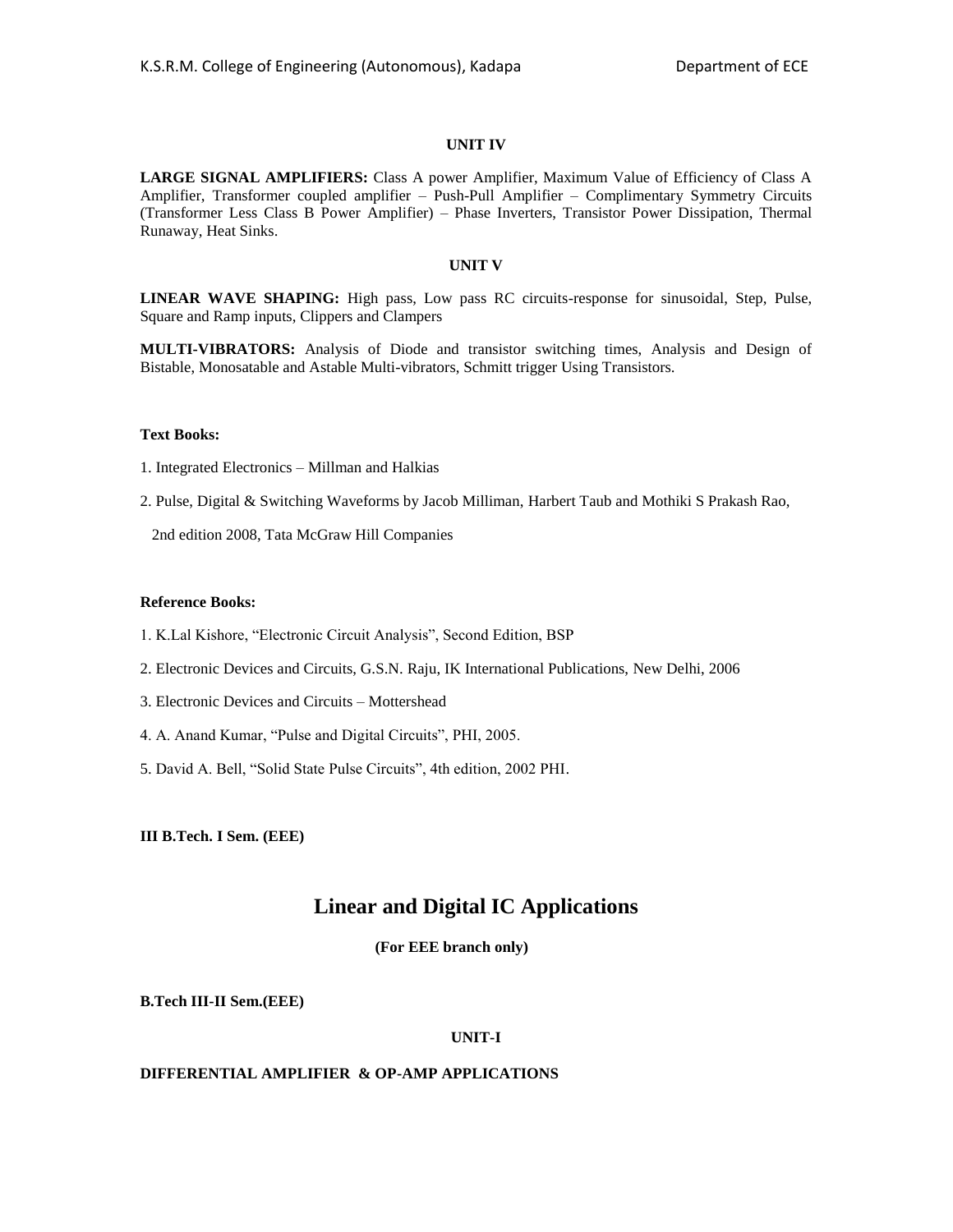Differential amplifier – Characteristics of OP-Amps, integrated circuits -types, classification, package types and temperature ranges, power supplies, OP-Amp Block diagram, ideal and practical OP-Amp specifications, DC and AC characteristics, 741 OP-Amp and its features,Inverting and non-inverting amplifier, integrator and differentiator, difference amplifier, instrumentation amplifier, AC amplifier, V-I, I-V converters. comparators, Multivibrators, Triangular and square wave generators, Log and antilog amplifiers, precision rectifiers.

### **UNIT-II**

**TIMERS AND PHASE LOCKED LOOPS:** Introduction to 555 Timer, functional diagram, Monostable and Astable operations , Schmitt Trigger, PLL-Introduction, Block schematic, principles and description of individual blocks,565 PLL, applications.

### **UNIT–III**

**UNIPOLAR & BIPOLAR LOGIC FAMILIES:** Introduction to logic families, CMOS logic, CMOS steady state electrical behavior, CMOS dynamic state electrical behavior, CMOS logic families,Bipolar logic, transistor logic, TTL families, CMOS/TTL interfacing, ECL, Comparison of logic families

#### **UNIT–IV**

**VHDL:** Design flow.program structure.data types and constants,functios andprocedures, libraries and packages.Structural design elements ,data design elements,behavioral design elements.

#### **UNIT–V**

**COMBINATIONAL & SEQUENTIAL LOGIC:** Decoders,encoders,multiplexers and demultiplexers code converters,comparators adders & subtractors,,Latches and flip-flops, shift registers ,counters .VHDL modes for the above ICs

### **TEXT BOOKS:**

1. Op-Amps & Linear ICs - Ramakanth A. Gayakwad, 4th edition, PHI, 1987.

2. Digital Design Principles&Practices-john F.Wakerly,PHI/Pearson Education 3<sup>rd</sup>,2005

3. Digital System Design using VHDL-Charles H.Roth ir Cengage Publications, 1<sup>st</sup> edition

### **REFERENCES:**

1. Operational Amplifiers & Linear integrated circuits & applications,James M.Fiore Cengage 2009.

.2. Linear Integrated Circuits – D. Roy Chowdhury, New Age International (p) Ltd, 2nd Edition, 2003.

3.VHDL primer-J.Bhaskar,pearson Education/PHI,3rd Edition

**II B.Tech. II Sem. (EEE)**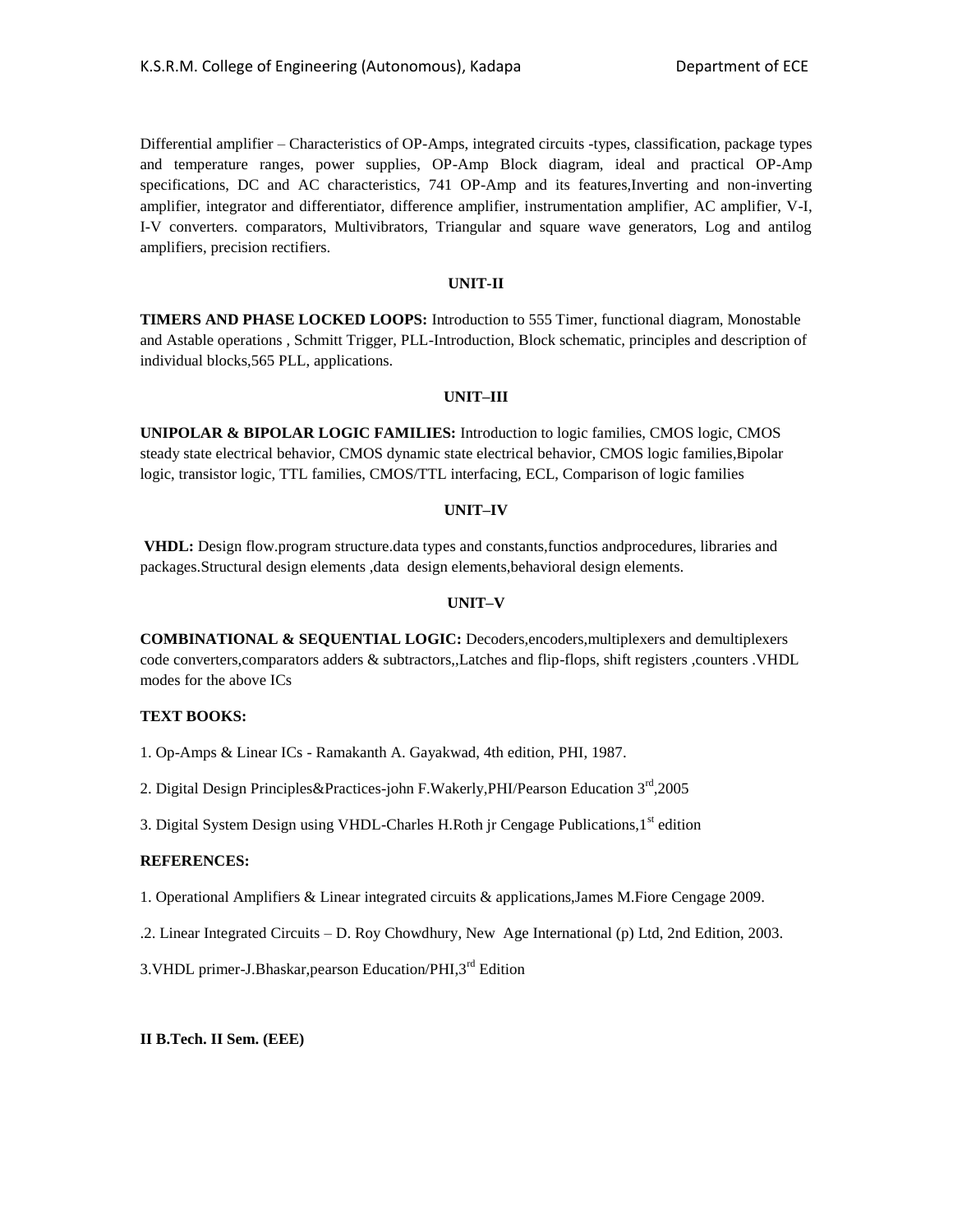# **Microprocessors & Microcontrollers (For EEE branch only)**

# **Course Objectives:**

- To become familiar with 8085 & 8086 Microprocessor Architecture, Instructions, Operating Modes, Programming.
- To use 8086 microprocessor for various applications.
- To study various peripherals for microprocessor based systems.

### **UNIT I**

**INTRODUCTION:** Development of microprocessors, Brief introduction to 8085,8086 microprocessor - Architecture, Instruction set, Addressing modes, Interrupt system. Minimum mode 8086 system and timings, Maximum mode 8086 system and timings.

### **UNIT II**

**ASSEMBLY LANGUAGE PROGRAMMING:** Assembler directives, Assembly language programs (8086) with Assembler directives for addition, subtraction, multiplication, division etc., sorting and searching, bit manipulation, Programs using look-up tables, Delay subroutines. Stages of software development.

### **UNIT III**

**Data transfer schemes :** Synchronous, Asynchronous, Interrupt driven and DMA type schemes, Programmable interrupt controller (8259) and its interfacing, Programmable DMA controller(8257) and its interfacing, Programmable Interval Timer (8253) and its interfacing, Programmable Communication Interface(8251 USART) and its interfacing.

### **UNIT IV**

**Memory interfacing to 8086** : Interfacing various types of RAM and ROM chips, 8255 PPI and its interfacing, ADC and DAC Interfacing, Data acquisition, Waveform generation, Traffic light controller, Stepper motor control, temperature measurement and control.

## **UNIT V**

**8051 Microcontroller** : Architecture, Register set, Instruction set, Interrupt structure, timer and serial port operations, Memory and I/O interfacing, Simple Assembly language programs.

# **Text Books:**

- 1. A.K. Ray and K.M. Bhurchandi, "Advanced Microprocessors and Peripherals", TMH.
- 2. Douglas V. Hall, "Microprocessors and interfacing: Programming and hardware", 2nd edition, Tata McGraw-Hill.
- 3. Kenneth J Ayala, "The 8051 Micro Controller Architecture, Programming and Applications", 2nd Edition, Pernam International / Thomson Publishers, 2005.
- 4. Ajay V. Deshmukh, "Microcontrollers theory applications", Tata McGraw-Hill.

# **IV B.Tech. I Sem. (EEE)**

# **Microprocessors & Microcontrollers Lab**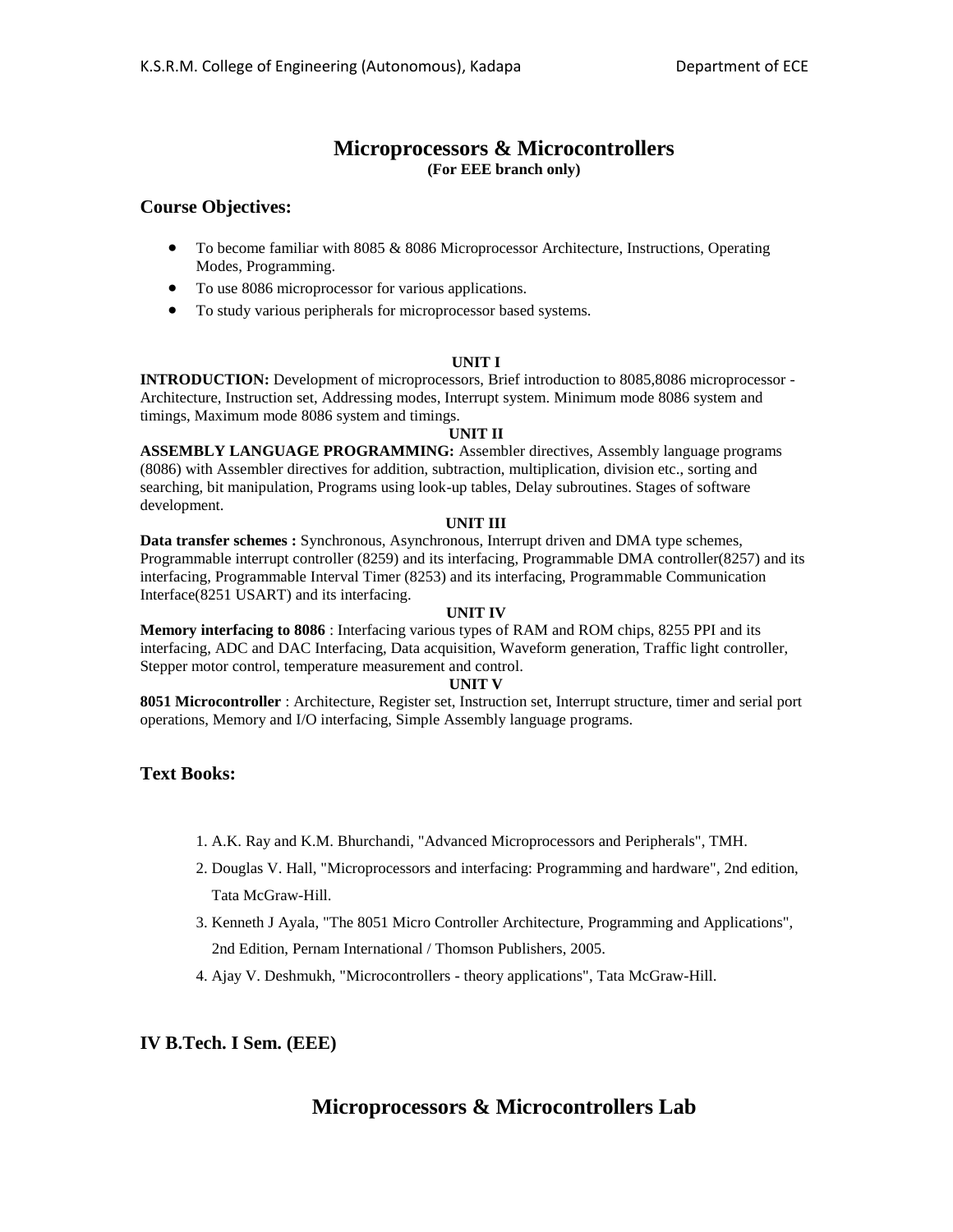## **(For EEE branch only)**

## **I . Microprocessor 8086:**

Arithmetic operation – Multi byte addition and subtraction,

Multiplication and Division – Signed and unsigned Arithmetic operation, ASCII – arithmetic operation. Logic operations – Shift and rotate – Converting packed BCD to unpacked BCD, BCD to ASCII conversion.

By using string operation and Instruction prefix: Move Block, Reverse string, Sorting, Inserting, Deleting, Length of the string, String comparison.

Modular Program: Procedure, Near and Far implementation, Recursion.

### **II. Interfacing**

8259 – Interrrupt Controller.

8279 – Keyboard Disply.

8255 – PPI.

8251 – USART.

### **III. Mcrocontroller 8051:**

- 1. Reading and Writing on a parallel port.
- 2. Timer in different modes.
- 3. Serial communication implementation.
- 4. Understanding three memory areas of 00 FF (Programs using above areas).
- 5. Using external interrupts
- 6. Programs using special instructions like swap, bit/byte, set/reset etc.

7. Programs based on short, page, absolute addressing.

# **Branch: ME Subjects for Mechanical Engineering (ME)\_**

## **II B.Tech. - I Sem (Part-A will be checked by EEE BOS)**

#### **Electrical Engineering and Electronics Engineering**

#### **PART-A: ELECTRICAL ENGINEERING UNIT - I**

**ELECTRICAL CIRCUITS:** Basic definitions, Types of elements, Ohm's Law, Resistive networks, Kirchoff's Laws, Inductive networks, capacitive networks, Series, Parallel circuits and Star-delta and deltastar transformations.

## **UNIT - II**

**DC MACHINES :** Principle of operation of DC Generator – emf equation - types – DC motor types – torque equation – losses and efficiency testing of D.C.Motors,Three point starter **TRANSFORMERS** : Principle of operation of single phase transformers – emf equation – losses – efficiency and regulation

## **UNIT - III**

**AC MACHINES :** Principle of operation of alternators – regulation by synchronous impedance method – Principle of operation of induction motor – slip – torque characteristics – applications.

## **Text Books:**

1. Fundamentals of Electrical and Electronics Engineering by T. Thyagarajan, 5th Edition, SCITECH Publications, 2007. 2. Fundamentals of Electrical Engineering and technology by William D Stanley,John R. Hackworth, Richard L Jones – Thomson Learning 3. Principles of Electrical and Electronics Engineering by V.K.Mehta, S.Chand & Co.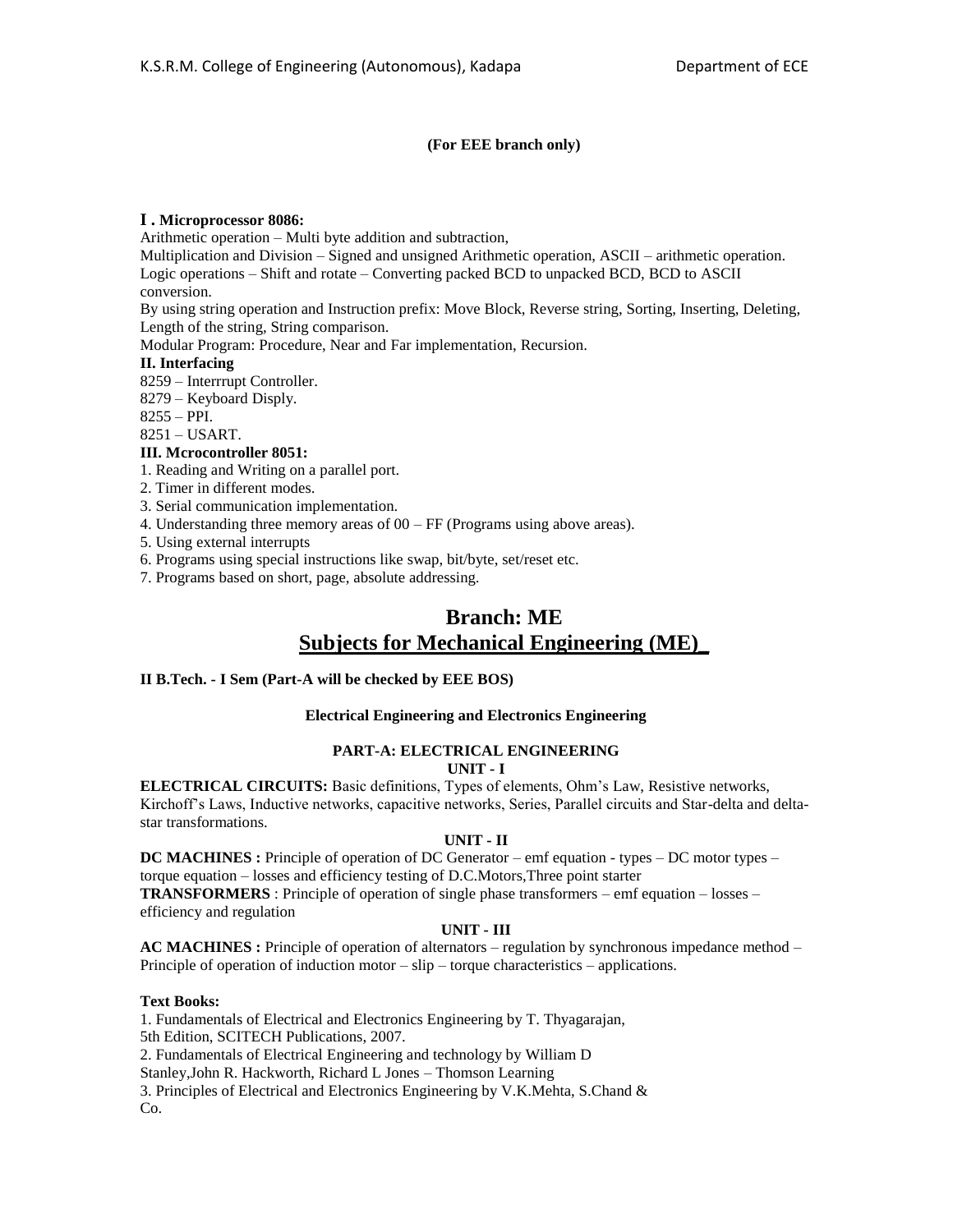#### **Reference Books:**

1. Introduction to Electrical Engineering – M.S Naidu and S. Kamakshaiah, TMH Publ. 2. Basic Electrical Engineering by Kothari and Nagarath, TMH Publications,  $2<sup>nd</sup>$  Edition.

## **PART-B: ELECTRONICS ENGINEERING UNIT-IV**

## **DIODE AND ITS CHARACTERISTICS:**

PN Junction diode, Symbol, V-I characteristics, Diode Applications, Rectifiers-Half Wave, Full Wave and Bridge Rectifiers (Simple Problems). **TRANSISTORS**

PNP and NPN Junction Transistor, Transistor as an Amplifier, Single Stage CE Amplifier, Frequency Response of CE Amplifier, Concepts of Feedback Amplifier, Necessary conditions for Oscillators, SCR Characteristics and Applications.

#### **UNIT-V**

**ELECTONIC INSTRUMENTATION:** Electronic multi meter and digital voltmeter, Integrating volt meter, Successive approximation DVM,

Principles of CRT (Cathode Ray Tube), Deflection Sensitivity, Electrostatic and

Magnetic Deflection, Applications of CRO-Voltage, Current and Frequency

Measurements.

#### **Text books:**

- 1. Electronic devices and circuits R.L.Boylestad and Louis Nashelsky,  $9^{th}$  Edition, 2006, PEI/PHI.Industrial Electronics by G.K.Mittal-PHI.
- 2. Modern Electronic Instrumentation and Measurement Techniques-Albert D.Helfrick, WillamD.Cooper.

#### **Reference Books:**

- 1. Millman's Electronic Devices and Circuits-J.Millman and C.C.Halkias, Satyabratajit, 2nd Edition, 1998, TMH.
- 2. Electronic Devices and Circuits-K.Lal Kishore, 2nd Edition, 2005, BSP.

**Question Paper Pattern:** 5 questions to be answered out of 8 questions Each question should not have more than 3 bits.

# **Branch: CSE Subjects for Computer Sciecnce Engineering (CSE)**

## **Electronic Devices and Circuits**

## **(For CSE branch only)**

### *Course Objectives:*

- To understand electronic devices, including diodes, bipolar junction transistors and FET
- To study various Op-Amp applications

#### **UNIT-I**

**Semiconductor Devices:** Intrinsic semiconductors-Electron-Hole Pair Generation, Conduction in Intrinsic Semiconductors, Extrinsic Semiconductors-N-Type and P-Type Semiconductors, Comparison of N-Type and P-Type Semiconductors. The p-n Junction -Drift and Diffusion Currents, The p-n Junction Diode-Forward Bias, Reverse Bias, Volt-Ampere Characteristics- Diode Specifications, Applications of Diode, Diode as a Switch. Diode as a Rectifier-Half-wave Rectifier, Full-Wave Rectifier, Full-Wave Bridge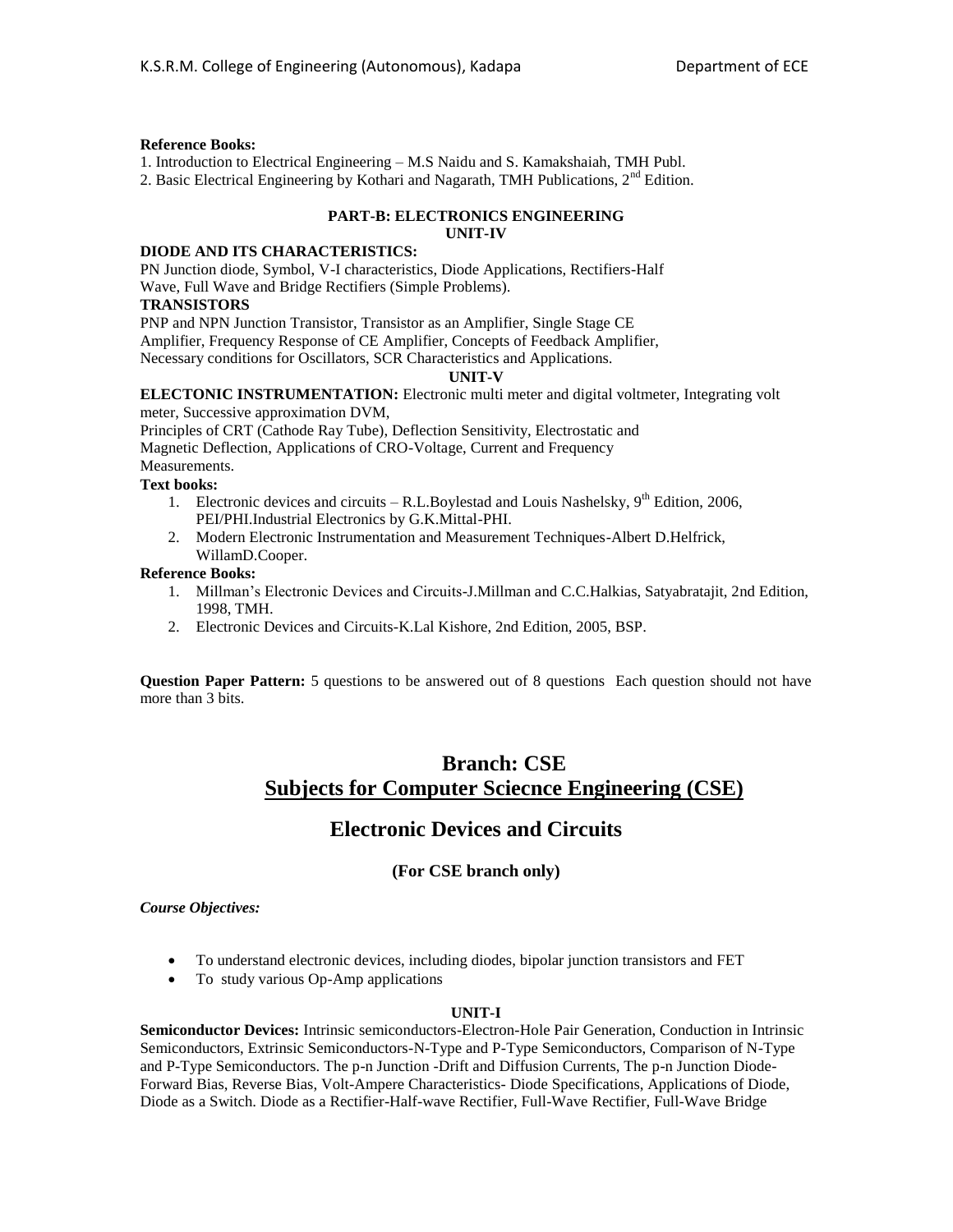Rectifier, Rectifiers with Filters, Zener Diode- Volt-Ampere Characteristics, Zener Diode as Voltage Regulator.

### **UNIT-II**

**BJT:** Bipolar Junction Transistor (BJT) **–** Types of Transistors, Operation of NPN and PNP Transistors, Input-Output Characteristics of BJT-CB, CE and CC Configurations, Relation between IC, IB and IE. Transistor Biasing- Fixed Bias, Voltage Divider Bias, Transistor Applications- Transistor as an Amplifier, Transistor as a Switch,.

### **UNIT-III**

**Junction Field Effect Transistor (JFET):** Theory and Operation of JFET, Output Characteristics, Transfer Characteristics, Configurations of JFETCD, CS and CG Configurations, JFET Applications- JFET as an Amplifier, JFET as a Switch,

Comparison of BJT and JFET,MOSFET-The Enhancement and Depletion MOSFET, Static Characteristics of MOSFET, Applications of MOSFET.

### **UNIT – IV**

**Oscillators and Op-Amps:** Sinusoidal Oscillators, Barkhausen Criteria for Oscillator Operation, Components of an Oscillator-Transistor Amplifier Circuits, Feedback Circuits and Oscillator Circuits, Classification of Oscillators, LC Tuned, RC Phase Shift Oscillator circuits.

#### **UNIT-V**

**Operational Amplifiers(Op-Amps)-**Symbol of an Op-Amp, single Input and Dual Input Op-Amps(Differential Amplifier), Characteristics of an Ideal Op-Amp, Basic Forms of Op-Amps- Inverting & Non-Inverting Amplifiers, Applications of Op-Amps, summing, Differential, Integrator, differentiator Amplifier.

### **Text Books:**

- 1. Electronic Devices and Circuits S. Salivahana, N.Suresh Kumar, A. Vallavaraj, 2nd Edition, 2008, TMH.
- 2. Integrated Electronic J.Millman and C.C.Halkias ,  $2<sup>nd</sup>$  edition, 1998, TMH.

## **Reference Books :**

- 1. Basic Electrical and Electronics Engineering, M.S.Sukhija, T.K.Nagsarkar, Oxford University Press, 1st Edition, 2012.
- 2. Basic Electrical and Electronics Engineering, S.K Bhattacharya, Pearson Education, 2012.

## **II B. Tech I Sem (CSE) (Part-A will be checked by EEE BOS)**

## **Electrical & Electronics Engineering Lab**

#### **Course Objective:**

- To get exposed to the basic laws in circuit analysis
- To understand the operation of electrical machines
- To introduce the basic design concepts and conduct experiments on CRO, CDS, FG, half and full wave, Transistor characteristics, Shift registers, Summing and difference amplifiers.

#### **PART – A ELECTRICAL LAB:**

- 1. Verification of KCL and KVL.
- 2. Verification of Superposition Theorem.
- 3. Verification of Thevenin's Theorem.
- 4. Verification of Maximum Power Transfer Theorem.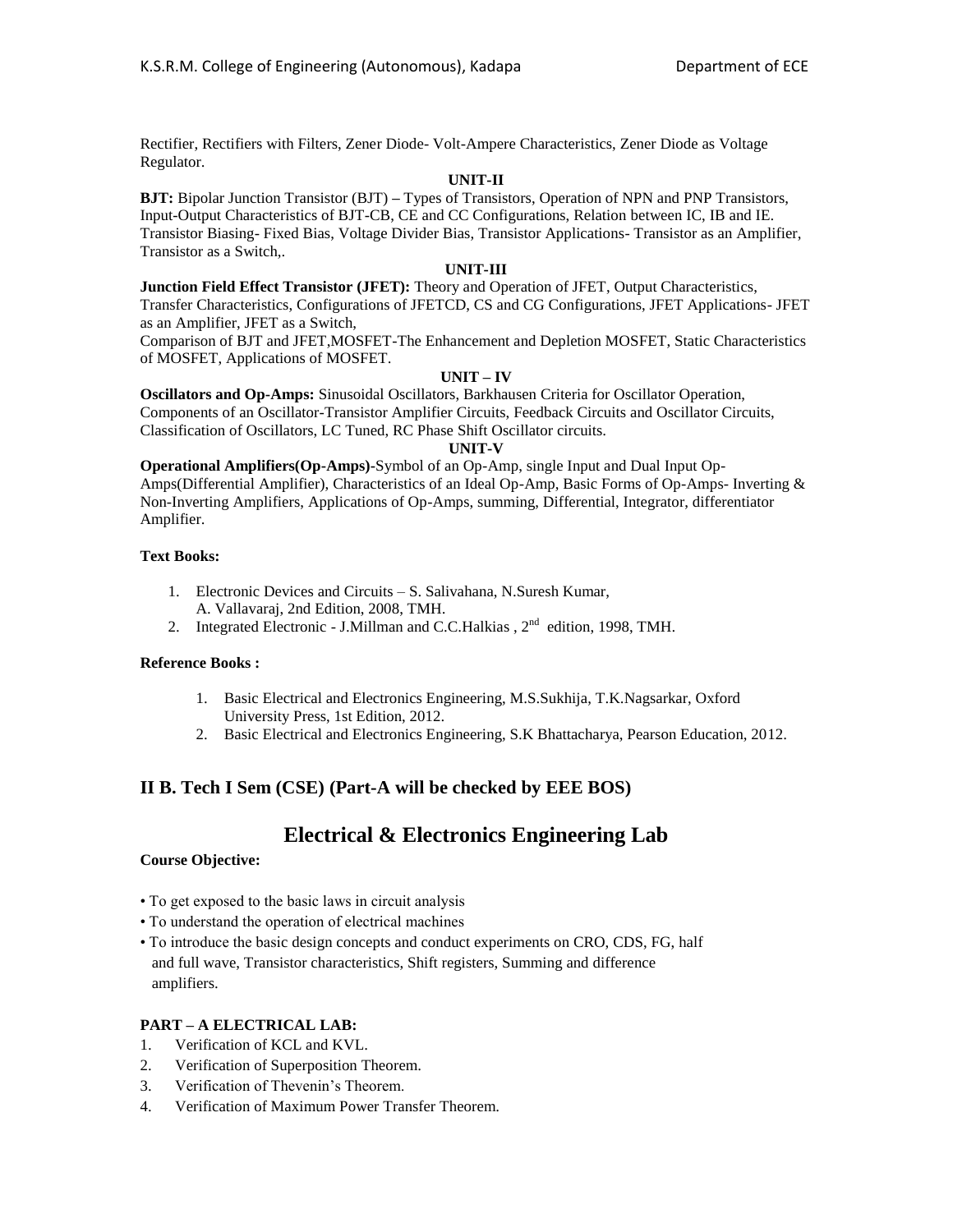- 5. Load test on DC shunt motor.
- 6. OC & SC Test on I- $\phi$  Transformer (Predetermination of efficiency and regulation at given power Factor).

## **PART – B**

- 1. V-I Characteristics of a PN Junction diode.
- 2. V-I Characteristics of a Zener diode.
- 3. Input output Characteristics of a BJT in CB Configuration.
- 4. Frequency response of CE amplifier.
- 5. Load Characteristics of Half wave rectifier with and without filter.
- 6. Op-amp non- inverting amplifier.

## **III B.Tech. I Sem (CSE)**

## **Microprocessors**

## **(for CSE branch Only)**

## Objectives:

- To learn the architecture and instruction set of 16 bit Microprocessors
- To learn the instruction set of 16 bit microprocessor and solve problems using the same

#### **UNIT-I**

Development of microprocessors 8086 microprocessors – Architechture, Pin configuration, Instruction set, Addressing modes, Interrupt system.

System timing of 8086 – clock cycle, machine cycle and instruction cycle, timing diagram for simple instructions, generation of delays.

#### **UNIT-II**

Assembler, Assembler directives, Assembly language programs ( 8086) with Assembler directives for addition, subtraction, multiplication, division etc., sorting and searching, bit manipulation, programs using look–up tables, stages of software development, modular programming, debugging and documentation.

#### **UNIT-III**

Data transfer schemes – Synchronous, Asynchronous, Interrupt driven and DMA type schemes, USART (8251) and its interfacing, Programmable interrupt controller (8259) and its interfacing, Programmable DMA controller and its interfacing, Data communication standards, RS – 232 Serial interface standard, IEEE – 488 GPIB standard.

## **UNIT-IV**

Memory interfacing to 8086 – Interfacing various types of RAM and ROM chips, Address decoding techniques.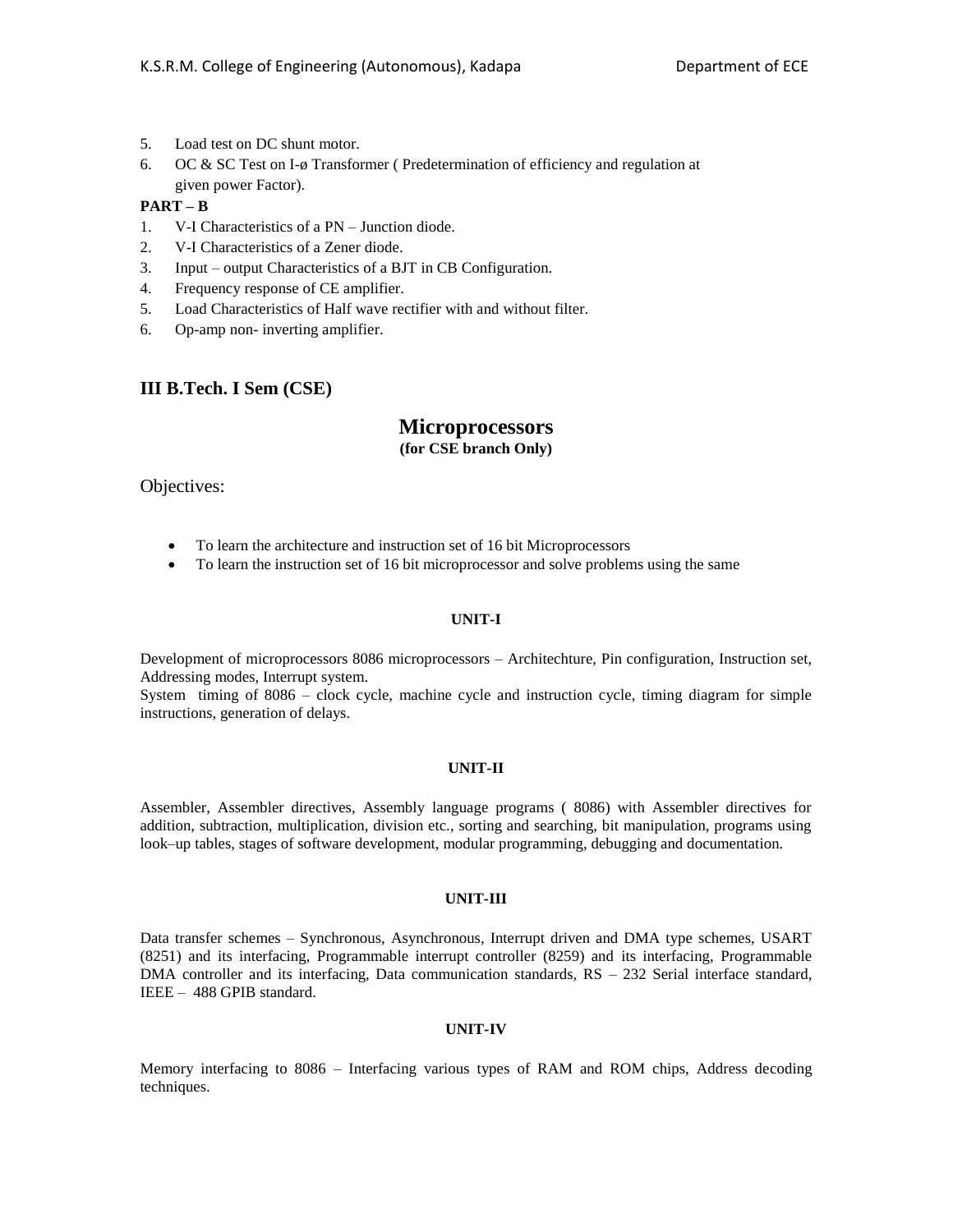Interfacing ADC and DAC to 8086 systems, Data acquisition, Waveform generation, Traffic light controller, Stepper motor control, temperature measurement and control.

#### **UNIT-V**

Introduction to 80386 and 80486 microprocesssors, different modes of operation – protected mode, virtual mode.

Introduction to Pentium processor – special Pentium registers, Pentium memory management, introduction to the Pentium pro– microprocessor.

#### **Text Books:**

- 1. Barry B Brey: The INTEL Microprocessors 8086/8088, 80186/80188/80286, 80386, 80486, Pentium and Pentium processor, Architechture, Programming and Interfacing  $4<sup>th</sup>$  edition (PHI).
- 2. Hall Douglas V. Microprocessor and Interfacing TMH.
- 3. Ram B : Fundamentals of Microprocessors and Micro Computers, Dhanpat Rai & sons.
- 4. Mukhopadhyay, Microprocessor, Microcomputer and their Applications, Narosa Publishing House.
- 5. J.Uffembeqe, the 8086/8088 family Design, Programming and Interfacing, PHI.